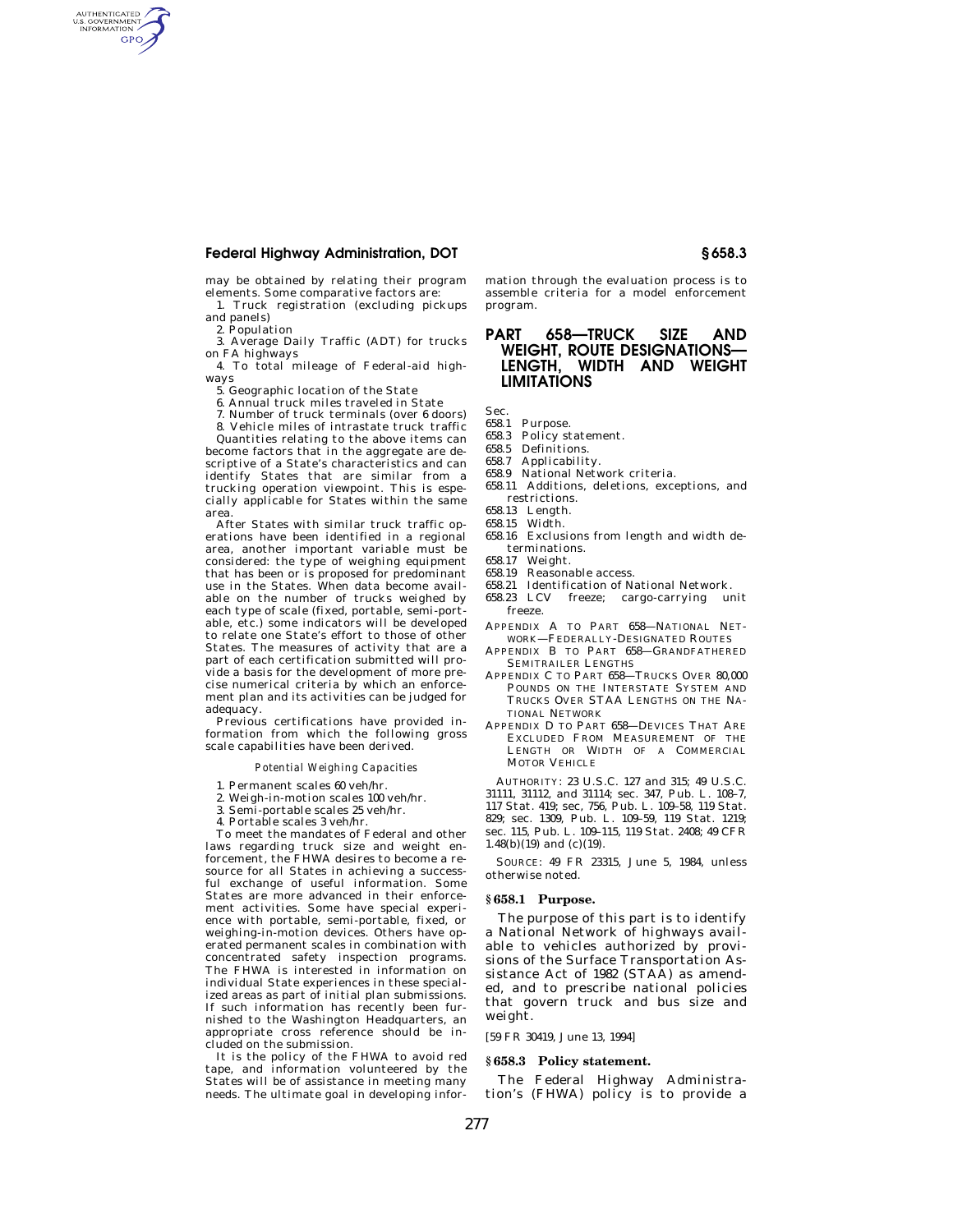safe and efficient National Network of highways that can safely and efficiently accommodate the large vehicles authorized by the STAA. This network includes the Interstate System plus other qualifying Federal-aid Primary System Highways.

# **§ 658.5 Definitions.**

*Automobile transporters.* Any vehicle combination designed and used specifically for the transport of assembled highway vehicles, including truck camper units.

*Beverage semitrailer.* A van-type, dropframe semitrailer designed and used specifically for the transport and delivery of bottled or canned beverages (*i.e.*, liquids for drinking, including water) which has side-only access for loading and unloading this commodity. Semitrailer has the same meaning as in 49 CFR 390.5.

*Boat transporters.* Any vehicle combination designed and used specifically to transport assembled boats and boat hulls. Boats may be partially disassembled to facilitate transporting.

*Bridge gross weight formula.* The standard specifying the relationship between axle (or groups of axles) spacing and the gross weight that (those) axle(s) may carry expressed by the formula:

$$
W = 500 \left( \frac{LN}{N-1} + 12N + 36 \right)
$$

where W=overall gross weight on any group of two or more consecutive axles to the nearest 500 pounds, L=distance in feet between the extreme of any group of two or more consecutive axles, and N=number of axles in the group under consideration.

*Cargo-carrying unit.* As used in this part, cargo-carrying unit means any portion of a commercial motor vehicle (CMV) combination (other than a truck tractor) used for the carrying of cargo, including a trailer, semitrailer, or the cargo-carrying section of a single-unit truck. The length of the cargo carrying units of a CMV with two or more such units is measured from the front of the first unit to the rear of the last [including the hitch(es) between the units].

*Commercial motor vehicle.* For purposes of this regulation, a motor vehi-

**§ 658.5 23 CFR Ch. I (4–1–07 Edition)** 

cle designed or regularly used to carry freight, merchandise, or more than ten passengers, whether loaded or empty, including buses, but not including vehicles used for vanpools, or recreational vehicles operating under their own power.

*Drive-away saddlemount vehicle transporter combination.* The term driveaway saddlemount vehicle transporter combination means a vehicle combination designed and specifically used to tow up to 3 trucks or truck tractors, each connected by a saddle to the frame or fifth wheel of the forward vehicle of the truck tractor in front of it. Such combinations may include up to one fullmount.

*Dromedary unit.* A box, deck, or plate mounted behind the cab and forward of the fifth wheel on the frame of the power unit of a truck tractorsemitrailer combination.

*Federal-aid Primary System.* The Federal-aid Highway System of rural arterials and their extensions into or through urban areas in existence on June 1, 1991, as described in 23 U.S.C. 103(b) in effect at that time.

*Fullmount.* A fullmount is a smaller vehicle mounted completely on the frame of either the first or last vehicle in a saddlemount combination.

*Interstate System.* The National System of Interstate and Defense Highways described in sections 103(e) and  $139(a)$  of Title 23, U.S.C. For the purpose of this regulation this system includes toll roads designated as Interstate.

*Length exclusive devices.* Devices excluded from the measurement of vehicle length. Such devices shall not be designed or used to carry cargo.

*Longer combination vehicle (LCV).* As used in this part, longer combination vehicle means any combination of a truck tractor and two or more trailers or semitrailers which operates on the Interstate System at a gross vehicle weight greater than 80,000 pounds.

*Maxi-cube vehicle.* A maxi-cube vehicle is a combination vehicle consisting of a power unit and a trailing unit, both of which are designed to carry cargo. The power unit is a nonarticulated truck with one or more drive axles that carries either a detachable or a permanently attached cargo box.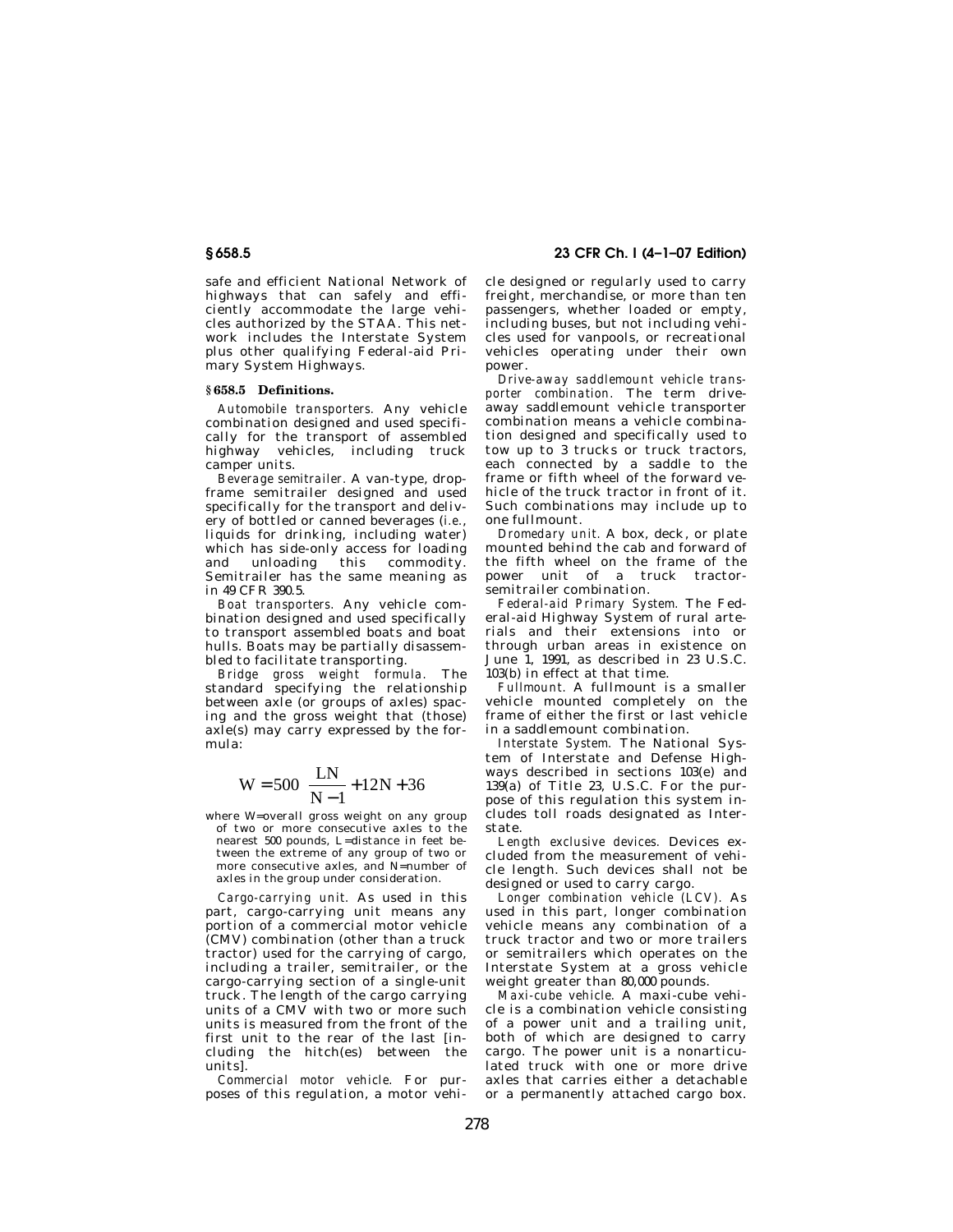# **Federal Highway Administration, DOT § 658.5**

The trailing unit is a trailer or semitrailer with a cargo box so designed that the power unit may be loaded and unloaded through the trailing unit. Neither cargo box shall exceed 34 feet in length, excluding drawbar or hitching device; the distance from the front of the first to the rear of the second cargo box shall not exceed 60 feet, including the space between the cargo boxes; and the overall length of the combination vehicle shall not exceed 65 feet, including the space between the cargo boxes.

*Motor carrier of passengers.* As used in this part, a motor carrier of passengers is a common, contract, or private carrier using a bus to provide commercial transportation of passengers. Bus has the same meaning as in 49 CFR 390.5.

*National Network (NN).* The composite of the individual network of highways from each State on which vehicles authorized by the provisions of the STAA are allowed to operate. The network in each State includes the Interstate System, exclusive of those portions excepted under §658.11(f) or deleted under §658.11(d), and those portions of the Federal-aid Primary System in existence on June 1, 1991, set out by the FHWA in appendix A to this part.

*Nondivisible load or vehicle.* 

(1) As used in this part, *nondivisible*  means any load or vehicle exceeding applicable length or weight limits which, if separated into smaller loads or vehicles, would:

(i) Compromise the intended use of the vehicle, *i.e.*, make it unable to perform the function for which it was intended;

(ii) Destroy the value of the load or vehicle, *i.e.*, make it unusable for its intended purpose; or

(iii) Require more than 8 workhours to dismantle using appropriate equipment. The applicant for a nondivisible load permit has the burden of proof as to the number of workhours required to dismantle the load.

(2) A State may treat as nondivisible loads or vehicles: emergency response vehicles, including those loaded with salt, sand, chemicals or a combination thereof, with or without a plow or blade attached in front, and being used for the purpose of spreading the material on highways that are or may be-

come slick or icy; casks designed for the transport of spent nuclear materials; and military vehicles transporting marked military equipment or materiel.

*Over-the-road bus.* The term over-theroad bus means a bus characterized by an elevated passenger deck located over a baggage compartment, and typically operating on the Interstate System or roads previously designated as making up the Federal-aid Primary System.

*Saddlemount combination.* A saddlemount combination is a combination of vehicles in which a truck or truck tractor tows one or more trucks or truck tractors, each connected by a saddle to the frame or fifth wheel of the vehicle in front of it. The saddle is a mechanism that connects the front axle of the towed vehicle to the frame or fifth wheel of the vehicle in front and functions like a fifth wheel kingpin connection. When two vehicles are towed in this manner the combination is called a double saddlemount combination. When three vehicles are towed in this manner, the combination is called a triple saddlemount combination.

*Single axle weight.* The total weight transmitted to the road by all wheels whose centers may be included between two parallel transverse vertical planes 40 inches apart, extending across the full width of the vehicle. The Federal single axle weight limit on the Interstate System is 20,000 pounds.

*Special mobile equipment.* Every selfpropelled vehicle not designed or used primarily for the transportation of persons or property and incidentally operated or moved over the highways, including military equipment, farm equipment, implements of husbandry, road construction or maintenance machinery, and emergency apparatus which includes fire and police emergency equipment. This list is partial and not exclusive of such other vehicles as may fall within the general terms of this definition.

*Stinger-steered combination.* A truck tractor semitrailer wherein the fifth wheel is located on a drop frame located behind and below the rear-most axle of the power unit.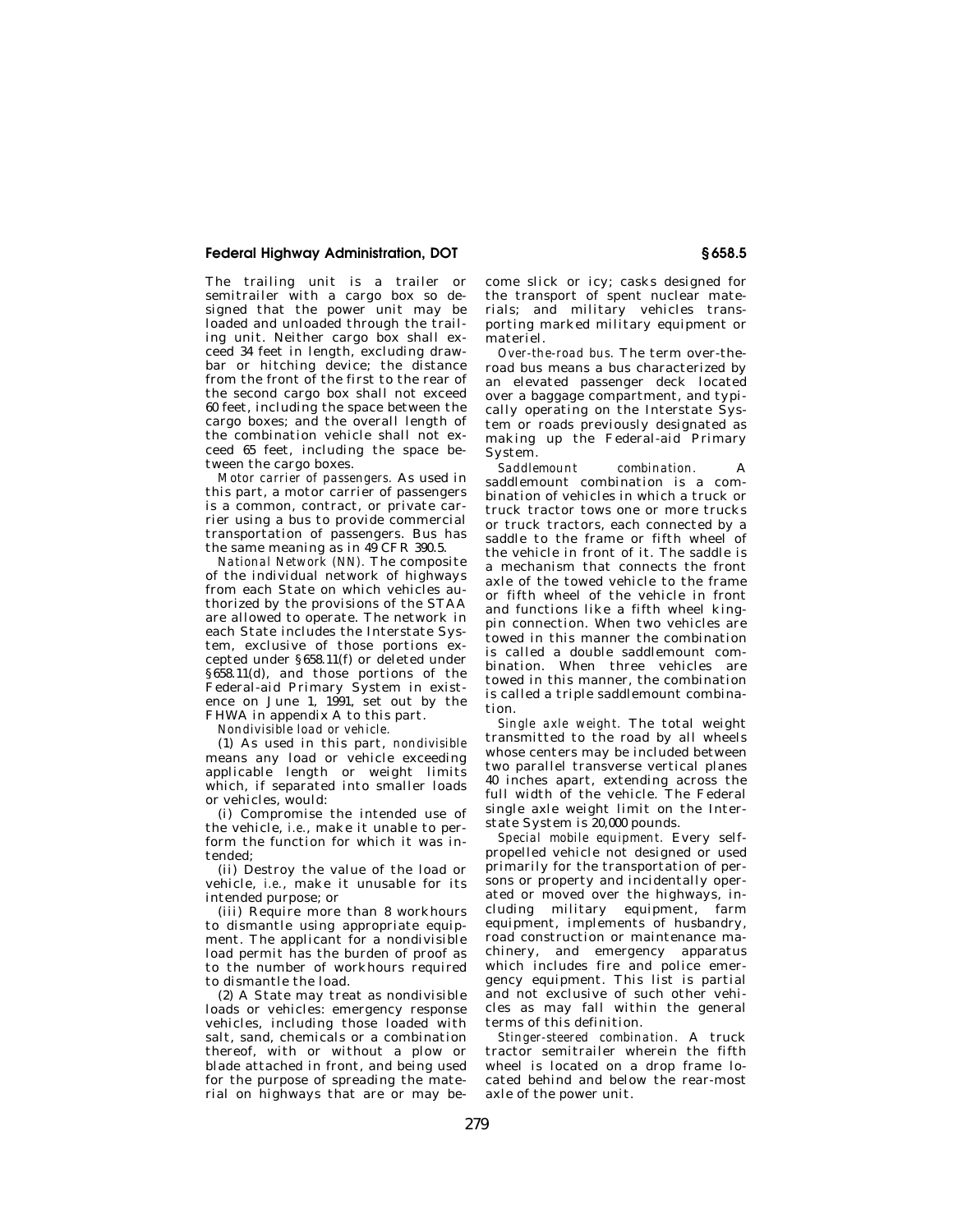*Tandem axle weight.* The total weight transmitted to the road by two or more consecutive axles whose centers may be included between parallel transverse vertical planes spaced more than 40 inches and not more than 96 inches apart, extending across the full width of the vehicle. The Federal tandem axle weight limit on the Interstate System is 34,000 pounds.

*Terminal.* The term *terminal* as used in this regulation means, at a minimum, any location where:

Freight either originates, terminates, or is handled in the transportation process; or

Commercial motor carriers maintain operating facilities.

*Tractor or Truck tractor.* The noncargo carrying power unit that operates in combination with a semitrailer or trailer, except that a truck tractor and semitrailer engaged in the transportation of automobiles may transport motor vehicles on part of the power unit, and a truck tractor equipped with a dromedary unit operating in combination with a semitrailer transporting Class 1 explosives and/or any munitions related security material as specified by the U.S. Department of Defense in compliance with 49 CFR 177.835 may use the dromedary unit to carry a portion of the cargo.

*Truck-tractor semitrailer-semitrailer.* In a truck-tractor semitrailer-semitrailer combination vehicle, the two trailing units are connected with a ''B-train'' assembly. The B-train assembly is a rigid frame extension attached to the rear frame of a first semitrailer which allows for a fifth wheel connection point for the second semitrailer. This combination has one less articulation point than the conventional ''A dolly'' connected truck-tractor semitrailertrailer combination.

*Truck-trailer boat transporter.* A boat transporter combination consisting of a straight truck towing a trailer using typically a ball and socket connection. The trailer axle(s) is located substantially at the trailer center of gravity (rather than the rear of the trailer) but so as to maintain a downward force on the trailer tongue.

*Width exclusive devices.* Devices excluded from the measurement of vehi-

# **§ 658.7 23 CFR Ch. I (4–1–07 Edition)**

cle width. Such devices shall not be designed or used to carry cargo.

[49 FR 23315, June 5, 1984, as amended at 53 FR 2597, Jan. 29, 1988; 53 FR 12148, Apr. 13, 1988; 53 FR 25485, July 7, 1988; 53 FR 48636, Dec. 2, 1988; 55 FR 22762, June 1, 1990; 55 FR 32399, Aug. 9, 1990; 59 FR 30419, June 13, 1994; 63 FR 70652, Dec. 22, 1998; 64 FR 48959, Sept. 9, 1999; 67 FR 15109, Mar. 29, 2002; 68 FR 37968, June 26, 2003; 69 FR 11996, Mar. 12, 2004; 72 FR 7747, Feb. 20, 2007]

# **§ 658.7 Applicability.**

Except as limited in §658.17(a) the provisions of this part are applicable to the National Network and reasonable access thereto. However, nothing in this regulation shall be construed to prevent any State from applying any weight and size limits to other highways, except when such limits would deny reasonable access to the National Network.

# **§ 658.9 National Network criteria.**

(a) The National Network listed in the appendix to this part is available for use by commerical motor vehicles of the dimensions and configurations described in §§658.13 and 658.15.

(b) For those States with detailed lists of individual routes in the appendix, the routes have been designated on the basis of their general adherence to the following criteria.

(1) The route is a geometrically typical component of the Federal-Aid Primary System, serving to link principal cities and densely developed portions of the States.

(2) The route is a high volume route utilized extensively by large vehicles for interstate commerce.

(3) The route does not have any restrictions precluding use by conventional combination vehicles.

(4) The route has adequate geometrics to support safe operations, considering sight distance, severity and length of grades, pavement width, horizontal curvature, shoulder width, bridge clearances and load limits, traffic volumes and vehicle mix, and intersection geometry.

(5) The route consists of lanes designed to be a width of 12 feet or more or is otherwise consistent with highway safety.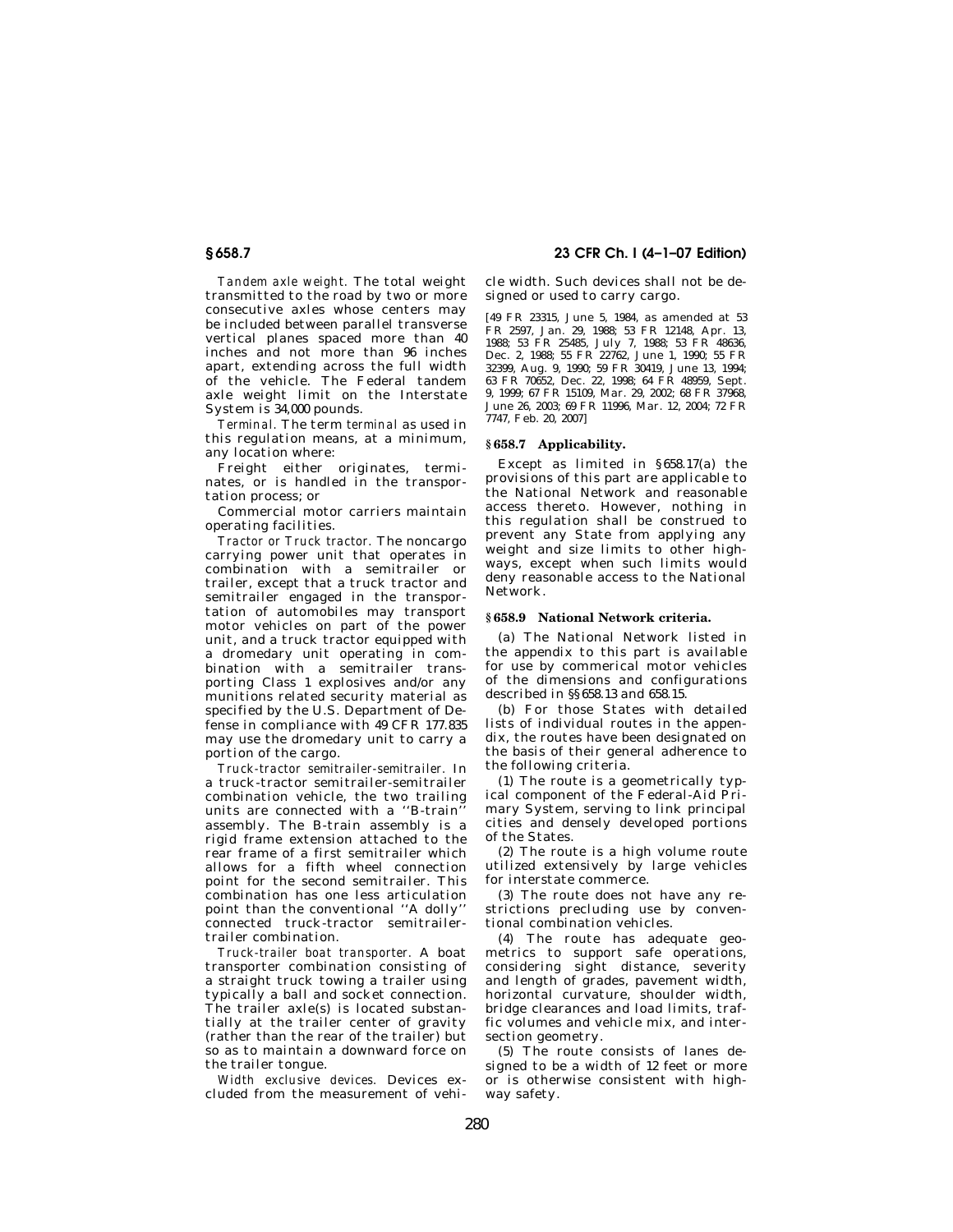# **Federal Highway Administration, DOT § 658.11**

(6) The route does not have any unusual characteristics causing current or anticipated safety problems.

(c) For those States where State law provides that STAA authorized vehicles may use all or most of the Federal-Aid Primary system, the National Network is no more restrictive than such law. The appendix contains a narrative summary of the National Network in those States.

[49 FR 23315, June 5, 1984, as amended at 53 FR 12148, Apr. 13, 1988]

# **§ 658.11 Additions, deletions, excep-tions, and restrictions.**

To ensure that the National Network remains substantially intact, FHWA retains the authority to rule upon all requested additions to and deletions from the National Network as well as requests for the imposition of certain restrictions. FHWA approval or disapproval will constitute the final decision of the U.S. Department of Transportation.

(a) *Additions.* (1) Requests for additions to the National Network, including justification, shall have the endorsement of the Governor or the Governor's authorized representative, and be submitted in writing to the appropriate FHWA Division Office. Proposals for addition of routes to the National Network shall be accompanied by an analysis of suitability based on the criteria in §658.9.

(2) Proposals for additions that meet the criteria of §658.9 and have the endorsement of the Governor or the Governor's authorized representative will be published in the FEDERAL REGISTER for public comment as a notice of proposed rulemaking (NPRM), and if found acceptable, as a final rule.

(b) *Deletions—Federal-aid primary other than interstate.* Changed conditions or additional information may require the deletion of a designated route or a portion thereof. The deletion of any route or route segment shall require FHWA approval. Requests for deletion of routes from the National Network, including the reason(s) for the deletion, shall be submitted in writing to the appropriate FHWA Division Office. These requests shall be assessed on the basis of the criteria of §658.9. FHWA proposed deletions will be published in the FEDERAL REGISTER as a Notice of Proposed Rulemaking (NPRM).

(c) *Requests for deletion—Federal-aid primary—other than interstate.* Requests for deletion should include the following information, where appropriate:

(1) Did the route segment prior to designation carry combination vehicles or 102-inch buses?

(2) Were truck restrictions in effect on the segment on January 6, 1983? If so, what types of restrictions?

(3) What is the safety record of the segment, including current or anticipated safety problems? Specifically, is the route experiencing above normal<br>accident rates and/or accident accident rates and/or accident severities? Does analysis of the accident problem indicate that the addition of larger trucks have aggravated existing accident problems?

(4) What are the geometric, structural or traffic operations features that might preclude safe, efficient oper-<br>ation? Specifically describe lane Specifically describe widths, sight distance, severity and length of grades, horizontal curvature, shoulder width, narrow bridges, bridge clearances and load limits, traffic volumes and vehicle mix, intersection geometrics and vulnerability of roadside hardware.

(5) Is there a reasonable alternate route available?

(6) Are there operational restrictions that might be implemented in lieu of deletion?

(d) *Deletions and use restrictions—Federal-aid interstate.* (1) The deletion of, or imposition of use restrictions on, any specific segment of the Interstate Highway System on the National Network, except as otherwise provided in this part, must be approved by the FHWA. Such action will be initiated on the FHWA's own initiative or on the request of the Governor or the Governor's authorized representative of the State in which the Interstate segment is located. Requests from the Governor or the Governor's authorized representative shall be submitted along with justification for the deletion or restriction, in writing, to the appropriate FHWA Division Office for transmittal to Washington Headquarters.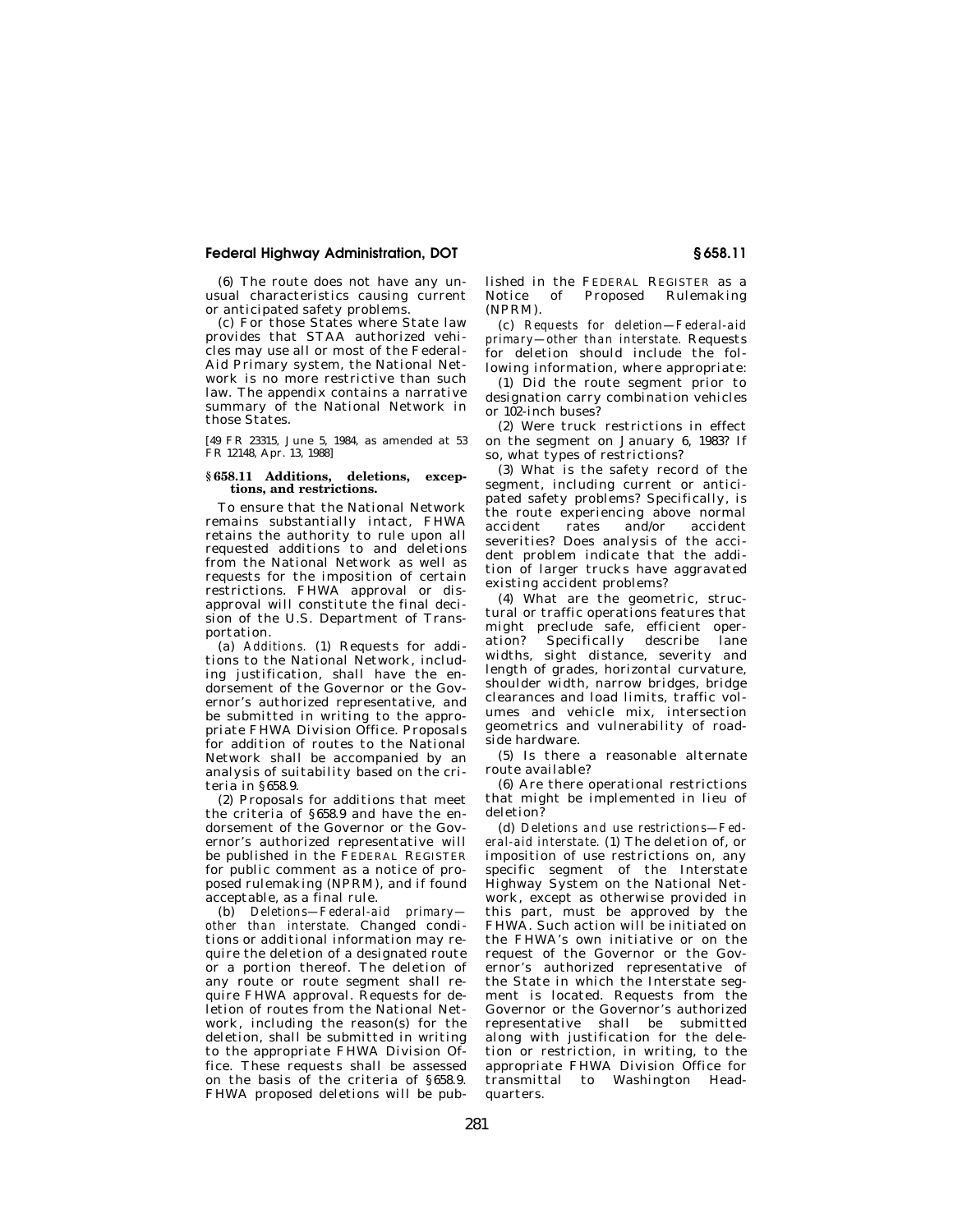(2) The justification accompanying a request shall be based on the following:

(i) Analysis of evidence of safety problems supporting the deletion or restriction as identified in §658.11(c).

(ii) Analysis of the impact on interstate commerce.

(iii) Analysis and recommendation of any alternative routes that can safely accommodate commercial motor vehicles of the dimensions and configurations described in §§658.13 and 658.15 and serve the area in which such segment is located.

(iv) Evidence of consultation with the local governments in which the segment is located as well as the Governor or the Governor's authorized representative of any adjacent State that might be directly affected by such a deletion or restriction.

(3) Actions to ban all commercial vehicles on portions of the Interstate System not excepted under §658.11(f) are considered deletions subject to the requirements of subsection (d) of this section.

(4) Reasonable restrictions on the use of Interstate routes on the National Network by STAA-authorized vehicles related to specific travel lanes of multi-lane facilities, construction zones, adverse weather conditions or structural or clearance deficiencies are not subject to the requirements of paragraph (d) of this section.

(5) Proposed deletions or restrictions will be published in the FEDERAL REG-ISTER as an NPRM, except in the case of an emergency deletion as prescribed in §658.11(e). The FHWA will consider the factors set out in paragraph (d)(2) of this section and the comments of interested parties. Any approval of deletion or restriction will be published as a final rule. A deletion of or restriction on a segment for reasons ascribable to dimensions of commercial motor vehicles described in either §658.13 or §658.15 shall result in a deletion or restriction for the purposes of both §§658.13 and 658.15.

(e) *Emergency deletions.* FHWA has the authority to delete any route from the National Network, on an emergency basis, for safety considerations. Emergency deletions are not considered final, and will be published in the FEDERAL REGISTER for notice and comment.

(f) *Exceptions.* Those portions of the Interstate System which were open to traffic and on which all commercial motor vehicles were banned on January 6, 1983, are not included in the National Network.

(g) *Restrictions—Federal-aid primary other than interstate.* (1) Reasonable restrictions on the use of non-Interstate Federal-aid Primary routes on the National Network by STAA-authorized vehicles may be imposed during certain peak hours of travel or on specific travel lanes of multi-lane facilities. Restrictions related to construction zones, seasonal operation, adverse weather conditions or structural or clearance deficiencies may be imposed.

(2) All restrictions on the use of the National Network based on hours of use by vehicles authorized by the STAA require prior FHWA approval. Requests for such restrictions on the National Network shall be submitted in writing to the appropriate FHWA Division Office. Approval of requests for restrictions will be contingent on the ability to justify significant negative impact on safety, the environment and/or operational efficiency.

[49 FR 23315, June 5, 1984, as amended at 53 FR 12148, Apr. 13, 1988]

# **§ 658.13 Length.**

(a) The length provisions of the STAA apply only to the following types of vehicle combinations:

(1) Truck tractor-semitrailer

(2) Truck tractor-semitrailer-trailer.

The length provisions apply only when these combinations are in use on the National Network or in transit between these highways and terminals or service locations pursuant to §658.19.

(b) The length provisions referred to in paragraph (a) of this section include the following:

(1) No State shall impose a length limitation of less than 48 feet on a semitrailer operating in a truck tractor-semitrailer combination.

(2) No State shall impose a length limitation of less than 28 feet on any semitrailer or trailer operating in a truck tractor-semitrailer-trailer combination.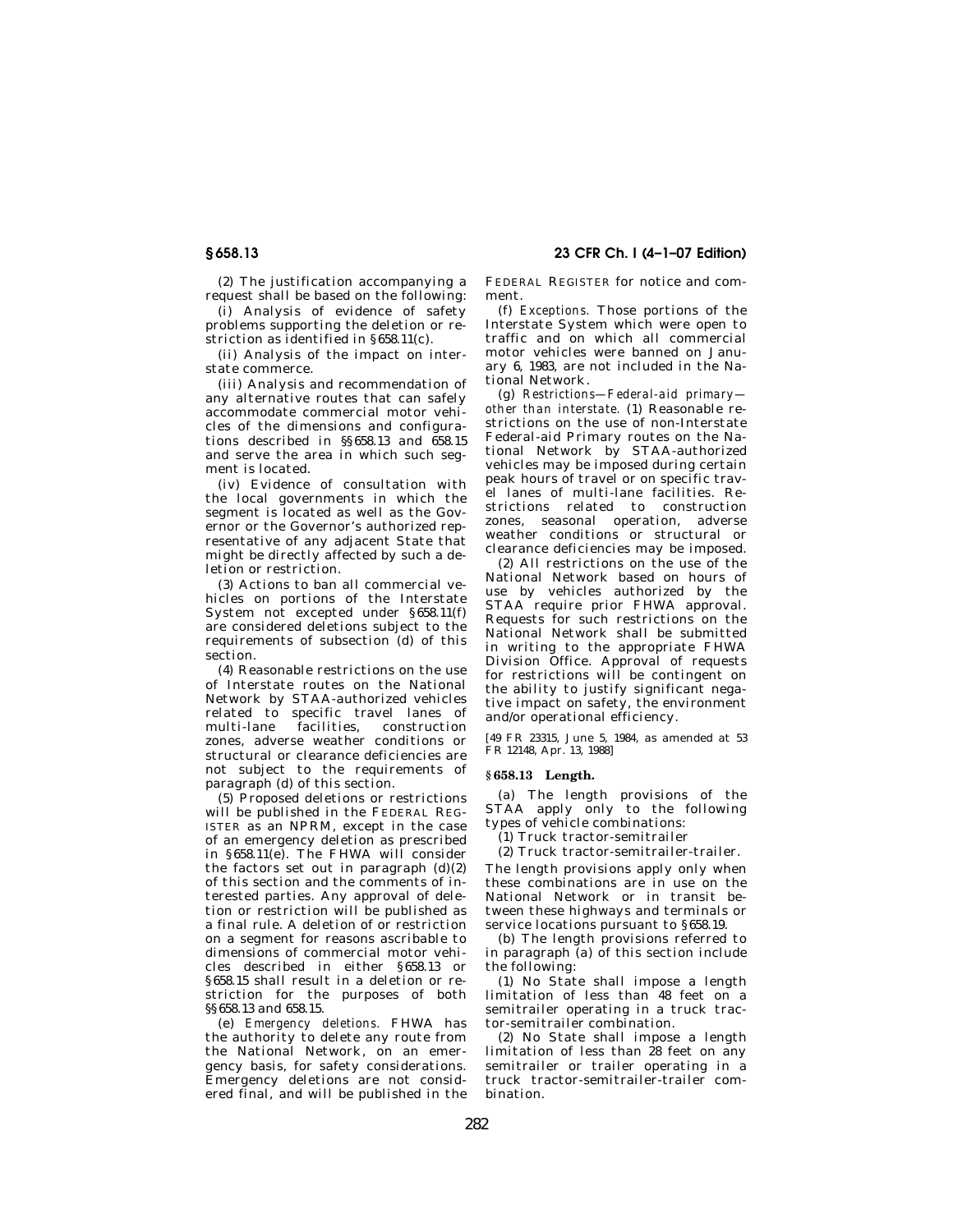# **Federal Highway Administration, DOT § 658.13**

(3) No State shall impose an overall length limitation on commercial vehicles operating in truck tractorsemitrailer or truck tractorsemitrailer-trailer combinations.

(4) No State shall prohibit commercial motor vehicles operating in truck tractor-semitrailer-trailer combinations.

(5) No State shall prohibit the operation of semitrailers or trailers which are 281⁄2 feet long when operating in a truck tractor-semitrailer-trailer combination if such a trailer or semitrailer was in actual and lawful operation on December 1, 1982, and such combination had an overall length not exceeding 65 feet.

(c) State maximum length limits for semitrailers operating in a truck tractor-semitrailer combination and semitrailers and trailers operating in a truck tractor-semitrailer-trailer combination are subject to the following:

(1) No State shall prohibit the use of trailers or semitrailers of such dimensions as those that were in actual and lawful use in such State on December 1, 1982, as set out in appendix B of this part.

(2) If on December 1, 1982, State length limitations on a semitrailer were described in terms of the distance from the kingpin to rearmost axle, or end of semitrailer, the operation of any semitrailer that complies with that limitation must be allowed.

(d) No State shall impose a limit of less than 45 feet on the length of any bus on the NN.

(e) *Specialized equipment*—(1) *Automobile transporters.* (i) Automobile transporters are considered to be specialized equipment. As provided in §658.5, automobile transporters may carry vehicles on the power unit behind the cab and on an over-cab rack. No State shall impose an overall length limitation of less than 65 feet on traditional automobile transporters (5th wheel located on tractor frame over rear axle(s)), including ''low boys,'' or less than 75 feet on stinger-steered automobile transporters. Paragraph (c) requires the States to allow operation of vehicles with the dimensions that were legal in the State on December 1, 1982.

(ii) All length provisions regarding automobile transporters are exclusive of front and rear cargo overhang. No State shall impose a front overhang limitation of less than 3 feet or a rear overhang limitation of less than 4 feet. Extendable ramps or ''flippers'' on automobile transporters that are used to achieve the allowable 3-foot front and 4-foot rear cargo overhangs are excluded from the measurement of vehicle length, but must be retracted when not supporting vehicles.

(iii) Drive-away saddlemount vehicle transporter combinations are considered to be specialized equipment. No State shall impose an overall length limit of less or more than 97 feet on such combinations. This provision applies to drive-away saddlemount com-<br>binations with up to three  $binations$  with up to saddlemounted vehicles. Such combinations may include one fullmount. Saddlemount combinations must also comply with the applicable motor carrier safety regulations at 49 CFR parts 390–399.

(2) *Boat transporters.* (i) Boat transporters are considered to be specialized equipment. As provided for automobile transporters in §658.5, boat transporters may carry boats on the power unit so long as the length and width restrictions of the vehicles and load are not exceeded. No State shall impose an overall length limitation of less than 65 feet on traditional boat transporters (fifth wheel located on tractor frame over rear axle(s), including ''low boys,'' or less than 75 feet on stinger-steered boat transporters. In addition, no State shall impose an overall length limitation of less than 65 feet on truck-trailer boat transporters. Paragraph (c) of this section requires the States to allow operation of vehicles with the dimensions that were legal in the State on December 1, 1982.

(ii) All length provisions regarding boat transporters are exclusive of front and rear overhang. Further, no State shall impose a front overhang limitation of less than three (3) feet nor a rearmost overhang limitation of less than four (4) feet.

(3) *Truck-tractor semitrailer-semitrailer.*  (i) Truck-tractor semitrailersemitrailer combination vehicles are considered to be specialized equipment.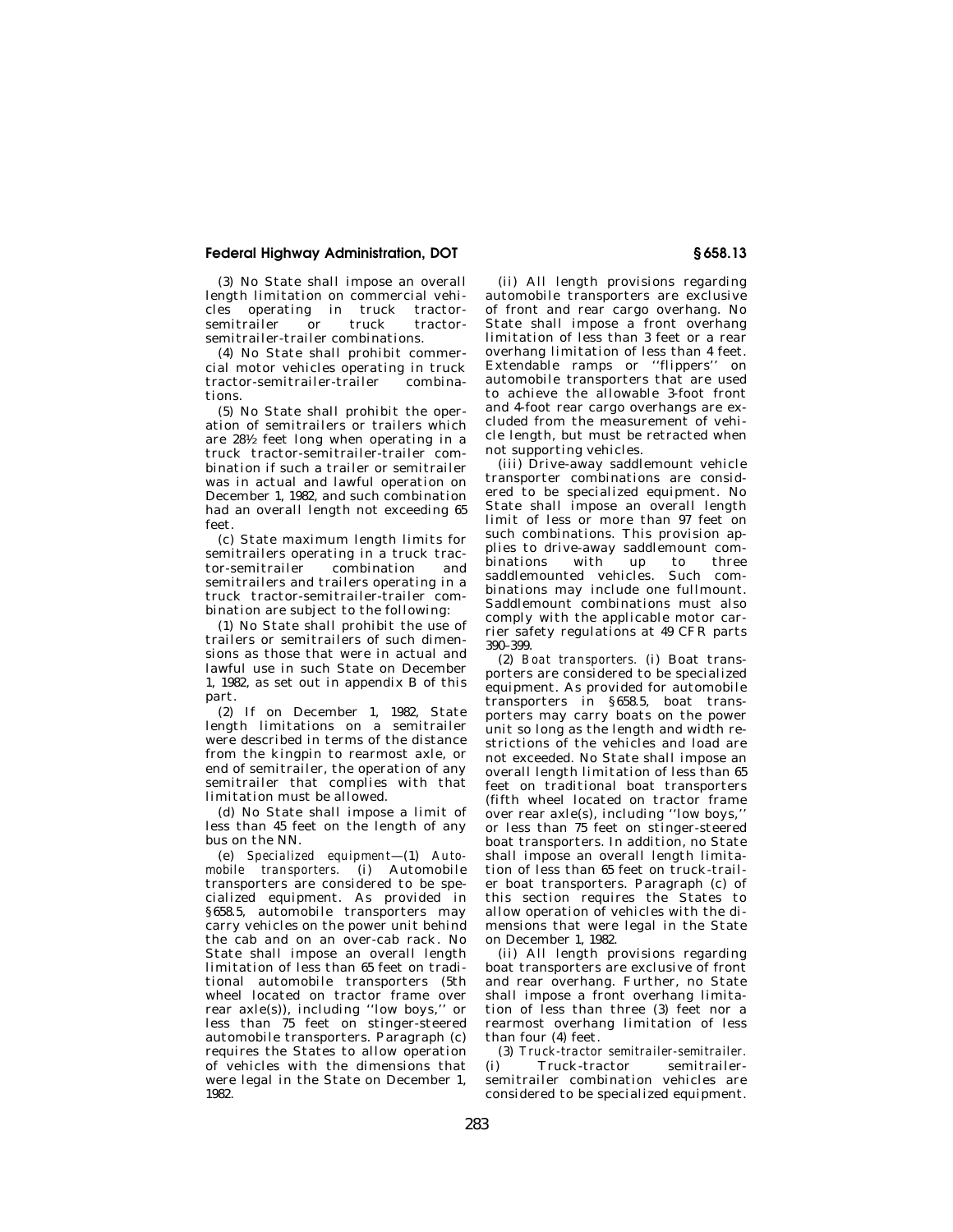No State shall impose a length limitation of less than 28 feet on any semitrailer or 281⁄2 feet if the semitrailer was in legal operation on December 1, 1982, operating in a trucktractor semitrailer-semitrailer combination. No State shall impose an overall length limitation on a trucktractor semitrailer-semitrailer combination when each semitrailer length is 28 feet, or 281⁄2 feet if grandfathered.

(ii) The B-train assembly is excluded from the measurement of trailer length when used between the first and second trailer of a truck-tractor semitrailersemitrailer combination vehicle. However, when there is no semitrailer mounted to the B-train assembly, it will be included in the length measurement of the semitrailer, the length limitation in this case being 48 feet, or longer if grandfathered.

(4) *Maxi-cube vehicle.* No State shall impose a length limit on a maxi-cube vehicle, as defined in §658.5 of this part, of less than 34 feet on either cargo box, excluding drawbar or hitching device; 60 feet on the distance from the front of the first to the rear of the second cargo box, including the space between the cargo boxes; or 65 feet on the overall length of the combination, including the space between the cargo boxes. The measurement for compliance with the 60- and 65-foot distance shall include the actual distance between cargo boxes, measured along the centerline of the drawbar or hitching device. For maxi-cubes with an adjustable length drawbar or hitching device, the 60- and 65-foot distances shall be measured with a drawbar spacing of not more than 27 inches. The drawbar may be temporarily extended beyond that distance to maneuver or load the vehicle.

(5) *Beverage semitrailer.* (i) A beverage semitrailer is specialized equipment if it has an upper coupler plate that extends beyond the front of the semitrailer, but not beyond its swing radius, as measured from the center line of the kingpin to a front corner of the semitrailer, which cannot be used for carrying cargo other than the structure of the semitrailer, and with

the center line of the kingpin not more than 28 feet from the rear of the semitrailer (exclusive of rear-mounted devices not measured in determining semitrailer length). No State shall impose an overall length limit on such vehicles when operating in a truck tractor-beverage semitrailer or truck tractor-beverage semitrailer-beverage trailer combination on the NN.

(ii) The beverage trailer referred to in paragraph  $(e)(5)(i)$  of this section means a beverage semitrailer and converter dolly. Converter dolly has the same meaning as in 49 CFR 393.5.

(iii) Truck tractor-beverage semitrailer combinations shall have the same access to points of loading and unloading as 28-foot semitrailers (28.5-foot where allowed by §658.13) in 23 CFR 658.19.

(6) *Munitions carriers using dromedary equipment.* A truck tractor equipped with a dromedary unit operating in combination with a semitrailer is considered to be specialized equipment, providing the combination is transporting Class 1 explosives and/or any munitions related security material as specified by the U.S. Department of Defense in compliance with 49 CFR 177.835. No State shall impose an overall length limitation of less than 75 feet on the combination while in operation.

(f) A truck tractor containing a dromedary box, deck, or plate in legal operation on December 1, 1982, shall be permitted to continue to operate, notwithstanding its cargo carrying capacity, throughout its useful life. Proof of such legal operation on December 1, 1982, shall rest upon the operator of the equipment.

(g) No State shall impose a limitation of less than 46 feet on the distance from the kingpin to the center of the rear axle on trailers or semitrailers used exclusively or primarily to transport vehicles in connection with motorsports competition events.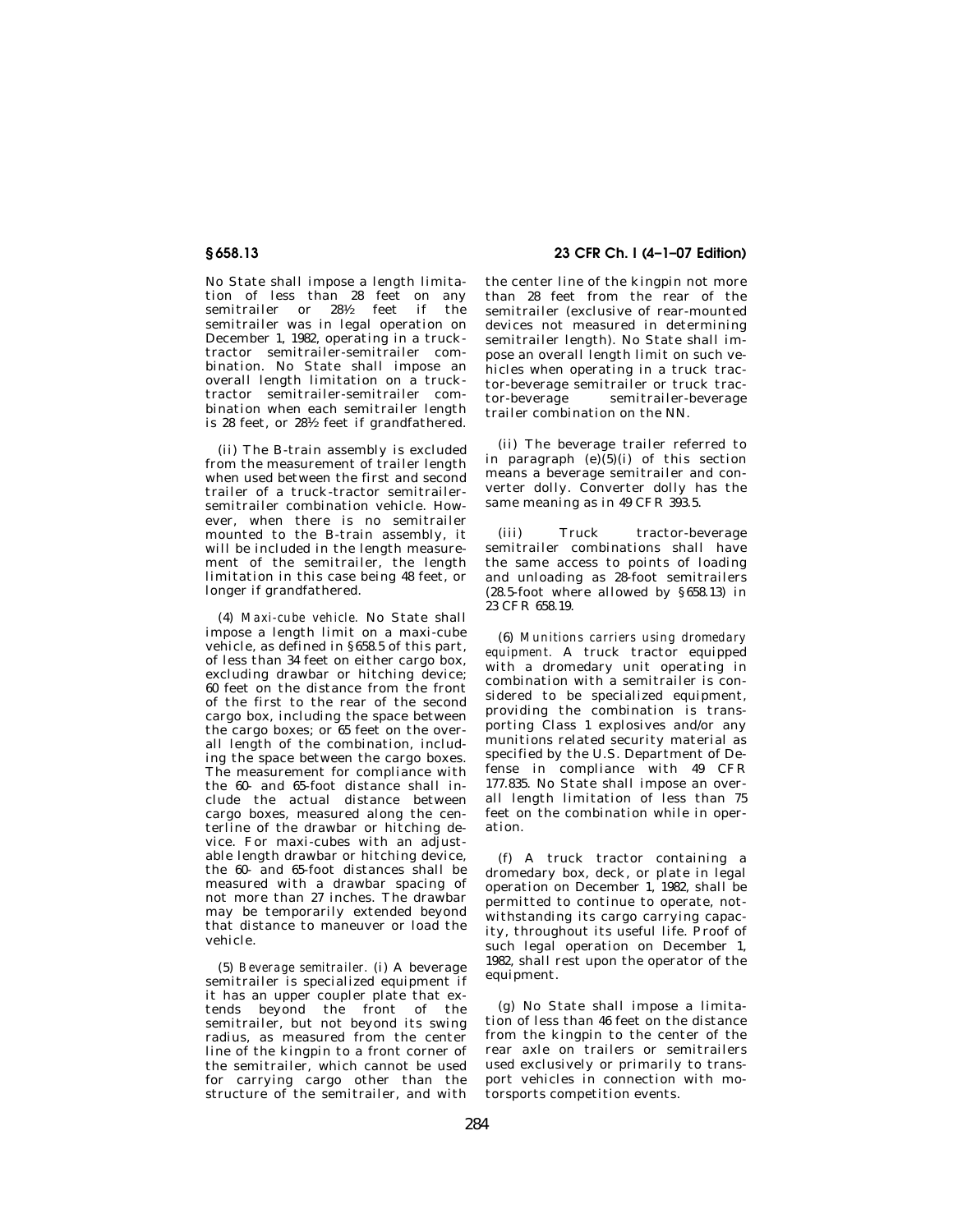# **Federal Highway Administration, DOT § 658.17**

(h) Truck-tractors, pulling 2 trailers or semitrailers, used to transport custom harvester equipment during harvest months within the State of Nebraska may not exceed 81 feet 6 inches.

[49 FR 23315, June 5, 1984, as amended at 53 FR 2597, 2599, Jan. 29, 1988; 53 FR 25485, July 7, 1988; 53 FR 48636, Dec. 2, 1988; 55 FR 4998, Feb. 13, 1990; 55 FR 32399, Aug. 9, 1990; 59 FR 30419, June 13, 1994; 62 FR 10181, Mar. 5, 1997; 63 FR 70653, Dec. 22, 1998; 67 FR 15109, Mar. 29, 2002; 68 FR 37968, June 26, 2003; 72 FR 7748, Feb. 20, 2007]

# **§ 658.15 Width.**

(a) No State shall impose a width limitation of more or less than 102 inches, or its approximate metric equivalent, 2.6 meters (102.36 inches) on a vehicle operating on the National Network, except for the State of Hawaii, which is allowed to keep the State's 108-inch width maximum by virtue of section 416(a) of the STAA.

(b) The provisions of paragraph (a) of this section do not apply to special mobile equipment as defined in §658.5.

(c) Notwithstanding the provisions of this section or any other provision of law, a State may grant special use permits to motor vehicles, including manufactured housing, that exceed 102 inches in width.

[49 FR 23315, June 5, 1984, as amended at 59 FR 30419, June 13, 1994; 67 FR 15110, Mar. 29, 2002; 72 FR 7748, Feb. 20, 2007]

# **§ 658.16 Exclusions from length and width determinations.**

(a) Vehicle components not excluded by law or regulation shall be included in the measurement of the length and width of commercial motor vehicles.

(b) The following shall be excluded from either the measured length or width of commercial motor vehicles, as applicable:

(1) Rear view mirrors, turn signal lamps, handholds for cab entry/egress, splash and spray suppressant devices, load induced tire bulge;

(2) All non-property-carrying devices, or components thereof—

(i) At the front of a semitrailer or trailer, or

(ii) That do not extend more than 3 inches beyond each side or the rear of the vehicle, or

(iii) That do not extend more than 24 inches beyond the rear of the vehicle and are needed for loading or unloading, or

 $\bar{v}(v)$  Listed in appendix D to this part;

(3) Resilient bumpers that do not extend more than 6 inches beyond the front or rear of the vehicle;

(4) Aerodynamic devices that extend a maximum of 5 feet beyond the rear of the vehicle, provided such devices have neither the strength, rigidity nor mass to damage a vehicle, or injure a passenger in a vehicle, that strikes a trailer so equipped from the rear, and provided also that they do not obscure tail lamps, turn signals, marker lamps, identification lamps, or any other required safety devices, such as hazardous materials placards or conspicuity markings; and

(5) A fixed step up to 3 inches deep at the front of an existing automobile transporter until April 29, 2005. It will be the responsibility of the operator of the unit to prove that the step existed prior to April 29, 2002. Such proof can be in the form of a work order for equipment modification, a receipt for purchase and installation of the piece, or any similar type of documentation. However, after April 29, 2005, the step shall no longer be excluded from a vehicle's length.

(c) Each exclusion allowance is specific and may not be combined with other excluded devices.

(d) Measurements are to be made from a point on one side or end of a commercial motor vehicle to the same point on the opposite side or end of the vehicle.

[67 FR 15110, Mar. 29, 2002]

# **§ 658.17 Weight.**

(a) The provisions of the section are applicable to the National System of Interstate and Defense Highways and reasonable access thereto.

(b) The maximum gross vehicle weight shall be 80,000 pounds except where lower gross vehicle weight is dictated by the bridge formula.

(c) The maximum gross weight upon any one axle, including any one axle of a group of axles, or a vehicle is 20,000 pounds.

(d) The maximum gross weight on tandem axles is 34,000 pounds.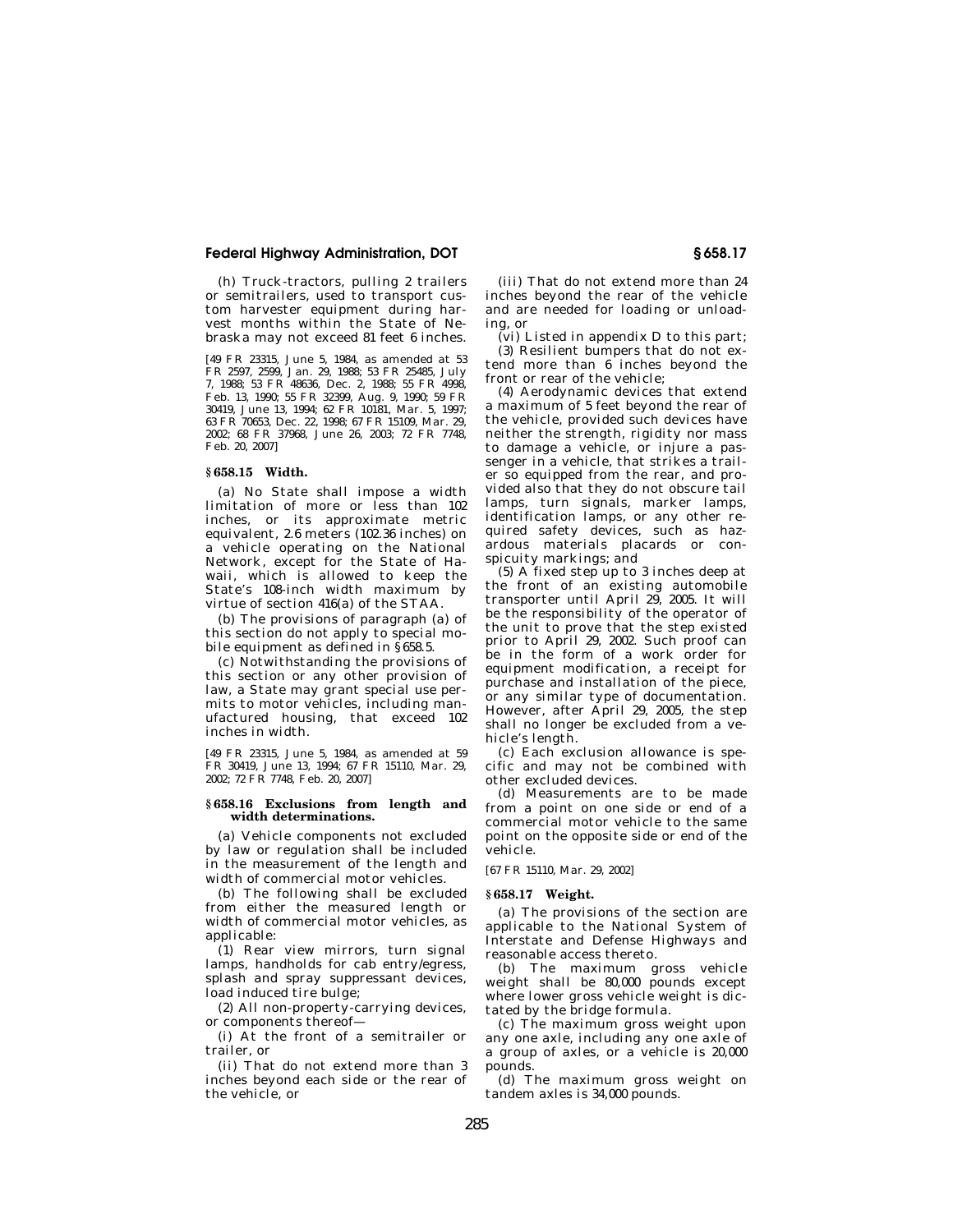(e) No vehicle or combination of vehicles shall be moved or operated on any Interstate highway when the gross weight on two or more consecutive axles exceeds the limitations prescribed by the following formula, referred to as the Bridge Gross Weight Formula:

$$
W = 500 \left( \frac{LN}{N-1} + 12N + 36 \right)
$$

except that two consecutive sets of tandem axles may carry a gross load of 34,000 pounds each if the overall distance between the first and last axle is 36 feet or more. In no case shall the total gross weight of a vehicle exceed 80,000 pounds.

(f) Except as provided herein, States may not enforce on the Interstate System vehicle weight limits of less than 20,000 pounds on a single axle, 34,000 pounds on a tandem axle, or the weights derived from the Bridge Formula, up to a maximum of 80,000 pounds, including all enforcement tolerances. States may not limit tire loads to less than 500 pounds per inch of tire or tread width, except that such limits may not be applied to tires on the steering axle. States may not limit steering axle weights to less than 20,000 pounds or the axle rating established by the manufacturer, whichever is lower.

(g) The weights in paragraphs (b), (c), (d), and (e) of this section shall be inclusive of all tolerances, enforcement or otherwise, with the exception of a scale allowance factor when using portable scales (wheel-load weighers). The current accuracy of such scales is generally within 2 or 3 percent of actual weight, but in no case shall an allowance in excess of 5 percent be applied. Penalty or fine schedules which impose no fine up to a specified threshold, *i.e.*, 1,000 pounds, will be considered as tolerance provisions not authorized by 23 U.S.C. 127.

(h) States may issue special permits without regard to the axle, gross, or Federal Bridge Formula requirements for nondivisible vehicles or loads.

(i) The provisions of paragraphs (b), (c), and (d) of this section shall not apply to single-, or tandem-axle weights, or gross weights legally au-

# **§ 658.17 23 CFR Ch. I (4–1–07 Edition)**

thorized under State law on July 1, 1956. The group of axles requirement established in this section shall not apply to vehicles legally grandfathered under State groups of axles tables or formulas on January 4, 1975. Grandfathered weight limits are vested on the date specified by Congress and remain available to a State even if it chooses to adopt a lower weight limit for a time.

(j) The provisions of paragraphs (c) through (e) of this section shall not apply to the operation on Interstate Route 68 in Allegany and Garrett Counties, Maryland, of any specialized vehicle equipped with a steering axle and a tridem axle and used for hauling coal, logs, and pulpwood if such vehicle is of a type of vehicle as was operating in such counties on U.S. Routes 40 or 48 for such purposes on August 1, 1991.

(k) Any over-the-road bus, or any vehicle which is regularly and exclusively used as an intrastate public agency transit passenger bus, is excluded from the axle weight limits in paragraphs (c) through  $(e)$  of this section until October 1, 2009. Any State that has enforced, in the period beginning October 6, 1992, and ending November 30, 2005, a single axle weight limitation of 20,000 pounds or greater but less than 24,000 pounds may not enforce a single axle weight limit on these vehicles of less than 24,000 lbs.

(m) The provisions of paragraphs (b) through (e) of this section shall not apply to the operation, on I–99 between Bedford and Bald Eagle, Pennsylvania, of any vehicle that could legally operate on this highway section before December 29, 1995.

(n) Any vehicle subject to this subpart that utilizes an auxiliary power or idle reduction technology unit in order to promote reduction of fuel use and emissions because of engine idling, may be allowed up to an additional 400 lbs. total in gross, axle, tandem, or bridge formula weight limits.

(1) To be eligible for this exception, the operator of the vehicle must be able to prove:

(i) By written certification, the weight of the APU; and

(ii) By demonstration or certification, that the idle reduction technology is fully functional at all times.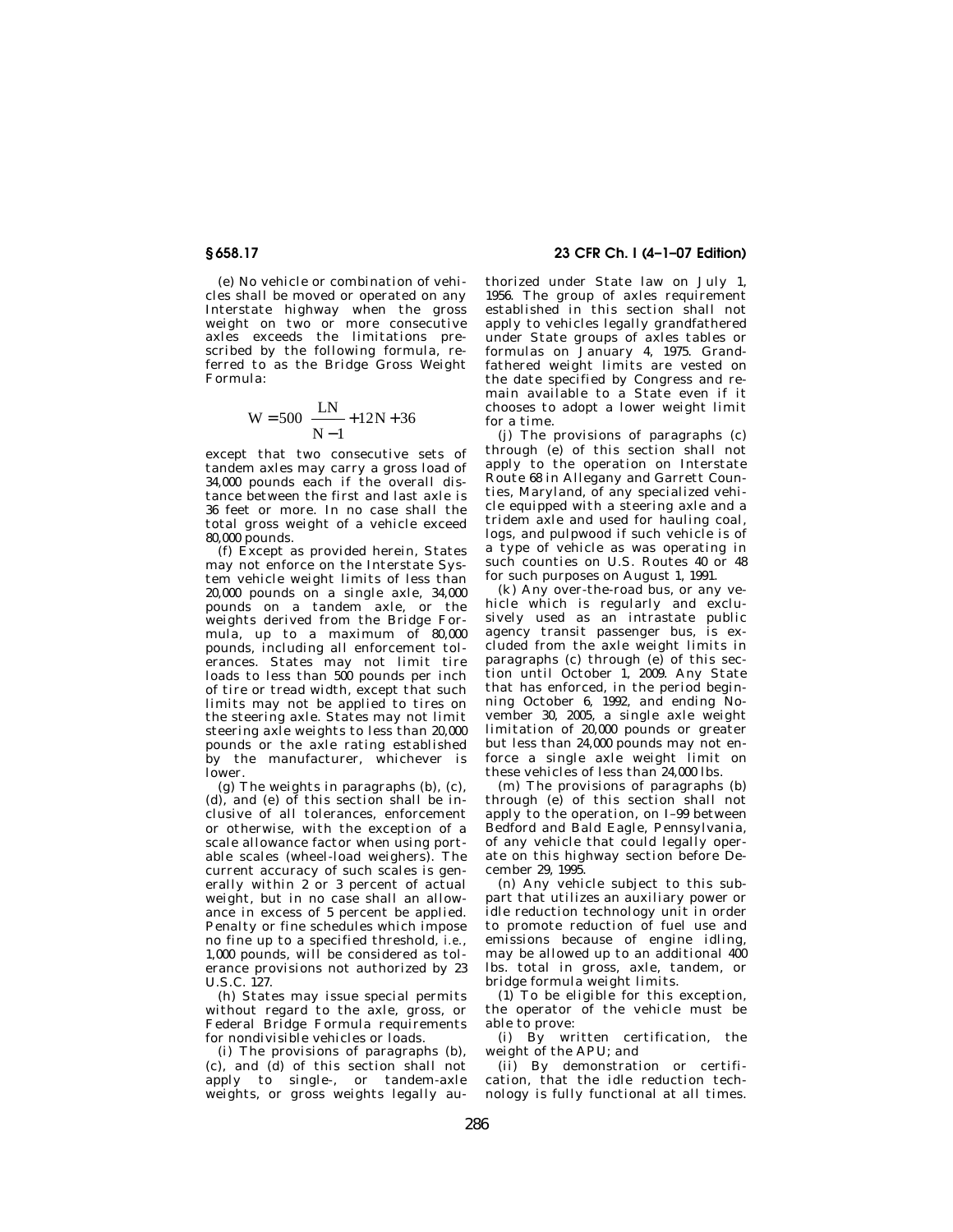# **Federal Highway Administration, DOT § 658.19**

(2) Certification of the weight of the APU must be available to law enforcement officers if the vehicle is found in violation of applicable weight laws. The additional weight allowed cannot exceed 400 lbs. or the weight certified, whichever is less.

[49 FR 23315, June 5, 1984, as amended at 59 FR 30420, June 13, 1994; 60 FR 15214, Mar. 22, 1995; 62 FR 10181, Mar. 5, 1997; 63 FR 70653, Dec. 22, 1998; 72 FR 7748, Feb. 20, 2007]

# **§ 658.19 Reasonable access.**

(a) No State may enact or enforce any law denying reasonable access to vehicles with dimensions authorized by the STAA between the NN and terminals and facilities for food, fuel, repairs, and rest. In addition, no State may enact or enforce any law denying reasonable access between the NN and points of loading and unloading to household goods carriers, motor carriers of passengers, and any truck tractor-semitrailer combination in which the semitrailer has a length not to exceed 28 feet (28.5 feet where allowed pursuant to §658.13(b)(5) of this part) and which generally operates as part of a vehicle combination described in §§658.13(b)(5) and 658.15(a) of this part.

(b) All States shall make available to commercial motor vehicle operators information regarding their reasonable access provisions to and from the National Network.

(c) Nothing in this section shall be construed as preventing any State or local government from imposing any reasonable restriction, based on safety considerations, on access to points of loading and unloading by any truck tractor-semitrailer combination in which the semitrailer has a length not to exceed 281⁄2 feet and which generally operates as part of a vehicle combination described in §§658.13(b)(5) and 658.15(a).

(d) No State may enact or enforce any law denying access within 1 roadmile from the National Network using the most reasonable and practicable route available except for specific safety reasons on individual routes.

(e) Approval of access for specific vehicles on any individual route applies to all vehicles of the same type regardless of ownership. Distinctions between vehicle types shall be based only on significant, substantial differences in their operating characteristics.

(f) Blanket restrictions on 102-inch wide vehicles may not be imposed.

(g) Vehicle dimension limits shall not be more restrictive than Federal requirements.

(h) States shall ensure compliance with the requirements of this section for roads under the jurisdiction of local units of government.

 $(i)(1)$  Except in those States in which State law authorizes the operation of STAA-dimensioned vehicles on all public roads and highways, all States shall have an access review process that provides for the review of requests for access from the National Network.

(2) State access review processes shall provide for:

 $(i)$  One or more of the following:

(A) An analysis of the proposed access routes using observations or other data obtained from the operation of test vehicles over the routes;

(B) An analysis of the proposed access routes by application of vehicle templates to plans of the routes;

(C) A general provision for allowing access, without requiring a request, for motor vehicles with semitrailers with a kingpin distance of 41 feet or less (measured from the kingpin to the center of the rear axle, if single, or the center of a group of rear axles). State safety analyses may be conducted on individual routes if warranted; and

(ii) All of the following:

(A) The denial of access to terminals and services only on the basis of safety and engineering analysis of the access route.

(B) The automatic approval of an access request if not acted upon within 90 days of receipt by the State. This provision shall become effective no later than 12 months following the effective date of this rule unless an extension is requested by the State and approved by FHWA.

(C) The denial of access for any 102 inch wide vehicles only on the basis of the characteristics of specific routes, in particular significant deficiencies in lane width.

(j)(1) Each State shall submit its access provisions to FHWA for approval within 6 months after June 1, 1990. In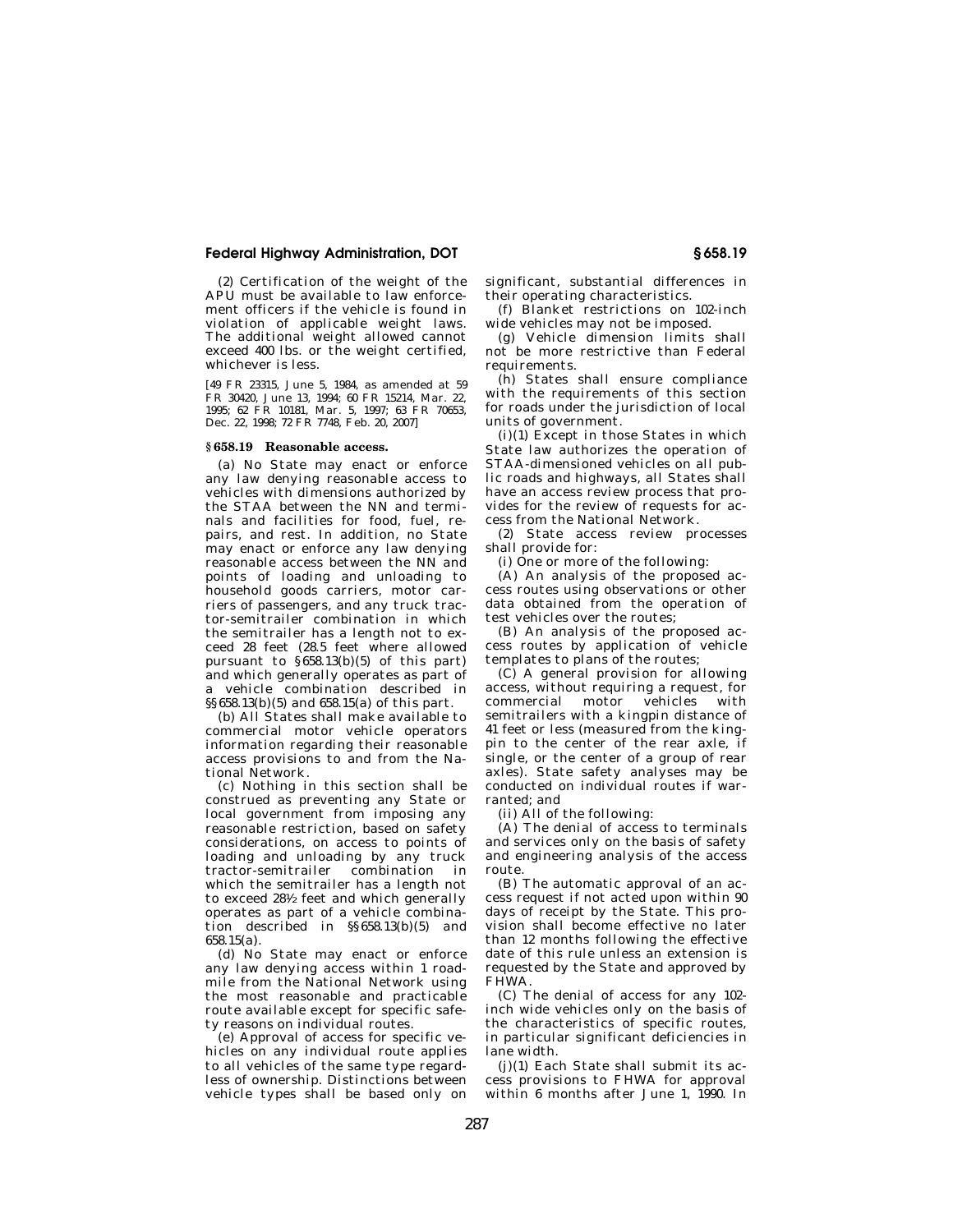**§ 658.21 23 CFR Ch. I (4–1–07 Edition)** 

those States in which State law authorizes the operation of STAA-dimensioned vehicles on all public roads and highways, no submission or approval under this paragraph is required. If, in the future, such a State changes its authorizing legislation and restricts the operation of STAA-dimensioned vehicles, then compliance with these provisions will be necessary.

(2) The FHWA will review the access provisions as submitted by each State subject to the provisions in paragraph (j)(1) and approve those that are in compliance with the requirements of this section. The FHWA may, at a State's request, approve State provisions that differ from the requirements of this section if FHWA determines that they provide reasonable access for STAA-dimensioned vehicles and do not impose an unreasonable burden on motor freight carriers, shippers and receivers and service facility operators.

(3) Any State that does not have FHWA approved access provisions in effect within 1 year after June 1, 1990 shall follow the requirements and the criteria set forth in this section and section 658.5 and 658.19 for determining access for STAA-dimensioned vehicles to terminals and services. The FHWA may approve a State's request for a time extension if it is received by FHWA at least 1 month before the end of the 1 year period.

[53 FR 12149, Apr. 13, 1988, as amended at 55 FR 22763, June 1, 1990; 59 FR 30420, June 13, 1994]

# **§ 658.21 Identification of National Network.**

(a) To identify the National Network, a State may sign the routes or provide maps of lists of highways describing the National Network.

(b) Exceptional local conditions on the National Network shall be signed. All signs shall conform to the Manual on Uniform Traffic Control Devices. Exceptional conditions shall include but not be limited to:

(1) Operational restrictions designed to maximize the efficiency of the total traffic flow, such as time of day prohibitions, or lane use controls.

(2) Geometric and structural restrictions, such as vertical clearances, posted weight limits on bridges, or restrictions caused by construction operations.

(3) Detours from urban Interstate routes to bypass of circumferential routes for commercial motor vehicles not destined for the urban area to be bypassed.

# **§ 658.23 LCV freeze; cargo-carrying unit freeze.**

(a)(1) Except as otherwise provided in this section and except for tow trucks with vehicles in tow, a State may allow the operation of LCV's on the Interstate System only as listed in appendix C to this part.

(2) Except as otherwise provided in this section, a State may not allow the operation on the NN of any CMV combination with two or more cargo-carrying units (not including the truck tractor) whose cargo-carrying units exceed:

(i) The maximum combination trailer, semitrailer, or other type of length limitation authorized by State law or regulation of that State on or before June 1, 1991; or

(ii) The length of the cargo-carrying units of those CMV combinations, by specific configuration, in actual, lawful operation on a regular or periodic basis (including continuing seasonal operation) in that State on or before June 1, 1991, as listed in appendix C to this part.

(b) Notwithstanding paragraph (a)(2) of this section, the following CMV combinations with two or more cargo-carrying units may operate on the NN.

(1) Truck tractor-semitrailer-trailer and truck tractor-semitrailersemitrailer combinations with a maximum length of the individual cargo units of 28.5 feet or less.

(2) Vehicles described in §658.13(e) and  $(g)$ .<br> $(3)$ 

Truck-trailer and trucksemitrailer combinations with an overall length of 65 feet or less.

(4) Maxi-cubes.

(5) Tow trucks with vehicles in tow.

(c) For specific safety purposes and road construction, a State may make minor adjustments of a temporary and emergency nature to route designation and vehicle operating restrictions applicable to combinations subject to 23 U.S.C. 127(d) and 49 U.S.C. 31112 and in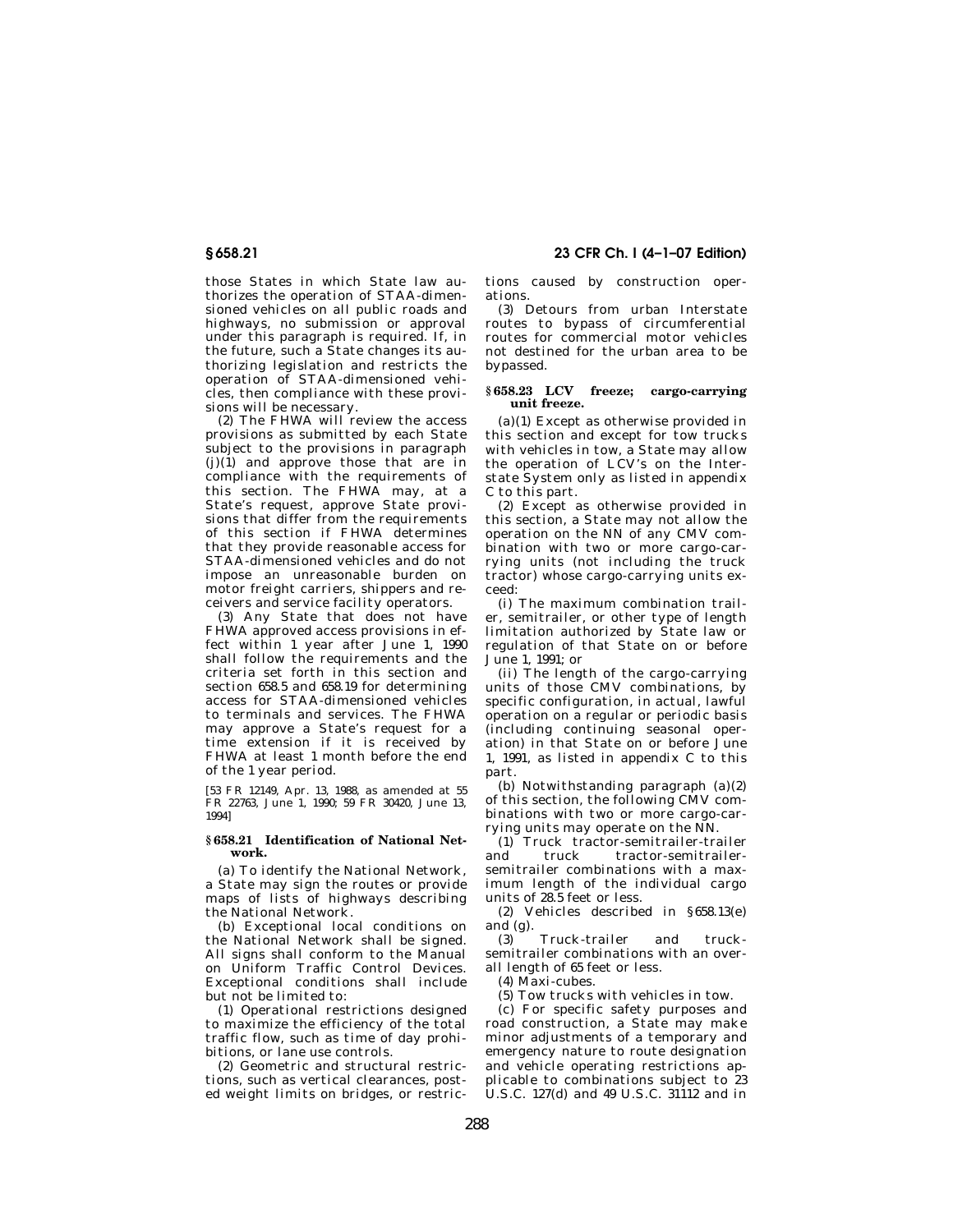# Federal Highway Administration, DOT **Pr. 658, App. A**

effect on June 1, 1991 (July 6, 1991, for Alaska). Minor adjustments which last 30 days or less may be made without notifying the FHWA. Minor adjustments which exceed 30 days require approval of the FHWA. When such adjustments are needed, a State must submit to the FHWA, by the end of the 30th day, a written description of the emergency, the date on which it began, and the date on which it is expected to conclude. If the adjustment involves alternate route designations, the State shall describe the new route on which vehicles otherwise subject to the freeze imposed by 23 U.S.C. 127(d) and 49 U.S.C. 31112 are allowed to operate. To the extent possible, the geometric and pavement design characteristics of the alternate route should be equivalent to those of the highway section which is temporarily unavailable. If the adjustment involves vehicle operating restrictions, the State shall list the restrictions that have been removed or modified. If the adjustment is approved, the FHWA will publish the notice of adjustment, with an expiration date, in the FEDERAL REGISTER. Requests for extension of time beyond the originally established conclusion date shall be subject to the same approval and publications process as the original request. If upon consultation with the FHWA a decision is reached that minor adjustments made by a State are not legitimately attributable to road or bridge construction or safety, the FHWA will inform the State, and the original conditions of the freeze must be reimposed immediately. Failure to do so may subject the State to a penalty pursuant to 23 U.S.C. 141.

(d) A State may issue a permit authorizing a CMV to transport an overlength nondivisible load on two or more cargo-carrying units on the NN without regard to the restrictions in  $$658.23(a)(2)$ .

(e) States further restricting or prohibiting the operation of vehicles subject to  $23$  U.S.C. 127(d) and 49 U.S.C. 31112 after June 1, 1991, shall notify the FHWA within 30 days after the restriction is effective. The FHWA will publish the restriction in the FEDERAL REGISTER as an amendment to appendix C to this part. Failure to provide such notification may subject the

State to a penalty pursuant to 23 U.S.C. 141.

(f) The Federal Highway Administrator, on his or her own motion or upon a request by any person (including a State), shall review the information set forth in appendix C to this part. If the Administrator determines there is cause to believe that a mistake was made in the accuracy of the information contained in appendix C to this part, the Administrator shall commence a proceeding to determine whether the information published should be corrected. If the Administrator determines that there is a mistake in the accuracy of the information contained in appendix C to this part, the Administrator shall publish in the FEDERAL REGISTER the appropriate corrections to reflect that determination.

[59 FR 30420, June 13, 1994, as amended at 60 FR 15214, Mar. 22, 1995; 62 FR 10181, Mar. 5, 1997; 72 FR 7748, Feb. 20, 2007]

- APPENDIX A TO PART 658—NATIONAL NETWORK—FEDERALLY-DESIGNATED **ROUTES**
- [The federally-designated routes on the National Network con-sist of the Interstate System, except as noted, and the fol-lowing additional highways.]

| Route              | From                                                  | Tο                                                                  |  |
|--------------------|-------------------------------------------------------|---------------------------------------------------------------------|--|
|                    | Alabama                                               |                                                                     |  |
| $US$ 43<br>$US$ 43 | $I-65$ N. of Mobile<br>AL 5 near Russell-             | Sunflower.<br>TN State Line.                                        |  |
| US 72              | ville.<br>MS State Line                               | CR 33 Hollywood.                                                    |  |
| US 72 Alt          | US 72 Tuscumbia                                       | US 72/231/431<br>Huntsville.                                        |  |
| US 78              | End of 4-lane W. of<br>AL 5 Jasper.                   | I-59 Birmingham.                                                    |  |
| US 80<br>US 82     | AL 14 W. Int. Selma<br>Coker W. of I-59               | US 82 Montgomery.<br>Eoline W. of AL 5.                             |  |
| US 82              | AL 206 Prattville                                     | US 231 N. Int. Mont-                                                |  |
| US 84              | AL 92 E. of Daleville<br>(via AL 210 Dothan<br>Cir.). | gomery.<br>End of 4-lane E. of<br>Dothan.                           |  |
| $US.98$            | I-10 Daphne                                           | End of 4-lane near<br>Fairhope.                                     |  |
| US 231             | FL State Line (via AL<br>210 Dothan Circle.).         | End of 4-lane N. of<br>Wetumpka.                                    |  |
| US 231<br>US 280   | Arab<br>US 31 Mountain<br>Brook.                      | TN State Line.<br>AL 22 Alexander<br>City.                          |  |
| US 280             | I-85 Opelika                                          | <b>GA State Line Phenix</b><br>City.                                |  |
| US 431             | AL 210 Dothan                                         | AL 173 Headland.                                                    |  |
| US 431             | I-20 Anniston                                         | AL 79 N. Int. Colum-<br>bus City (via I-<br>59-AL 77 Gads-<br>den). |  |
| US 431<br>AL 21    | CR 8 New Hope<br>US 31 Atmore                         | TN State Line.<br>I-65 N. of Atmore.                                |  |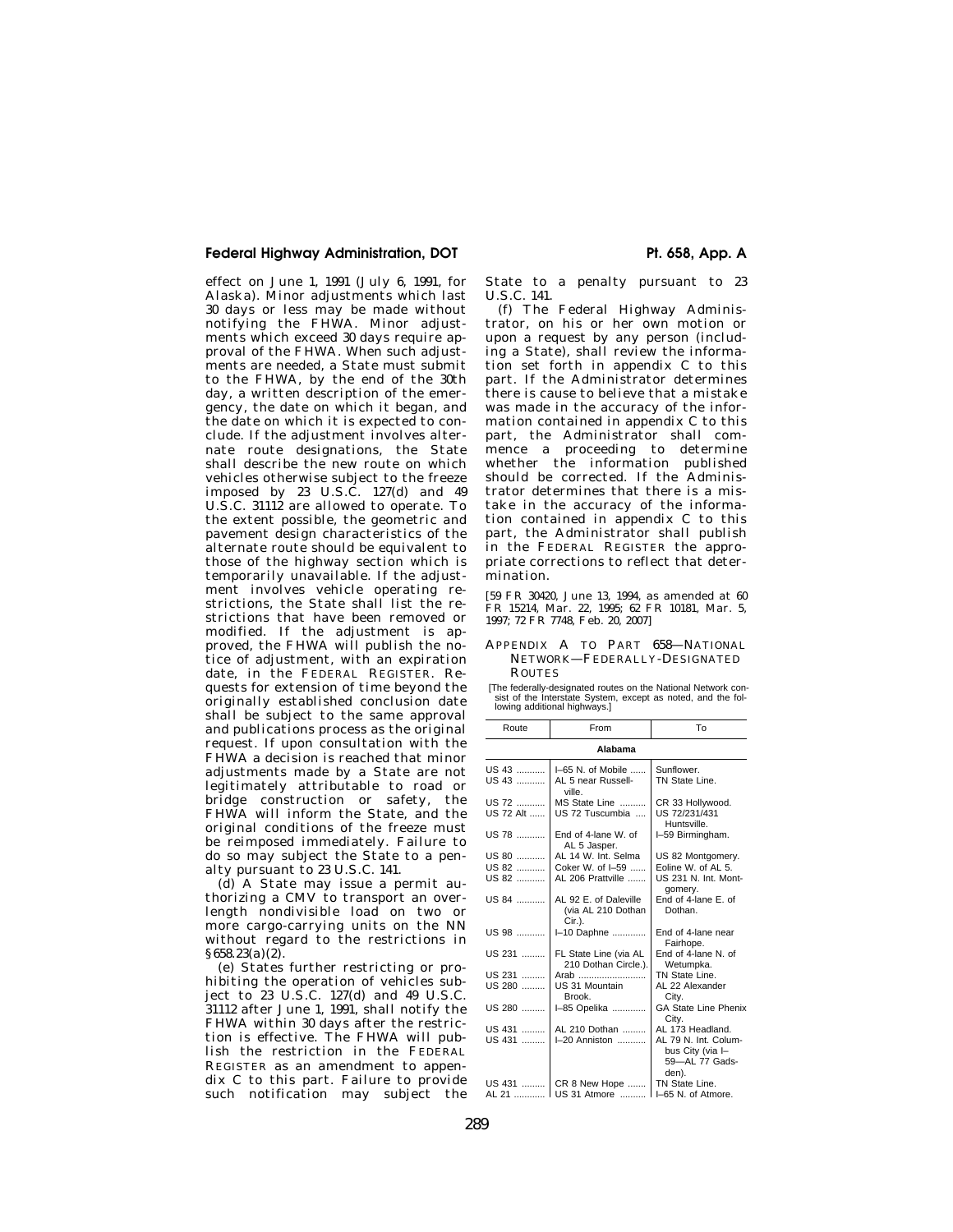[The federally-designated routes on the National Network con-sist of the Interstate System, except as noted, and the fol-lowing additional highways.]

| Route  | From                            | Tο                              |
|--------|---------------------------------|---------------------------------|
| AL 21  | US 431 Anniston                 | Jacksonville.                   |
| AL 67  | I-65 Priceville                 | US 72 Alt. W. of De-<br>catur.  |
| AL 79  | I-59 Birmingham                 | Pinson.                         |
| AL 152 | US 231 N. Int. Mont-<br>gomery. | $I-65$ N. Int. Mont-<br>gomery. |
| AL 210 | Dothan Circle (Belt-<br>way).   |                                 |
| AL 248 | US 84 Enterprise                | Ft. Rucker.                     |
| AL 249 | Ft. Rucker                      | US 231.                         |
| Alaska |                                 |                                 |

|  | AK 1  Potter Weigh Station   AK 3 Palmer.<br>Archorage.<br>AK 2  AK 3 Fairbanks  Milepost 1412 Delta |  |
|--|------------------------------------------------------------------------------------------------------|--|
|  |                                                                                                      |  |
|  | AK 3    AK 1 Palmer    AK 2 Fairbanks.                                                               |  |

**Note:** Routes added to the Interstate System under 23 U.S.C. 139(c) are included only to the extent designated above.

| Arizona                |                               |                                   |
|------------------------|-------------------------------|-----------------------------------|
| US 60                  | I-10 Brenda                   | I-17 Phoenix.                     |
| US 60                  | AZ 87 Mesa                    | AZ 70 Globe.                      |
| US 60                  | AZ 260 E. Int. Show<br>Low.   | NM State Line.                    |
| US 64                  | US 160 Teec Nos<br>Pos.       | NM State Line.                    |
| US 70                  | US 60 Globe                   | NM State Line.                    |
| US 80                  | AZ 92 Bisbee                  | NM State Line.                    |
| US 89                  | I-10 Tucson                   | US 60 Florence<br>Junction.       |
| US 89                  | AZ 69 Prescott                | I-40 Ash Fork.                    |
| US 89                  | I-40 Flagstaff                | UT State Line.                    |
| US 95                  | Mexican Border                | I-8 Yuma.                         |
| US 160                 | US 89 Tuba City               | NM State Line.                    |
| US 163                 | US 160 Kayenta                | UT State Line.                    |
| US 666                 | I-10 Bowie                    | US 70 Safford.                    |
| US 666                 | US 60 Springerville           | I-40 Sanders.                     |
| US 666                 | Mexican Border                | US 80 Douglas.                    |
| AZ 69                  | US 89 Prescott                | I-17 Cordes Junc-<br>tion         |
| AZ 77                  | US 60 Show Low                | I-40 Holbrook.                    |
| AZ 84                  | I-10 Picacho                  | AZ 87 E. of Eloy.                 |
| AZ 85                  | I-8 Gila Bend (via I-<br>8B). | I-10 Buckeye (via AZ<br>85 Spur). |
| AZ 87                  | AZ 84 E. of Eloy              | AZ 387 W. of Coo-<br>lidge.       |
| AZ 87                  | AZ 587 Chandler               | US 60 Mesa.                       |
| AZ 90                  | I-10 Benson                   | AZ 92 Sierra Vista.               |
| AZ 169                 | AZ 69 Dewey                   | I-17 S. of Camp<br>Verde.         |
| AZ 189                 | Mexican Border                | I-19 Nogales.                     |
| AZ 287<br>.            | AZ 87 Coolidge                | US 89 Florence.                   |
| AZ 360<br>.            | I-10 Phoenix                  | AZ 87 Mesa.                       |
| AZ 387<br>.            | I-10 Exit 185                 | AZ 87 W. of Coo-<br>lidge.        |
| AZ 587 (Old<br>AZ 93). | I-10 Exit 175                 | AZ 87 Chandler.                   |

# **Pt. 658, App. A 23 CFR Ch. I (4–1–07 Edition)**

[The federally-designated routes on the National Network con-sist of the Interstate System, except as noted, and the fol-lowing additional highways.]

| Route                                                      | From | Т٥ |
|------------------------------------------------------------|------|----|
| <b>Arkansas</b>                                            |      |    |
| No additional routes have been federally designated; under |      |    |

No additional routes have been federally designated; under State law STAA-dimensioned commercial vehicles may legally operate on all highways which, prior to June 1, 1991, were designated as Federal-aid primary highways.

# **California**

| I-80 Bus.<br>Loop (US<br>50-CA 51). | I-80 W. Sacramento                           | I-80 near Watt Ave<br>Sacramento.                |
|-------------------------------------|----------------------------------------------|--------------------------------------------------|
| US 6<br>US 50                       | US 395 Bishop<br>I-80 W. of Sac-<br>ramento. | NV State Line.<br>Sly Park Rd. Pollock<br>Pines. |
| US 95                               | I-40 near Needles                            | NV State Line.                                   |
| US 101                              | I-5 Los Angeles                              | I-80 San Francisco.                              |
| US 395                              | I-15 S. of Victorville                       | NV State Line.                                   |
| CA 2                                | $I-5$                                        | I-210 Los Angeles.                               |
| CA 10 (San                          | US 101                                       | I-5 Los Angeles.                                 |
| Bern. Fwy.).                        |                                              |                                                  |
| CA 14                               | I-5 near San Fer-<br>nando.                  | US 395 Ridgecrest.                               |
| CA 15                               | 1-5                                          | I-805 San Diego.                                 |
| CA 22                               | I-405 Seal Beach                             | CA 55 Orange.                                    |
| CA 24<br>CA 52                      | I-580 Oakland<br>$I-5$                       | I-680 Walnut Creek.<br>I-805 San Diego.          |
| CA 55                               | I-405 Costa Mesa                             | CA 91 Anaheim.                                   |
| CA 57                               | I-5 Santa Ana                                | I-210 Pomona.                                    |
| CA 58                               | CA 99 Bakersfield                            | I-15 Barstow.                                    |
| CA 60                               | I-10 Los Angeles                             | I-10 Beaumont.                                   |
| CA 71                               | I-210                                        | CA 60 Pomona.                                    |
| CA 78                               | I-5 Carlsbad                                 | I-15 Escondido.                                  |
| CA 85                               | I-280 near San Jose                          | CA 101 Mountain<br>View.                         |
| CA 91                               | I-110 Los Angeles                            | I-215/CA 60 River-<br>side.                      |
| CA 92                               | I-280 San Mateo                              | I-880 Hayward.                                   |
| CA 94                               | 1-5                                          | CA 125 San Diego.                                |
| CA 99                               | I-5 Wheeler Ridge                            | I-80 Bus. Loop/US<br>50 Sacramento.              |
| CA 110                              | I-10                                         | US 101 Los Angeles.                              |
| CA 118                              | I-405 Los Angeles                            | I-210 San Fernando.                              |
| CA 125                              | CA 94                                        | I-8 La Mesa.                                     |
| CA 133                              | 1-405                                        | I-5 near El Toro.                                |
| CA 134                              | US 101 Los Angeles                           | I-210 Pasadena.                                  |
| CA 163                              | 1-8                                          | I-15 San Diego.                                  |
| CA 170                              | US 101                                       | I-5 Los Angeles.                                 |
| CA 198                              | I-5 Coalinga                                 | CA 99 Visalia.                                   |
| CA 215                              | I-15 N. of Temecula                          | CA 60 Riverside.                                 |
| CA 905 (Old                         | 1-5                                          | I-805 San Diego.                                 |
| CA 117).                            |                                              |                                                  |

Note: I-580 Oakland—All vehicles over 4<sup>1</sup>/<sub>2</sub> tons (except passenger buses and stages) are prohibited on MacArthur Freeway between Grand Avenue and the north city limits of San Leandro. (Excepted under 23 CFR 658.11(f)).

# **Colorado**

No additional routes have been federally designated; under State law STAA-dimensioned commercial vehicles may legally operate on all highways which, prior to June 1, 1991, were designated as Federal-aid primary highways.

| Connecticut |                                                                                                                                                 |  |
|-------------|-------------------------------------------------------------------------------------------------------------------------------------------------|--|
|             | CT 2  Columbus Blvd. Hart-   I-395 Norwich.<br>ford.<br>CT 8    -95 Bridgeport    US 44 Winsted.<br>CT 9    1-95 Old Saybrook    1-91 Cromwell. |  |
|             |                                                                                                                                                 |  |
|             |                                                                                                                                                 |  |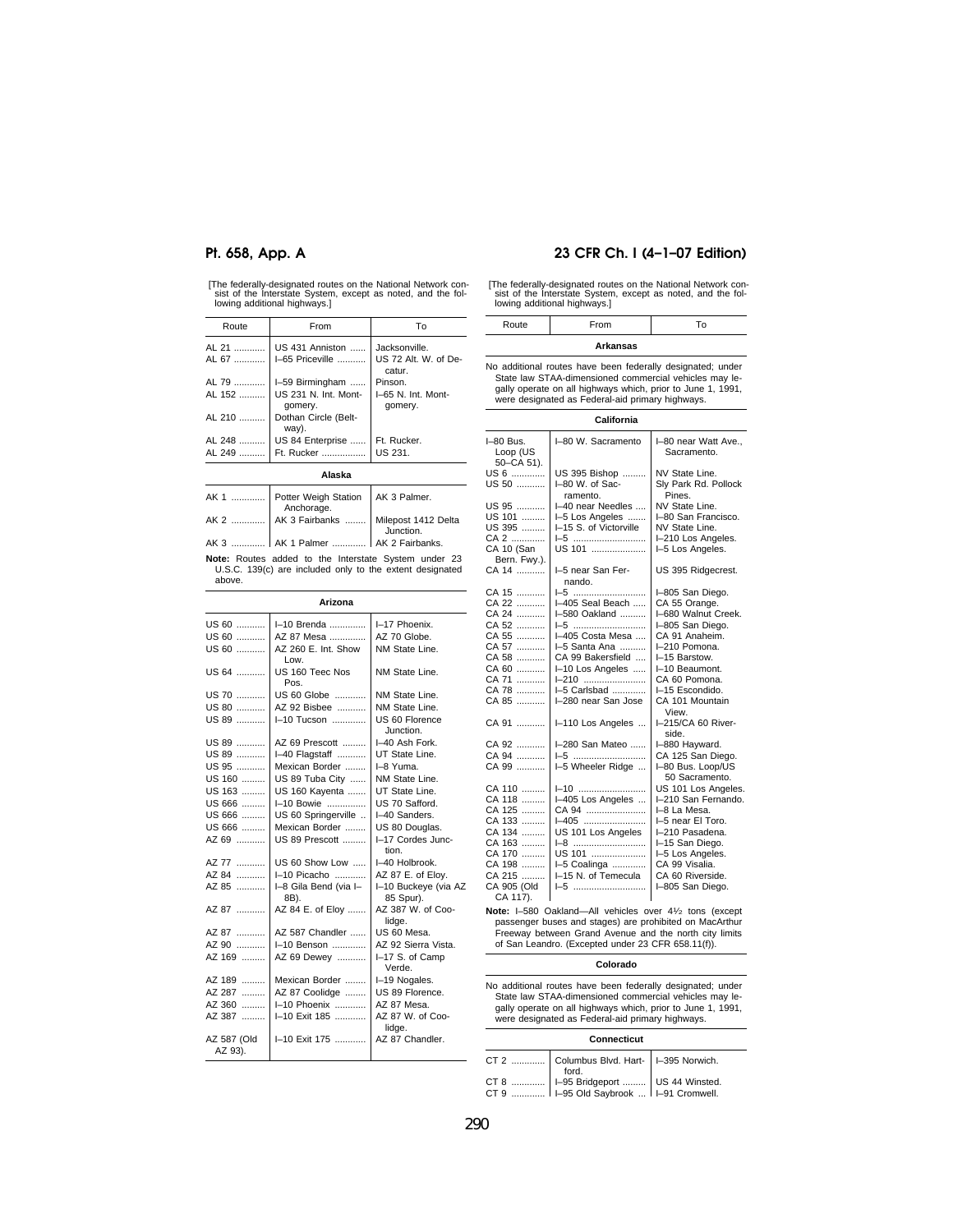# Federal Highway Administration, DOT Pt. 658, App. A

[The federally-designated routes on the National Network con-sist of the Interstate System, except as noted, and the fol-lowing additional highways.]

| Route                                  | From                                                                                                                                                     | To                                                      |
|----------------------------------------|----------------------------------------------------------------------------------------------------------------------------------------------------------|---------------------------------------------------------|
| CT 20                                  | CT 401 Bradley Intl.<br>Airport, Windsor<br>Locks.                                                                                                       | I-91 Windsor.                                           |
| CT 401<br>.                            | CT 20 Windsor Locks                                                                                                                                      | Bradley Intl. Airport<br>Access Rd., Wind-<br>sor Lks.  |
|                                        | Delaware                                                                                                                                                 |                                                         |
| US 13                                  | MD State Line                                                                                                                                            | I-495 S. Int. Wil-                                      |
| US 40                                  | <b>MD State Line</b><br>.                                                                                                                                | mington.<br>I-295/US 13 Wil-<br>mington.                |
| US 113<br>US 301                       | MD State Line<br>MD State Line                                                                                                                           | US 13 Dover.<br>I-295/US 13 Wil-<br>mington.            |
|                                        | <b>District of Columbia</b>                                                                                                                              |                                                         |
| Anacostia<br>Fwy/Ken.<br>Ave.          | I-295                                                                                                                                                    | <b>MD State Line</b><br>Cheverly MD                     |
|                                        | Note: I-66-There is a 24 hour total truck ban on the Theo-<br>dore Roosevelt Memorial Bridge and its approaches. (Ex-<br>cepted under 23 CFR 658.11(f).) |                                                         |
|                                        | Florida                                                                                                                                                  |                                                         |
| <b>US 27</b><br>US 27<br>US 27         | FL Turnpike Ext<br>South Bay                                                                                                                             | FL 84 Andytown.<br>I-75 Ocala.                          |
| US 301                                 | SR 24 Waldo                                                                                                                                              | $I - 10.$                                               |
| FL 24                                  | SR 331 Gainesville                                                                                                                                       | US 301 Waldo.                                           |
| FL 85                                  | FL 397 Valparaiso                                                                                                                                        | I-10 near Crestview.                                    |
| FL 202<br>FL 263                       | I-95 Jacksonville<br>US 90 W. of Talla-<br>hassee.                                                                                                       | FL A-1-A.<br>$-10.$                                     |
| FL 331                                 | I-75 S. of Gainesville                                                                                                                                   | FL 24.                                                  |
| FL 397<br>FL 528-FL<br>407.            | Entrance Eglin AFB<br>I-4 Orlando                                                                                                                        | FL 85 Valparaiso.<br>Cape Canaveral.                    |
| 20th St.<br>Expwy.                     | 1-95 Jacksonville                                                                                                                                        | Adams St. near Mat-<br>thews Bridge.                    |
| FL Turnpike                            | S. End of Homestead<br>Extension.                                                                                                                        | I-75 Wildwood.                                          |
|                                        | Georgia                                                                                                                                                  |                                                         |
| US 19                                  | FL State Line                                                                                                                                            | US 82 Albany.                                           |
| <b>US 23/GA</b><br>365.                | I-985 near Gaines-<br>ville.                                                                                                                             | US 441 near Cor-<br>nelia.                              |
| US 25                                  | 1-16                                                                                                                                                     | N. of Statesboro.                                       |
| <b>US 27</b>                           | GA 53 Rome                                                                                                                                               | US 278 Cedartown.                                       |
|                                        | FL State Line                                                                                                                                            | GA 38 Bainbridge.                                       |
|                                        | I-185 Columbus                                                                                                                                           | Ellerslie.                                              |
| nate GA 85.                            |                                                                                                                                                          |                                                         |
| US 29                                  | US 78 W. Inter-<br>change.                                                                                                                               | US 129/441 E. Inter-<br>change Athens.                  |
| US 41<br>US 41                         | -75 W. of Morrow<br>GA 5 Connector                                                                                                                       | Near Barnesville.<br>County Road 633<br>Emerson.        |
| US 76<br>US 78-US 29                   | I-75 Dalton<br>GA 138 Monroe                                                                                                                             | US 411 Chatsworth.<br>US 29 W. Inter-<br>change Athens. |
| <b>US 78/GA</b>                        | Valleybrook Rd.                                                                                                                                          | GA 10 Stone Moun-                                       |
| 410.<br><b>US 78/GA 10</b>             | Scottsdale.<br>Stone Mountain                                                                                                                            | tain.<br>Monroe Bypass.                                 |
|                                        | Freeway.                                                                                                                                                 |                                                         |
| US 80/GA 22<br><b>US 82/GA</b><br>520. | AL State Line<br>Dawson                                                                                                                                  | GA 85 Columbus.<br>I-95 Exit 6 Bruns-<br>wick.          |

[The federally-designated routes on the National Network con-sist of the Interstate System, except as noted, and the fol-lowing additional highways.]

| Route                                | From                                                                                                                  | To                                     |
|--------------------------------------|-----------------------------------------------------------------------------------------------------------------------|----------------------------------------|
| US 84/GA 38<br>US 84/GA 38<br>US 129 | Alabama State Line<br>GA 520 Waycross                                                                                 | $I - 75.$<br>GA 32 Patterson.          |
| US 129                               | I-16<br>GA 247 Connector<br>Warner Robins.                                                                            | Gray.<br>I-75 Macon.                   |
| <b>US 129/GA</b><br>11.              | $I - 85$                                                                                                              | $-985.$                                |
| <b>US 280/GA</b><br>520.             | Alabama State Line                                                                                                    | Dawson.                                |
| <b>US 319/GA</b><br>35.              | US 19/GA 300<br>Thomasville.                                                                                          | US 82/GA 520 Tifton.                   |
| <b>US 411-US</b><br>41.              | US 27 Rome                                                                                                            | I-75 near Emerson.                     |
| <b>US 441/GA</b><br>31.              | US 82/GA 520 Pear-<br>son.                                                                                            | GA 135 Douglas.                        |
| <b>US 441/GA</b><br>24.              | $I - 20$                                                                                                              | GA 22 Milledgeville.                   |
| <b>US 441/GA</b><br>15.              | Athens Bypass                                                                                                         | $-85.$                                 |
| GA 2                                 | US 27 Fort<br>Oglethorpe                                                                                              | $I - 75.$                              |
| GA 5 Con-<br>nector.                 | I-75                                                                                                                  | US 41.                                 |
| GA 6                                 | $I - 20$                                                                                                              | GA 6 Bypass near<br>Dallas.            |
| GA 6 Bypass<br>GA 10 Loop            | E. of Dallas<br>E. and S. Bypass in<br>Athens.                                                                        | W. of Dallas.                          |
| GA 14 Spur                           | US 29/Welcome All<br>Road.                                                                                            | I-85/285 S. Inter-<br>change Atlanta.  |
| GA 21                                | I-95 Monteith                                                                                                         | GA 204 Savannah.                       |
| GA 25<br>GA 25 Spur                  | GA 520<br>US 17 N. of Bruns-<br>wick.                                                                                 | GA 25 Spur.<br>I-95 Exit 8.            |
| GA 53<br>GA 61                       | Rome<br>I-20                                                                                                          | I-75 Calhoun.<br>GA 166 near           |
| GA 85                                | Fayetteville                                                                                                          | Carrollton.<br>$I - 75.$               |
| GA 138<br>GA 166                     | I-20 Convers<br>GA 61                                                                                                 | US 78 Monroe.<br>End of 4-lane section |
|                                      |                                                                                                                       | of W. GA 1<br>Carrollton.              |
| GA 247C                              | $I - 75$                                                                                                              | GA 247 Warner Rob-<br>ins.             |
| GA 300                               | US 82 Albany                                                                                                          | I-75 near Cordele.                     |
| GA 316                               | I-85                                                                                                                  | US 29.                                 |
| GA 400                               | I-285 near Atlanta                                                                                                    | GA 60.                                 |
| GA 515<br>GA 520                     | 1-575<br>I-95  GA 25.                                                                                                 | Blairsville.                           |
|                                      |                                                                                                                       |                                        |
|                                      | Note: Atlanta area-Interstate highways within the I-285<br>beltway are not available to through trucks with more than |                                        |

6 wheels because of construction.

| Hawaii     |                                    |                                  |
|------------|------------------------------------|----------------------------------|
| HI 61      | HI 98 (Vineyard Bou-<br>levard).   | Kawainui Bridge<br>Kailua.       |
| HI 63      | HI 92 (Nimitz Hwy.)                | HI 83 (Kahekili<br>Hwy.).        |
| HI 64      | Sand Island Park                   | HI 92 (Nimitz Hwy.).             |
| HI 72      | 61 Kailua/Waimanalo<br>Junction.   | Ainakoa.                         |
| HI 78      | H-1 Middle St                      | HI 99 (Kamehameha<br>Hwy.) Aiea. |
| $HI$ 83 $$ | HI 99 Weed Junction                | HI 61 (Kalanianaole<br>Hwv).     |
| HI92       | Pearl Harbor/Main<br>Gate.         | Kalakaua Avenue.                 |
| HI 93      | Beginning of H-1    Makaha Bridge. |                                  |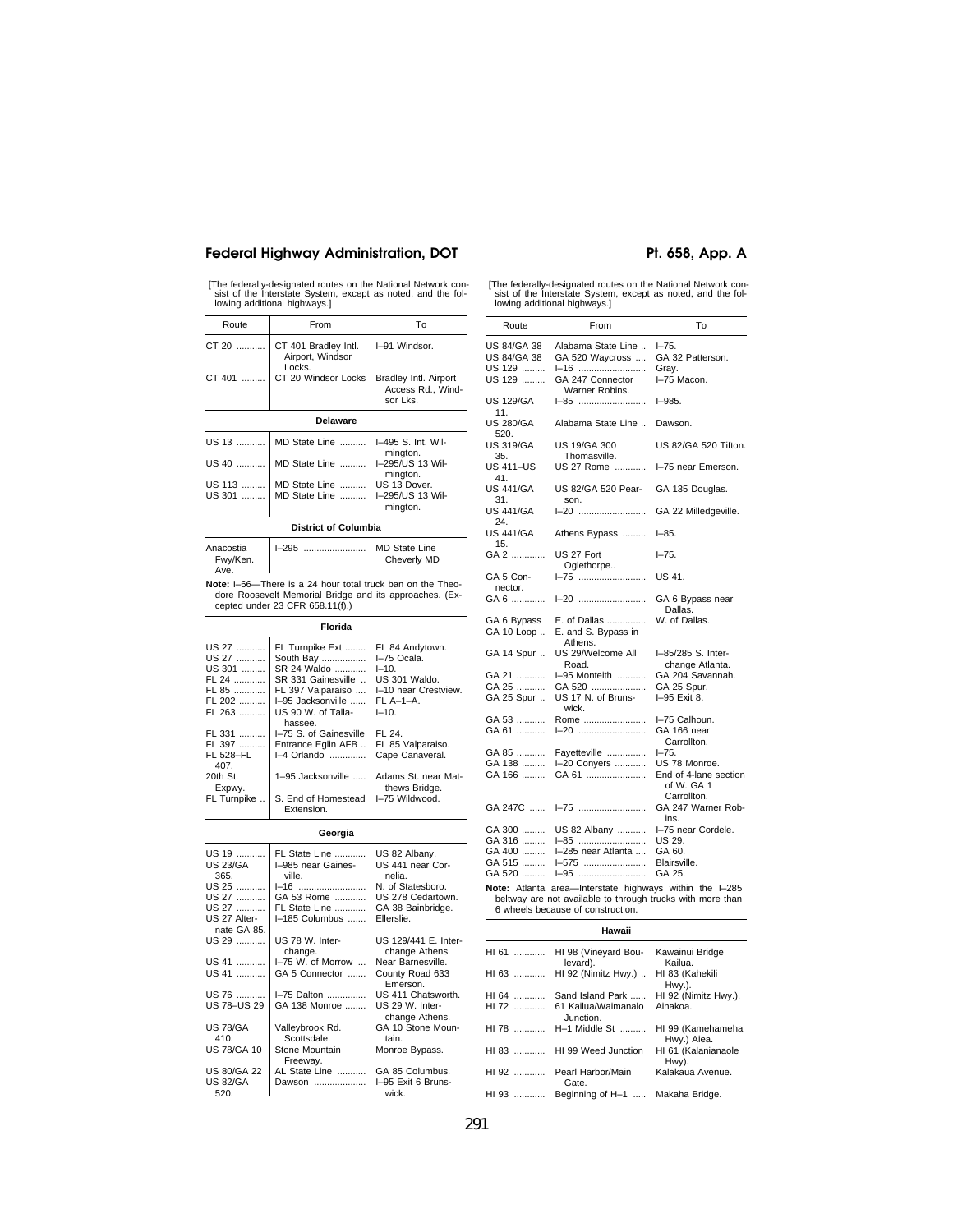[The federally-designated routes on the National Network con-sist of the Interstate System, except as noted, and the fol-lowing additional highways.]

| Route                                                                                                                            | From                                                                                                                                                                                                                           | Т٥                                                                                                                                                                                                |  |
|----------------------------------------------------------------------------------------------------------------------------------|--------------------------------------------------------------------------------------------------------------------------------------------------------------------------------------------------------------------------------|---------------------------------------------------------------------------------------------------------------------------------------------------------------------------------------------------|--|
| HI 95                                                                                                                            | H-1                                                                                                                                                                                                                            | Barbers Point Har-<br>bor.                                                                                                                                                                        |  |
| HI99                                                                                                                             | Pearl Harbor Int.                                                                                                                                                                                                              | HI 83 Weed Junction.                                                                                                                                                                              |  |
|                                                                                                                                  | Idaho                                                                                                                                                                                                                          |                                                                                                                                                                                                   |  |
| I-15B                                                                                                                            | I-15/US 26 S. of<br>Idaho Falls.                                                                                                                                                                                               | US 26 N. Int. Idaho<br>Falls.                                                                                                                                                                     |  |
| US 2<br>US 2<br>US 20/26                                                                                                         | Dover<br>US 95 Bonners Ferry<br>OR State Line                                                                                                                                                                                  | US 95 Sandpoint.<br>MT State Line.<br>I-84 W. Caldwell Int.<br>Caldwell                                                                                                                           |  |
| US 20<br>US 26<br>US 30<br>US 30<br>US 89<br>US 91<br>US 93<br>US 95                                                             | I-84 Mountain Home<br>I-84 Bliss<br>US 95 Fruitland<br>I-15 McCammon<br>UT State Line<br>UT State Line<br>NV State Line<br>OR State Line S. of<br>Marsing.                                                                     | MT State Line.<br>I-15 Blackfoot.<br>ID 72 New Plymouth.<br>WY State Line.<br>US 30 Montpelier.<br>I-15 Virginia.<br>Arco.<br>OR State Line<br>Weiser (via US 95<br>Spur).                        |  |
| US 95<br>US 95<br>ID 16<br>ID 28<br>ID 33<br>ID 44<br>ID 51<br>.<br>ID 53<br>ID 55<br>.<br>ID 55<br>.<br>ID 75<br><br>ID 87<br>. | Grangeville<br>I-90 Coeur D'Alene<br>ID 44 Star<br>ID 33 Mud Lake<br>ID 28 Mud Lake<br>I-84 Caldwe11<br>NV State Line<br>WA State Line<br>US 95 Marsing<br>US 20/26 S. of Eagle<br>US 93 Shoshone<br>US 20 N. of Macks<br>Inn. | Moscow.<br>US 2 Bonners Ferry.<br>Emmett.<br>US 93 Salmon.<br>US 20 Rexburg<br>ID 55 Eagle.<br>I-84 Mountain Home.<br>US 95 Garwood.<br>I-84 Nampa.<br>ID 44 Eagle.<br>Ketchum.<br>MT State Line. |  |
|                                                                                                                                  | <b>Illinois</b>                                                                                                                                                                                                                |                                                                                                                                                                                                   |  |
| US 20                                                                                                                            | US 20 BR W. of<br>Rockford.                                                                                                                                                                                                    | I-39 Rockford.                                                                                                                                                                                    |  |
| US 36                                                                                                                            | IL 100 NW. of Win-<br>chester.                                                                                                                                                                                                 | I-55 Springfield.                                                                                                                                                                                 |  |
| US 50                                                                                                                            | US 50 BR E. of<br>Lawrenceville.                                                                                                                                                                                               | IN State Line.                                                                                                                                                                                    |  |
| US 51                                                                                                                            | US 51 BR S. of De-<br>catur.                                                                                                                                                                                                   | I-72 Decatur.                                                                                                                                                                                     |  |
| US 67<br>IL 6<br>IL 53                                                                                                           | IL 92 Rock Island<br>I-74/474 Peoria<br>Army Trail Rd.<br>Addison.                                                                                                                                                             | IA State Line.<br>IL 88 N. of Peoria.<br>IL 68 Arlington<br>Heights.                                                                                                                              |  |
| IL 92<br>IL 336<br>IL 394                                                                                                        | I-280 Rock Island<br>IL 57 Fall Creek<br>IL 1 Goodenow                                                                                                                                                                         | US 67 Rock Island.<br>US 24 NE. of Quincy.<br>I-80/94/294 S. Hol-<br>land.                                                                                                                        |  |
| <b>IL Toll Hwys</b>                                                                                                              | All Routes.                                                                                                                                                                                                                    |                                                                                                                                                                                                   |  |
| Indiana                                                                                                                          |                                                                                                                                                                                                                                |                                                                                                                                                                                                   |  |
|                                                                                                                                  |                                                                                                                                                                                                                                |                                                                                                                                                                                                   |  |

No additional routes have been federally designated; under State law STAA-dimensioned commercial vehicles may le-gally operate on all highways which, prior to June 1, 1991, were designated as Federal-aid primary highways.

# **Iowa**

Note: Iowa State law allows STAA-dimensioned vehicles to operate on all highways in the State. The routes shown below were incorporated into the NN by the FHWA in 1984.

US 6 ............. | NE State Line ........... | I-80 Council Bluffs.

# **Pt. 658, App. A 23 CFR Ch. I (4–1–07 Edition)**

[The federally-designated routes on the National Network con-sist of the Interstate System, except as noted, and the fol-lowing additional highways.]

| Route          | From                                  | То                                |
|----------------|---------------------------------------|-----------------------------------|
| US 6           | IA 48 Lewis                           | I-80 N. of Wilton.                |
| US 6           | IA 130 Davenport                      | $I - 74.$                         |
| US 18          | WCL Rock Valley                       | WI State Line.                    |
| US 20          | I-29 Sioux City                       | IL State Line.                    |
| US 30          | Missouri River Bridge<br>(NE).        | IL State Line Clinton.            |
| US 34          | Missouri River Bridge<br>(NE).        | IL State Line Bur-<br>lington.    |
| US 52          | US 61 Dubuque                         | IA 386 N. Int.<br>Sageville.      |
| US 52          | IA 3 Luxemburg                        | US 18 E. Int.                     |
| US 52          | <b>ECL Calmar </b>                    | Burr Oak.                         |
| US 59          | IA 2 Shenandoah                       | IA 184.                           |
| US 59<br>US 59 | IA 92 Carson                          | US 6 N. Int.                      |
|                | IA 83 Avoca                           | US 30 Denison.                    |
| US 59<br>US 59 | US 20 Holstein<br>IA 10 E. Int. W. of | IA 3.                             |
|                | Sutherland.                           | US 18 Sanborn.                    |
| US 61          | Des Moines River<br>Bridge (MO) Keo-  | WI State Line.                    |
|                | kuk.                                  |                                   |
| US 63          | MO State Line                         | IA 146 New Sharon.                |
| US 63          | I-80 Malcom                           | NCL Chester.                      |
| US 65          | US 34 N. Int. Lucas                   | IA 117/330.                       |
| US 65          | US 30 Colo                            | Sheffield.                        |
| US 65          | SCL Mason City                        | IA 105 Northwood.                 |
| US 67          | IL State Line Dav-<br>enport.         | 4.64 Miles N. of Clin-<br>ton.    |
| US 69          | <b>SCL Lamoni </b>                    | $I - 35.$                         |
| US 69          | US 6/65 Des Moines                    | IA 105 Lake Mills.                |
| US 71          | MO State Line                         | IA 196 Ulmer.                     |
| US 71          | US 20 Early<br>I-29 N. Int. Sioux     | MN State Line.                    |
| US 75          |                                       | IA 9 E. Int.                      |
| US 77          | City.<br>NE State Line                | I-29 Sioux City.                  |
| US 136         | Des Moines River                      | Mississippi River                 |
|                | Bridge (MO).                          | Bridge Keokuk.                    |
| US 151         | I-80 E. of Williams-<br>burg.         | US 61 S. Int.                     |
| US 169         | <b>SCL Arispe </b>                    | IA 92 Winterset.                  |
| US 169         | SCL Desoto                            | $I - 80.$                         |
| US 169         | US 6 Adel                             | IA 141 Perry.                     |
| US 169         | US 30 Beaver                          | IA 3.                             |
| US 169         | US 18 Algona                          | IA 9 W. Int. Swea<br>City.        |
| US 218         | US 136 Keokuk                         | IA 92 Ainsworth.                  |
| US 218         | IA 22 Riverside                       | IA 227.                           |
| IA 1           | IA 16 N. Int                          | IA 78 W. Int. Rich-               |
|                |                                       | land.                             |
| IA 1           | IA 92 N. Int                          | IA 22 Kalona.                     |
| IA 1           | US 6/218 N. Int. Iowa<br>City.        | I-80 Iowa City.                   |
| IA 1           | SCL Martelle                          | US 151.                           |
| IA 2           | NE State Line                         | IA 25 W. of Mt. Ayr.              |
| IA 2           | Decatur Co. Line                      | Mississippi River                 |
|                |                                       | Bridge (IL) Ft.                   |
|                |                                       | Madison.<br>IA 12 N. Int. Akron.  |
| IA 3<br>IA 3   | SD State Line<br>US 75 Le Mars        | IA 7.                             |
| IA 3           | IA 17 E. Int. Goldfield               | IA 13 W. Int.                     |
| IA 4           | IA 3 Pocahontas                       | US 18 E. Int.                     |
| IA 4           | SCL Wallingford                       | IA 9 Estherville.                 |
| IA 5           | IA 2 Centerville                      | $-35.$                            |
| IA 7           | IA 3                                  | US 71 N. Int. Storm               |
|                |                                       | Lake.                             |
| IA 7           | Barnum                                | US 20 Fort Dodge.                 |
| IA 8           | US 63 Traer                           | US 218.                           |
| IA 9<br>IA 10  | IA 60<br>US 59 E. Int                 | IA 26 Lansing.<br>ECL Sutherland. |
| IA 12          | US 20                                 | NCL Sioux City.                   |
|                |                                       |                                   |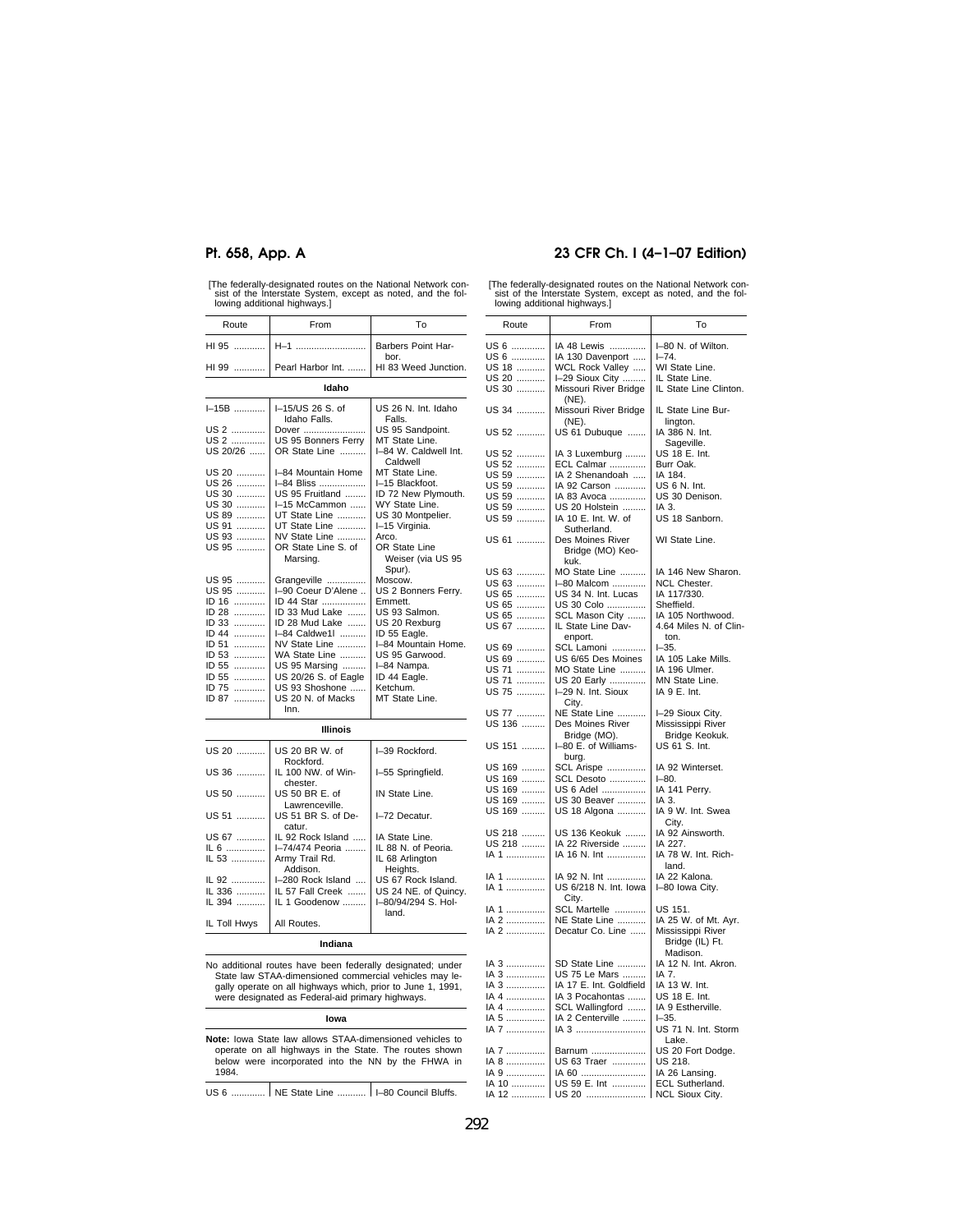# Federal Highway Administration, DOT Pt. 658, App. A

<sup>[</sup>The federally-designated routes on the National Network con-sist of the Interstate System, except as noted, and the fol-lowing additional highways.]

| Route            | From                     | To                                      |
|------------------|--------------------------|-----------------------------------------|
|                  |                          |                                         |
| IA 13<br>IA 14   | US 30 Bertram<br>IA 92/5 | US 52.<br>NCL Newton.                   |
| IA 14            | US 30 Marshalltown       | US 20 S. Int.                           |
| IA 15            | US 18 Whittemore         | IA 9 W. Int.                            |
| IA 16            | <b>NCL Eldon </b>        | IA 1 N. Int.                            |
| IA 16            | Denmark                  | US 61 Wever.                            |
| IA 17            | IA 141 Granger           | IA 3 E. Int.                            |
| IA 21            | SCL What Cheer           | IA 412 Waterloo.                        |
| IA 22            | WCL Wellman              | IA 70 W. Int.                           |
| IA 23<br>IA 25   | US 63 Ottumwa            | IA 137 Eddyville.<br>IA 92 Greenfield.  |
| IA 25            | IA 2<br>IA 925 W. Int    | IA 44 Guthrie Center.                   |
| IA 26            | IA 9 Lansing             | New Albin.                              |
| IA 28            | IA 92                    | US 6 Des Moines.                        |
| IA 31            | SCL Correctionville      | US 59.                                  |
| IA 37            | WCL Earling              | US 59.                                  |
| IA 38            | US 61 Muscatine          | $-80.$                                  |
| IA 38            | <b>SCL Tipton </b>       | US 30 E. Int.                           |
| IA 39            | US 59 Denison            | Deloit.                                 |
| IA 44            | US 71 Hamlin             | IA 141.                                 |
| IA 46<br>IA 48   | IA 5<br>US 59 Shenandoah | IA 163 Des Moines.<br><b>NCL Essex.</b> |
| IA 48            | US 34 Red Oak            | US 6.                                   |
| IA 49            | <b>SCL Lenox </b>        | US 34.                                  |
| IA 51            | US 18 Postville          | IA 9.                                   |
| IA 55            | Seymour                  | IA 2.                                   |
| IA 60            | US 75 Lemars             | MN State Line.                          |
| IA 62            | US 61 Maquoketa          | US 52 Bellevue.                         |
| IA 64            | US 151 Anamosa           | US 61.                                  |
| IA 70            | Columbus City            | IA 22 W. Int.                           |
| IA 77<br>IA 78   | IA 92                    | Keota.                                  |
|                  | IA 149                   | IA 249 Winfield.                        |
| IA 78            | WCL Morning Sun          | US 61.                                  |
| IA 83            | S. of Walnut             | US 6 Atlantic.                          |
| IA 85<br>IA 86   | US 63 Montezuma<br>US 71 | IA 21.<br>IA 9 Montgomery.              |
| IA 92            | NE State Line            | IA 48 Griswold.                         |
| IA 92            | WCL Fontanelle           | IA 1 N. Int.                            |
| IA 92            | IA 1 S. Int              | Cotter.                                 |
| IA 93            | WCL Sumner               | IA 150 Fayette.                         |
| IA 94            | I-380 Cedar Rapids       | Palo.                                   |
| IA 96            | Gladbrook                | US 63 Traer.                            |
| IA 99            | Toolesboro               | US 61 Wapello.                          |
| IA 100           | IA 151 Cedar Rapids      | $-380.$                                 |
| IA 103           | US 218                   | US 61 Fort Madison.                     |
| IA 105           | US 69 Lake Mills         | US 218 St. Ansgar.                      |
| IA 107<br>IA 110 | SCL Thornton<br>US 20    | US 18 Clear Lake.<br>IA 7 Storm Lake.   |
| IA 111           | US 18 Britt              | Woden.                                  |
|                  | IA 163 Prairie City      | US 65.                                  |
| IA 117<br>IA 127 | IA 183 S. Int            | US 30 Logan.                            |
| IA 130           | US 61/67 Davenport       | $I - 80.$                               |
| IA 133           | US 30                    | Nevada.                                 |
| IA 136           | <b>ECL Delmar </b>       | WCL Lost Nation.                        |
| IA 136           | SCL Worthington          | US 52/IA 3 Luxem-                       |
|                  |                          | burg.                                   |
| IA 137 ……….      | IA 5 Albia               | IA 23.                                  |
| IA 141           | I-29<br>WCL Manning      | US 30/59 Denison.                       |
| IA 141<br>IA 141 | IA 210 Woodward          | US 169.<br>I-35 Urbandale.              |
| IA 144           | IA 141 Perry             | US 30 Grand Junc-                       |
|                  |                          | tion.                                   |
| IA 145           | I-29                     | ECL Thurman.                            |
| IA 146           | US 63 New Sharon         | Dunbar.                                 |
| IA 148           | IA 2 Bedford             | US 34.                                  |
| IA 148           | IA 951 Carbon            | $I - 80.$                               |
| IA 149           | US 63                    | IA 78 Martinsburg.                      |
| IA 149           | SCL Williamsburg         | $I - 80.$                               |
| IA 150           | US 218 Vinton            | IA 283.                                 |
| IA 150           | US 20                    | US 18 West Union.                       |

| Route        | From                  | Т٥                   |
|--------------|-----------------------|----------------------|
| IA 150 (Old) | I-380 Center Point    | IA 150.              |
| IA 157       | US 63                 | Lime Springs.        |
| IA 160       | US 69/IA 415          | I-35 Ankeny.         |
| IA 163       | US 65 Des Moines      | IA 92 Oskaloosa.     |
| IA 173       | IA 83 Atlantic        | $-80.$               |
| IA 175       | <b>NE State Line </b> | ECL Onawa.           |
| IA 175       | US 71 S. Int          | ECL Lake City.       |
| IA 175       | Gowrie                | ECL Dayton.          |
| IA 175       | WCL Stratford         | ECL Radcliffe.       |
| IA 175       | US 65 N. Int          | US 63 Voorhies.      |
| IA 181       | Melcher-Dallas        | IA 5/92.             |
| IA 183       | IA 127 N. Int         | NCL Pisgah.          |
| IA 184       | WCL Randolph          | US 59.               |
| IA 192       | I-29/80               | I-29 Council Bluffs. |
| IA 196       | US 71                 | US 20 Sac City.      |
|              |                       |                      |
| IA 210       | IA 141                | NCL Woodward.        |
| IA 210       | IA 17 N. Int          | <b>ECL Slater.</b>   |
| IA 215       | Union                 | IA 175 Eldora.       |
| IA 221       | $I - 35$              | Roland.              |
| IA 227       | US 218                | Stacyville.          |
| IA 244       | $I - 80$              | IA 191 Neola.        |
| IA 249       | IA 78                 | Winfield.            |
| IA 272       | Elma                  | US 63.               |
| IA 273       | WCL Drakesville       | US 63.               |
| IA 276       | US 71                 | IA 327 Orleans.      |
| IA 279       | US 30                 | Atkins.              |
| IA 281       | WCL Fairbank          | IA 150.              |
| IA 283       | Brandon               | IA 150.              |
| IA 287       | $US 30$               | Newhall.             |
| IA 300       | Modale                | $1 - 29.$            |
| IA 316       | IA 5 Pleasantville    | <b>NCL Runnells.</b> |
| IA 330       | US 65                 | US 30 Marshalltown.  |
| IA 363       | IA 101                | Urbana.              |
| IA 401       | US 6                  | Johnston.            |
| IA 405       | Lone Tree             | IA 22.               |
| IA 406       | US 34                 | US 61 Burlington.    |
| IA 415       | US 6 Des Moines       | IA 160.              |
| IA 927       | IA 38 Wilton          | 1-280 Davenport.     |
| IA 928       | US 20/IA 17           | US 20 Williams.      |
| IA 930       | US 30                 | Ames.                |
| $IA.939$     | IA 150 Independence   | IA 187.              |
| IA 964       | IA 5/92               | IA 975/14 Knoxville. |
| IA 967       | US 20                 | Farley.              |
| IA 975       | IA 5/92               | IA 964/14 Knoxville. |
| University   | US 20 SW, of Cedar    | US 218 Cedar Falls.  |
| Ave.         | Falls.                |                      |

# **Kansas**

No additional routes have been federally designated; under State law STAA-dimensioned commercial vehicles may le-gally operate on all highways which, prior to June 1, 1991, were designated as Federal-aid primary highways.

| Kentucky              |                                         |                                                         |
|-----------------------|-----------------------------------------|---------------------------------------------------------|
| I-471 Con-<br>nector. | US 27 Highland<br>Heights.              | I-275/471 Inter-<br>change.                             |
| $US23$                | Virginia State Line                     | US 119 near Jenkins.                                    |
| $US23$                | US 119 N. of<br>Pikeville.              | S. end U.S. Grant<br><b>Bridge South</b><br>Portsmouth. |
| US 23 Spur            | US 60 Ashland (via<br>13th St. Bridge). | Ohio State Line.                                        |
| $US 25/421$           | Int. US 25/US 421 S.<br>of Richmond.    | KY 876 Richmond.                                        |
| US 25/421             | KY 418 (via KY 4)                       | Nandino Blvd., Lex-<br>ington.                          |
| US 25E                | Virginia State Line                     | I-75 Exit 29 N. of<br>Corbin.                           |

<sup>[</sup>The federally-designated routes on the National Network con-sist of the Interstate System, except as noted, and the fol-lowing additional highways.]  $\overline{\phantom{a}}$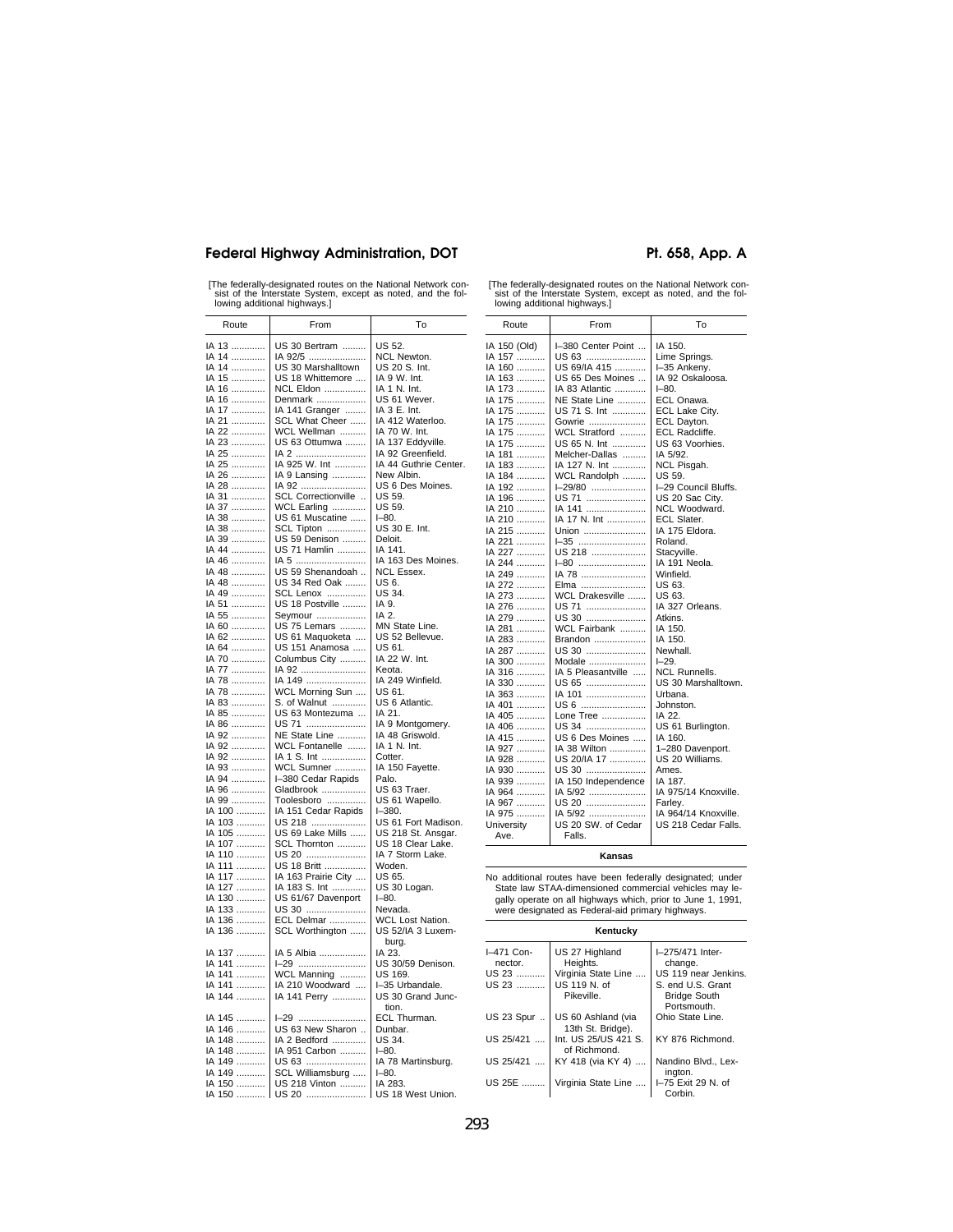[The federally-designated routes on the National Network con-sist of the Interstate System, except as noted, and the fol-lowing additional highways.]

| Route                           | From                                                                                            | То                                                                   |
|---------------------------------|-------------------------------------------------------------------------------------------------|----------------------------------------------------------------------|
| US 27                           | <b>Tennessee State</b><br>Line (via KY 4 Lex-                                                   | Ohio State Line.                                                     |
| US 31W                          | ington).<br><b>Tennessee State</b><br>Line.                                                     | KY 255 Park City.                                                    |
| US 31W                          | Byp US 31W N. of<br>Elizabethtown.                                                              | I-264 Exit 8 Louis-<br>ville.                                        |
| US 31W Byp                      | Western Kentucky<br>Parkway Exit 136.                                                           | US 31W N. of Eliza-<br>bethtown.                                     |
| US 41                           | Pennyrile Parkway<br>Henderson.                                                                 | Indiana State Line.                                                  |
| US 41                           | <b>Tennessee State</b><br>Line.                                                                 | Pennyrile Parkway<br>near SCL Hopkins-<br>ville.                     |
| US 45                           | Jackson Purchase<br>Parkway N. of<br>Mayfield.                                                  | US 60 Paducah.                                                       |
| US 60                           | US 45 Paducah                                                                                   | Int. US 60/62 Padu-<br>cah.                                          |
| US 60                           | US 60 Byp W. of<br>Owensboro.                                                                   | KY 69 Hawesville.                                                    |
| <b>US 60</b><br>1.1.1.1.1.1.1.1 | KY 144 Garrett                                                                                  | US 31W S. of<br>Muldraugh.                                           |
| US 60                           | Int. US 421/KY 676<br>Frankfort (via KY 4<br>Lexington).                                        | I-75 Exit 110 Lex-<br>ington.                                        |
| US 60<br>US 60 Byp              | KY 180 Cannonsburg<br>US 60 W. of                                                               | US 23 Ashland.<br>US 60 E. of                                        |
| US 62                           | Owensboro.<br>I-24 Exit 7 Paducah                                                               | Owensboro.<br>US 68.                                                 |
|                                 | (via US 60 Padu-<br>cah).                                                                       |                                                                      |
| US 62/68                        | Washington                                                                                      | Ohio State Line.                                                     |
| US 68<br>US 68                  | US 62<br>I-24 Exit 65 E. of<br>Cadiz (via US 41<br>Hopkinsville).                               | I-24 Exit 16.<br>Green River Parkway<br>Exit 5 Bowling<br>Green.     |
| US 68                           | US 27 Paris (via<br>Paris Byp).                                                                 | Int. US 62/68 Wash-<br>ington.                                       |
| US 119                          | KY 15 E. of<br>Whitesburg.                                                                      | US 23 near Jenkins.                                                  |
| US 119                          | US 25E S. of Pine-<br>ville.                                                                    | US 421 Harlan.                                                       |
| US 119<br>US 127                | US 23 N. of Pikeville<br>KY 22 Owenton                                                          | KY 1441.<br>KY 35 Bromley.                                           |
| <b>US 127</b><br>               | US 127 Byp N. of                                                                                | US 60 Frankfort (via                                                 |
|                                 | Danville (via US 68<br>Harrosdburg).                                                            | Lawrenceburg<br>Byp.).                                               |
| US 127 Byp                      | US 127 S. of Danville                                                                           | US 127 N. of<br>Danville.                                            |
| US 127 Byp                      | US 127 S. of<br>Lawrenceburg.                                                                   | US 127 N. of                                                         |
| US 150                          | US 62 Bardstown<br>(via US 68 Perry-<br>ville, the Danville<br>Byp, and the Stan-<br>ford Byp). | Lawrenceburg.<br>US 27 N. of Stanford.                               |
| US 150 Byp                      | US 127 S. of Danville                                                                           | US 150 E. of<br>Danville.                                            |
| US 150 Byp                      | US 150 N. of Stan-<br>ford.                                                                     | US 27 N. of Stanford.                                                |
| US 231                          | US 60 Byp<br>Owensboro.                                                                         | Indiana State Line.                                                  |
| US 421                          | 0.1 mile S. of Harlan<br>Appalachian Re-<br>gional Hospital.                                    | US 119.                                                              |
| US 421                          | Int. US 60/460 Frank-<br>fort.                                                                  | US 127 Wilkinson<br>Blvd./Owenton Rd.<br>Interchange Frank-<br>fort. |

# **Pt. 658, App. A 23 CFR Ch. I (4–1–07 Edition)**

[The federally-designated routes on the National Network con-sist of the Interstate System, except as noted, and the fol-lowing additional highways.]

| Route                      | From                                        | То                                       |
|----------------------------|---------------------------------------------|------------------------------------------|
| US 431                     | US 60 Byp<br>Owensboro.                     | US 60 (4th St.)<br>Owensboro.            |
| US 460                     | -64 Exit 110 N. of<br>Mt. Sterling.         | KY 686 Mt. Sterling.                     |
| US 460                     | E. end Mountain<br>Pkwy. Extension.         | US 23 W. of<br>Paintsville.              |
| US 641<br>                 | <b>Tennessee State</b><br>Line.             | KY 348 Benton.                           |
| KY 4<br>.                  | US 27 S. Lexington                          | Entire Circle of Lex-<br>ington.         |
| KY 11<br>.                 | KY 3170 Lewisburg                           | US 62/68 Maysville.                      |
| KY 15<br>.                 | US 119 Whitesburg                           | KY 15 Spur/KY 191                        |
|                            | (via KY 7 Isom).                            | Campton.                                 |
| KY 15 Spur                 | KY 15/191 Campton                           | Mountain Parkway                         |
|                            |                                             | Exit 43.                                 |
| KY 21<br>                  | I-75 Exit 76 W. of<br>Berea.                | US 25 Berea.                             |
| KY 35<br>.<br>KY 55<br>.   | US 127 Bromley<br><b>Cumberland Parkway</b> | I-71 Exit 57.<br>US 150 Springfield.     |
|                            | Exit 49 Columbia.                           |                                          |
| KY 61<br><br>KY 69         | Peytonsburg<br>US 60 Hawesville             | KY 90 Burkesville<br>Indiana State Line. |
| KY 70/90                   | I-65 Exit 53                                | US 31E Glasgow.                          |
| KY 79                      | KY 1051 Branden-<br>burg.                   | Indiana State Line.                      |
| KY 80                      | KY 80 Byp. E. of<br>Somerset.               | US 25 N. of London.                      |
| KY 80                      | KY 15 N. of Hazard                          | US 23 Watergap.                          |
| <b>KY 80/US</b>            | S. ramps Daniel                             | 2nd Street Man-                          |
| 421.                       | Boone Parkway                               | chester.                                 |
| KY 80 Byp                  | Exit 20.<br>US 27 Somerset                  | KY 80 E. of Som-                         |
|                            |                                             | erset.                                   |
| KY 90<br>KY 114            | KY 61 Burkesville<br>US 460 E. of           | US 27 Burnside.<br>US 23/460 S. of       |
|                            | Salyersville.                               | Prestonburg.                             |
| KY 118                     | Int. US 421/KY 80                           | Daniel Boone Park-                       |
|                            | Hyden.                                      | way Exit 44.                             |
| KY 144<br>.                | KY 448                                      | US 60 Garrett.                           |
| KY 151<br>.                | US 127 N. of                                | I-64 Exit 48.                            |
|                            | Lawrenceburg.                               |                                          |
| KY 180                     | I-64 Exit 185                               | Int. US 60/KY 180                        |
|                            |                                             | Cannonsburg.                             |
| KY 192                     | I-75 Exit 38                                | Daniel Boone Park-<br>way E. of London.  |
| KY 259                     | Western Kentucky                            | US 62 Leitchfield.                       |
|                            |                                             |                                          |
| KY 418                     | Parkway Exit 107.<br>US 25/421 Lexington    | I-75 Exit 104.                           |
| KY 446<br>1.1.1.1.1.1      | US 31W Bowling                              | I-65 Exit 28.                            |
|                            | Green.                                      |                                          |
| KY 448<br>.                | KY 144                                      | KY 1051 Branden-<br>burg.                |
| KY 555                     | US 150 Springfield                          | <b>Bluegrass Parkway</b><br>Exit 42.     |
| KY 676                     | US 127 Frankfort                            | US 60/421 Frankfort.                     |
| KY 686                     | US 460 Mt. Sterling                         | KY 11 S. of Mt. Ster-<br>ling.           |
| KY 876<br>1, 1, 1, 1, 1, 1 | I-75 Exit 87 Rich-<br>mond.                 | KY 52.                                   |
| KY 922                     | KY 4 Lexington                              | I-64/75 Exit 115.                        |
| KY 1051                    | KY 448 S. of Bran-                          | KY 79.                                   |
|                            | denburg.                                    |                                          |
| KY 1682                    | US 68 W. of Hop-<br>kinsville.              | Pennyrile Parkway<br>Exit 12 NCL Hop-    |
| KY 1958                    | KY 627 S. of Win-                           | kinsville.<br>I-64 Exit 94 Win-          |
|                            | chester.                                    | chester.                                 |
| Audubon                    | Pennyrile Parkway                           | US 60 Byp                                |
| Parkway.                   | Exit 77 Henderson.                          | Owensboro.                               |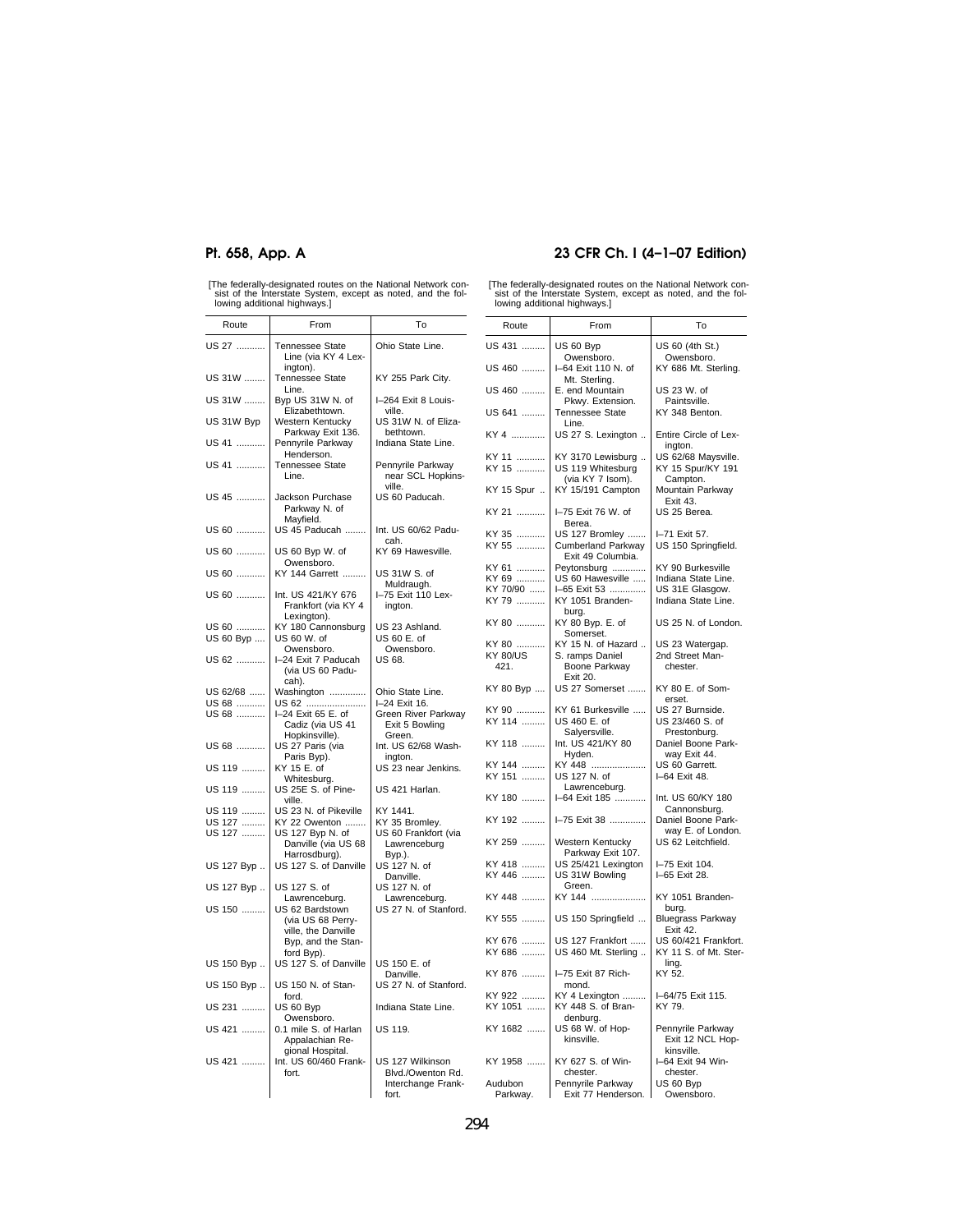# Federal Highway Administration, DOT **Pt. 658, App. A**

[The federally-designated routes on the National Network con-sist of the Interstate System, except as noted, and the fol-lowing additional highways.]

| Route                                                                 | From                                                    | To                                   |
|-----------------------------------------------------------------------|---------------------------------------------------------|--------------------------------------|
| <b>Blue Grass</b><br>Parkway.                                         | $I-65$ Exit 93 E. of<br>Elizabethtown.                  | US 60 E. of<br>Versailles.           |
| Cumberland<br>Parkway.                                                | I-65 Exit 43 N. of<br>Hays.                             | US 27 Somerset.                      |
| Daniel Boone<br>Parkway.                                              | US 25 N. of London                                      | KY 15 N. of Hazard.                  |
| Green River<br>Parkway.                                               | I-65 Exit 20 S.E. of<br>Bowling Green.                  | US 60 Byp<br>Owensboro.              |
| Jackson Pur-<br>chase<br>Parkway.                                     | <b>Tennessee State</b><br>Line.                         | $-24$ Exit 25 E. of<br>Calvert City. |
| Mountain<br>Parkway<br>and Moun-<br>tain Park-<br>way Exten-<br>sion. | I-64 Exit 98 E. of<br>Winchester.                       | US 460 Salversville.                 |
| Pennyrile<br>Parkway.                                                 | US 41 Alt. Hopkins-<br>ville.                           | US 41 Henderson.                     |
| Western Ken-<br>tucky Park-<br>way.                                   | $I - 24$ Exit 42 S. of<br>Eddyville.                    | I-65 Exit 91 S. of<br>Elizabethtown. |
|                                                                       | Note: US 23 crosses the Ohio River between South Ports- |                                      |

mouth, KY and Portsmouth, OH via the U.S. Grant Bridge. Although the state line is near the Ohio shoreline, putting most of the bridge in Kentucky, the terminal point for US 23 is listed as the south end of the bridge because the bridge is maintained by the Ohio DOT.

**Louisiana** 

No additional routes have been federally designated; under State law STAA-dimensioned commercial vehicles may legally operate on all highways which, prior to June 1, 1991, were designated as Federal-aid primary highways.

| Maine                                                                              |                                                                                                                                                                                               |                                                                                                                                                                                               |
|------------------------------------------------------------------------------------|-----------------------------------------------------------------------------------------------------------------------------------------------------------------------------------------------|-----------------------------------------------------------------------------------------------------------------------------------------------------------------------------------------------|
| $US 1$                                                                             | I-95 Brunswick                                                                                                                                                                                | Old US 1 (Vicinity of<br>Congress St.)<br>Bath.                                                                                                                                               |
| Scarboro<br>Connector.                                                             | I-295 South Portland                                                                                                                                                                          | US 1 Scarborough.                                                                                                                                                                             |
| South Port-<br>land Spur.                                                          | I-95 South Portland                                                                                                                                                                           | US 1 South Portland.                                                                                                                                                                          |
|                                                                                    | Maryland                                                                                                                                                                                      |                                                                                                                                                                                               |
| US 13<br>US 15<br>US 40<br>US 48<br>$US 50$<br>US 301<br>US 340<br>$MD3$<br>$MD 4$ | VA State Line<br>US 40/340 Frederick<br>US 15/340 Frederick<br>WV State Line<br>MD 201/Kenilworth<br>Ave. Cheverly.<br>VA State Line<br>MD 67 Weverton<br>US 50/301 Bowie<br>I-95 Forestville | DE State Line.<br>MD 26 Frederick.<br>I-70/270 Frederick.<br>I-70 Hancock.<br>US 13 Salisbury.<br>DE State Line.<br>US 15/40 Frederick.<br>I-695/MD 695 Glen<br>Burnie.<br>US 301 Upper Marl- |
| $MD 10$<br>$MD 100$<br>MD 201<br>(Kenilw.<br>Ave.).<br>MD 295                      | MD 648 Glen Burnie<br>MD 3<br>D.C. Line<br>I-695 Linthicum                                                                                                                                    | boro.<br>MD 695 Glen Burnie.<br>MD 607 Jacobsville.<br>US 50 Cheverly.<br>I-95 Baltimore.                                                                                                     |
| MD 695                                                                             | I-695/MD 3 Glen<br>Burnie.                                                                                                                                                                    | I-95/695 Kenwood.                                                                                                                                                                             |
| MD 702                                                                             | Old Eastern Avenue                                                                                                                                                                            | MD 695 Essex.                                                                                                                                                                                 |

[The federally-designated routes on the National Network con-sist of the Interstate System, except as noted, and the fol-lowing additional highways.]

| . |  |
|---|--|
|   |  |

**Note:** I–895 Baltimore—Widths over 96 inches and tandem trailers may be prohibited on the Harbor Tunnel Thruway because of construction.

| <b>Massachusetts</b> |                                                                                                                                                                         |  |
|----------------------|-------------------------------------------------------------------------------------------------------------------------------------------------------------------------|--|
|                      | US 3    I–95 Burlington    NH State Line.<br>MA 2    I–190 Leominister    I–95 Littleton.<br>MA 24    I–195 Fall River    I–93 Randolph.<br>MA 140    I–195 New Bedford |  |

**Note:** I–93 Boston—Restrictions may be applied, when necessary, to portions of I–93 affected by reconstruction of the Central Artery (I–93) and construction of the Third Har-bor Tunnel (I–90).

| Michigan  |                                        |                              |
|-----------|----------------------------------------|------------------------------|
| I-75 Conn | US 24BR Pontiac                        | $I - 75.$                    |
| US 2      | <b>WI State Line</b>                   | WI State Line S. of          |
|           | Ironwood.                              | Crystal Falls.               |
| US 2      | WI State Line Iron                     | I-75 St. Ignace.             |
|           | Mountain.                              |                              |
| US 8      | US 2 Norway                            | WI State Line.               |
| US 10     | Ludington                              | I-75 Bay City.               |
| US 12     | IN State Line                          | I-94 W. Jct. Ypsi-           |
|           |                                        | lanti.                       |
| US 23     | OH State Line                          | I-75 Mackinaw City.          |
| US 24     | OH State Line                          | MI 15 Waterford.             |
| US 24BR   | US 24 S. of Pontiac                    | MI 1 Pontiac.                |
| US 27     | IN State Line                          | I-75 S. of Grayling.         |
| US 31     | IN State Line                          | I-75 Mackinaw City.          |
| US 33     | IN State Line                          | US 12 Niles.                 |
| US 41     | WI State Line                          | Houghton.                    |
| US 45     | WI State Line                          | MI 26 Rockland.              |
| US 127    | OH State Line                          | I-69/US 27 N. of             |
|           |                                        | Lansing.                     |
| US 131    | IN State Line                          | US 31 Petoskey.              |
| US 141    | WI State Line S. of                    | US 41/MI 28.                 |
|           | Crystal Falls.                         |                              |
| US 223    | US 23                                  | US 12/127 Somerset.          |
| MI 10     | I-375 Detroit                          | Orchard Lake Road.           |
| $M113$    | I-69 Lennon                            | I-75 Saginaw (via MI<br>81). |
| MI 13     | I-75 Kawkawlin (via<br>I-75 Conn.).    | US 23 Standish.              |
| MI 14     | I-94 Ann Arbor                         | I-96/275 Plymouth.           |
| MI 15     | US 24 Clarkston                        | MI 25 Bay City.              |
| MI 18     | US 10                                  | MI 61 Gladwin.               |
| MI 20     | US 31 New Era                          | MI 37 White Cloud.           |
| MI 20     | US 27 Mt. Pleasant                     | US 10 Midland.               |
| MI 21     | I-96 near Grand<br>Rapids.             | I-69 Flint.                  |
| MI 24     | I-75 Auburn Hills (via<br>I-75 Conn.). | I-69 Lapeer.                 |
| MI 24     | MI 46                                  | MI 81 Caro.                  |
| MI 26     | US 45 Rockland                         | MI 38.                       |
| MI 27     | I-75                                   | US 23 Cheboygan.             |
| MI 28     | US 2 Wakefield                         | $I - 75.$                    |
| MI 32     | Hillman                                | Alpena.                      |
| MI 33     | Mio                                    | Fairview.                    |
| MI 35     | US 2/41 Escanaba                       | US 2/41 Gladstone.           |
| MI 36     | US 127 Mason                           | Dansville.                   |
| MI 37     | MI 55                                  | US 31/MI 72 Tra-             |
|           |                                        | verse City.                  |
| MI 37     | I-96 Grand Rapids                      | MI 46 Kent City.             |
| MI 38     | US 45 Ontonagon                        | US 41 Baraga.                |
| MI 39     | I-75 Lincoln Park                      | MI 10 Southfield.            |
| $M140$    | MI 89 Allegan                          | US 31BR/I-196BL<br>Holland.  |
|           | MI 43    MI 37 Hastings                | US 127 Lansing.              |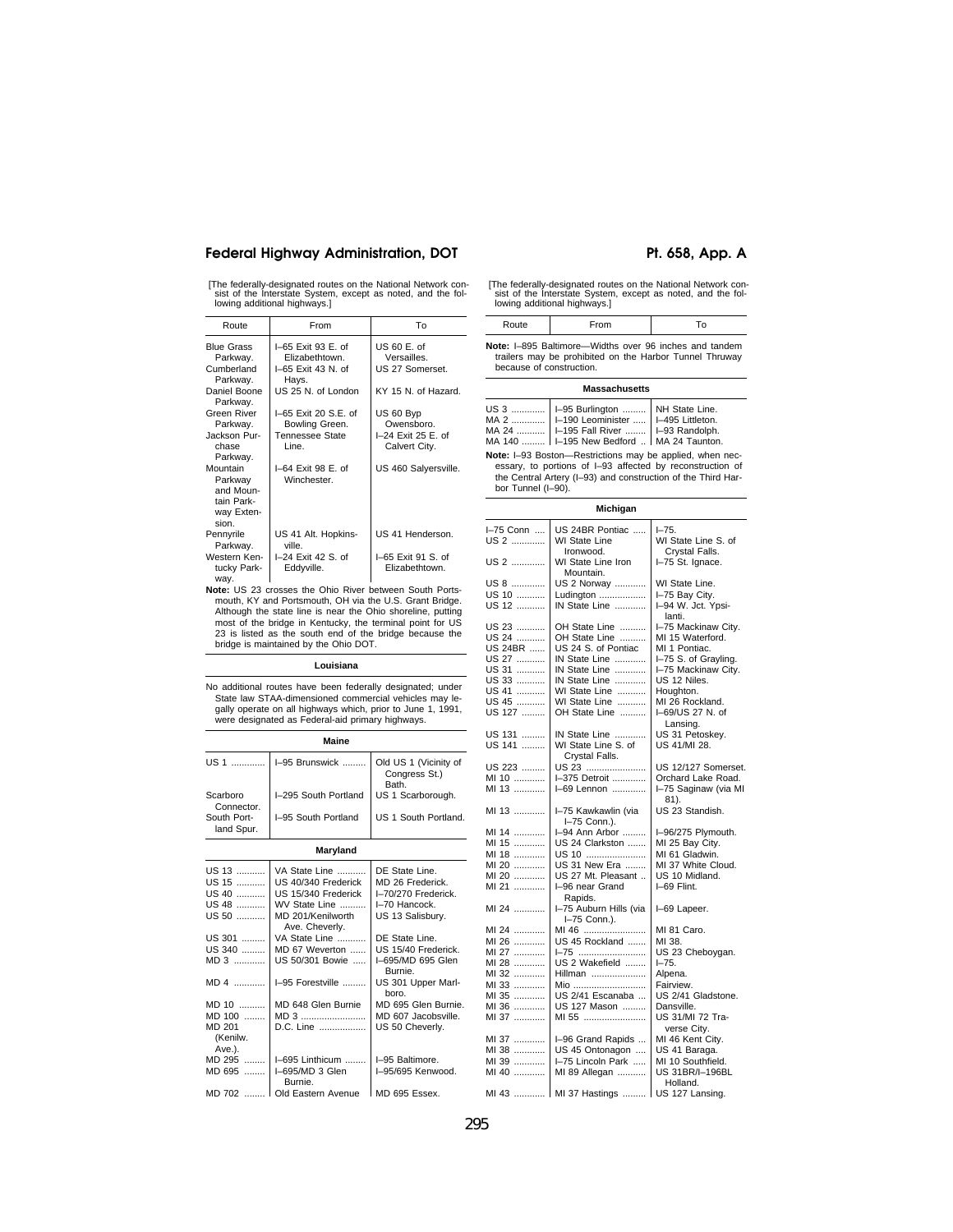[The federally-designated routes on the National Network con-sist of the Interstate System, except as noted, and the fol-lowing additional highways.]

| Route     | From                       | Т٥                       |
|-----------|----------------------------|--------------------------|
| MI 46     | US 131 Howard City         | MI 25 Port Sanilac.      |
| MI 47     | I-675 Saginaw (via         | <b>US 10.</b>            |
|           |                            |                          |
|           | MI 58).                    |                          |
| MI 50     | MI 43/66 Woodbury          | MI 99 Eaton Rapids.      |
| $M150$    | US 127 S. Jct              | I-75 Monroe.             |
| MI 51     | US 12 Niles                | $-94.$                   |
| MI 52     | OH State Line              | US 12 Clinton.           |
| MI 52     | I-96 Webberville           | MI 46 W. of Saginaw.     |
| MI 53     | MI 3 Detroit               | MI 25 Port Austin.       |
| MI 55     | US 31 Manistee             | $I - 75.$                |
| MI 55     | MI 65                      | US 23 Tawas City.        |
| MI 57     | US 131 N. of Rock-         | US 27.                   |
|           | ford.                      |                          |
| MI 57     | MI 52 Chesaning            | I-75 Clio.               |
| MI 59     | US 24 BR Pontiac           | $I - 94.$                |
| MI 60     | MI 62 Cassopolis           | I-69/US 27.              |
| MI 61     | MI 115                     | US 27 Harrison.          |
| MI 61     | MI 18 Gladwin              | US 23 Standish.          |
| MI 63     | US 31 Scottdale            | $I - 196.$               |
| MI 65     | US 23 Omer                 | MI 55.                   |
| MI 65     | MI 72 Curran               | MI 32.                   |
| MI 65     | Posen                      | US 23 N. of Posen.       |
|           | IN State Line              |                          |
| MI 66     |                            | US 12 Sturgis.<br>MI 78. |
| MI 66     | Battle Creek               |                          |
| MI 66     | MI 43/50 Woodbury          | MI 46 Edmore.            |
| MI 67     | US 41 Trenary              | MI 94 Chatham.           |
| $M168$    | US 31/131 Petoskey         | US 23 Rogers City.       |
| $M169$    | US 2/141 Crystal<br>Falls. | MI 95 Sagola.            |
| MI 72     | US 31/MI 37 Tra-           | US 23 Harrisville.       |
|           | verse City.                |                          |
| MI 77     | US 2                       | MI 28 Seney.             |
| MI 78     | MI 66                      | I-69 Olivet.             |
| MI 81     | MI 24 Caro                 | MI 53.                   |
| MI 82     | MI 37 S. Jct. Newago       | US 131.                  |
| MI 83     | Frankenmuth                | $I - 75.$                |
| MI 84     | $I - 75$                   |                          |
|           |                            | MI 25 Bay City.          |
| MI 89     | MI 40 Allegan              | US 131.                  |
| MI 94     | US 41                      | MI 28 Munising.          |
| MI 95     | US 2 Iron Mountain         | US 41/MI 28.             |
| MI 104    | US 31 Grand Haven          | $-96.$                   |
| MI 115    | US 27                      | MI 22 Frankfort.         |
| MI 117    | US 2 Engadine              | MI 28.                   |
| MI 123    | I-75 N. of St. Ignace      | MI 28.                   |
| MI 142    | MI 25 Bay Port             | MI 53.                   |
| MI 205    | IN State Line              | US 12 W. of Union.       |
| Minnesota |                            |                          |

US 2 ............. ND State Line E.

US 10 ........... CH 11 E. of Moorhead.

US 59 ........... | I-90 Worthington

US 59 ........... | I-94 N. Int. Fergus Falls.<br>WI State Line

Grand Forks.

US 12 ........... US 59 Holloway ....... I–94 Minneapolis. US 14 ........... US 75 Lake Benton .. US 52 Rochester.<br>US 52 ........... | I–90 S. of Rochester | MN 110 Inver Grove

US 53 ........... I–35/535 Duluth ........ US 169 S. Int. Vir-

Slayton. US 59 ........... MN 7 Appleton ......... US 12 Holloway.

US 61 ........... | WI State Line ........... | MN 60 Wabasha.<br>US 61 ........... | MN 55 Hastings ....... | I-94 St. Paul. MN 55 Hastings<br>I–35 Duluth ....... US 61 ........... | I–35 Duluth ................. | CH 2 Two Harbors.<br>US 63 ........... | I–90 Rochester ......... | US 52 Rochester. US 63 ........... I–90 Rochester ......... US 52 Rochester. MN 58 Red Wing US 71 ........... | IA State Line ............. | MN 34 Park Rapids.

I–35 Duluth.

...<br>Hts.

ginia.<br>MN 30 S. Int.

MN 175 Lake Bronson.

I–694 Arden Hills.

#### US 169 ......... | I–94 Brooklyn Park ... | MN 23 Milaca.<br>US 169 ......... | US 2 Grand Rapids .. | US 53 S. Int. Vir-US 2 Grand Rapids ginia. US 212 ......... SD State Line ........... MN 62 Edina. US 218 ......... | I–90 Austin ................ | US 14 Owatonna.<br>MN 1 ............ | ND State Line ........... | US 59/MN 32 Thi US 59/MN 32 Thief River Falls. MN 3 ............ MN 110 Inver Grove Hts. MN 5 ............ MN 22 Gaylord ......... US 212. I–94 St. Paul. MN 7 ............ US 75 near Odessa MN 100 St. Louis Park.<br>US 59 Morris MN 9 ............. US 12 Benson .......... US 59 Morris.<br>MN 11 .......... MN 32 Greenbush .... MN 72 Baudette. MN 11 .......... MN 32 Greenbush .<br>MN 13 .......... | I-90 ...................... MN 13 .......... | I–90 ............................. | MN 14 Waseca.<br>MN 15 .......... | I–90 Fairmont ........... | MN 60. MN 15 ........... | I–90 Fairmont ............ | MN 60.<br>MN 15 .......... | US 14 New Ulm ....... | MN 19 Winthrop. MN 15 .......... US 14 New Ulm ....... MN 19 Winthrop<br>MN 19 .......... US 59 Marshall ........ MN 22 Gaylord. MN 19 .......... US 59 Marshall ........ MN 22 Gaylord. US 14/MN 60 Mankato.<br>US 12 Litchfield. MN 22 .......... US 212 Glencoe .<br>MN 23 .......... US 75 Pipestone MN 23 .......... US 75 Pipestone ...... | I-35 near Hinckley.<br>MN 24 .......... | I-94 Clearwater ........ | US 10 Clear Lake. MN 24 .......... I–94 Clearwater ........ US 10 Clear Lake. MN 25 .......... | I–94 Monticello ......... | US 10 Big Lake.<br>MN 27 .......... | MN 29 Alexandria .... | MN 127 Osakis. MN 27 .......... MN 29 Alexandria .... MN 127 Osakis. US 71 N. Int. Long Prairie. US 10 Little Falls. MN 28 .......... SD State Line Browns Valley<br>I-94 Alexandria I–94/US 71 Sauk Centre. MN 29 .......... I–94 Alexandria ........ MN 27 Alexandria. MN 30 .......... US 75 Pipestone ...... US 59 S. Int. Slayton. MN 32 .......... US 59/MN 1 Thief River Falls.<br>I-35 Cloguet MN 11 Greenbush. MN 33 .......... I–35 Cloguet ............. US 53 Independence. MN 34 .......... US 71 Park Rapids .. MN 371 Walker. MN 36 .......... I–35W Roseville ....... MN 95 Oak Park Hts. MN 43 .......... | I–90 Wilson ............... | US 61 Winona.<br>MN 55 .......... | MN 28 Glenwood ..... | 7th St. N., W. Int. MN 28 Glenwood Minneapolis. MN 3 Inver Grove MN 55 .......... I–94 E. Int. Minneapolis. Hts.<br>US 14/169 Mankato MN 60 .......... | IA State Line Bigelow<br>MN 62 .......... | US 212 Edina .......... MN 62 .......... US 212 Edina ........... MN 100 Edina. MN 65 .......... | I–694 Fridley ............ | MN 23 Mora.<br>MN 68 .......... | US 75 Canby ............ | MN 19 Marsh MN 68 .......... US 75 Canby ............ | MN 19 Marshall.<br>MN 101 ........ | I-94 Rogers ............... US 10 Elk River MN 101 ........ | I–94 Rogers ............... | US 10 Elk River.<br>MN 109 | I–90 Alden MN 109 ........ | I–90 Alden ................ | MN 22 Wells.<br>MN 175 ........ | US 75 Hallock .......... | US 59. MN 175 ........ US 75 Hallock .......... US 59. **ND State Line** Breckenridge. US 59 W. Int. Fergus Falls.<br>I-35 Carlton MN 210 ........ US 10 Motley MN 371 ........ US 10 Little Falls ...... US 2 Cass Lake. **NOTE:** I–35E St. Paul—The parkway segment of I–35E from 7th Street to I–94 is not available to trucks because of reduced design standards. **Mississippi**

No additional routes have been federally designated; under State law STAA-dimensioned commercial vehicles may legally operate on all highways which, prior to June 1, 1991, were designated as Federal-aid primary highways.

#### **Missouri**

US 24 ........... | I-435 Kansas City .... | US 65 Waverly.

# **Pt. 658, App. A 23 CFR Ch. I (4–1–07 Edition)**

US 75 ........... MN 175 Hallock ........ Canadian Border. US 169 ......... I–90 Blue Earth ........ US 212 Chanhassen.

[The federally-designated routes on the National Network con-sist of the Interstate System, except as noted, and the fol-lowing additional highways.]

Route | From | To US 75 ........... I–90 .......................... US 2 Crookston.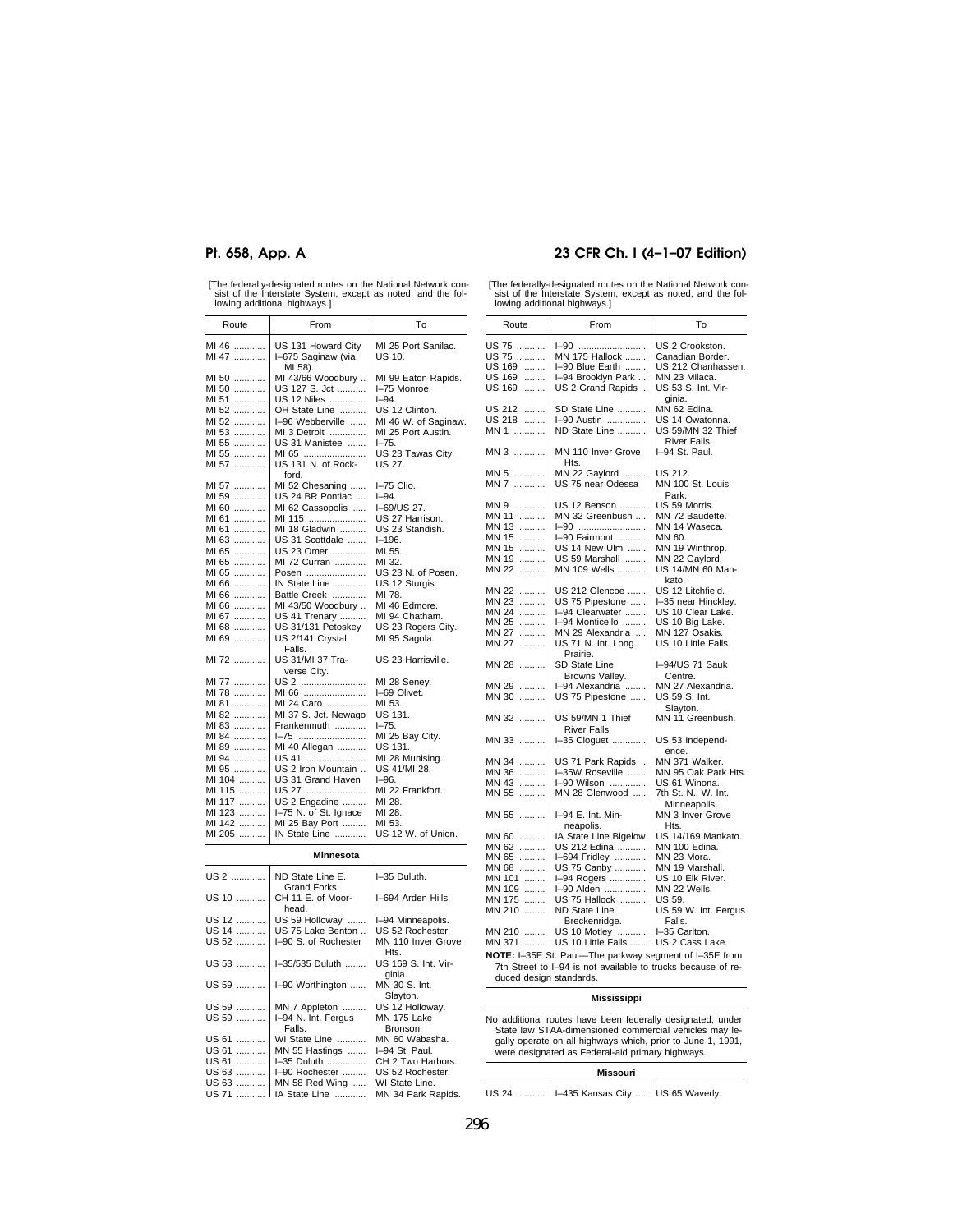# Federal Highway Administration, DOT **Pt. 658, App. A**

<sup>[</sup>The federally-designated routes on the National Network con-sist of the Interstate System, except as noted, and the fol-lowing additional highways.]

| Route     | From                                    | Т٥                             |
|-----------|-----------------------------------------|--------------------------------|
| US 24     | US 36 E. Jct. W. of<br>Hannibal.        | IL State Line.                 |
| US 36     | KS State Line St. Jo-<br>seph.          | IL State Line Han-<br>nibal.   |
| US 40     | I-70 Wentzville                         | I-270 W. of St.                |
| US 50     | I-470 Exit 7 Kansas<br>City.            | Louis.<br>I-44 Exit 247 Union. |
| US 54     | US 54BR Lake Ozark                      | IL State Line.                 |
| US 59     | KS State Line                           | I-229 St. Joseph.              |
| US 60     | OK State Line                           | US 71 Neosho.                  |
| US 60     | MO 37 Monett                            | US 63 Cabool.                  |
|           |                                         |                                |
| US 60     | 2 Mi. E. of E. Jct.<br>MO 21 Ellsinore. | I-55/57 Sikeston.              |
| US 61     | I-70 Wentzville                         | IA State Line.                 |
| US 63     | AR State Line Thayer                    | IA State Line.                 |
| US 65     | <b>AR State Line</b>                    | IA State Line.                 |
|           | Ridgedale.                              |                                |
| US 67     | AR State Line                           | I-55 Exit 174 Crystal<br>City. |
| US 67     | MO 367 N. of St.                        | IL State Line.                 |
| US 71     | Louis.<br>AR State Line                 | I-435/470 Kansas<br>City.      |
| US 71     | I-29 Exit 53 N. of St.                  | US 136 Maryville.              |
| US 71 Alt | Joseph.<br>I-44 E. of Joplin            | US 71 Carthage.                |
| US 136    | NE State Line                           | I-29 Exit 110 Rock             |
|           |                                         | Port.                          |
| US 166    | KS State Line                           | I-44 SW. of Joplin.            |
| US 169    | I-29 Kansas City                        | MO 152 Kansas City.            |
| US 412    | AR State Line                           | I-55 Exit 19 Havti.            |
| MO 5      | AR State Line                           | US 60 Mansfield.               |
|           | US 71 Harrisonville                     | MO 13 Clinton.                 |
| MO 7      |                                         |                                |
| MO 13     | I-44 Springfield                        | US 24 Lexington.               |
| MO 25     | US 412 near Kennett                     | US 60 Dexter.                  |
| MO 37     | MO 76 Cassville                         | US 60 Monett.                  |
| MO 47     | US 50 Union                             | MO 100 Washington.             |
|           |                                         | US 412 near Ken-               |
| MO 84     | AR State Line                           | nett.                          |
| MO 100    | MO 47 Washington                        | I-44 SE, of Wash-<br>ington.   |
| MO 171    | KS State Line/KS 57                     | US 71 Webb City.               |
|           |                                         |                                |
| MO 367    | I-270 N. of St. Louis                   | US 67 N. of St.<br>Louis.      |
|           |                                         |                                |

# **Montana**

No additional routes have been federally designated; under State law STAA-dimensioned commercial vehicles may le-gally operate on all highways which, prior to June 1, 1991, were designated as Federal-aid primary highways.

# **Nebraska**

No additional routes have been federally designated; under State law STAA-dimensioned commercial vehicles may le-gally operate on all highways which, prior to June 1, 1991, were designated as Federal-aid primary highways.

# **Nevada**

No additional routes have been federally designated; under State law STAA-dimensioned commercial vehicles may legally operate on all highways which, prior to June 1, 1991, were designated as Federal-aid primary highways.

# **New Hampshire**

| US 3 | MA State Line    NH 101A Nashua. |
|------|----------------------------------|
|      |                                  |

[The federally-designated routes on the National Network con-sist of the Interstate System, except as noted, and the fol-lowing additional highways.]

| Route                                                                                                                                    | From                                                                                                                                                                                                                                                                                                                   | Т٥                                                                                                                                                                                                                                                                                    |
|------------------------------------------------------------------------------------------------------------------------------------------|------------------------------------------------------------------------------------------------------------------------------------------------------------------------------------------------------------------------------------------------------------------------------------------------------------------------|---------------------------------------------------------------------------------------------------------------------------------------------------------------------------------------------------------------------------------------------------------------------------------------|
| <b>US 4/</b><br>Spaulding<br>Tpk.                                                                                                        | I-95 Portsmouth                                                                                                                                                                                                                                                                                                        | Exit 6 E. of Durham.                                                                                                                                                                                                                                                                  |
|                                                                                                                                          | <b>New Jersey</b>                                                                                                                                                                                                                                                                                                      |                                                                                                                                                                                                                                                                                       |
| US 130                                                                                                                                   | US 322 Bridgeport                                                                                                                                                                                                                                                                                                      | I-295 Logan Town-<br>ship.                                                                                                                                                                                                                                                            |
| US 130                                                                                                                                   | I-295/NJ 44 West<br>Deptford.                                                                                                                                                                                                                                                                                          | I-295 West Deptford.                                                                                                                                                                                                                                                                  |
| US 322<br>NJ 42                                                                                                                          | PA State Line<br>Atlantic City Expwy.<br>Turnersville.                                                                                                                                                                                                                                                                 | US 130 Bridgeport.<br>I-295 Bellmawr.                                                                                                                                                                                                                                                 |
| NJ 81                                                                                                                                    | I-95 Elizabeth                                                                                                                                                                                                                                                                                                         | US 1/9 Newark Intl.<br>Airport.                                                                                                                                                                                                                                                       |
| NJ 440                                                                                                                                   | I-287/I-95 Edison                                                                                                                                                                                                                                                                                                      | NY State Line<br>Outerbridge Cross-<br>ing.                                                                                                                                                                                                                                           |
|                                                                                                                                          | Note: I-95-The following two sections of the New Jersey<br>Turnpike are available to STAA-dimensioned vehicles.<br>They were added to the Interstate System on March 3,<br>1983, but are not signed as Interstate.                                                                                                     |                                                                                                                                                                                                                                                                                       |
| PA Tpk. Con-<br>nector.                                                                                                                  | PA State Line                                                                                                                                                                                                                                                                                                          | Exit 6 Mansfield.                                                                                                                                                                                                                                                                     |
| NJ Tpk.                                                                                                                                  | Exit 6 Mansfield                                                                                                                                                                                                                                                                                                       | Exit 10 Edison.                                                                                                                                                                                                                                                                       |
|                                                                                                                                          | <b>New Mexico</b>                                                                                                                                                                                                                                                                                                      |                                                                                                                                                                                                                                                                                       |
| US 56<br>US 60<br>US 62<br>US 64<br>US 70<br>US 70<br>US 70<br>NM 80<br>US 84<br>US 87<br>US 160<br>US 285<br>US 491<br>NM 516<br>US 550 | I-25 Springer<br>AZ State Line<br>US 285 Carlsbad<br>AZ State Line<br>AZ State Line<br>I-10 Las Cruces<br>US 285 Roswell<br>AZ State Line<br><b>Tx State Line Clovis</b><br>US 56 Clayton<br>Az State Line (Four<br>Corners).<br>Tx State Line s. of<br>Carlsbad.<br>1-40 Gallup<br>U.S. 64 Farmington<br>NM 516 Aztec | OK State Line.<br>I-25 Socorro.<br>Tx State Line.<br>NM 516 Farmington.<br>I-10 Lordsburg.<br>U.S. 54 Tularosa.<br>U.S. 84 Clovis.<br>I-10 Road Forks.<br>CO State Line.<br>Tx State Line.<br>CO State Line.<br>CO State Line.<br>CO State Line.<br>U.S. 550 Aztec.<br>CO State Line. |
|                                                                                                                                          | <b>New York</b>                                                                                                                                                                                                                                                                                                        |                                                                                                                                                                                                                                                                                       |
| US 15<br>US 20                                                                                                                           | Presho Int<br>NY 75 Mt. Vernon                                                                                                                                                                                                                                                                                         | NY 17 Corning.<br>Howard Rd. Mt.<br>l <sub>error</sub>                                                                                                                                                                                                                                |

| US 15  | Presho Int         | NY 17 Corning.        |
|--------|--------------------|-----------------------|
| US 20  | NY 75 Mt. Vernon   | Howard Rd. Mt.        |
|        |                    | Vernon.               |
| US 219 | NY 39 Springville  | I-90 S. of Exit 55.   |
| NY 5   | NY 174 Camillus    | NY 695 Fairmont.      |
| NY 5   | ECL Schenectady    | I-87 Colonie.         |
| NY 5   | NY 179 Woodlawn    | NY 75 Mt. Vernon.     |
|        | Beach.             |                       |
| NY 7   | Schenectady/Albany | I-87 Colonie.         |
|        | Co. Line.          |                       |
| NY 8   | CR 9/Main St.      | I-790 Utica.          |
|        | Sauguoit.          |                       |
| NY 12  | I-790 Utica        | Putnam Road Tren-     |
|        |                    | ton.                  |
| NY 17  | Exit 24 Allegany   | I-87 Exit 16 Har-     |
|        |                    | riman.                |
| NY 17  | NJ State Line      | I-87 Exit 15 Suffern. |
| NY 33  | Michigan Ave. Buf- | Greater Buffalo Intl. |
|        | falo.              | Airport.              |
| NY 49  | NY 365 Rome        | NY 291 near           |
|        |                    | Oriskany.             |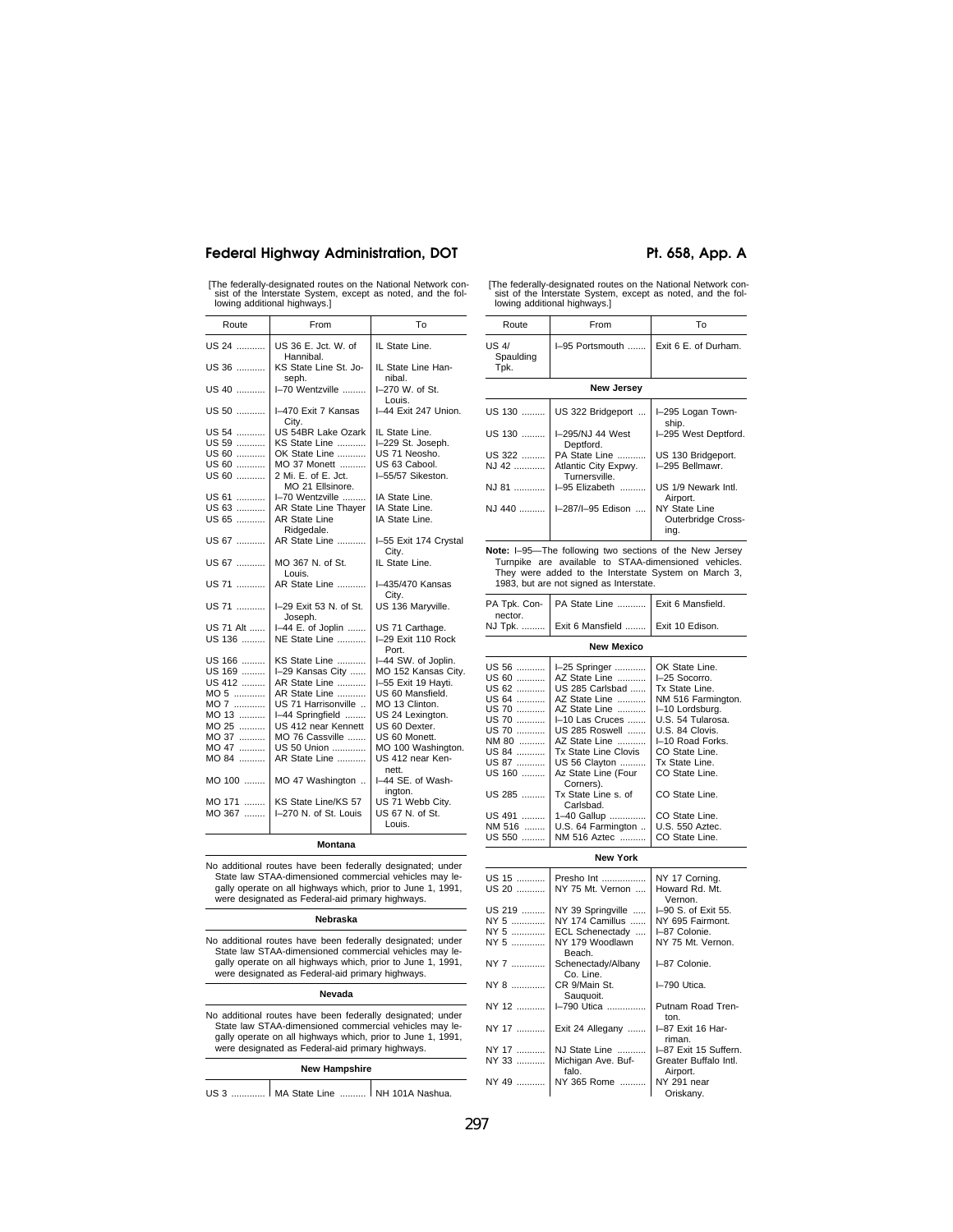[The federally-designated routes on the National Network con-sist of the Interstate System, except as noted, and the fol-lowing additional highways.]

| Route                                                                                                                                          | From                                                                                                                                                                                                           | Т٥                                                                                                                                                                                                    |
|------------------------------------------------------------------------------------------------------------------------------------------------|----------------------------------------------------------------------------------------------------------------------------------------------------------------------------------------------------------------|-------------------------------------------------------------------------------------------------------------------------------------------------------------------------------------------------------|
| NY 104                                                                                                                                         | Maplewood Dr.<br>Rochester.                                                                                                                                                                                    | Monroe/Wayne Co.<br>Line.                                                                                                                                                                             |
| NY 179                                                                                                                                         | NY 5 Woodlawn<br>Beach.                                                                                                                                                                                        | I-90 Exit 56 Windom.                                                                                                                                                                                  |
| NY 198<br>NT 150<br>NY 254<br>NY 254<br>NY 365<br>NY 390<br>NY 401<br>NY 590<br>NY 590<br>NY 690<br>NY 695<br>Berkshire<br>Conn. (NY<br>912M). | I-190 Exit N11<br>I-87 Glens Falls<br>I-90 Exit 33<br>-390/490 Rochester<br>I-90 Exit 54<br>I-81 North Syracuse<br>I-490/590 Rochester<br>I-90/690 Lakeland<br>NY 5 Fairmont<br>I-87 Exit 21A S. of<br>Albany. | NY 33 Buffalo.<br>0.3 Miles E. of US 9.<br>NY 49 Rome.<br>NY 18 North Greece.<br>NY 18 South Wales.<br>NY 3 Fulton.<br>NY 104 Irondequoit.<br>NY 370 Baldwinsville.<br>I-690 Solvay.<br>I-90 Exit B1. |
| Inner Loop<br>(NY 940T).<br>Walden Ave-<br>nue (NY<br>952Q).                                                                                   | I-490 W. Int. Roch-<br>ester.<br>I-90 Exit 52                                                                                                                                                                  | I-490 E. Int. Roch-<br>ester.<br>NY 277<br>Cheektowaga.                                                                                                                                               |
|                                                                                                                                                | <b>North Carolina</b>                                                                                                                                                                                          |                                                                                                                                                                                                       |
| I-40 Conn<br>I-95 BR<br>US 1                                                                                                                   | US 19/23/74 Clyde<br>I-95 S. of Fayette-<br>ville.<br>US 74 Rockingham                                                                                                                                         | I-40 W. of Clyde.<br>I-95 N. of Fayette-<br>ville.<br>I-85 near Hender-                                                                                                                               |
| US 15<br>US 15<br><b>US 17</b><br>.                                                                                                            | US 401 Laurinburg<br>US 1 Northview<br>SC State Line                                                                                                                                                           | son.<br>US 1 Aberdeen.<br>US 64 Pittsboro.<br>US 74/76 W. of Wil-<br>mington.                                                                                                                         |
| <b>US 17</b><br>.<br>US 19/US 23<br>US 23<br>US 25<br>US 25/US 70<br>US 29<br>US 52<br>US 64                                                   | SR 1409 E. of Wil-<br>mington.<br>I-240 Asheville<br>US 441 Franklin<br>SC State Line<br>US 19/23 Weaverville<br>US 52 Lexington<br>NC 24/27 Albemarle<br>-40 Morganton                                        | VA State Line.<br>N. Int. Mars Hill.<br>US 74 Dillsboro.<br>I-26 East Flat Rock.<br>US 25/70 Bypass<br>Marshall.<br>VA State Line.<br>VA State Line.<br>US 321 Lenoir.                                |
| US 64<br>US 64<br>US 70                                                                                                                        | US 29 Lexington<br>US 1/70/401 Raleigh<br>I-77 Statesville                                                                                                                                                     | US 15 Pittsboro.<br>US 17 Williamston.<br>I-85 Salisbury (via<br>US 601).                                                                                                                             |
| US 70<br>US 70A                                                                                                                                | I-85 Durham<br>US 70 W. of Smith-                                                                                                                                                                              | US 70A W. of Smith-<br>field.<br>US 70 Princeton.                                                                                                                                                     |
| US 70<br>US 74<br>US 74                                                                                                                        | field.<br>US 70A Princeton<br>TN State Line<br>US 221 Ruther-<br>fordton.                                                                                                                                      | Beaufort.<br>I-40 Conn. Clyde.<br>I-85 Kings Mountain.                                                                                                                                                |
| US 74 (See<br>Note<br>Below).                                                                                                                  | I-277 Charlotte                                                                                                                                                                                                | US 17 W. Int. Wil-<br>mington.                                                                                                                                                                        |
| US 74                                                                                                                                          | I-26 EXIT 36                                                                                                                                                                                                   | US 74 ALT: near<br>Forest City.                                                                                                                                                                       |
| US 76<br>US 158<br>US 158                                                                                                                      | US 17/74 W. Int. Wil-<br>mington.<br>-40 Winston-Salem<br>I-85 Henderson                                                                                                                                       | SR 1409 E. of Wil-<br>mington.<br>US 29 Reidsville.<br>US 258<br>Murfreesboro.                                                                                                                        |
| US 220<br>US 221<br>US 258                                                                                                                     | US 74 Rockingham<br>US 74 Rutherfordton<br>NC 24 N. Int. Rich-<br>lands.                                                                                                                                       | VA State Line.<br>I-40 Glenwood.<br>US 64 Tarboro.                                                                                                                                                    |
| US 258                                                                                                                                         | US 158 Murfreesboro   VA State Line.                                                                                                                                                                           |                                                                                                                                                                                                       |

# **Pt. 658, App. A 23 CFR Ch. I (4–1–07 Edition)**

[The federally-designated routes on the National Network con-sist of the Interstate System, except as noted, and the fol-lowing additional highways.]

| Route               | From                         | To                           |
|---------------------|------------------------------|------------------------------|
| <b>US 264</b><br>.  | US 64 Zebulon                | US 17 Washington.            |
| <b>US 301</b><br>.  | I-95 Kenly                   | NC 4 Battleboro.             |
| <b>US 321</b><br>.  | SC State Line                | I-85 Gastonia.               |
| US 321              | I-40 Hickory                 | NC 18/90 Lenoir.             |
| $US 401$            | SC State Line                | I-40 Raleigh.                |
| US 421              | Carolina Beach               | I-95 Dunn.                   |
| US 421              | US 1 Sanford                 | US 64 Siler City.            |
| US 421              | I-40 Winston-Salem           | Wilkesboro.                  |
| US 521              | SC State Line                | I-77 Charlotte.              |
| US 601              | <b>SC State Line </b>        | US 74 Monroe.                |
| NC 4                | I-95 Gold Rock               | US 301 Battleboro.           |
| NC 11               | US 70 Kinston                | US 264 Greenville.           |
| NC 24               | US 74 Charlotte              | US 52 Albemarle.             |
| NC 24               | NC 87 Spout Springs          | I-95 Fayetteville.           |
| NC 24               | US 421 Clinton               | US 70 Mansfield.             |
| $NC.49$             | I-85 Charlotte               | US 64 Asheboro.              |
| NC 87               | NC 24/27 Spout<br>Springs.   | US 1 Sanford.                |
| SR 1409             | US 76 E. of Wil-<br>mington. | <b>US 17.</b>                |
| SR 1728             | I-40 W. of Raleigh           | US 1/Wade Ave. Ra-<br>leigh. |
| SR 1959-SR<br>2028. | US 70 Bethesda               | I-40 S. of Durham.           |

**Note:** US 74 Charlotte—STAA-dimensioned vehicles are subject to State restrictions on US 74 in Charlotte because of narrow lane widths.

| <b>North Dakota</b> |                                    |                                      |
|---------------------|------------------------------------|--------------------------------------|
| US 2                | MT State Line                      | <b>MN State Line Grand</b><br>Forks. |
| US 10               | I-94 W. Fargo                      | MN State Line.                       |
| US 12               | MT State Line<br>Marmarth.         | SD State Line.                       |
| US 52               | I-94 Jamestown                     | Canadian Border.                     |
| US 81               | I-29 Manvel                        | I-29 Joliette.                       |
| US 83               | SD State Line                      | Canadian Border<br>Westhope.         |
| US 85               | SD State Line                      | Canadian Border<br>Fortuna.          |
| US 281              | SD State Line<br>Ellendale.        | Canadian Border.                     |
| ND 1                | ND 11 Ludden                       | ND 13 S. Jct.                        |
| ND 5                | MT State Line                      | US 85 Fortuna.                       |
| ND 11               | US 281 Ellendale                   | ND 1 Ludden.                         |
| ND 13               | ND 1 S. Jct                        | MN State Line.                       |
| ND 32               | West Junction of ND<br>Highway 13. | 1-94.                                |
| ND 68               | MT State Line                      | US 85 Alexander.                     |
| ND 200              | MT State Line                      | US 85 Alexander.                     |

# **Ohio**

No additional routes have been federally designated; under State law STAA-dimensioned commercial vehicles may le-gally operate on all highways which, prior to June 1, 1991, were designated as Federal-aid primary highways.

# **Oklahoma**

No additional routes have been federally designated; STAA-dimensioned commercial vehicles may legally operate on all Federal-aid Primary highways under State law.

| Oregon                 |                                             |                        |
|------------------------|---------------------------------------------|------------------------|
| US 20    OR 34 W. Int. |                                             | <b>ECL Sweet Home.</b> |
|                        | US 20  OR 126 Sisters  ID State Line Nyssa. |                        |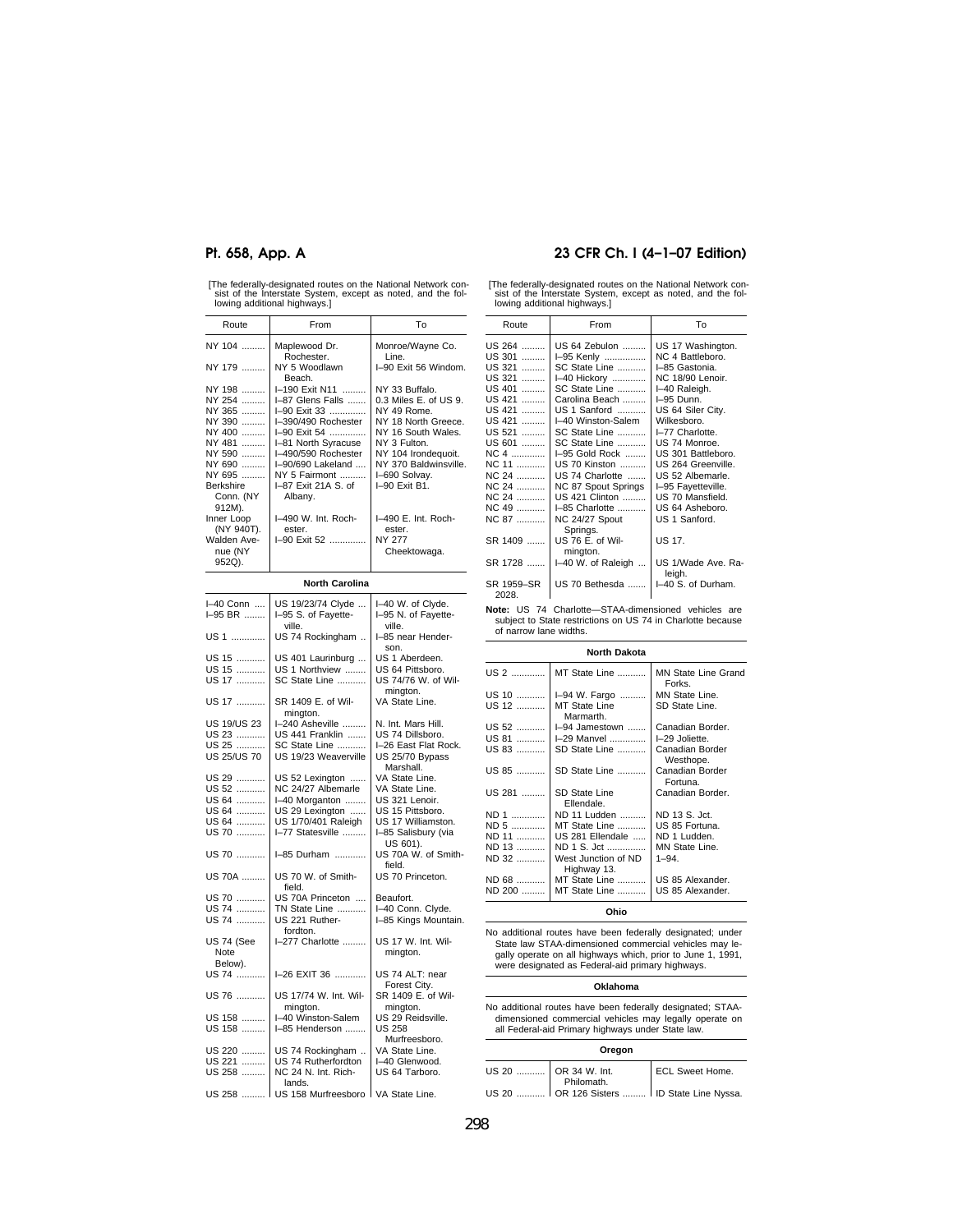# Federal Highway Administration, DOT Pt. 658, App. A

[The federally-designated routes on the National Network con-sist of the Interstate System, except as noted, and the fol-lowing additional highways.]

| Route                                                                                 | From                                                                                                                                                                                                    | To                                                                                                                                                                                                                        |
|---------------------------------------------------------------------------------------|---------------------------------------------------------------------------------------------------------------------------------------------------------------------------------------------------------|---------------------------------------------------------------------------------------------------------------------------------------------------------------------------------------------------------------------------|
| US 26                                                                                 | US 101 Cannon                                                                                                                                                                                           | OR 126 Prineville.                                                                                                                                                                                                        |
| US 30<br>US 30 BR<br>US 95<br>US 95 Spur                                              | Beach Junction.<br>US 101 Astoria<br>OR 201 Ontario<br>NV State Line<br>OR 201                                                                                                                          | I-405 Portland.<br>ID State Line.<br>ID State Line.<br>ID State Line Weiser,                                                                                                                                              |
| US 97<br>US 101<br>US 101<br>US 101<br>US 197<br>US 199<br>US 395<br>US 395           | CA State Line<br>SCL Port Orford<br>US 20 Newport<br>OR 6 Tillamook<br>I-84 The Dalles<br>CA State Line<br>CA State Line<br>I-84 Stanfield                                                              | ID.<br>WA State Line.<br>OR 126 Florence.<br>OR 18 Otis.<br>WA State Line.<br>WA State Line.<br>OR 99 Grants Pass.<br>US 26 John Day.<br>US 730 near                                                                      |
| US 730<br>OR 6<br>OR 8<br>OR 11<br>OR 18<br>OR 18<br>OR 22<br>OR 31<br>OR 34<br>OR 35 | I-84 Boardman<br>US 101 Tillamook<br>OR 47 Forest Grove<br>I-84 Pendelton<br>US 101 Otis<br>OR 206 Condon<br>OR 18 near<br>Willamina.<br>US 97 La Pine<br>OR 99W Corvallis<br>US 26 Government<br>Camp. | Umatilla.<br>WA State Line.<br>US 26 Near Banks.<br>OR 217 Beaverton.<br>WA State Line.<br>OR 99W Dayton.<br>-84 Arlington.<br>US 20 Santiam Junc-<br>tion.<br>US 395 Valley Falls.<br>US 20 Lebanon.<br>I-84 Hood River. |
| OR 38<br>OR 39                                                                        | US 101 Reedsport<br>CA State Line                                                                                                                                                                       | I-5 Anlauf.<br>OR 140 E. of Klam-<br>ath Falls.                                                                                                                                                                           |
| OR 42<br>OR 47<br>OR 58<br>OR 62<br>OR 78                                             | US 101 Coos Bay<br>OR 8 Forest Grove<br>I-5 Eugene<br>Medford<br>Burns                                                                                                                                  | OR 42S Coquille.<br>US 26 N. of Banks.<br>US 97 near Chemult.<br>OR 140 White City.<br>US 95 Burns Junc-<br>tion.                                                                                                         |
| OR 99                                                                                 | I-5 E. of Roque<br>River.                                                                                                                                                                               | I-5 Grants Pass.                                                                                                                                                                                                          |
| OR 99<br>OR 99E                                                                       | I-5 Eugene<br>OR 99/99W Junction                                                                                                                                                                        | OR 99W/E Junction<br>City.<br>I-5 Albany.                                                                                                                                                                                 |
| OR 99E<br>OR 99W                                                                      | City.<br>I-5 Salem<br>OR 99/99E Junction                                                                                                                                                                | I-5 Portland.<br>I-5 Portland.                                                                                                                                                                                            |
| OR 126<br>OR 138<br>OR 140<br>OR 201                                                  | City.<br>US 101 Florence<br>OR 38 Elkton<br>OR 62 White City<br>US 26 Cairo                                                                                                                             | US 26 Prineville.<br>I-5 near Sutherlin.<br>OR 39 E. of Klamath<br>Falls.<br>US 95 Spur near                                                                                                                              |
| OR 207                                                                                | US 730 Cold Springs                                                                                                                                                                                     | Weiser, ID.<br>OR 74 S. Int.                                                                                                                                                                                              |
| OR 212                                                                                | Jct.<br>OR 224 E. Int. near<br>Rock Ck. Corner.                                                                                                                                                         | Heppner.<br>US 26 near Boring.                                                                                                                                                                                            |
|                                                                                       |                                                                                                                                                                                                         |                                                                                                                                                                                                                           |
| OR 214                                                                                | I-5 Woodburn                                                                                                                                                                                            | OR 213 Silverton.                                                                                                                                                                                                         |
| OR 217<br>OR 223                                                                      | US 26 Beaverton<br>Kings Valley Hwy. in<br>Dallas.                                                                                                                                                      | I-5 Tigard.<br>OR 99W Rickreall.                                                                                                                                                                                          |
| OR 224                                                                                | OR 99E Milwaukie                                                                                                                                                                                        | OR 212 E. Int. near<br>Rock Ck. Corner                                                                                                                                                                                    |
|                                                                                       | Pennsylvania                                                                                                                                                                                            |                                                                                                                                                                                                                           |
|                                                                                       |                                                                                                                                                                                                         |                                                                                                                                                                                                                           |
| US 1<br>US 6                                                                          | US 13 Morrisville<br>Conneaut Lake Bor-<br>ough.                                                                                                                                                        | NJ State Line.<br>End of 4-lane Bypass<br>NE. of Meadville.                                                                                                                                                               |
| US 11<br>US 13                                                                        | Turnpike Int. 16<br>US 1 Morrisville                                                                                                                                                                    | US 15 Harrisburg.<br>Turnpike Int. 29.                                                                                                                                                                                    |

[The federally-designated routes on the National Network con-sist of the Interstate System, except as noted, and the fol-lowing additional highways.]

| lowing additional highways.]        |                                                               |                                                                                 |
|-------------------------------------|---------------------------------------------------------------|---------------------------------------------------------------------------------|
| Route                               | From                                                          | To                                                                              |
| US 15                               | Turnpike Int. 17                                              | US 11 Harrisburg<br>Expwy.                                                      |
| US 15<br>US 15                      | PA 642 West Milton<br>I-180/US 220 Wil-<br>liamsport.         | White Deer Int.<br>End of lim. acc. Wil-<br>liamsport.                          |
| US 20<br>US 22                      | PA 89 North East<br>WV State Line                             | I-90 Int. 12.<br>I-79 Int. 15 Car-<br>negie.                                    |
| US 22<br>US 30                      | I-78 Fogelsville<br>End of lim. acc. W. of<br>Greensburg.     | NJ State Line.<br>End of lim. acc. E. of<br>Greensburg.                         |
| US 30                               | PA 462 W. of York                                             | PA 462 E. of Lan-<br>caster.                                                    |
| US 119                              | End of lim. acc. S. of<br>Uniontown.                          | US 30 Greensburg.                                                               |
| US 202                              | DE State Line                                                 | I-76 Int. 26 King of<br>Prussia.                                                |
| US 209<br>US 219                    | PA 33 Snydersville<br>PA 601 N. of Som-<br>erset.             | I-80 Stroudsburg.<br>US 422 W. Int.                                             |
| US 219<br>US 220                    | South Bradford Int<br>Turnpike Int. 11                        | NY State Line.<br>King.                                                         |
| US 220                              | End of lim. acc. Lin-<br>den.                                 | I-180/US 15 Wil-<br>liamsport.                                                  |
| US 220<br>US 222                    | PA 199 S. of Athens<br>US 422 N. Int. Read-                   | NY State Line NY 17.<br>PA 61 S. of<br>Tuckerton.                               |
| US 222<br>US 322                    | ing.<br>US 30 Lancaster<br>NJ State Line                      | Turnpike Int. 21.<br>I-95 Chester.                                              |
| US 322                              | (Comm. Barry Br.).<br>1-83/283                                | US 422/PA 39 Her-                                                               |
| US 422                              | US 322/PA 39 Her-                                             | shey.<br>Hockersville Rd. Her-                                                  |
| US 422                              | shey.<br>US 422 Bus. Reiffton                                 | shey.<br>US 422 Bus.                                                            |
| PA 3                                | US 202                                                        | Wyomissing.<br>Garrett Rd. Upper                                                |
| PA 9                                | Turnpike Int. 25                                              | Darby.<br>I-81 Int. 58 N. of<br>Scranton.                                       |
| PA 28<br>PA 33                      | PA 8<br>US 22 Easton                                          | Creighton.<br>I–80.                                                             |
| PA 42<br>PA 51                      | I-80 Int. 34<br>US 119 Uniontown                              | US 11 Bloomsburg.<br>Monongahela Riv.<br>Elizabeth.                             |
| PA 54<br>PA 60                      | I-80 Int. 33<br>PA 51 Beaver Falls                            | US 11 Danville.<br>US 22.                                                       |
| <b>PA 60-US</b><br>422.             | I-80 Int. 1                                                   | 1 Mile E. of PA 65<br>New Castle.                                               |
| PA 61                               | US 222 S. of<br>Tuckerton.                                    | I-78 Int. 9.                                                                    |
| PA 93<br>PA 114<br>PA 132           | I-81 Int. 41<br>US 11 Hogestown<br>I-95 Cornwells<br>Heights. | PA 924 Hazelton.<br>I-81 Int. 18.<br>Turnpike Int. 28 (via<br>US 1 Connection). |
| PA 283<br>PA 924                    | I-283 Int. 2<br>I-81 Int. 40                                  | US 30 Lancaster.<br>PA 93 Hazelton.                                             |
| Airport Ac-<br>cess (SR<br>3032).   | PA 283                                                        | Harrisburg Inter-<br>national Airport.                                          |
| Harrisburg<br>Exp. (Sr<br>2022).    | US 11/15                                                      | I-83 Int. 20.                                                                   |
| Reading<br>Outer Loop<br>(SR 3055). | PA 183 Leinbachs                                              | <b>US 222.</b>                                                                  |
| <b>Puerto Rico</b>                  |                                                               |                                                                                 |

PR 1 .............. PR 2 Ponce ............... PR 52 Ponce.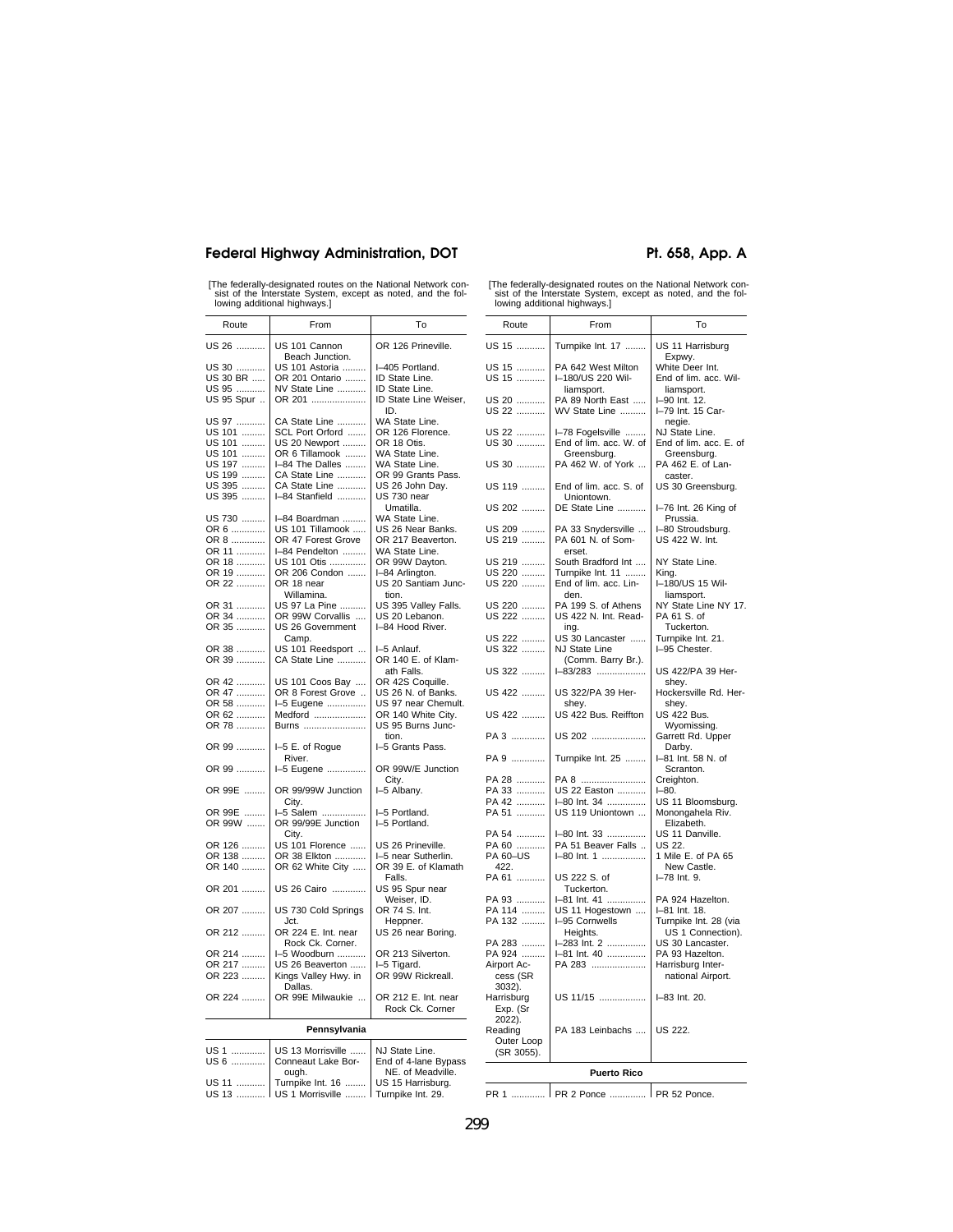[The federally-designated routes on the National Network con-sist of the Interstate System, except as noted, and the fol-lowing additional highways.]

| Route                   | From                                                   | Tο                                                 |
|-------------------------|--------------------------------------------------------|----------------------------------------------------|
| PR 2<br>PR 3            | PR 22 San Juan<br>N. Ent. Roosevelt<br>Roads Naval Sta | PR 1 Ponce.<br>PR 26 Carolina.                     |
| PR 18<br>PR 22          | PR 52 San Juan<br>PR 26 San Juan                       | PR 22 San Juan.<br>PR 165 Toa Baja.                |
| PR 26<br>PR 30<br>PR 52 | PR 22 San Juan<br>PR 52 Caguas<br><b>PR 1 Ponce </b>   | PR 3 Carolina.<br>PR 3 Humacao.<br>PR 18 San Juan. |
| PR 165                  | PR 22 Toa Baja    PR 2 Toa Baja.                       |                                                    |

**Note:** Routes added to the Interstate System under 23 U.S.C. 139(c) are included only to the extent designated above.

|                      | <b>Rhode Island</b>                           |                                                                |
|----------------------|-----------------------------------------------|----------------------------------------------------------------|
| RI 10<br>RI 37       | RI 195 Providence<br>I-295 Cranston           | I-95 Cranston.<br>I-95 near Lincoln<br>Park.                   |
| RI 146               | I-95 Providence                               | I-295 N. of Lime<br>Rock.                                      |
| RI 195               | I-295 Johnston                                | RI 10 Providence.                                              |
|                      | South Carolina                                |                                                                |
| US 15/401<br>US 17   | NC State Line<br>I-95 Pocotaligo              | US 52 Society Hill.<br>US 21 Gardens Cor-<br>ner.              |
| US 17<br>US 21       | I-26 Charleston<br>US 17 Gardens Cor-<br>ner. | NC State Line.<br>SC 170 Beaufort.                             |
| US 25                | NC State Line                                 | US 78 North Augusta<br>(via Greenwood<br>Bypass).              |
| US 52                | US 15/401 Society<br>Hill.                    | End of 4-In. div. N. of<br>urban limits of<br>Kingstree.       |
| US 52                | US 17 A1t. S. Int.<br>Moncks Corner.          | I-26 Exit 208 N.<br>Charleston con-<br>nector.                 |
| US 76                | US 52 Florence                                | SC 576 Marion.                                                 |
| US 76                | SC 277 Columbia                               | I-126 Columbia.                                                |
| US 78                | GA State Line                                 | I-95 St. George.                                               |
| US 78                | I-26 Exit 205 N.<br>Charleston.               | US 52 N. Charleston.                                           |
| US 123               | Bibb St. Westminister                         | US 25 Greenville.                                              |
| US 21/178<br>Bypass. | US 601 Orangeburg                             | Orangeburg.                                                    |
| US276                | I-385 Simpsonville                            | I-85 Greenville.                                               |
| US 301               | US 321 Ulmer                                  | I-95 Santee.                                                   |
| US 321               | I-26 S. of Columbia                           | I-95 Hardeeville.                                              |
| US 378               | SC 262 Columbia                               | US 501 Conway.                                                 |
| US 501               | SC 576 Marion                                 | US 17 Myrtle Beach.                                            |
| US 601               | NC State Line                                 | SC 151 Pageland.                                               |
| US 601               | I-26 Jamison                                  | <b>US 21/178 Bypass</b><br>Orangeburg.                         |
| SC 72                | US 25 Byp. Green-<br>wood.                    | I-77 Exit 61 (via SC<br>72 Byp.-US 21 BR-<br>US 21 Rock Hill). |
| SC 121               | SC 72 Whitmire                                | US 25 Trenton.                                                 |
| SC 151               | US 601 Pageland                               | US 52 Darlington.                                              |
| SC 277               | I-77 Columbia                                 | US 76 Columbia.                                                |
| SC 576               | US 76 Marion                                  | US 501 Marion.                                                 |

# **Pt. 658, App. A 23 CFR Ch. I (4–1–07 Edition)**

[The federally-designated routes on the National Network con-sist of the Interstate System, except as noted, and the fol-lowing additional highways.]

| Route               | From | Тი |  |
|---------------------|------|----|--|
| <b>South Dakota</b> |      |    |  |

No additional routes have been federally designated; under State law STAA-dimensioned commercial vehicles may legally operate on all highways which, prior to June 1, 1991, were designated as Federal-aid primary highways.

| <b>Tennessee</b>             |                                        |                                              |
|------------------------------|----------------------------------------|----------------------------------------------|
| US 25E                       | $I - 81$                               | VA State Line Cum-<br>berland Gap.           |
| US 27                        | End of I-124 Chat-<br>tanooga.         | US 127 Chattanooga.                          |
| US 27                        | TN 153 Chattanooga                     | KY State Line Win-<br>field.                 |
| US 43                        | AL State Line St. Jo-<br>seph.         | US 64 Lawrence-<br>burg.                     |
| US 45                        | MS State Line                          | US 45 Bypass S. Int.<br>Jackson.             |
| US 45 By-<br>pass-US<br>45W. | US 45 S. Int. Jack-<br>son.            | US 51 Union City.                            |
| US 51                        | TN 300 Memphis                         | KY State Line Jack-<br>son Purchase<br>Pkwy. |
| US 64                        | I-40 E. Int. Memphis                   | I-24 Monteagle.                              |
| US 70 Alt                    | US 79 Atwood                           | TN 22 Huntingdon.                            |
| US 70                        | TN 22 Huntingdon                       | TN 96 Dickson.                               |
| US 70                        | TN 155 Nashville                       | US 127 Crossville.                           |
| US 70S                       | TN 102 Smyrna                          | US 70/TN 111 Spar-<br>ta.                    |
| US 72                        | AL State Line                          | I-24 Kimball.                                |
| US 74                        | I-75 Cleveland                         | <b>NC State Line</b><br>Isabella.            |
| US 79                        | I-40 Memphis                           | KY State Line US 41<br>Guthrie.              |
| US 127                       | US 27 Chattanooga                      | TN 27 W. Int.                                |
| US 127                       | TN 28 Dunlap                           | KY State Line Static.                        |
| US 231                       | AL State Line S. of<br>Favetteville.   | KY State Line N. of<br>Westmoreland.         |
| US 412                       | I-40 Jackson                           | US 51 Dyersburg.                             |
| US 641                       | I-40 near Natchez<br>Trace State Park. | KY State Line N. of<br>Paris.                |
| TN 96                        | US 70 Dickson                          | I-40 E. of Dickson.                          |
| TN 153                       | I-75 Chattanooga                       | US 27 Chattanooga.                           |
| TN 155                       | I-40 Nashville                         | I-65 N. of Nashville.                        |
| TN 300                       | I-40 Memphis                           | US 51 Memphis.                               |
|                              |                                        |                                              |

No additional routes have been federally designated; under State law STAA-dimensioned commercial vehicles may legally operate on all highways which, prior to June 1, 1991, were designated as Federal-aid primary highways.

**Texas** 

# **Utah**

No additional routes have been federally designated; under State law STAA-dimensioned commercial vehicles may le-gally operate on all highways which, prior to June 1, 1991, were designated as Federal-aid primary highways.

| Vermont |                                                                                                |                |
|---------|------------------------------------------------------------------------------------------------|----------------|
|         | US 4    NY State Line    ECL Rutland.<br>US 7    End of 4-lane divided   US 4 N. Int. Rutland. |                |
| VT 9    | hwy. Wallingford.<br>  I-91 Int. 3 N. of<br>Brattleboro.                                       | NH State Line. |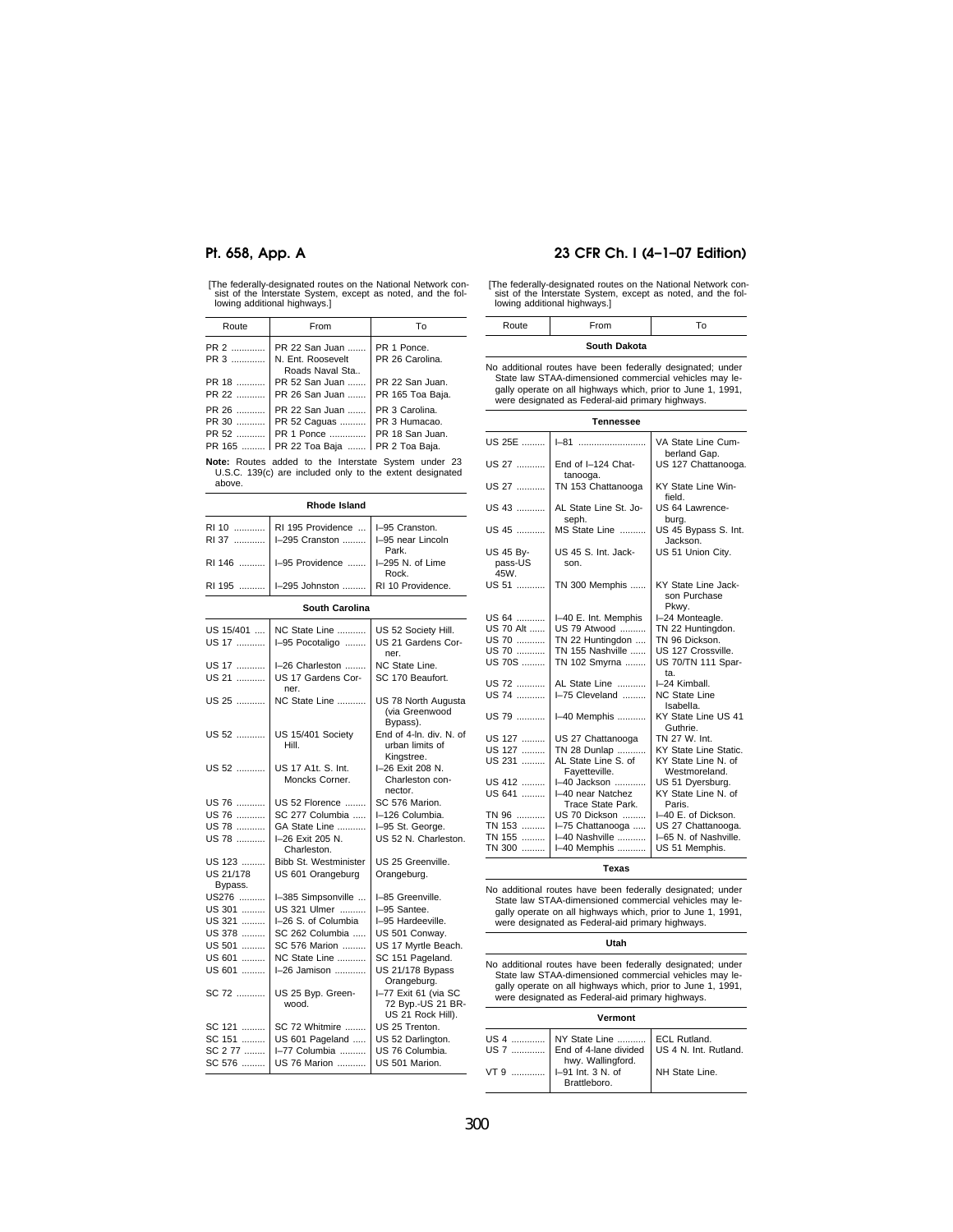# Federal Highway Administration, DOT **PH. 658, App. A**

# [The federally-designated routes on the National Network con-sist of the Interstate System, except as noted, and the fol-lowing additional highways.]

#### Route | From | To **Virginia**  US 11 ........... | I-81 Exit 195 ............ | 0.16 Mi. N. of VA 645 Rockbridge Co. US 11 ........... VA 220 Alt. N. Int ..... 2.15 Mi. S. of VA 220 Alt. N. Int. **Cloverdale** US 11 ........... VA 100 Dublin .......... VA 643 S. of Dublin. US 19 N. Int. Abington. US 13 ........... MD State Line .......... | I–64 Exit 282 Norfolk.<br>US 17 ........... US 29 Opal ............... VA 2/US 17 BR New VA 2/US 17 BR New Post.<br>I-64 Exit 258 New-US 17 ........... | VA 134 York County port News. US 17 New Post VA US 17 ........... BR/SCL Fredericksburg.  $\overline{2}$ US 19 ........... | I-81 Exit 14 (via VA 140) Abington.<br>TN State Line .... US 460 N. Int./VA 720 Bluefield. US 23 ........... | TN State Line ............ | US 58 Alt. Big Stone Gap. US 23 ........... 0.33 Mi. N. of US 23 BR Norton.<br>TN State Line KY State Line. US 25E ......... TN State Line ............ KY State Line.<br>US 29 ........... NC State Line ........... | I–66 Exit 43 G I-66 Exit 43 Gainesville. US 33 ........... | N. Carlton Street Harrisonburg.<br>... 49-295 Exit US 340 Elkton. US 33 ........... I–295 Exit 49 ............ 0.96 Mi. W. of I–295 Hanover County. US 50 ........... VA 259 Gore ............ VA 37 Frederick County. US 50 ........... Apple Blossom Loop Road Winchester. I–81 Exit 313 Winchester. US 58 ........... VA 721 W. of Martinsville. US 220 BR N. Int. Martinsville. US 58 ........... S. Fairy Street Martinsville. WCL Emporia. US 58 ........... 0.6 Mi. E. of ECL Emporia. VA 35 S. Int. Courtland. US 58 ........... US 58 BR E. of Courtland.<br>US 23 Norton US 13/I–264 Bowers Hill. US 58 Alt ...... US 23 Norton ............ US 19 Hansonville.<br>US 58 Alt ...... 0.4 Mi. W. of US 11 -81 Exit 17 Abing-0.4 Mi. W. of US 11 ton.<br>US 58 E. of US 58 BR  $\ldots$ .... VA 35 Courtland Courtland. US 58 ........... | W. Int. VA 337 Clare mont St. Norfolk. US 460/St. Paul's Blvd. Norfolk. US 60 ........... 0.03 Mi. West of VA 887 Chesterfield County. US 522 Powhatan. US 220 ......... NC State Line ........... | I-581 Roanoke.<br>US 220 ......... | I-81 Exit 150 ............ | SCL Fincastle.<br>US 220 BR ... | US 220 S. Int. .......... | 0.16 Mi. N. of V US 220 ......... | I–81 Exit 150 ............ | SCL Fincastle.<br>US 220 BR ... | US 220 S. Int. .......... | 0.16 Mi. N. of VA 825 S. of Martinsville. US 220 N. Int. Bas-US 220 BR  $\ldots$  US 58 N. Int. Martinsville. sett Forks. US 250 ......... US 340 E. Int. Waynesboro.<br>I-81 Exit 222... VA 254 Waynesboro. US 250 ......... | I-81 Exit 222 ............ | VA 261 Statler Blvd. Staunton. US 258 ......... NC State Line ........... US 58 Franklin.<br>US 258 ......... VA 10 Benns Church VA 143 Jefferson VA 10 Benns Church Ave. Newport News.<br>I-295 Exit 41 Han-US 301 ......... | VA 1250 S. of I-295 over County.

[The federally-designated routes on the National Network con-sist of the Interstate System, except as noted, and the fol-lowing additional highways.]

| luwing auuluunal mgmways. |                                                       |                                                                  |
|---------------------------|-------------------------------------------------------|------------------------------------------------------------------|
| Route                     | From                                                  | To                                                               |
| US 301                    | US 301 BR N. Int.<br>Bowling Green.                   | MD State Line.                                                   |
| US 340/522                | I-66 Exit 6 Front<br>Royal.                           | 2.85 Mi. N. of I-66.                                             |
| US 340<br>US 360          | VA 7 Berryville<br>US 58 South Boston                 | WV State Line.<br>VA 150 Chesterfield<br>County.                 |
| US 360                    | I-64 Exit 192 Rich-<br>mond.                          | VA 617 Village.                                                  |
| US 460<br>US 460          | VA 67 W. Int. Raven<br>VA 720 Bluefield               | US 19 Claypool Hill.<br><b>WV State Line at</b><br>Bluefield.    |
| US 460                    | <b>WV State Line at</b><br>Glen Lyn.                  | I-81 Exit 118<br>Christiansburg.                                 |
| US 460                    | I-581 Roanoke                                         | 0.08 Mi. E. of VA<br>1512 Lynchburg.                             |
| US 460                    | US 29 Lynchburg                                       | 1 Mi. W. of VA 24<br>Appomattox Coun-<br>ty.                     |
| US 460                    | 0.64 Mi. E. of VA 707<br>Appomattox Coun-<br>ty.      | I-85 Exit 61 Peters-<br>burg.                                    |
| US 460                    | I-95 Exit 50 Peters-<br>burg.                         | US 58 Suffolk.                                                   |
| US 501<br>US 522          | VA 360 S. Int. Halifax<br>0.6 Mi. S. of US 50         | US 58 South Boston.<br>US 50 Frederick<br>County.                |
| US 522                    | VA 37 Frederick<br>County.                            | 1.07 Mi. N. of VA<br>705 Cross Junc-<br>tion.                    |
| VA 3<br>VA 7              | US 1 Fredericksburg<br>I-81 Exit 315 Win-<br>chester. | VA 20 Wilderness.<br>0.68 Mi. W. of WCL<br>Round Hill.           |
| VA 10<br>VA 10            | US 58 Suffolk<br>ECL Hopewell                         | VA 666 Smithfield.<br>0.37 Mi. W. of W. Int.<br>VA 156 Hopewell. |
| VA 10                     | US 1 Chesterfield<br>County.                          | VA 827 W. of Hope-<br>well.                                      |
| VA 20                     | -64 Exit 121                                          | Carlton Rd. Char-<br>lottesville.                                |
| VA 30<br>VA 33            | I-95 Exit 98 Doswell<br>I-64 Exit 220                 | US 1.<br>VA 30 E. Int. West<br>Point.                            |
| VA 36                     | I-95 Exit 52 Peters-<br>burg.                         | VA 156 Hopewell.                                                 |
| <b>VA 37</b><br>.         | I-81 Exit 310 S. of<br>Winchester.                    | I-81 Exit 317 (via US<br>11) N. of Win-<br>chester.              |
| VA 42                     | VA 257 S. Int.<br>Bridgewater.                        | VA 290 Dayton.                                                   |
| VA 57                     | VA 753 Bassett                                        | US 220 Bassett<br>Forks.                                         |
| VA 86<br>VA 100           | US 29 Danville<br>I-81 Exit 98                        | NC State Line.<br>US 11 Dublin.                                  |
| VA 105<br>VA 114          | US 60 Newport News<br>US 460 Christians-<br>burg.     | I-64 Exit 250.<br>0.09 Mi. E. of VA 750<br>Montgomery Coun-      |
| VA 156                    | VA 10 W. Int. Hope-<br>well                           | ty.<br>VA 36 Hopewell.                                           |
| VA 199<br>VA 207          | US 60 Williamsburg<br>I-95 Exit 104                   | I-64 Exit 242.<br>0.2 Mi. S. of VA 619<br>Milford.               |
| VA 220 Alt                | US 11 N. Int. N. of<br>Cloverdale.                    | I-81 Exit 150/US<br>220.                                         |
| VA 277                    | I-81 Exit 307 Ste-<br>phens City.                     | 1.6 MI. E. of I-81<br>Exit 307.                                  |
|                           | I-81 Exit 141 Salem<br>I-64 Exit 96                   | Midland Ave. Salem.<br>Old SCL Waynes-<br>boro.                  |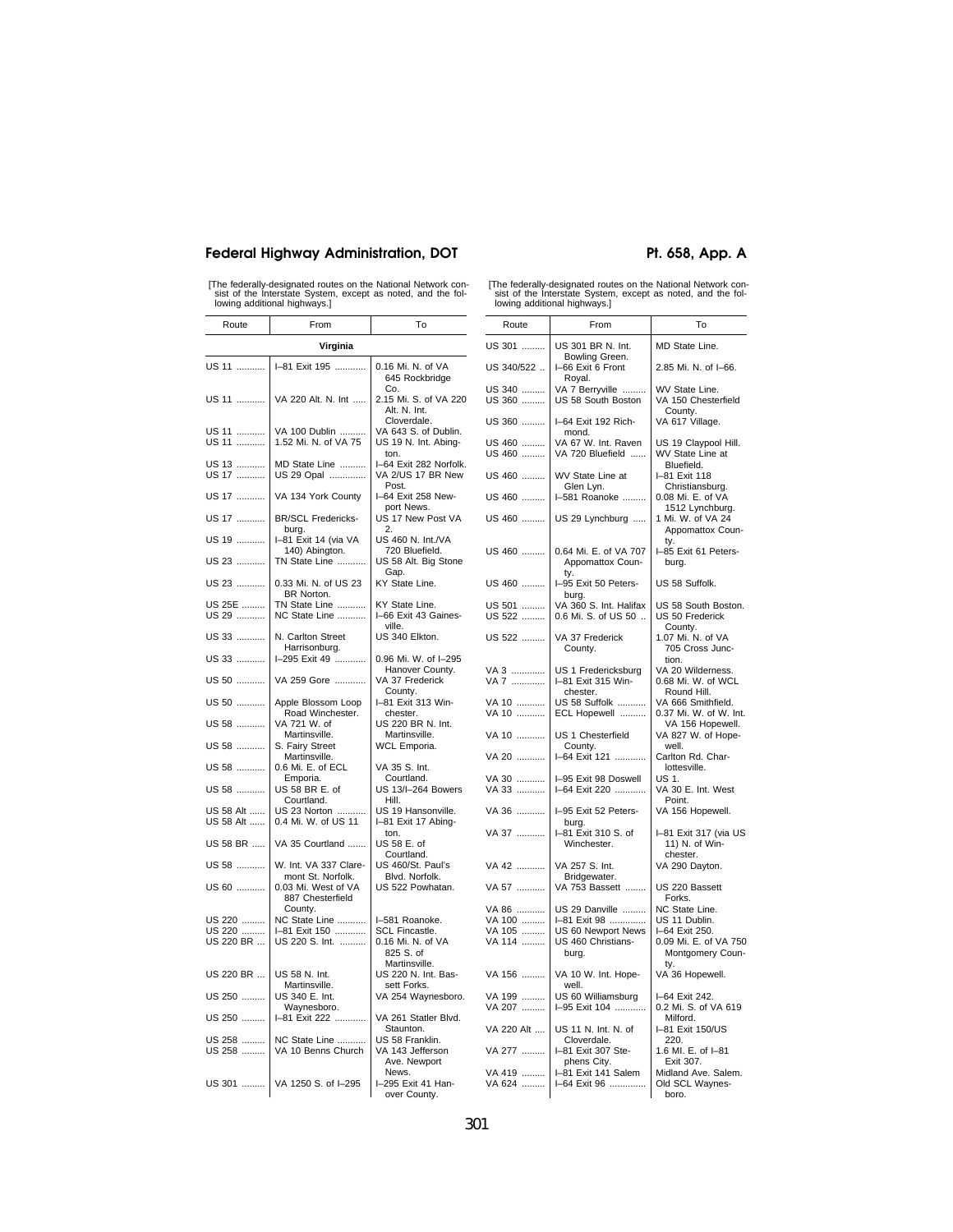[The federally-designated routes on the National Network con-sist of the Interstate System, except as noted, and the fol-lowing additional highways.]

| Route                                               | From          | Т٥               |
|-----------------------------------------------------|---------------|------------------|
| Common-<br>wealth<br>Blvd. in<br>Martins-<br>ville. | Market Street | N. Fairy Street. |

**Note 1:** I–66 Washington, DC, area—There is a 24-hour total truck ban on I–66 from I–495 Capital Beltway to the District of Columbia. (Excepted under 23 CFR 658.11(f)).

**Note 2:** I–264 Norfolk—Truck widths are limited to 96 inches for the westbound tube of the Elizabeth River Downtown Tunnel from Norfolk to Portsmouth because of clearance deficiencies.

#### **Washington**

No additional routes have been federally designated; under State law STAA-dimensioned commercial vehicles may legally operate on all highways which, prior to June 1, 1991, were designated as Federal-aid primary highways.

|                                            | <b>West Virginia</b>                                                                                   |                                                                                                          |
|--------------------------------------------|--------------------------------------------------------------------------------------------------------|----------------------------------------------------------------------------------------------------------|
| US 19<br>US 35<br>US 48<br>US 50<br>US 460 | I-77 Bradley<br>WV 34 Winfield<br>I-79 Morgantown<br>I-77 Parkersburg<br>VA State Line Blue-<br>field. | I-79 Gassaway.<br>OH State Line.<br>MD State Line.<br>I-79 Clarksburg.<br>VA State Line<br>Kelleysville. |
| WV 34                                      | I-64 Putnam Co                                                                                         | US 35 Winfield.                                                                                          |
|                                            | Wisconsin                                                                                              |                                                                                                          |
| US 2<br>US 2                               | I-535/US 53 Superior<br>MI State Line W. of<br>Florence.                                               | MI State Line Hurley.<br>MI State Line E. of<br>Florence.                                                |
| US 8                                       | US 63 Turtle Lake                                                                                      | MI State Line Norway<br>MI.                                                                              |
| US 10<br>US 12                             | US 53 Osseo<br>I-94/CH "EE" W. of<br>Eau Claire.                                                       | I-43 Manitowoc.<br>US 53 Eau Claire.                                                                     |
| US 12                                      | I-90/94 Lake Delton                                                                                    | End of 4-lane S. of<br>W. Baraboo.                                                                       |
| US 12                                      | WI 67 S. Jct. Elkhorn                                                                                  | IL State Line Genoa<br>City.                                                                             |
| US 14                                      | US 51 N. of Janes-<br>ville.                                                                           | I-90 Janesville.                                                                                         |
| US 14                                      | WI 11/89 N. of<br>Darien.                                                                              | I-43 Darien.                                                                                             |
| US 18                                      | IA State Line Prairie<br>Du Chien.                                                                     | I-90 Madison.                                                                                            |
| US 41                                      | National Ave. Mil-<br>waukee.                                                                          | Garfield Ave. Mil-<br>waukee.                                                                            |
| US 41                                      | 107th St. Milwaukee                                                                                    | <b>MI State Line</b><br>Marinette.                                                                       |
| US 45<br>US 45                             | IL State Line Bristol<br>WI 29 Wittenberg                                                              | WI 28 Kewaskum.<br>MI State Line Land<br>O'Lakes.                                                        |
| US 51<br>US 51<br>US 53<br>US 53           | SCL Janesville<br>WI 78 N. of Portage<br>US 14/61 La Crosse<br>I-94 Eau Claire                         | US 14 Janesville.<br>US 2 Hurley.<br>US 10 Osseo.<br>I-535/US 2 Superior.                                |
| US 61                                      | IA State Line<br>Dubuque IA.                                                                           | MN State Line La<br>Crosse (via WI 129<br>Lancaster Byp.).                                               |
| US 63                                      | <b>MN State Line Red</b><br>Wing MN.                                                                   | US 2 W. of Ashland.                                                                                      |
| US 141<br>US 151                           | US 41 Abrams<br>IA State Line<br>Dubuque IA.                                                           | US 8 Pembine.<br>US 18 E. of<br>Dodgeville.                                                              |
| US 151                                     | I-90/94 Madison                                                                                        | US 41 Fond Du Lac.                                                                                       |

# **Pt. 658, App. A 23 CFR Ch. I (4–1–07 Edition)**

[The federally-designated routes on the National Network con-sist of the Interstate System, except as noted, and the fol-lowing additional highways.]

| Route   | From                              | To                               |
|---------|-----------------------------------|----------------------------------|
| WI 11   | IA State Line Du-<br>buque IA.    | US 51 Janesville.                |
| WI 11   | I-90 Janesville                   | US 14/WI 89 N. of<br>Darien.     |
| WI 11   | I-43 Elkhorn                      | WI 31 Racine.                    |
| WI 13   | WI 21 Friendship                  | US 2 Ashland.                    |
| WI 16   | WI 78 Portage                     | I-94 Waukesha.                   |
| WI 17   | US 8 Rhinelander                  | US 45 Eagle River.               |
| WI 20   | I-94 Racine                       | WI 31 Racine.                    |
| WI 21   | WI 27 Sparta                      | US 41 Oshkosh.                   |
| WI 23   | WI 32 N. of She-<br>boygan Falls. | Taylor Dr. She-<br>boygan.       |
| WI 26   | I-94 Johnson Creek                | WI 16 Watertown.                 |
| WI 26   | US 151 Waupun                     | US 41 SW, of Osh-<br>kosh.       |
| WI 27   | US 14/61 Westby                   | US 10 Fairchild.                 |
| WI 28   | US 41 Theresa                     | US 45 Kewaskum.                  |
| WI 29   | I-94 Elk Mound                    | US 53 Chippewa<br>Falls.         |
| WI 29   | WI 124 S. of Chip-<br>pewa Falls. | US 41 Green Bay.                 |
| WI 30   | US 151 Madison                    | I-90/94 Madison.                 |
| WI 31   | WI 11 Racine                      | WI 20 Racine.                    |
| WI 32   | WI 29 W. of Green<br>Bay.         | Gillett.                         |
| WI 34   | WI 13 Wisconsin<br>Rapids.        | US 51 Knowlton.                  |
| WI 42   | I-43 Manitowoc                    | WI 57 SW. of Stur-<br>geon Bay.  |
| WI 47   | US 10 Appleton                    | WI 29 Bonduel.                   |
| WI 50   | I-94 Kenosha                      | 45th Ave. Kenosha.               |
| WI 54   | WI 13 Wisconsin<br>Rapids.        | US 51 Plover.                    |
| WI 57   | I-43 Green Bay                    | Sturgeon Bay.                    |
| WI 69   | WI 11 Monroe                      | CH "PB" Paoli.                   |
| WI 73   | US 51 Plainfield                  | WI 54 Wisconsin<br>Rapids.       |
| WI 78   | I-90/94 S. of Portage             | US 51 N. of portage.             |
| WI 80   | WI 21 Necedah                     | WI 13 Pittsville.                |
| WI 119  | I-94 Milwaukee                    | WI 38 Milwaukee.                 |
| WI 124  | US 53 N. of Eau<br>Claire.        | WI 29 S. of Chip-<br>pewa Falls. |
| WI 139  | US 8 Cavour, Forest<br>Co.        | Long Lake.                       |
| WI 145  | Broadway Milwaukee                | US 41/45 Milwaukee.              |
| WI 172  | US 41 Ashwaubenon                 | CH "x" S. of Green<br>Bay.       |
| CH "PB" | WI 69 Paoli                       | US 18/151 E. of<br>Verona.       |
|         |                                   |                                  |

# **Wyoming**

No additional routes have been federally designated; under State law STAA-dimensioned commercial vehicles may legally operate on all highways which, prior to June 1, 1991, were designated as Federal-aid primary highways.

**Note:** Information on additional highways on which STAA-dimensioned vehicles may legally operate may be obtained from the respective State highway agencies.

[55 FR 17953, Apr. 30, 1990; 55 FR 19145, May 8, 1990, as amended at 59 FR 30421, June 13, 1994; 59 FR 36053, July 15, 1994; 60 FR 15214, Mar. 22, 1995; 60 FR 16571, Mar. 31, 1995; 62 FR 30758, June 5, 1997; 63 FR 70653, Dec. 22, 1998; 63 FR 71748, Dec. 30, 1998; 72 FR 7748, Feb. 20, 2007]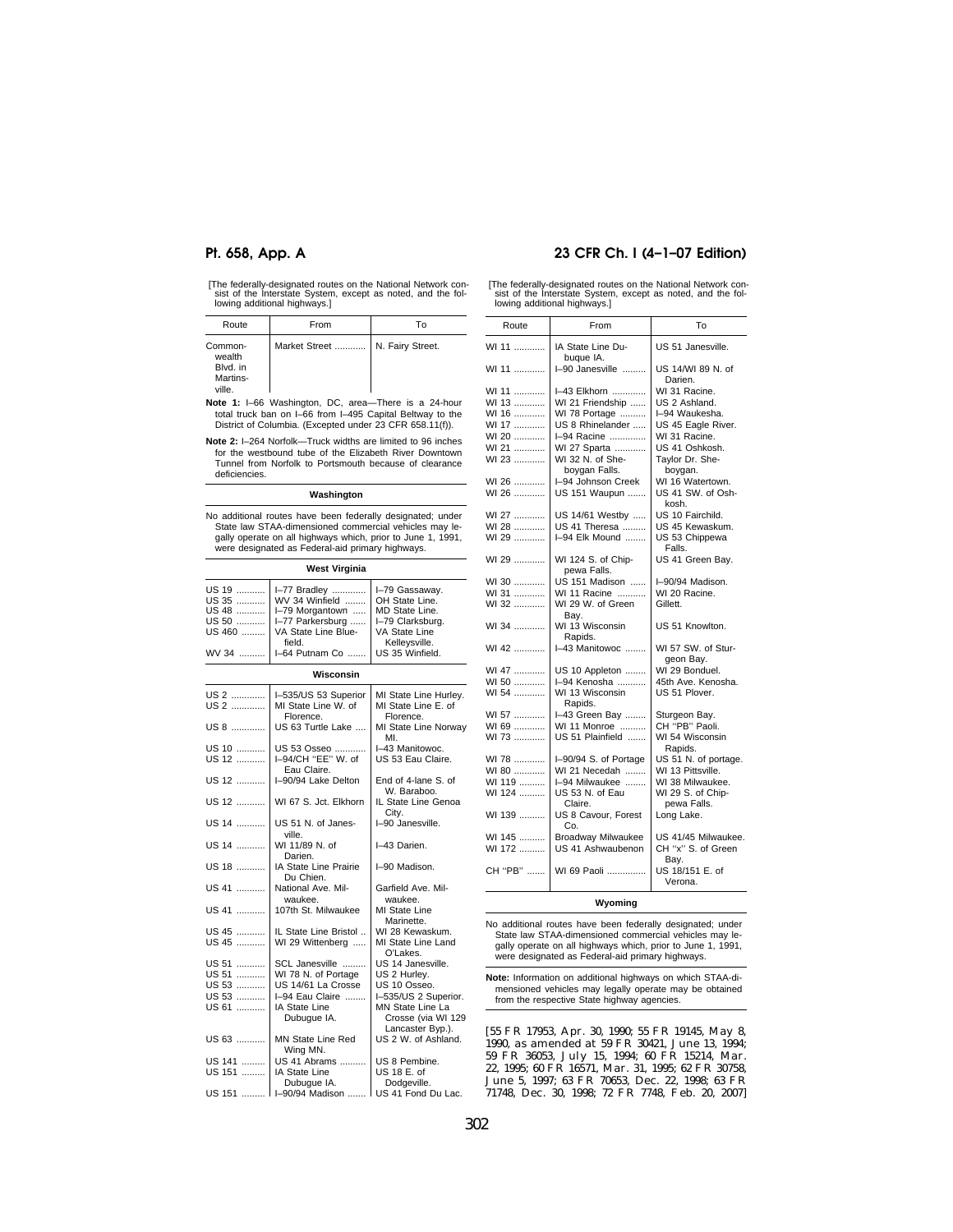# Federal Highway Administration, DOT **PH. 658, App. C**

APPENDIX B TO PART 658—

GRANDFATHERED SEMITRAILER LENGTHS

| <b>State</b> | Feet and<br>inches |
|--------------|--------------------|
|              | $53 - 6$           |
|              | $48 - 0$           |
|              | $57 - 6$           |
|              | $53 - 6$           |
|              | $148 - 0$          |
|              | $57 - 4$           |
|              | $48 - 0$           |
|              | $53 - 0$           |
|              | $48 - 0$           |
|              | $48 - 0$           |
|              | $48 - 0$           |
|              | $48 - 0$           |
|              | $48 - 0$           |
|              | $53 - 0$           |
|              | $248 - 6$          |
|              | $53 - 0$           |
|              | $57 - 6$           |
|              | $53 - 0$           |
|              | $59 - 6$           |
|              | $48 - 0$           |
|              |                    |
|              | $48 - 0$           |
|              | $48 - 0$           |
|              | $48 - 0$           |
|              | $48 - 0$           |
|              | $53 - 0$           |
|              | $53 - 0$           |
|              | $53 - 0$           |
|              | $53 - 0$           |
|              | $53 - 0$           |
|              | $48 - 0$           |
|              | $48 - 0$           |
|              | $57 - 6$           |
|              | $48 - 0$           |
|              | $48 - 0$           |
|              | $53 - 0$           |
|              | $53 - 0$           |
|              | $59 - 6$           |
|              | $53 - 0$           |
|              | $53 - 0$           |
|              | $48 - 0$           |
|              | $48 - 6$           |
|              | $48 - 0$           |
|              | $53 - 0$           |
|              | $50 - 0$           |
|              | $59 - 0$           |
|              | $48 - 0$           |
|              | $48 - 0$           |
|              | $48 - 0$           |
|              | $48 - 0$           |
|              | $48 - 0$           |
|              | $348 - 0$          |
|              | $57 - 4$           |

<sup>1</sup> Semitrailers up to 53 feet may also operate without a per-<br>mit by conforming to a kingpin-to-rearmost axle distance of 38<br>feet. Semitrailers that are consistent with 23 CFR 658.13(g) may operate without a permit provided the distance from the<br>kingpin to the center of the rear axle is 46 feet or less.

kingpin to the center of the rear axle is 46 feet or less.<br><sup>2</sup> Semitrailers up to 53 feet in length may operate without a<br>permit by conforming to a kingpin-to-rearmost axle distance of<br>40 feet 6 inches. Semitrailers that a 658.13(g) may operate without a permit provided the distance from the kingpin to the center of the rear axle is 46 feet or

less.<br><sup>3</sup>Semitrailers up to 53 feet in length may operate without a<br><sup>3</sup>Semitrailers up to a kinemin-to-rear axle distance of 41 permit by conforming to a kingpin-to-rear axle distance of 41 feet, measured to the center of the rear tandem assembly. Semitrailers that are consistent with 23 CFR 658.13(g) may operate without a permit provided the distance from the king-<br>pin to the center of the rear axle is 46 feet or less.

[53 FR 2599, Jan. 29, 1988, as amended at 54 FR 1931, Jan. 18, 1989; 62 FR 10181, Mar. 5, 1997; 72 FR 7749, Feb. 20, 2007]

APPENDIX C TO PART 658—TRUCKS OVER 80,000 POUNDS ON THE INTERSTATE SYSTEM AND TRUCKS OVER STAA LENGTHS ON THE NATIONAL NET-WORK

This appendix contains the weight and size provisions that were in effect on or before June 1, 1991 (July 6, 1991 for Alaska), for vehicles covered by 23 U.S.C. 127(d) (LCV's) and 49 U.S.C. app. 2311(j) (commercial motor vehicles (CMV's) with 2 or more cargo-carrying units). Weights and dimensions are ''frozen'' at the values shown here, which were in effect on June 1, 1991 (Alaska, July 6, 1991). All vehicles are listed by configuration type.

#### Trucks Over 80,000 Pounds on the Interstate System

In the State-by-State descriptions, CMV combinations which can also be LCV's are identified with the letters ''LCV'' following the type of combination vehicle. The maximum allowable gross vehicle weight is given in this appendix (in thousands of pounds indicated by a ''K''), as well as information summarizing the operational conditions, routes, and legal citations. The term ''Interstate System'' as used herein refers to the Dwight D. Eisenhower System of Interstate and Defense Highways.

#### Trucks Over STAA Lengths on the National **Network**

Listed for each State by combination type is either:

1. The maximum cargo-carrying length (shown in feet); or

2. A notation that such vehicle is not allowed (indicated by a ''NO'').

CMV's are categorized as follows:

1. A CMV combination consisting of a truck tractor and two trailing units.

2. A CMV combination consisting of a truck tractor and three trailing units.

3. CMV combinations with two or more cargo-carrying units not included in descriptions 1 or 2.

In the following table the left number is the maximum cargo-carrying length measured in feet from the front of the first cargo unit to the rear of the last cargo unit. This distance is not to include length exclusive devices which have been approved by the Secretary or by any State. Devices excluded from length determination shall only include items whose function is related to the safe and efficient operation of the semitrailer or trailer. No device excluded from length determination shall be designed or used for carrying cargo. The right number is the maximum gross weight in thousands of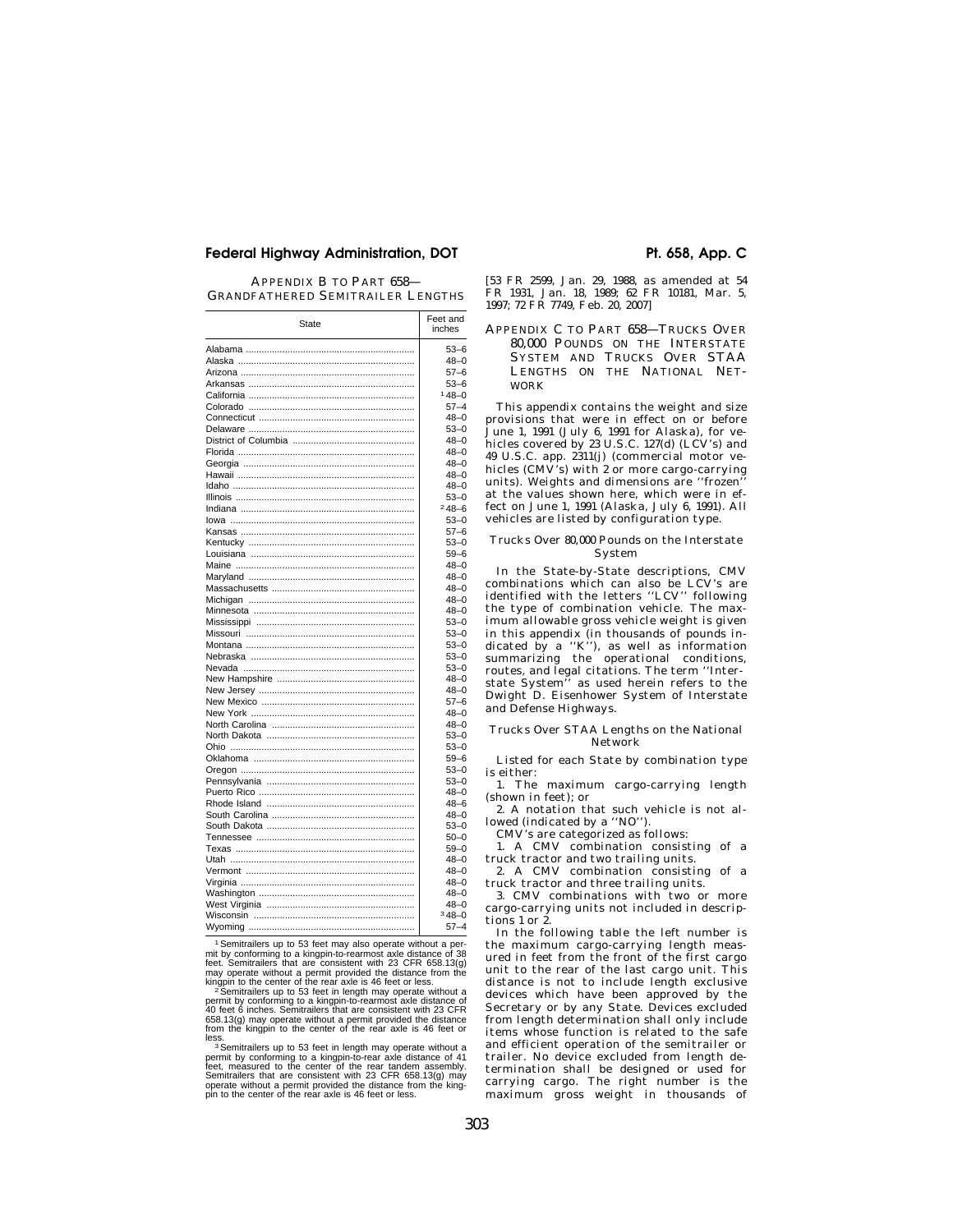pounds that the type of vehicle can carry when operating as an LCV on the Interstate System. For every State where there is a length or weight number in the table that follows, additional information is provided.

VEHICLE COMBINATIONS SUBJECT TO PUB. L. 102–240

| State             | 1<br>Truck tractor<br>and 2 trailing<br>units | 2<br>Truck tractor<br>and 3 trailing<br>units | 3<br>Other     |
|-------------------|-----------------------------------------------|-----------------------------------------------|----------------|
| Alabama           | NO                                            | NO                                            | NO             |
| Alaska            | 95′ ……………                                     | 110′                                          | 83'            |
| Arizona           | 95' 129K                                      | 95' 129K                                      | (1)            |
| Arkansas          | NO                                            | NO                                            | NO             |
| California        | NO                                            | NO                                            | NO             |
| Colorado          | 111' 110K                                     | 115.5' 110K                                   | 78′            |
| Connecticut       | NO                                            | NO                                            | N <sub>O</sub> |
| Delaware          | NO                                            | NO                                            | NO             |
| Dist. of Columbia | NO                                            | NO                                            | NΟ             |
| Florida           | $106' (2)$                                    | NO                                            | NO             |
|                   |                                               |                                               |                |
| Georgia           | NO                                            | NO                                            | NO             |
| Hawaii            | $65' (2)$                                     | NO                                            | NO             |
| Idaho             | 95' 105.5K                                    | 95' 105.5K                                    | (1)            |
| Illinois          | NO                                            | NO                                            | NO             |
| Indiana           | 106' 127.4K                                   | 104.5' 127.4K                                 | 58'            |
| lowa              | 100' 129K                                     | 100' 129K                                     | 78'            |
| Kansas            | 109' 120K                                     | 109' 120K                                     | NO             |
| Kentucky          | NO                                            | NO                                            | <b>NO</b>      |
| Louisiana         | NO.<br>                                       | NO                                            | N <sub>O</sub> |
| Maine             | NO.<br>.                                      | NO                                            | NO             |
| Maryland          | NO                                            | NO                                            | NO             |
| Massachusetts     | 104' 127.4K                                   | NO                                            | NO             |
| Michigan          | 58' 164K                                      | No                                            | 63'            |
| Minnesota         | NO                                            | NO                                            | NO             |
| Mississippi       | $65'$ (2)                                     | NO                                            | NO             |
| Missouri          | 110' 120K(4)                                  | 109' 120K                                     | NO             |
| Montana           | 93' 137.8K                                    | 100' 131.06K                                  | (1)            |
| Nebraska          | 95' 95K                                       | 95′ (2)                                       | 68'            |
| Nevada            | 95' 129K                                      | 95' 129K                                      | 98'            |
| New Hampshire     | NO                                            | NO                                            | NO             |
| New Jersey        | NO                                            | NO                                            | NO             |
| New Mexico        | 86.4K(3)                                      | NO                                            | NO             |
| New York          | 102' 143K                                     | NO                                            | NO             |
| North Carolina    | NO                                            | NO                                            | N <sub>O</sub> |
| North Dakota      | 103' 105.5K                                   | 100' 105.5K                                   | 103'           |
| Ohio              | 102' 127.4K                                   | 95' 115K                                      | NO             |
| Oklahoma          | 110' 90K                                      | 95' 90K                                       | NO             |
| Oregon            | 68′ 105.5K …                                  | 96' 105.5K                                    | 70' 5"         |
| Pennsylvania      | NO                                            | NO                                            | NO             |
| Puerto Rico       | NO.<br>.                                      | NO                                            | NO             |
| Rhode Island      | NO                                            | NO                                            | NΟ             |
| South Carolina    | NO                                            | NO                                            | NO             |
| South Dakota      | 100' 129K                                     | 100' 129K                                     | (1)            |
| Tennessee         | NO                                            | NO                                            | NO             |
| Texas             | NO                                            | NO                                            | NO             |
| Utah              | 95' 129K                                      | 95' 129K                                      | (1)            |
| Vermont           | NO                                            | NO                                            | NO             |
| Virginia          | NO                                            | NO                                            | NO             |
| Washington        | 68' 105.5K                                    | NO                                            | 68'            |
| West Virginia     | NO                                            | NO                                            | NO             |
| Wisconsin         | NO                                            | NO.<br>                                       | NO             |
| Wyoming           | 81' 117K                                      | NO<br>.                                       | (1)            |

(1)—State submission includes multiple vehicles in this cat-

egory—see individual State listings.<br>
(2)—No maximum weight is established as this vehicle<br>
combination is not considered an "LCV" per the ISTEA defini-<br>
tion. Florida's combination is not allowed to operate on the<br>
Inters pounds.

# **Pt. 658, App. C 23 CFR Ch. I (4–1–07 Edition)**

(3)—No maximum cargo-carrying length is established for this combination. Because State law limits each trailing unit to not more than 28.5 feet in length, this combination is allowed to operate on all NN routes under the 1982, regardless of actual cargo-carrying length. The max-imum weight listed is New Mexico's maximum allowable gross weight on the Interstate System under the grandfather author-ity of 23 U.S.C. 127.

(4)—These dimensions do not apply to the same combinations. The 110-foot length is limited to vehicles entering from Oklahoma, also limited to 90K gross weight. The 120K gross weight is limited to 90K gross weight. The 120

The following abbreviation convention is used throughout the narrative State-by-State descriptions for the captions OPER-ATIONAL CONDITIONS, ROUTES, and LEGAL CITATIONS: two letter State abbreviation, dash, ''TT'' for truck tractor, and 2 or 3 for two or three trailing units. For example, the phrase ''Arizona truck tractor and 2 trailing units'', would be noted as ''AZ-TT2''; the phrase ''Indiana truck tractor and 3 trailing units'' would be noted as ''IN-TT3'', etc.

# *STATE: ALASKA*

# COMBINATION: Truck tractor and 2 trailing units

# LENGTH OF THE CARGO-CARRYING UNITS: 95 feet

#### OPERATIONAL CONDITIONS:

*WEIGHT:* The combination must be in compliance with State laws and regulations. There are no highways in the State subject to Interstate System weight limits. Therefore, the ISTEA freeze as it applies to maximum weight is not applicable.

*DRIVER:* The driver must have a commercial driver's license with the appropriate endorsement.

*VEHICLE:* Combinations with an overall length greater than 75 feet, measured bumper to bumper, must display an ''OVER-SIZE## warning sign on the front and rear. In combinations where one cargo-carrying unit is more than 5,000 pounds heavier than the other, the heavier unit shall be placed immediately behind the power unit. Weather restrictions are imposed when hazardous conditions exist, as determined by the Alaska Department of Transportation and Public Facilities (DOT&PF) and the Alaska Department of Public Safety, Division of State Troopers. Time of day travel is not restricted.

*PERMIT:* None required.

*ACCESS:* Alaska allows reasonable access not to exceed 5 miles to reach or return from terminals and facilities for food, fuel, or rest. The most direct route must be used. The Commissioner of the Alaska DOT&PF may allow access to specific routes if it can be shown that travel frequency, necessity, and route accommodation are required.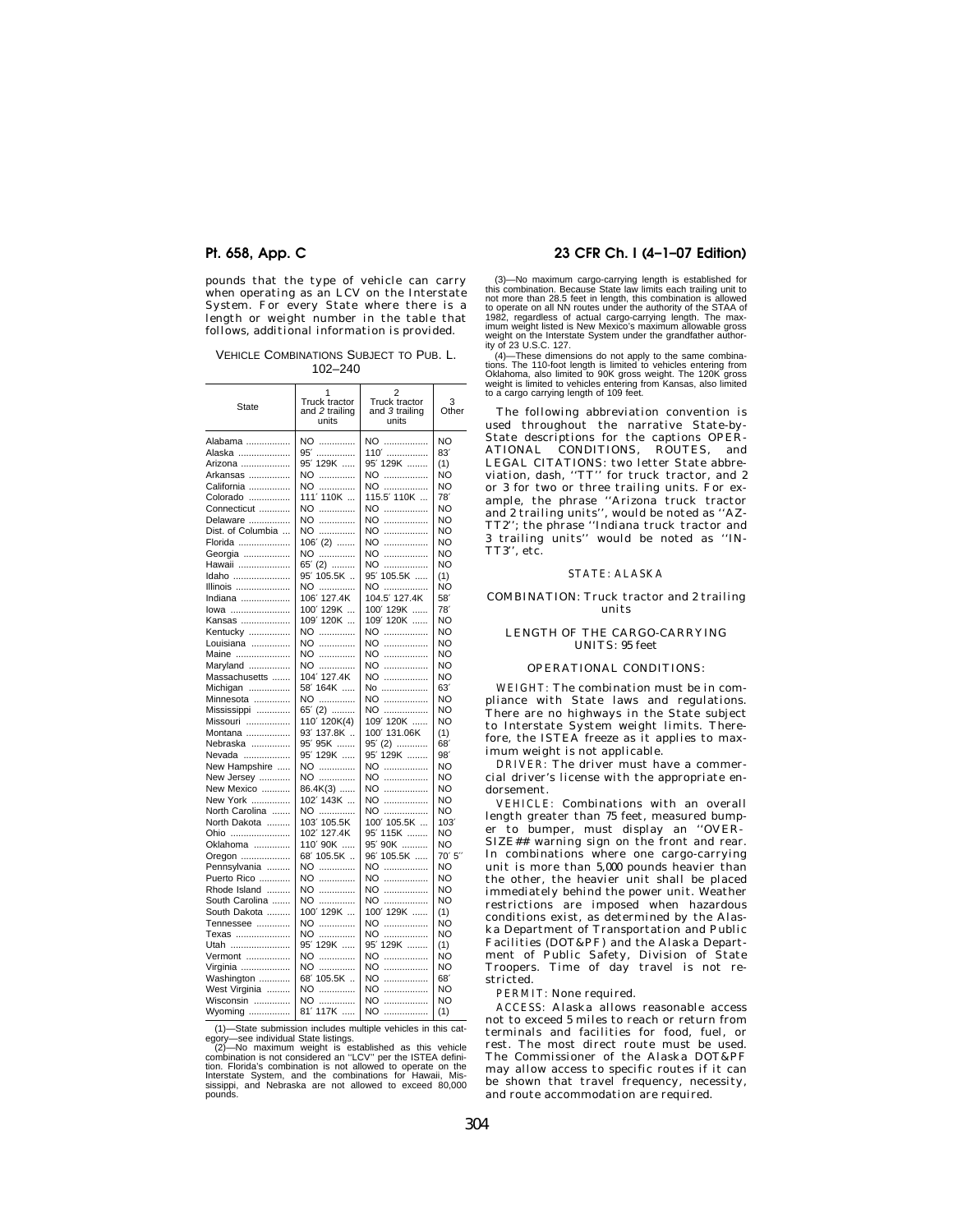# Federal Highway Administration, DOT **Philopheral Prime Pt. 658, App. C**

# **ROUTES**

|        | From                                  | Т٥                                               |
|--------|---------------------------------------|--------------------------------------------------|
| $AK-1$ | Anchorage (Potter<br>Weigh Station).  | Palmer (Palmer-<br>Wasilla Highway<br>Junction). |
| $AK-2$ | Fairbanks (Gaffney<br>Road Junction). | Delta Junction (MP<br>1412 Alaska High-<br>way). |
| $AK-3$ | $Jct. AK-1$                           | Fairbanks (Gaffney<br>Road Junction).            |

# LEGAL CITATIONS:

17 AAC 25, and 35; the Administrative Permit Manual.

#### STATE: ALASKA

#### COMBINATION: Truck tractor and 3 trailing units

# LENGTH OF THE CARGO-CARRYING UNITS: 110 feet

# OPERATIONAL CONDITIONS:

*WEIGHT and ACCESS:* Same as the AK-TT2 combination.

*DRIVER:* The driver must have a commercial driver's license with the appropriate endorsement. Drivers of this combination must have 10 years of experience in Alaska and certified training in operation of these combinations.

*VEHICLE:* Individual trailer length in a three trailing unit combination shall not exceed 28.5 feet. Engine horsepower rating shall not be less than 400 horsepower.

These combinations are allowed to operate only between May 1 and September 30 of each year. Weather restrictions are imposed when hazardous conditions exist, as determined by the Alaska DOT&PF and the Department of Public Safety, Division of State Troopers. No movement is permitted if visibility is less than 1,000 feet.

*PERMIT:* Permits are required with specified durations of not less than 3 months or more than 18 months. There is a fee.

# ROUTES

| From | Т٥             |
|------|----------------|
|      |                |
|      | Road Junction) |

# LEGAL CITATIONS: Same as the AK-TT2 combination.

# STATE: ALASKA

# COMBINATION: Truck-trailer

# LENGTH OF THE CARGO-CARRYING UNITS: 83 feet

# OPERATIONAL CONDITIONS:

*WEIGHT, DRIVER, PERMIT, and ACCESS:*  Same as the AK-TT2 combination.

*VEHICLE:* Same as the AK-TT2 combination, except that overall combination length may not exceed 90 feet.

ROUTES: Same as the AK-TT2 combination.

LEGAL CITATIONS: Same as the AK-TT2 combination.

# *STATE: ARIZONA*

COMBINATION: Truck tractor and 2 trailing units—LCV

#### LENGTH OF THE CARGO-CARRYING UNITS: 95 feet

# MAXIMUM ALLOWABLE GROSS WEIGHT: 129,000 pounds

# OPERATIONAL CONDITIONS:

*WEIGHT:* Single-axle maximum weight limit is 20,000 pounds, tandem-axle maximum weight limit is 34,000 pounds, and the gross vehicle weight limit is 129,000 pounds, subject to the Federal Bridge Formula.

*DRIVER:* The driver must have a commercial driver's license with the appropriate endorsement. Drivers must comply with the Federal Motor Carrier Safety Regulations of the U.S. Department of Transportation and Title 28, Arizona Revised Statutes.

*VEHICLE:* This vehicle must be able to operate at speeds compatible with other traffic on level roads and maintain 20 miles per hour speed on grades where operated. A heavy-duty fifth wheel is required. The kingpin must be a solid type, not a screw-out or folding type. All hitch connectors must be of a no-slack type, preferably an air-actuated ram. Axles must be those designed for the width of the body. All braking systems must comply with State and Federal requirements. A brake force limiting valve, sometimes called a ''slippery road'' valve, may be provided on the steering axle. Mud flaps or splash guards are required. When traveling on a smooth, paved surface, trailers must follow in the path of the towing vehicle without shifting or swerving more than 3 inches to either side when the towing vehicle is moving in a straight line.

*PERMITS:* Permits are required. Fees are charged. This vehicle is allowed continuous travel, however, the State may restrict or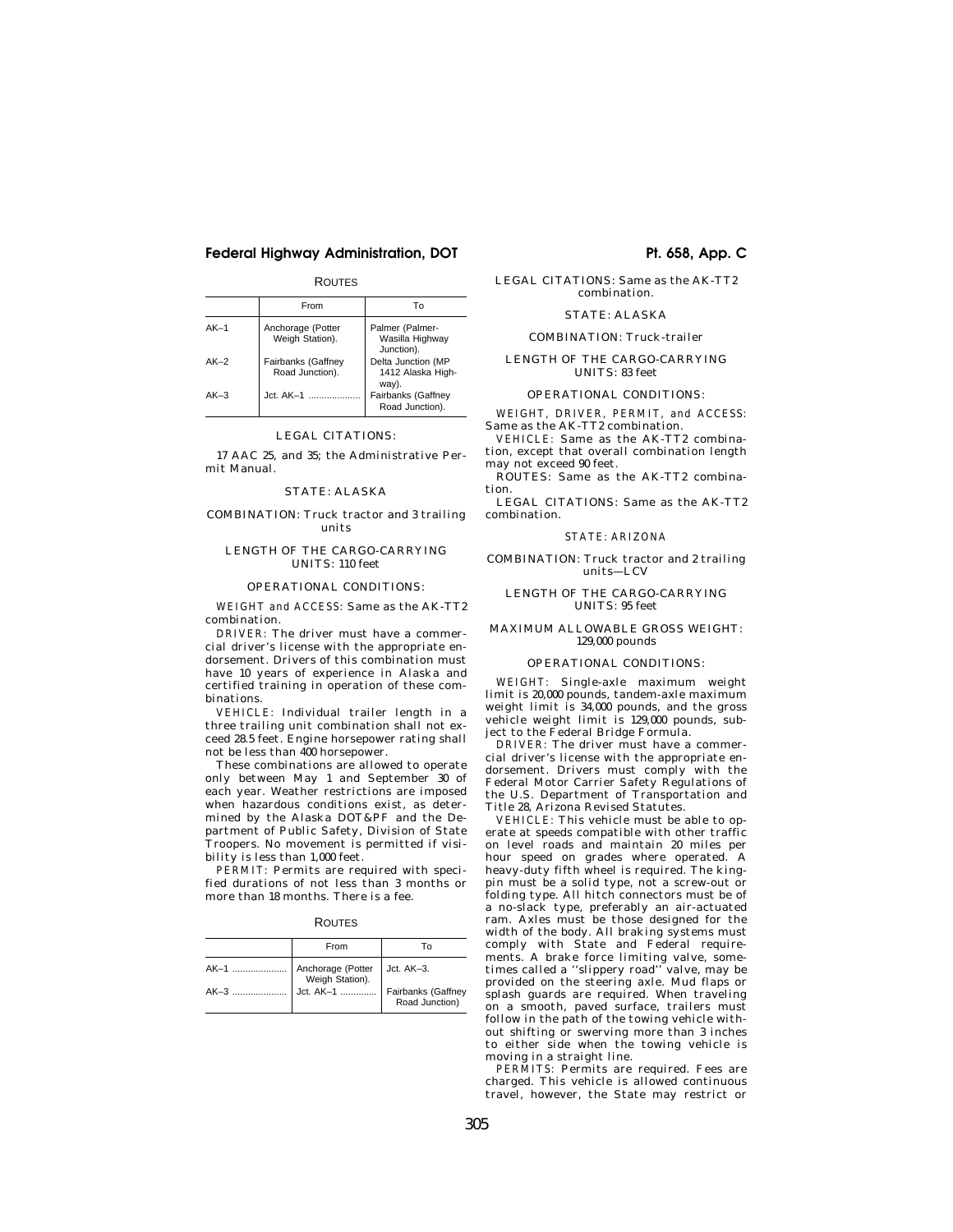prohibit operations during periods when traffic, weather, or other safety considerations make such operations unsafe or inadvisable. All multiple-trailer combinations shall be driven in the right-hand traffic lane.

*Access:* Access is allowed for 20 miles from I–15 Exits 8 and 27 or 20 miles from other authorized routes.

**ROUTES** 

|                                          | From                            | Tο                         |
|------------------------------------------|---------------------------------|----------------------------|
| I-15                                     | Nevada                          | Utah                       |
| $US 89$                                  | 20 miles south of<br>Utah.      | Utah                       |
| US 160<br>US 163                         | US 163<br>US 160                | New Mexico<br>Utah         |
|                                          | <b>LEGAL CITATIONS</b>          |                            |
| ARS 28-107                               | ARS 28-1009                     | ARS 28-1011.O              |
| ARS 28-108.5<br>ARS 28-108.13            | ARS 28-1009.01<br>ARS 28-1011.A | ARS 28-1012<br>ARS 28-1013 |
| ARS 28-108.14                            | ARS 28-1011.C                   | ARS 28-1014                |
| ARS 28-403                               | ARS 28-1011.F                   | ARS 28-1031                |
| ARS 28-405                               | ARS 28-1011.K                   | ARS 28-1051                |
| ARS 28-1001                              | $ARS$ 28-1011.L                 | ARS 28-1052                |
| $ARS$ 28-1004.G $\ldots$<br>ARS 28-1008. | ARS 28-1011.M                   | R <sub>17-40-426</sub>     |
|                                          |                                 |                            |

# *STATE: ARIZONA*

#### COMBINATION: Truck tractor and 3 trailing units—LCV

# LENGTH OF THE CARGO-CARRYING UNITS: 95 feet

# MAXIMUM ALLOWABLE GROSS WEIGHT: 123,000 pounds (129,000 pounds on I–15).

# OPERATIONAL CONDITIONS:

*VEHICLE, and ACCESS:* Same as the AZ-TT2 combination.

*Weight:* Single-axle maximum weight limit is 20,000 pounds, tandem-axle maximum weight limit is 34,000 pounds, and the gross vehicle weight is 123,500 pounds (129,000 on I-15), subject to the Federal Bridge Formula.

*DRIVER:* The driver must have a commercial driver's license with the appropriate endorsement. Drivers must comply with the Federal Motor Carrier Safety Regulations of the U.S. Department of Transportation and Title 28, Arizona Revised Statutes. Drivers must be trained by an experienced driver of a three trailing unit combination. Training should be through special instructions or by traveling with the new driver until such time as the new driver is deemed adequately qualified by the trainer on the use and operation of these combinations.

*PERMIT:* Permits are required. Fees are charged. This vehicle is allowed continuous travel, however, the State may restrict or prohibit operations during periods when traffic, weather, or other safety considerations make such operations unsafe or inadvisable. These combinations shall not be dispatched

# **Pt. 658, App. C 23 CFR Ch. I (4–1–07 Edition)**

during adverse weather conditions. All multiple-trailer combinations shall be driven in the right-hand traffic lane.

ROUTES: Same as the AZ-TT2 combination.

LEGAL CITATIONS: Same as the AZ-TT2 combination.

# *STATE: ARIZONA*

# COMBINATION: Truck-trailer

#### LENGTH OF THE CARGO-CARRYING UNITS: 69 feet

#### OPERATIONAL CONDITIONS:

*WEIGHT:* This combination must operate in compliance with State laws and regulations. Because it is not an LCV, it is not subject to the ISTEA freeze as it applies to maximum weight.

*DRIVER, VEHICLE, PERMIT, and ACCESS:*  Same as the AZ-TT2 combination.

ROUTES: Same as the AZ-TT2 combination.

LEGAL CITATIONS: Same as the AZ-TT2 combination.

# *STATE: ARIZONA*

COMBINATION: Truck-semitrailer-trailer

# LENGTH OF THE CARGO-CARRYING UNITS: 98 feet

# OPERATIONAL CONDITIONS:

*WEIGHT:* This combination must operate in compliance with State laws and regulations. Because it is not an LCV, it is not subject to the ISTEA freeze as it applies to maximum weight.

*DRIVER, VEHICLE, PERMIT, and ACCESS:*  Same as the AZ-TT2 combination.

ROUTES: Same as the AZ-TT2 combination.

LEGAL CITATIONS: Same as the AZ-TT2 combination.

#### *STATE: COLORADO*

#### COMBINATION: Truck tractor and 2 trailing units—LCV

#### LENGTH OF THE CARGO-CARRYING UNITS: 111 feet

# MAXIMUM ALLOWABLE GROSS WEIGHT: 110,000 pounds

# OPERATIONAL CONDITIONS:

*WEIGHT:* The maximum gross weight is 110,000 pounds, subject to the formula  $W=800(L+40)$  where "W" equals the gross weight in pounds and ''L'' equals the length in feet between the centers of the first and last axles, or the gross weight determined by the Federal Bridge Formula, whichever is least. A single axle shall not exceed 20,000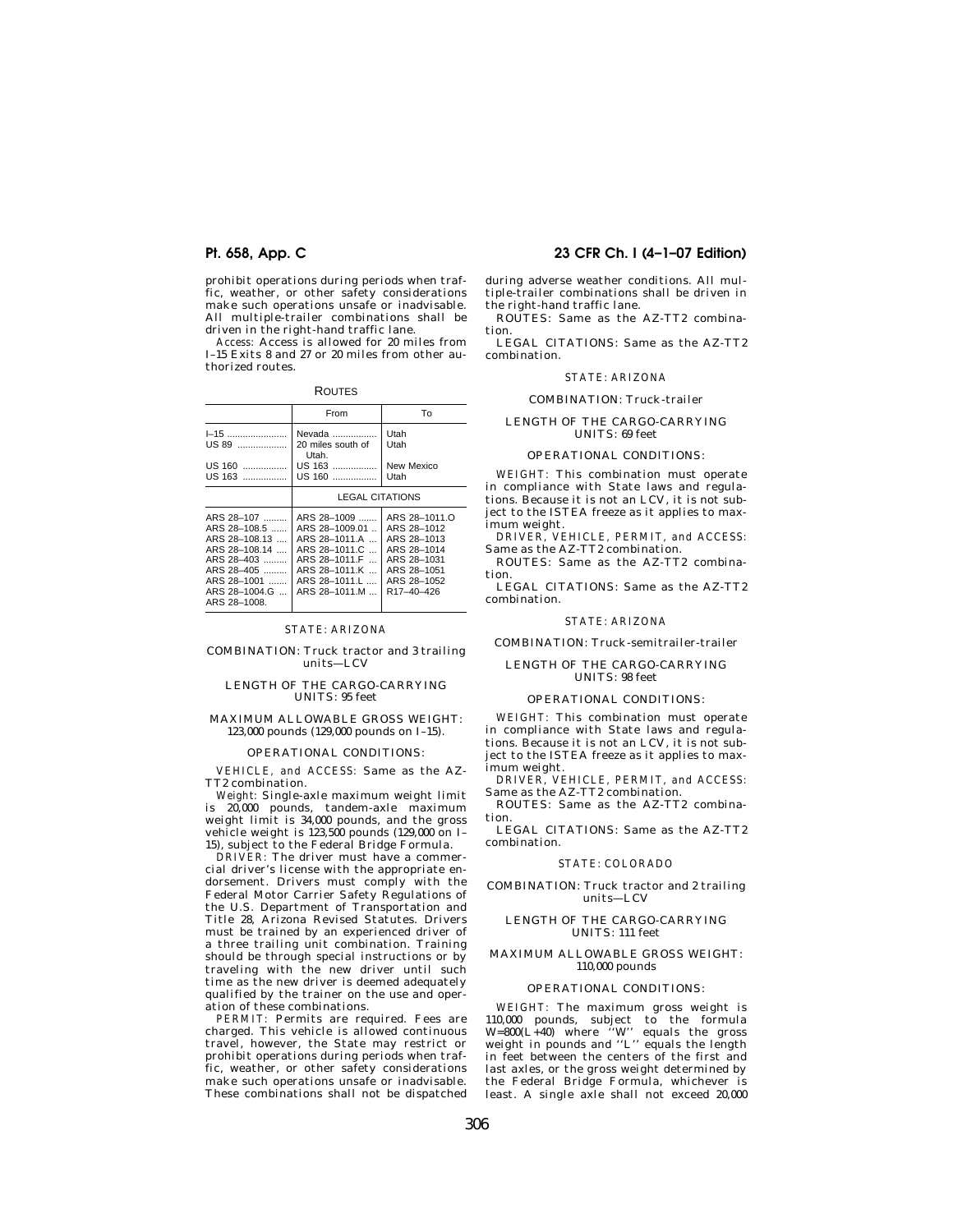# Federal Highway Administration, DOT **Pr. 658, App. C**

pounds and a tandem axle shall not exceed 36,000 pounds.

*DRIVER:* The driver must have a commercial driver's license with the appropriate endorsement. The driver cannot have had any suspension of driving privileges in any State during the past 3 years where such suspension arose out of the operation of a motor vehicle used as a contract or common carrier of persons or property.

The driver must be certified by the motor carrier permit holder's safety office. The certification shall demonstrate that the driver has complied with all written requirements, and that the driver has successfully completed a company-approved road test for each type of combination vehicle operated.

*VEHICLE:* Vehicles shall not have fewer than six axles or more than nine axles. They shall be configured such that the shorter trailer shall be operated as the rear trailer, and the trailer with the heavier gross weight shall be operated as the front trailer. In the event that the shorter trailer is also the heavier, the load must be adjusted so that the front trailer is the longer and heavier of the two.

Vehicles shall have adequate power to maintain a minimum speed of 20 miles per hour on any grade over which the combination operates and can resume a speed of 20 miles per hour after stopping on any such grade.

Tires must conform to the standards in the Department of Public Safety's (DPS) Rules and Regulations Concerning Minimum Standards for the Operation of Commercial Motor Vehicles, at  $\dot{8}$  CCR 1507-1 and C.R.S. 42–4–225 and 42–2–406.

Vehicles are required to have a heavy-duty fifth wheel and equal strength pick-up plates that meet the standards in the DPS Commercial Vehicle Rules. This equipment must be properly lubricated and located in a position that provides stability during normal operation, including braking. The trailers shall follow in the path of the towing vehicle without shifting or swerving more than 3 inches to either side when the towing vehicle is moving in a straight line.

Kingpins must be of a solid type and permanently fastened. Screw-out or folding type kingpins are prohibited.

Hitch connections must be of a no-slack type, preferably air-actuated ram.

Drawbar lengths shall be adequate to provide for the clearances required between the towing vehicle and the trailer(s) for turning and backing maneuvers.

Axles must be those designed for the width of the body of the trailer(s).

Braking systems must comply with the DPS Commercial Vehicle Rules and C.R.S. 42–4–220. Fast air-transmission and release valves must be provided on all trailer(s) and converter dolly axles. A brake force limiting

valve, sometimes called a ''slippery road'' valve, may be provided on the steering axle.

*PERMIT:* An annual permit is required for which a fee is charged. Also, the vehicle must have an overweight permit pursuant to C.R.S.  $42-4-409(11)(a)(\tilde{II})$  (A), (B), or (C), and comply with Rule 4–15 in the rules pertaining to Extra-Legal Vehicles or Loads.

A truck tractor and two trailing units wherein at least one of the trailing units exceeds 28.5 feet in length shall not operate on the following designated highway segments during the hours of 6 a.m. to 9 a.m. and from 3 p.m. to 6 p.m., Monday through Friday, for Colorado Springs, Denver, and Pueblo. (A truck tractor with two trailing units wherein at least one of the trailing units exceeds 28.5 feet in length not operating at greater than the legal maximum weight of 80,000 pounds is subject to different hours-of-operation restrictions. Refer to rules pertaining to Extra-Legal Vehicles or Loads).

Colorado Springs: I–25 between Exit 135 (CO 83 Academy Blvd. So.) and Exit 150 (CO 83, Academy Blvd. No.).

- Denver: I–25 between Exit 200 (Jct. I–225) and Exit 223 (CO 128, 120th Avenue),
	- I–70 between Exit 259 (CO 26/US 40) and Exit 282 (Jct. I–225),
- I–76 between Exit 5 (Jct. I–25) and Exit 12 (US 85),
- I–225 entire length,

I–270 entire length.

Pueblo: I–25 between Exit 94 (CO 45 Lake Ave.) and Exit 101 (US 50/CO 47).

The holder of a longer vehicle combination (LVC) permit must have an established safety program as provided in Chapter 9 of the ''Colorado Department of Highways Rules and Regulations for Operation of Longer Vehicle Combinations on Designated State Highway Segments.'' Elements of the program include compliance with minimum safety standards at 8 CCR 1507-1, hazardous materials regulations at 8 CCR 1507–7, –8, and –9, Colorado Uniform Motor Vehicle Law, Articles 1 through 4 of Title 42, C.R.S. as amended, and Public Utility Commission regulations at 4 CCR 723–6, –8, –15, –22, and  $-23$ 

*ACCESS:* A vehicle shall not be operated off the designated portions of the Interstate System except to access food, fuel, repairs, and rest or to access a facility. Access to a facility shall be subject to the following conditions:

(1) The facility must:

(a) Be either a manufacturing or a distribution center, a warehouse, or truck terminal located in an area where industrial uses are permitted;

(b) Be a construction site; and

(c) Meet the following criteria:

*1* vehicles are formed for transport or broken down for delivery on the premises;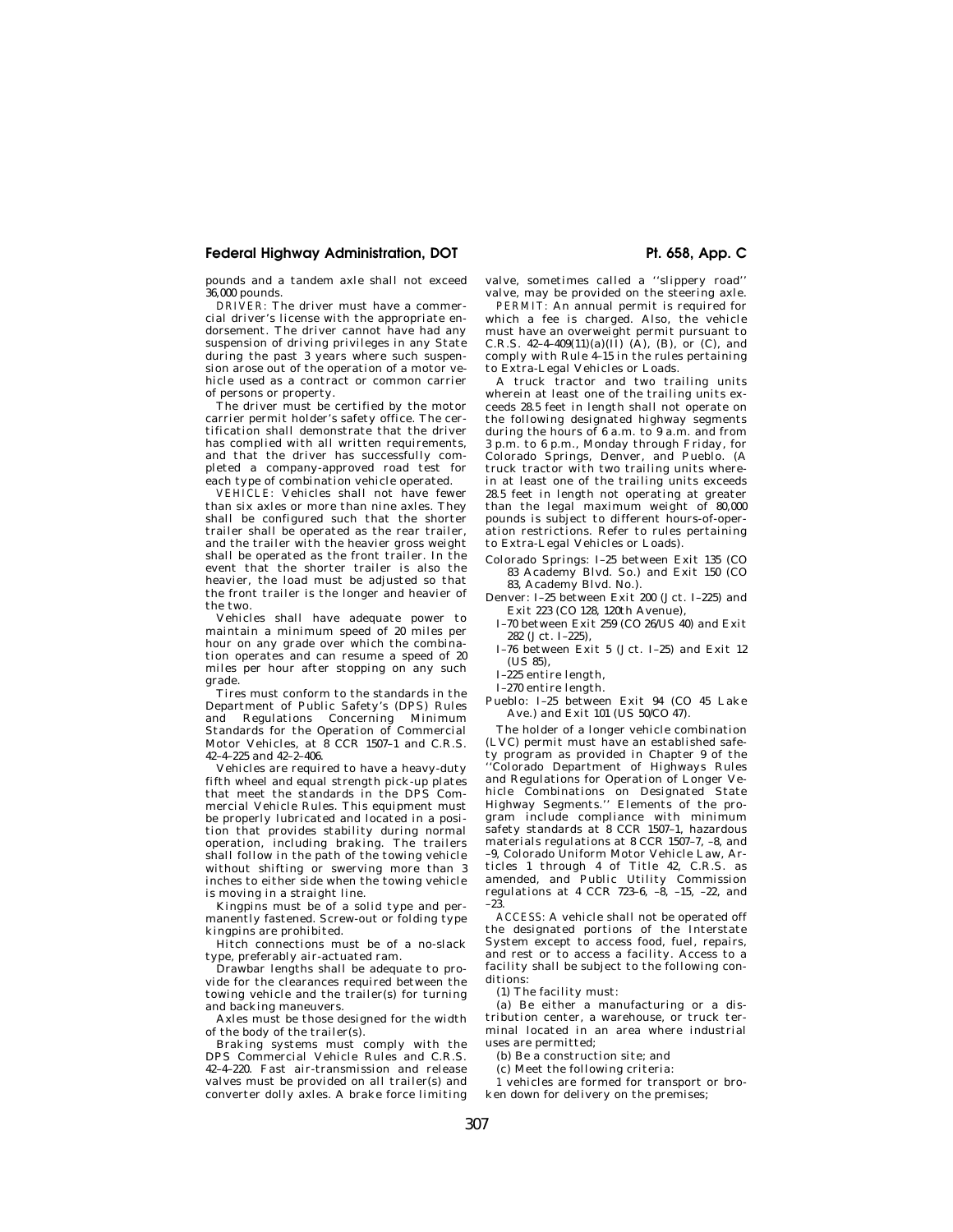*2* adequate off-roadway space exists on the premises to safely maneuver the vehicles; and

*3* adequate equipment is available on the premises to handle, load, and unload the ve-

hicle, its trailers, and cargo. (2) The facility must be located within a maximum distance of 10 miles from the point where the vehicle enters or exits the designated portions of the Interstate System. Such 10-mile distance shall be measured by the actual route(s) to be traveled to the facility, rather than by a straight line radius from the designated Interstate System to the facility;

(3) The access route(s) between the designated Interstate System and the facility must be approved in advance by the public entity (Colorado DOT, municipality, or county) having jurisdiction for the roadway(s) that make up the route(s). Where the State of Colorado has jurisdiction over the access route(s), it will consider the following safety, engineering, and other criteria in determining whether to approve the route(s):

(a) Safety of the motoring public;

(b) Geometrics of the street and roadway;

(c) Traffic volumes and patterns;

(d) Protection of State highways, roadways, and structures;

(e) Zoning and general characteristics of the route(s) to be encountered; and

(f) Other relevant criteria warranted by special circumstances of the proposed route(s).

Local entities, counties, and municipalities having jurisdiction over route(s), should consider similar criteria in determining whether to approve the proposed ingress and egress route(s); and

(4) A permit holder shall access only the facility or location authorized by the permit. If the permit authorizes more than one facility or location, then on any single trip by an LVC from the designated Interstate System the permit holder may access only one facility or location before returning to the designated Interstate System.

**ROUTES** 

|                       | From                                                                                                | Tο     |
|-----------------------|-----------------------------------------------------------------------------------------------------|--------|
| I−70    I−70 Exit 259 | I-25  New Mexico  Wyoming<br>I-70  Utah  I-70 Exit 90 Rifle<br>Golden.                              | Kansas |
|                       | 1-76    Jct. I-70    Nebraska<br>1-225  J Jct. 1-25  J Jct. 1-70<br>I-270    Jct. I-76    Jct. I-70 |        |

*LEGAL CITATIONS:* Vehicles must comply with all applicable statutes, such as C.R.S.  $42-4-402(1)$ ,  $42-4-404(1)$ ,  $42-4-407(1)(c)(III)(A)$ , 42–4–409(11)(a)(II) (A), (B) or (C). All LVC's must comply with the Extra-Legal Vehicles and Loads Rules and the Longer Vehicle Combination Rules. However, when the rules

# **Pt. 658, App. C 23 CFR Ch. I (4–1–07 Edition)**

address the same subject, the LVC, since it is operating at greater than 80,000 pounds, must comply with the Extra-Legal Vehicles and Loads Rules. Such rules are: 4–1–2 and 4–1–3 concerning holiday travel restrictions, 4–1–5 concerning hours of operation restrictions, 4–8 concerning minimum distance between vehicles and 4–15 concerning maximum allowable gross weight.

# *STATE: COLORADO*

COMBINATION: Truck tractor and 3 trailing units—LCV

# LENGTH OF THE CARGO-CARRYING UNITS: 115.5 feet

MAXIMUM ALLOWABLE GROSS WEIGHT: 110,000 pounds

OPERATIONAL CONDITIONS: Same as the CO-TT2 combination.

ROUTES: Same as the CO-TT2 combination.

LEGAL CITATIONS: Same as the CO-TT2 combination.

# *STATE: COLORADO*

# COMBINATION: Truck-trailer

#### LENGTH OF THE CARGO-CARRYING UNITS: 78 feet

# OPERATIONAL CONDITIONS:

*WEIGHT:* This combination must operate in compliance with State laws and regulations. Because it is not an LCV, it is not subject to the ISTEA freeze as it applies to maximum weight.

*DRIVER, VEHICLE, PERMIT, and ACCESS:*  Same as the CO-TT2 combination.

ROUTES: Same as the CO-TT2 combination.

LEGAL CITATIONS: Same as the CO-TT2 combination.

#### *STATE: FLORIDA*

# COMBINATION: Truck tractor and 2 trailing units

# LENGTH OF THE CARGO-CARRYING UNITS: 106 feet

OPERATIONAL CONDITIONS: All overdimensional and weight regulations of the Florida Turnpike Authority shall apply to such units unless specifically excluded under the terms of the Tandem Trailer Permit or these regulations.

*WEIGHT:* This combination must operate in compliance with State laws and regulations. Because it is not an LCV, it is not subject to the ISTEA freeze as it applies to maximum weight.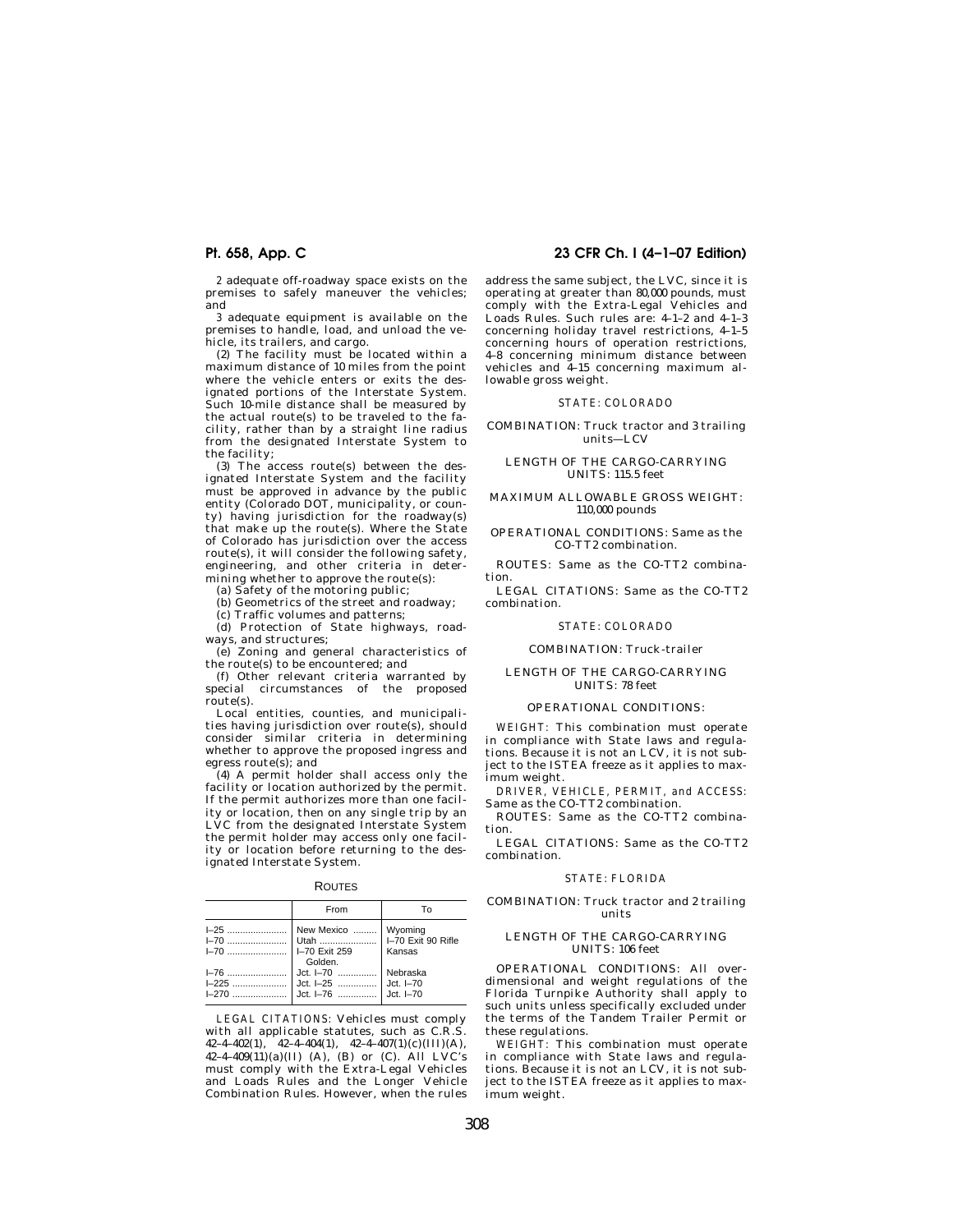# Federal Highway Administration, DOT **Pr. 658, App. C**

*DRIVER:* The driver must have a commercial driver's license with the appropriate endorsement. Proposed drivers of tandem-trailer units shall be registered by the Florida Turnpike Authority prior to driving such equipment on the turnpike system. For further information, see Rule 14–62.016 FAC.

*VEHICLE:* A complete tandem-trailer combination shall consist of a truck tractor, first semitrailer, fifth-wheel converter dolly, and a second semitrailer. The converter dolly may be either a separate unit or an integral component of the first semitrailer. The width shall not exceed 102 inches and the height shall not exceed 13 feet 6 inches. A tractor used in the tandem-trailer operations shall be capable of hauling the maximum gross load to be transported by a permittee at a speed of not less than 40 miles per hour on all portions of the turnpike system excepting that portion of the roadway, as post-ed in 1988, between mileposts 234 and 238 where a minimum speed of 30 miles per hour will be permitted.

Every tandem-trailer combination shall be equipped with full air brakes or air-activated hydraulic brakes on the tractor and either air or electric brakes on the dolly and trailers.

A tractor, which will be used to haul a complete tandem-trailer combination with a total gross weight of 110,000 pounds or more, shall be equipped with tandem rear axles and driving power shall be applied to all wheels on both axles. When the above tandem-axle tractor is required, a tandem-axle dolly converter must be used.

Every tandem-trailer combination shall be equipped with emergency equipment that equals or exceeds both the equipment requirements and the performance standards cited in Chapter 316, Florida Statutes and subpart H ''Emergency Equipment'' of 49 CFR 393.95.

A converter (fifth-wheel) dolly used in the tandem-trailer operations may have either single or tandem axles, according to its total gross weight. In addition to the primary towbar(s), the dolly vehicle must be equipped with safety chains or cables for connecting the dolly to the lead semitrailer and must be adequate to prevent breakaway.

Lamps and Reflectors. Each tractor, trailer, and converter dolly in a tandem-trailer combination shall be equipped with electric lamps and reflectors mounted on the vehicle in accordance with Chapter 316, Florida Stat-In accordance in the utes, and subpart B "Lighting Devices, Re-<br>flectors and Electrical Equipment." of 49 flectors and Electrical Equipment," CFR 393.9 through 49 CFR 393.33.

Coupling Devices. Coupling devices shall be so designed, constructed, and installed and the vehicles in a tandem-trailer combination shall equal or exceed both the equipment requirements and the performance standards established on 49 CFR 393.70, except that such devices shall be so designed and constructed as to ensure that any such combination traveling on a level, smooth paved surface will follow in the path of the towing vehicle without shifting or swerving from side to side over 2 inches to each side of the path of the vehicle when it is moving in a straight line. (For further information see Rule 14– 62.002; 14–62.005; 14–62.006; 14–62.007; 14–62.008; 14–62.009; 14–62.010; 14–62.011; 14–62.012; 14– 62.013; and 14–62.015, FAC)

*PERMIT:* Tandem-trailer units may operate on the turnpike system under a Tandem Trailer Permit issued by the Florida Turnpike Authority upon application, except as provided in subparagraph (2) below.

(1) The Florida Turnpike Authority shall provide a copy of each such permit to the Motor Carrier Compliance Office.

(2) Tandem-trailer trucks of the dimensions mandated by the STAA of 1982 and operating in compliance with Rule Chapter 14– 54, FAC, and under the provisions of section 316.515, Florida Statutes shall be exempt from the provisions of this rule chapter to the extent provided in Rule 14–54.0011, FAC.

(For further information see Rules 14–62.001; 14–62.022; 14–62.023; 14–62.024; 14–62.026; 14– 62.027, FAC)

*ACCESS:* Staging. Tandem-trailer combinations shall be made up and broken up only in special assembly (staging) areas as designated for this purpose. For further information, see Rule 14–62.017, FAC. Make-up and break-up of tandem-trailer combinations shall not be allowed on a public right-of-way unless the area is designated for such use or unless an emergency exists.

**ROUTES** 

|                    | From                                           | Т٥                      |
|--------------------|------------------------------------------------|-------------------------|
| Florida's Turnpike | South end Home-<br>stead Extension<br>at US 1. | Exit 304 Wild-<br>wood. |

LEGAL CITATIONS: Chapter 14–62, ''Regulations Governing Tandem Combinations of Florida's Turnpike,'' Florida Administrative Code.

# *STATE: HAWAII*

# COMBINATION: Truck tractor and 2 trailing units

# LENGTH OF CARGO CARRYING UNITS: 65 feet

# OPERATIONAL CONDITIONS:

*WEIGHT:* This combination must operate in compliance with State laws and regulations.

*DRIVER:* The driver must have a commercial driver's license with the appropriate endorsement.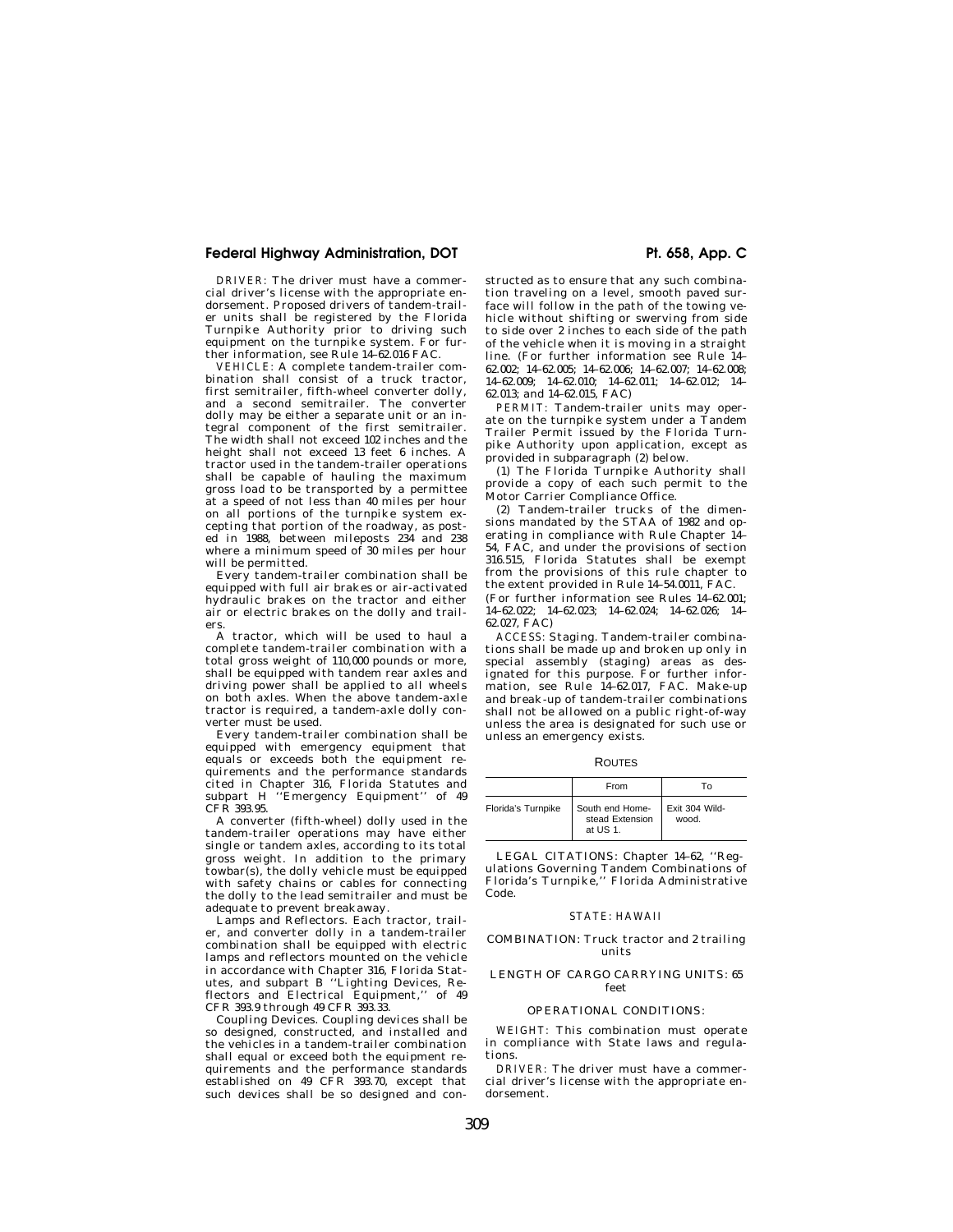*VEHICLE:* No load may exceed the carrying capacity of the axles specified by the manufacturer and no combination vehicle shall have a total weight in excess of its designed gross combination weight limit.

*PERMITS:* No permits are required.

*ACCESS:* Designated routes off the NN. ROUTES: All NN routes except HI–95 from H–1 to Barbers Point Harbor.

LEGAL CITATIONS: Chapter 291, Section 34, Hawaii Revised Statutes and Chapter 104 of Title 19, Administrative Rules.

# *STATE: IDAHO*

# COMBINATION: Truck tractor and 2 trailing units—LCV

#### LENGTH OF THE CARGO-CARRYING UNITS: 95 feet

# MAXIMUM ALLOWABLE GROSS WEIGHT: 105,500 pounds

# OPERATIONAL CONDITIONS:

*WEIGHT:* Single axle: 20,000 pounds, tandem axle: 34,000 pounds, and gross vehicle weight up to 105,500 pounds.

Axle spacing: must comply with Idaho Code 49–1001.

Trailer weights: The respective loading of any trailer shall not be substantially greater than the weight of any trailer located ahead of it in the vehicle combination. Substantially greater shall be defined as more than 4,000 pounds heavier.

*DRIVER:* The driver must have a commercial driver's license with the appropriate endorsement.

*VEHICLE:* The rules provide that all CMV's with two or more cargo-carrying units (except for truck-trailer combinations which are limited to an 85-foot combination length) are subject to calculated maximum offtracking (CMOT) limits. The CMOT formula is:

 $CMOT = R - [R<sup>2</sup> - (A<sup>2</sup> + B<sup>2</sup> + C<sup>2</sup> + D<sup>2</sup> + E<sup>2</sup>)]<sup>1</sup>/<sub>2</sub>$  $R = 161$ 

A, B, C, D, E, etc.= measurements between points of articulation or pivot. Squared dimensions to stinger steer points of articulation are negative.

The power unit of LCV's and extra-length combinations shall have adequate power and traction to maintain a speed of 15 miles per hour under normal operating conditions on any up-grade over which the combination is operated.

Fifth-wheel, drawbar, and other coupling devices shall be as specified by Federal Motor Carrier Safety Regulations, section 393.70.

Every combination operated under special permit authority shall be covered by insurance meeting State and Federal requirements. Evidence of this insurance must be carried in the permitted vehicle.

# **Pt. 658, App. C 23 CFR Ch. I (4–1–07 Edition)**

PERMIT: Permits are required. Permit duration is for 1 year from the date of issuance.

*ACCESS:* Combinations with a CMOT limit of less than 6.5 feet may use any Interstate or designated highway system interchange for access. Combinations with a CMOT of 6.5 to 8.75 feet may use only the following Interstate System interchanges:

I–15 Exits 58 and 119.

I–84 Exits 3, 49, 50, 52, 54, 57, 95, 168, 173, 182, 208, and 211.

I–86 Exits 36, 40, 56, and 58.

ROUTES: All NN routes.

LEGAL CITATIONS: Other regulations and restrictions that must be complied with are:

Idaho Code 49–1001, –1002, –1004, –1010, and –1011.

Idaho Transportation Department Rules 39.C.01, .06, .08, .09, .10, .11, .15, and .19–.23.

*STATE: IDAHO* 

#### COMBINATION: Truck tractor and 3 trailing units—LCV

#### LENGTH OF THE CARGO-CARRYING UNITS: 95 feet

# MAXIMUM ALLOWABLE GROSS WEIGHT: 105,500 pounds

OPERATIONAL CONDITIONS: Same as the ID-TT2 combination.

ROUTES: Same as the ID-TT2 combination.

LEGAL CITATIONS: Same as the ID-TT2 combination.

# *STATE: IDAHO*

# COMBINATION: Truck-trailer

#### LENGTH OF THE CARGO-CARRYING UNITS: 78 feet

#### OPERATIONAL CONDITIONS:

*WEIGHT:* This combination must operate in compliance with State laws and regulations. Because it is not an LCV, it is not subject to the ISTEA freeze as it applies to maximum weight.

*DRIVER, PERMIT, and ACCESS:* Same as the ID-TT2 combination.

*VEHICLE:* Overall combination length limited to 85 feet.

ROUTES: Same as the ID-TT2 combination.

LEGAL CITATIONS: Same as the ID-TT2 combination.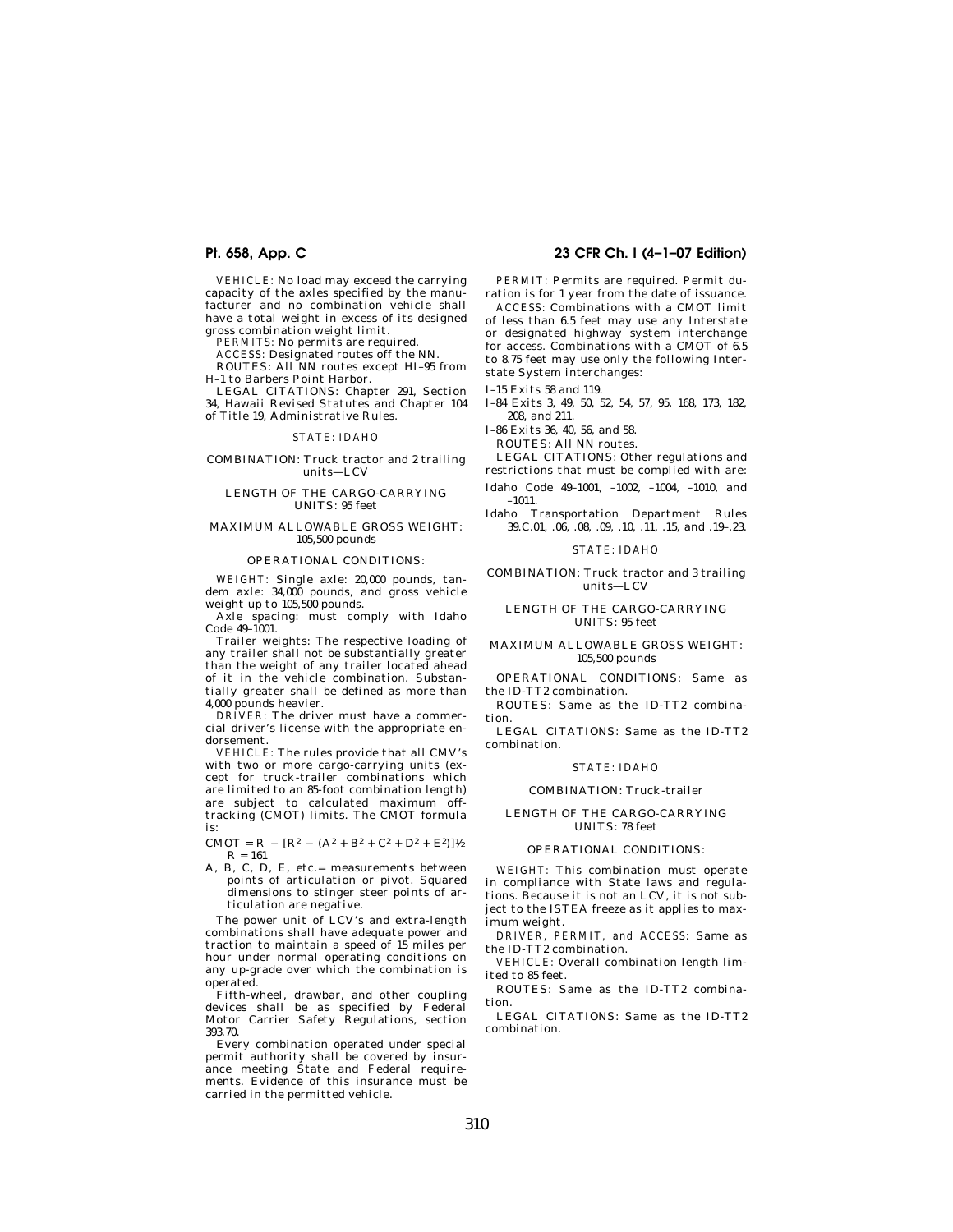# Federal Highway Administration, DOT **Philopheral Philosopheral Philosophera** Pt. 658, App. C

# *STATE: IDAHO*

# COMBINATION: Truck-trailer-trailer, and Truck-semitrailer-trailer.

# LENGTH OF THE CARGO-CARRYING UNITS: 98 feet

#### OPERATIONAL CONDITIONS:

*WEIGHT:* This combination must operate in compliance with State laws and regulations. Because it is not an LCV, it is not subject to the ISTEA freeze as it applies to maximum weight.

*DRIVER, PERMIT, and ACCESS:* Same as the ID-TT2 combination.

*VEHICLE:* Overall combination length limited to 105 feet.

ROUTES: Same as the ID-TT2 combination.

LEGAL CITATIONS: Same as the ID-TT2 combination.

### *STATE: INDIANA*

#### COMBINATION: Truck tractor and 2 trailing units—LCV

#### LENGTH OF THE CARGO-CARRYING UNITS: 106 feet

# MAXIMUM ALLOWABLE GROSS WEIGHT: 127,400 pounds

### OPERATIONAL CONDITIONS:

*WEIGHT:* Single axle=22,400 pounds. Axles spaced less than 40 inches between centers are considered to be single axles.

Tandem axle=36,000 pounds. Axles spaced more than 40 inches but less than 9 feet between centers are considered to be tandem axles.

Gross vehicle weight=90,000 pounds plus 1,070 pounds per foot for each foot of total vehicle length in excess of 60 feet with a maximum gross weight not to exceed 127,400 pounds.

*DRIVER:* The driver must have a commercial driver's license with the appropriate endorsement, and a Toll Road identification card. Drivers must be at least 26 years old, in good health, and with 5 years of experience driving tractor-semitrailers or tandem-trailer combinations. Experience must include driving in all four seasons.

*VEHICLE:* Lightest trailer to the rear. Distance between coupled trailers shall not exceed 9 feet. The combination vehicle, including coupling devices, shall be designed and constructed so as to ensure that while traveling on a level, smooth paved surface each trailing unit will follow in the path of the towing vehicle without shifting or swerving from side to side more than 3 inches. The combination vehicle must have at least five axles but not more than nine axles and except on ramps be able to achieve and maintain a speed of 45 miles per hour. Following

distance is 500 feet, and passing maneuvers must be completed within 1 mile. The truck tractor must be equipped at a minimum with emergency equipment including fire extinguisher, spare fuses, tire chains, tire tread minimums, and disabled vehicle warning devices. Every dolly must be coupled with safety chain directly to the frame of the semitrailer by which it is towed. Each unit in a multi-trailer combination must be equipped at a minimum with electric lights and reflectors mounted on the vehicle.

*PERMIT:* A free annual tandem-trailer permit must be obtained from the Indiana DOT for loads which exceed 90,000 pounds. A multiple-trip access permit, for which a fee is charged, must also be obtained for access to points of delivery or to breakdown locations. Permission to operate can be temporarily suspended by the Indiana DOT due to weather, road conditions, holiday traffic, or other emergency conditions. Any oversize vehicle whose length exceeds 80 feet shall not be operated at a speed in excess of 45 miles per hour. Oversize loads are not to be operated at any time when wind velocity exceeds 25 miles per hour.

*ACCESS:* 15 miles from toll gates.

ROUTES

|                            | From                                                 | Т٥ |
|----------------------------|------------------------------------------------------|----|
| I-80/90 (IN Toll<br>Road). | Toll Road Gate 21   Ohio.                            |    |
|                            | I-90 (IN Toll Road)   Illinois    Toll Road Gate 21. |    |

# LEGAL CITATIONS:

Indiana Code 9–8–1–16

Indiana Code 8–15–2 135 Indiana Administrative Code 2

*STATE: INDIANA* 

COMBINATION: Truck tractor and 3 trailing units—LCV

#### LENGTH OF THE CARGO-CARRYING UNITS: 104.5 feet

# MAXIMUM ALLOWABLE GROSS WEIGHT: 127,400 pounds

# OPERATIONAL CONDITIONS:

*WEIGHT, DRIVER, PERMIT, and ACCESS:*  Same as the IN-TT2 combination.

*VEHICLE:* Semitrailers and trailers shall not be longer than 28.5 feet, and the minimum number of axles for the combination is seven. Three trailing unit combinations must be equipped with adequate spray-suppressant mud flaps which are properly maintained.

ROUTES: Same as the IN-TT2 combination.

LEGAL CITATIONS: Same as the IN-TT2 combination.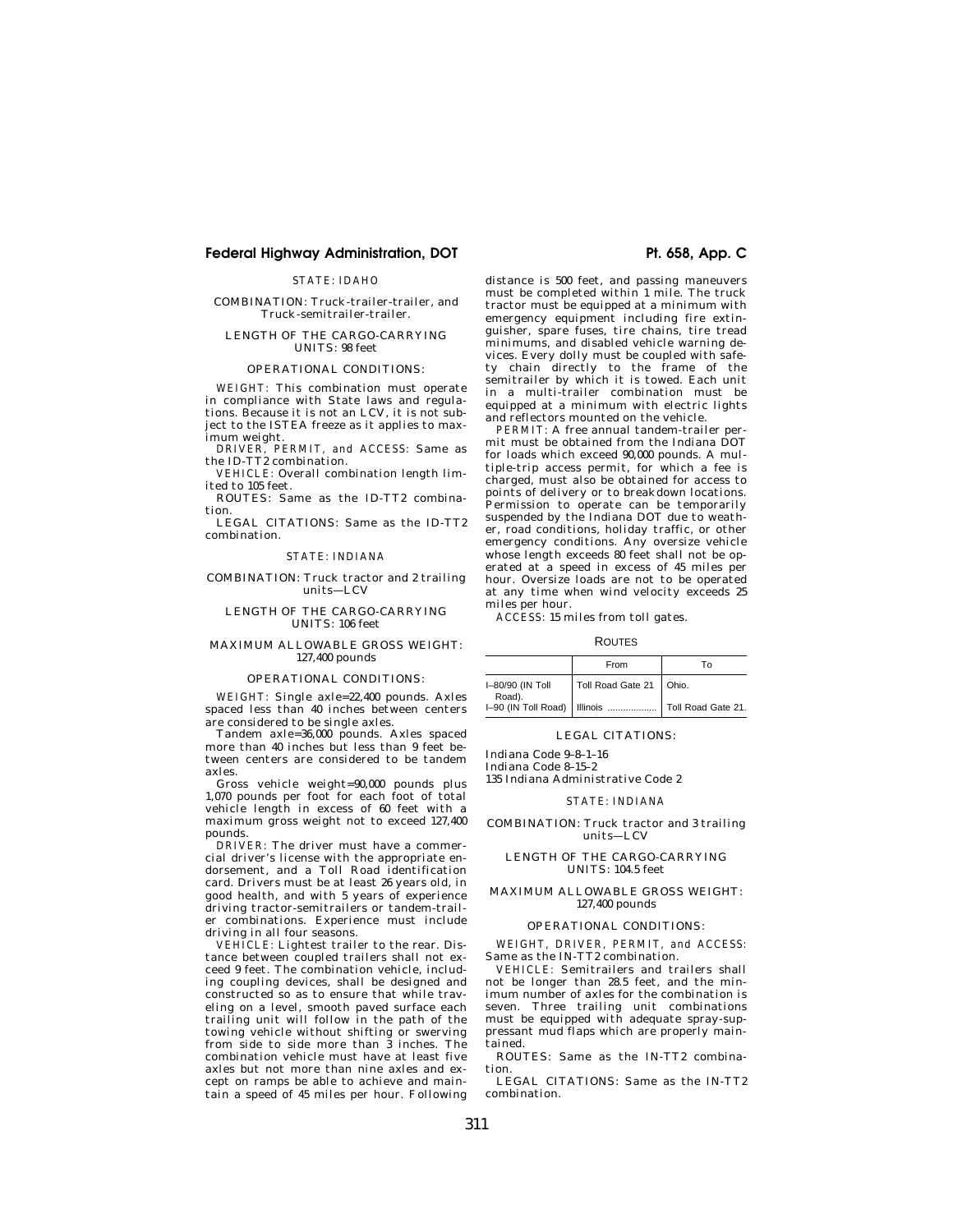# *STATE: INDIANA*

COMBINATION: Combination of three or more vehicles coupled together

# LENGTH OF THE CARGO CARRYING UNITS: 58 feet

OPERATIONAL CONDITIONS:

*WEIGHT:* This combination must operate in compliance with State laws and regulations. Because it is not an LCV, it is not subject to the ISTEA freeze as it applies to maximum weight.

*DRIVER:* The driver must have a commercial driver's license with the appropriate endorsement.

*VEHICLE:* The maximum width is 102 inches, and the maximum height is 13 feet 6 inches.

*PERMIT:* None required.

*ACCESS:* Unlimited.

ROUTES: All roads within the State.

LEGAL CITATIONS: Indiana Code 9–8–1–2.

# *STATE: IOWA*

COMBINATION: Truck tractor and 2 trailing units—LCV.

- LENGTH OF THE CARGO-CARRYING UNITS: 100 feet when entering Sioux City from South Dakota or South Dakota from Sioux City; 65 feet when entering Sioux City from Nebraska or Nebraska from Sioux City.
- MAXIMUM ALLOWABLE GROSS WEIGHT: 129,000 pounds when entering Sioux City from South Dakota or South Dakota from Sioux City; 95,000 pounds when entering Sioux City from Nebraska or Nebraska from Sioux City.

#### OPERATIONAL CONDITIONS:

Iowa allows vehicles from South Dakota and Nebraska access to terminals which are located within the corporate limits of Sioux City and its commercial zone as shown in 49 CFR 1048.101 on November 28, 1995. These vehicles must be legal in the State from which they enter Iowa.

*WEIGHT, DRIVER, VEHICLE, AND PER-MIT:* Same conditions which apply to a truck tractor and 2 trailing units legally operating in South Dakota or Nebraska.

*ACCESS:* These combinations may operate on any road within the corporate limits of Sioux City and its commercial zone as shown in 49 CFR 1048.101 on November 28, 1995, when authorized by appropriate State or local authority.

ROUTES: LCV combinations may operate on all Interstate System routes in Sioux City and its commercial zone as shown in 49 CFR 1048.101 on November 28, 1995. If subject

# **Pt. 658, App. C 23 CFR Ch. I (4–1–07 Edition)**

only to the ISTEA freeze on length, they may operate on all NN routes in Sioux City and its commercial zone, as above.

LEGAL CITATIONS: Iowa Code §321.457(2)(f) (1995).

# *STATE: IOWA*

COMBINATION: Truck tractor and 3 trailing units—LCV.

- LENGTH OF CARGO-CARRYING UNITS: 100 feet when entering Sioux City from South Dakota or South Dakota from Sioux City.
- MAXIMUM ALLOWABLE GROSS WEIGHT: 129,000 POUNDS when entering Sioux City from South Dakota or South Dakota from Sioux City.

# OPERATIONAL CONDITIONS:

*WEIGHT, DRIVER, VEHICLE, AND PER-MIT:* Same as the SD-TT3 combination.

*ACCESS:* Same as the IA-TT2 combination. ROUTES: Same as the IA-TT2 combination.

LEGAL CITATION: Same as the IA-TT2 combination.

#### *STATE: IOWA*

# COMBINATION: Truck-trailer.

LENGTH OF THE CARGO-CARRYING UNITS: 78 feet when entering Sioux City from South Dakota or South Dakota from Sioux City; 68 feet when entering Sioux City from Nebraska or Nebraska from Sioux City.

# OPERATIONAL CONDITIONS:

Iowa allows vehicles from South Dakota and Nebraska access to terminals which are located within the corporate limits of Sioux City and its commercial zone, as shown in 49 CFR 1048.101 on November 28, 1995. These vehicles must be legal in the State from which they enter Iowa.

*WEIGHT, DRIVER, VEHICLE, AND PER-MIT:* Same conditions which apply to a truck-trailer combination legally operating in Nebraska or South Dakota.

*ACCESS:* Same as the IA-TT2 combination. ROUTES: Same as IA-TT2 combination.

LEGAL CITATION: Same as the IA-TT2 combination.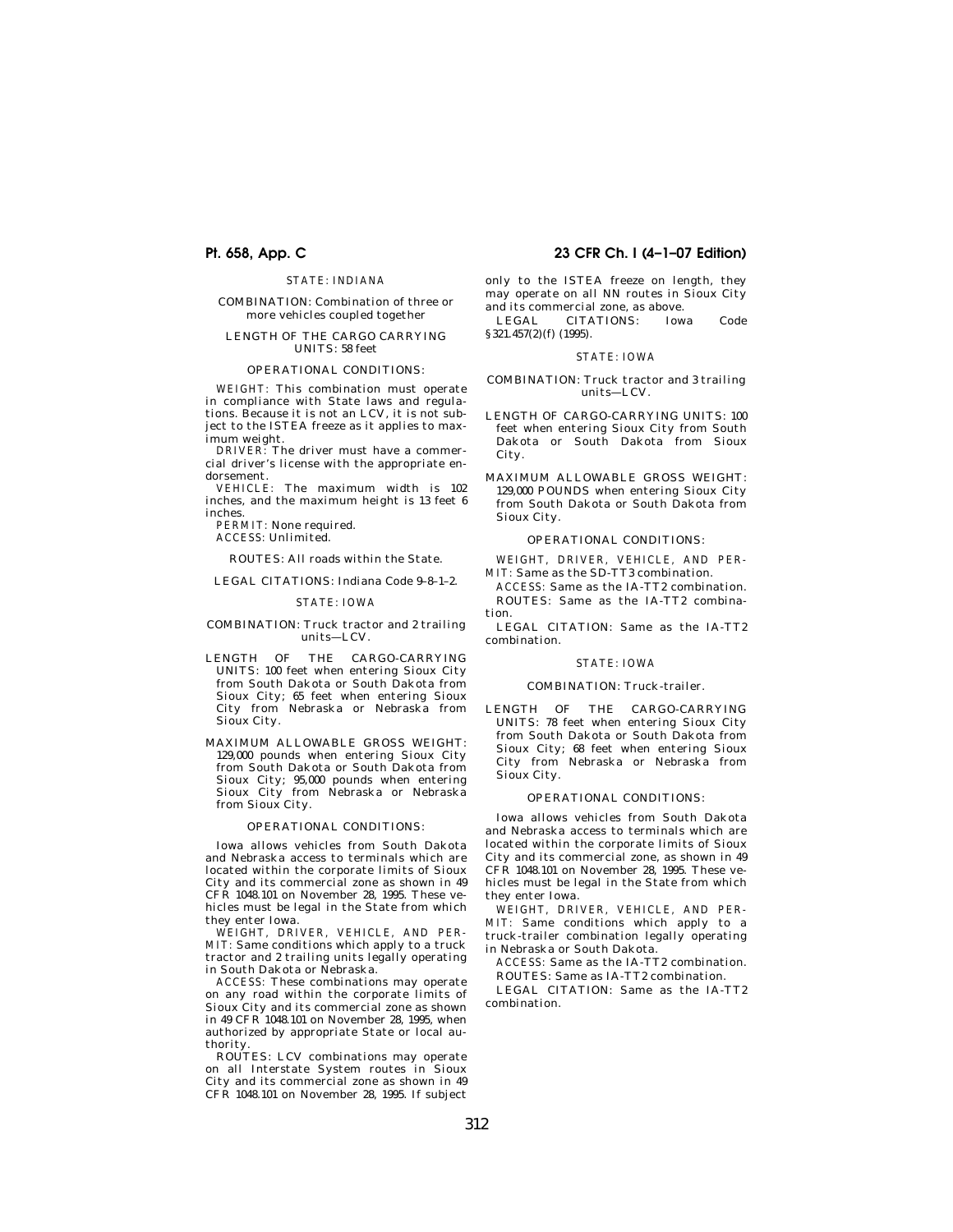# Federal Highway Administration, DOT **Pr. 658, App. C**

# *STATE: KANSAS*

# COMBINATION: Truck tractor and 2 trailing units—LCV

# LENGTH OF THE CARGO-CARRYING UNITS: 109 feet

# MAXIMUM ALLOWABLE GROSS WEIGHT: 120,000 pounds

#### OPERATIONAL CONDITIONS:

*WEIGHT:* Combinations consisting of a truck tractor and two trailing units must comply with the Federal Bridge Formula, with maximum weights of 20,000 pounds on a single axle and 34,000 pounds on a tandem axle, and with a maximum gross weight of 120,000 pounds.

*DRIVER:* The driver must have a commercial driver's license with the appropriate endorsement.

*VEHICLE:* Truck tractor and two trailing unit combinations must meet legal width and height with no time-of-day travel restrictions or other special requirements.

*PERMIT:* Permits are not required for operation on the Kansas Turnpike. A permit is required for access between the Turnpike and motor freight terminals located within a 10-mile radius of each toll booth, except at the northeastern end of the Turnpike where a 20-mile radius is allowed. Access permits are valid for 6 months.

*ACCESS:* Turnpike access routes include all routes between the Turnpike and a motor freight terminal located within a 10-mile radius of each toll booth, except at the northeastern end of the Turnpike where a 20-mile radius is allowed.

**ROUTES** 

|                                      | From         | Tο                   |
|--------------------------------------|--------------|----------------------|
| I-35 Kansas Tpk.<br>Authority (KTA). | Oklahoma     | <b>KTA Exit 127.</b> |
| $I$ –70 KTA                          | KTA Exit 182 | <b>KTA Exit 223.</b> |
| $1 - 335$ KTA                        | KTA Exit 127 | <b>KTA Exit 177.</b> |
| $I - 470$ KTA                        | KTA Exit 177 | <b>KTA Exit 182.</b> |
| <b>LEGAL CITA-</b><br>TIONS:         |              |                      |
| Kansas Statutes<br>Annotated (KSA)   |              |                      |
| KSA 8-1911                           | KSA 68-2004  | KSA 68-2019.         |
| KSA 8–1914                           | KSA 68-2005  | KSA 68-2048a.        |
| KSA 68–2003.                         |              |                      |

# *STATE: KANSAS*

# COMBINATION: Truck tractor and 3 trailing units—LCV

# LENGTH OF THE CARGO-CARRYING UNITS: 109 feet

# MAXIMUM ALLOWABLE GROSS WEIGHT: 120,000 pounds

OPERATIONAL CONDITIONS: The operations of triple trailing unit combinations are governed by two sets of criteria: (1) The Turnpike and Turnpike access rules, and (2) the SVC rules which apply off of the Turnpike except in the case of vehicles operating under Turnpike access authority. The Turnpike and Turnpike access rules allow a maximum combination vehicle length of 119 feet overall. The SVC rules require ''Triples'' to have trailers of no more than 28.5 feet maximum length or a cargo-carrying length of approximately 95 feet.

The Turnpike and Turnpike access rules have no time-of-day travel restrictions or other special requirements.

The SVC rules have several operational conditions. SVC's cannot operate on holidays or during holiday weekends. SVC's cannot be dispatched or operated during adverse weather conditions. SVC's must travel in the right lane, except for passing, and the following distance is 100 feet for every 10 miles per hour. SVC permits can include any restrictions deemed necessary, including specific routes and hours, days, and/or seasons of operation. Rules and regulations can be promulgated regarding driver qualifications, vehicle equipment, and operational standards.

WEIGHT: All triple trailing unit combinations must comply with the Federal Bridge Formula with maximum axle weights of 20,000 pounds on a single axle and 34,000 pounds on a tandem axle. The maximum gross weight is 120,000 pounds on the Turnpike and Turnpike access routes, but the SVC's have a maximum weight of 110,000 pounds.

*DRIVER:* A commercial driver's license with the appropriate endorsement is required under both Turnpike and SVC rules. In addition, for SVC operation drivers must have completed SVC driver training and a company road test. Drivers must also have 2<br>vears of experience driving tractoryears of experience driving semitrailers and 1 year driving doubles.

*VEHICLE:* Vehicle requirements apply to the SVC program only. All axles, except steering axles, must have dual wheels, and all vehicles must be able to achieve and maintain a speed of 40 miles per hour on all grades. Antispray mud flaps shall be attached to the rear of each axle except the steering axle. Mud flaps shall have a surface designed to absorb and deflect excess moisture to the road surface. Drop and lift axles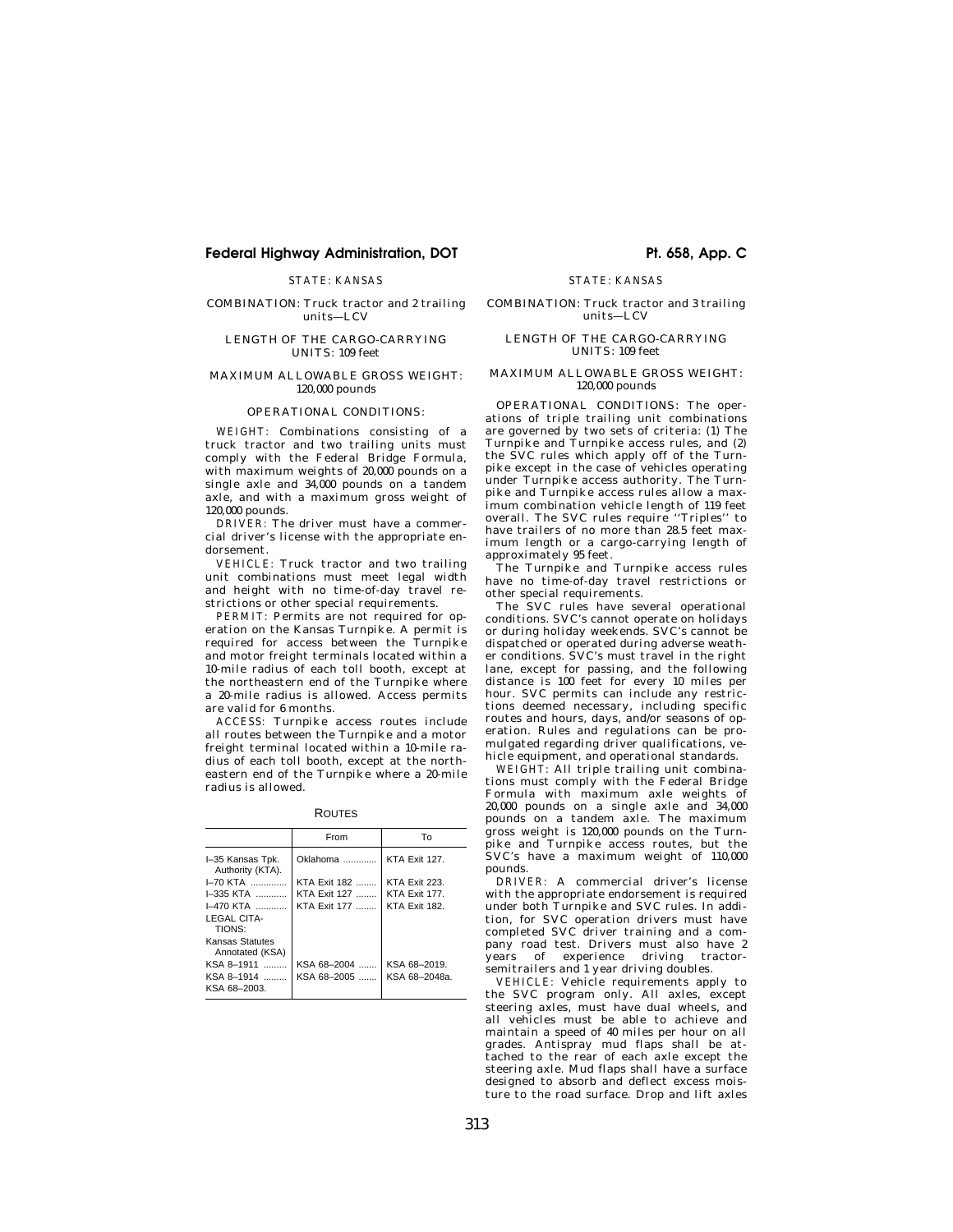are prohibited. Vehicles may have a minimum of six and a maximum of nine axles. The heaviest trailers are to be placed forward. Hazardous cargo is prohibited. Convex mirrors are required on both sides of the cab. Equipment must comply with the requirements of 49 CFR 390-399.

Any SVC shall be stable at all times during normal braking and normal operation. When traveling on a level, smooth paved surface, an SVC shall follow the towing vehicle without shifting or swerving beyond the restraints of the lane of travel.

*PERMIT:* Same as the KS-TT2 combination on the Turnpike and Turnpike access routes. A fee per company plus a permit fee for each power unit is required for the SVC program, and the SVC permits are valid for 1 year. SVC's operated pursuant to regulation 36–1– 33 under an annual permit shall be covered by insurance.

*ACCESS:* Turnpike access routes include all routes between the Turnpike and a motor freight terminal located within a 10-mile radius of each toll booth, except at the northeastern end of the Turnpike where a 20-mile radius is allowed. SVC access routes include all routes between the Interstate and a motor freight terminal located within 5 miles of the Interstate at Goodland.

#### ROUTES:

A. For vehicles subject to the Turnpike and Turnpike access rules:

| From                                                                                                                                                                           | Т٥ |
|--------------------------------------------------------------------------------------------------------------------------------------------------------------------------------|----|
| I-35 KTA    Oklahoma    KTA Exit 127.<br>1-70 KTA    KTA Exit 182    KTA Exit 223.<br>I-335 KTA    KTA Exit 127    KTA Exit 177.<br>I-470 KTA    KTA Exit 177    KTA Exit 182. |    |

B. For vehicles subject to the SVC rules:

|      | From                           |       |
|------|--------------------------------|-------|
| l-70 | Colorado    I-70 Exit 19 Good- | land. |

LEGAL CITATIONS: Same as the KS-TT2 combination, plus KSA 8–1915.

#### *STATE: MASSACHUSETTS*

# COMBINATION: Truck tractor and 2 trailing units—LCV

# LENGTH OF CARGO-CARRYING UNITS: 104 feet

# MAXIMUM ALLOWABLE GROSS WEIGHT: 127,400 pounds

# OPERATIONAL CONDITIONS:

*WEIGHT:* Any combination of vehicles may not exceed a maximum gross weight of 127,400 pounds. The maximum gross weight of the tractor and first semitrailer shall not exceed 71,000 pounds. The maximum gross

# **Pt. 658, App. C 23 CFR Ch. I (4–1–07 Edition)**

weight of each unit of dolly and semitrailer shall not exceed 56,400 pounds. The maximum gross weight for the tractor and first semitrailer is governed by the formula 35,000 pounds plus 1,000 pounds per foot between the center of the foremost axle and the center of the rearmost axle of the semitrailer. The maximum gross weight on any one axle is 22,400 pounds, and on any tandem axle it is 36,000 pounds. Axles less than 46 inches between centers are considered to be one axle.

*DRIVER:* The driver must have a commercial driver's license with the appropriate endorsement and must be registered with the Massachusetts Turnpike Authority (MTA). Registration shall include all specified driving records, safety records, physical examinations, and minimum of 5 years of driving experience with tractor trailers.

*VEHICLE:* 

(1) Brake Regulation. The brakes on any vehicle, dolly converter, or combination of vehicles used in tandem-trailer operations as a minimum shall comply with Federal Motor Carrier Safety Regulations in 49 CFR part 393. In addition, any vehicle, dolly converter or combination of vehicles used in tandemtrailer operations shall meet the requirements of the provisions of the Massachusetts Motor Vehicle Law. Tandem-trailer combinations certified on or after June 1, 1968, shall be equipped with suitable devices to accelerate application and release of the brakes of the towed vehicle.

(2) Axles. A tractor used to haul a tandem trailer combination with a gross weight of more than 110,000 pounds shall be equipped with tandem rear axles, each of which shall be engaged to bear its full share of the load on the roadway surface.

(3) Tandem Assembly. When the gross weight of the trailers vary by more than 20 percent, they shall be coupled with the heaviest trailer attached to the tractor. Coupling devices and towing devices shall comply with the Federal regulations as stated in 49 CFR part 393. When the distance between the rear of the one semitrailer and the front of the following semitrailer is 10 feet or more, the dolly shall be equipped with a device, or the trailers shall be connected along the sides with suitable material, which will indicate to other Turnpike users that the trailers are connected and are in effect one unit. The MTA shall approve the devices or connections to be used on the semitrailers that would indicate it is one unit. Coupling devices shall be so designed, constructed, and installed, and the vehicles in a tandem trailer combination shall be so designed and constructed to ensure that when traveling on a level, smooth paved surface they will follow in the path of the towing vehicle without shifting or swerving over 3 inches to each side of the path of the towing vehicle when it is moving in a straight line. A tandem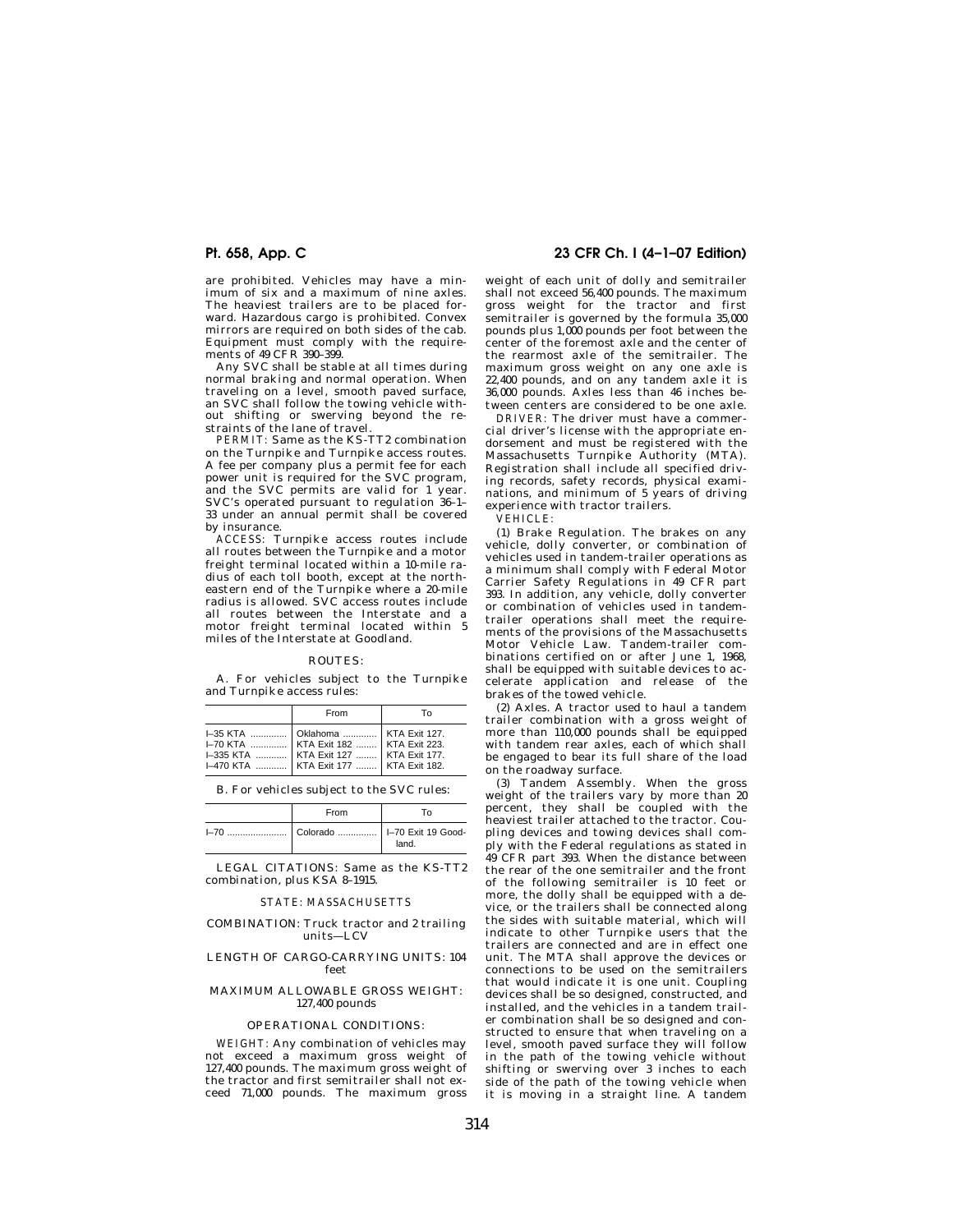# Federal Highway Administration, DOT **Pr. 658, App. C**

trailer unit may pass another vehicle traveling in the same direction only if the speed differential will allow the tandem trailer unit to complete the maneuver and return to the normal driving lane within a distance of 1 mile.

Each truck tractor shall be equipped with at least one spare fuse or other overload protective device, if the devices are not of a reset type, for each kind and size used. The vehicle is to carry at least one set of tire chains for at least one driving wheel on each side between October 15 and May 1 of each year. Each truck tractor shall carry a fire extinguisher which shall have an aggregate rating of 20 BC.

*PERMIT:* A permittee must demonstrate to the MTA that it has insurance coverage of the type and amounts required by Turnpike regulation. Both the tractor manufacturer and the permittee shall certify to the MTA, prior to the approval of a tractor, that it is capable of hauling the maximum permissible gross load to be transported by the permittee at a speed not less than 20 miles per hour on all portions of the turnpike system. The MTA may revoke or temporarily suspend any permit at will and the instructions of the MTA or Massachusetts State Police shall be complied with immediately.

*ACCESS:* Makeup and breakup areas. Tandem trailer units shall not leave the Turnpike right-of-way and shall be assembled and disassembled only in designated areas.

| ч.<br>١ |
|---------|
|---------|

|                          | From                               | Т٥      |
|--------------------------|------------------------------------|---------|
| I-90 Mass Turn-<br>pike. | New York State    Turnpike Exit 18 | Boston. |

#### LEGAL CITATIONS:

The MTA, Massachusetts Rules and Regulations 730, and CMR 4.00.

# *STATE: MICHIGAN*

### COMBINATION: Truck tractor and 2 trailing units—LCV

# LENGTH OF CARGO-CARRYING UNITS: 58 feet

# MAXIMUM ALLOWABLE GROSS WEIGHT: 164,000 pounds

# OPERATIONAL CONDITIONS:

*WEIGHT:* The single-axle weight limit for LCV's is 18,000 pounds for axles spaced 9 feet or more apart. For axles spaced more than 3.5 but less than 9 feet apart, the single-axle weight limit is 13,000 pounds. The tandemaxle weight limit is 16,000 pounds per axle for the first tandem and 13,000 pounds per axle for all other tandems. Axles spaced less than 3.5 feet apart are limited to 9,000 pounds per

axle. Maximum load per inch width of tire is 700 pounds. Maximum gross weight is determined based on axle and axle group weight limits.

When restricted seasonal loadings are in effect, load per inch width of tire and maximum axle weights are reduced as follows: Rigid pavements—525 pounds per inch of tire width, 25 percent axle weight reduction; Flexible pavements—450 pounds per inch of tire width, 35 percent axle weight reduction.

*DRIVER:* The driver must have a commercial driver's license with the appropriate endorsement.

*VEHICLE:* Truck height may not exceed 13.5 feet. There is no overall length for LCV's operating on the Interstate System when semitrailer and trailer lengths do not exceed 28.5 feet. If either the trailer or semitrailer is longer than 28.5 feet, the distance from the front of the first box to the rear of the second box may not exceed 58 feet. A combination of vehicles shall not have more than 11 axles, and the ratio of gross weight to net horsepower delivered to the clutch shall not exceed 400 to 1.

*PERMIT:* Permits for divisible loads of more than 80,000 pounds must conform to either Federal or grandfathered axle and bridge spacing requirements.

*ACCESS:* All designated State highways.

ROUTES: All Interstate routes and designated State highways.

#### LEGAL CITATIONS:

Michigan Public Act 300, section 257.722 Michigan Public Act 300, section 257.719

# *STATE: MICHIGAN*

# COMBINATION: Truck-trailer

# LENGTH OF THE CARGO-CARRYING UNITS: 63 feet

# OPERATIONAL CONDITIONS:

*WEIGHT:* This combination must operate in compliance with State laws and regulations. Because it is not an LCV, it is not subject to the ISTEA freeze as it applies to maximum weight.

*DRIVER:* The driver must have a commercial driver's license with appropriate endorsement.

*VEHICLE:* The overall length of this combination is limited to 70 feet. The only cargo that may be carried is saw logs, pulpwood, and tree length poles.

*PERMIT:* None required.

*ACCESS:* All NN routes.

ROUTES: All NN routes.

LEGAL CITATIONS: Michigan Public Act 300, section 257.719.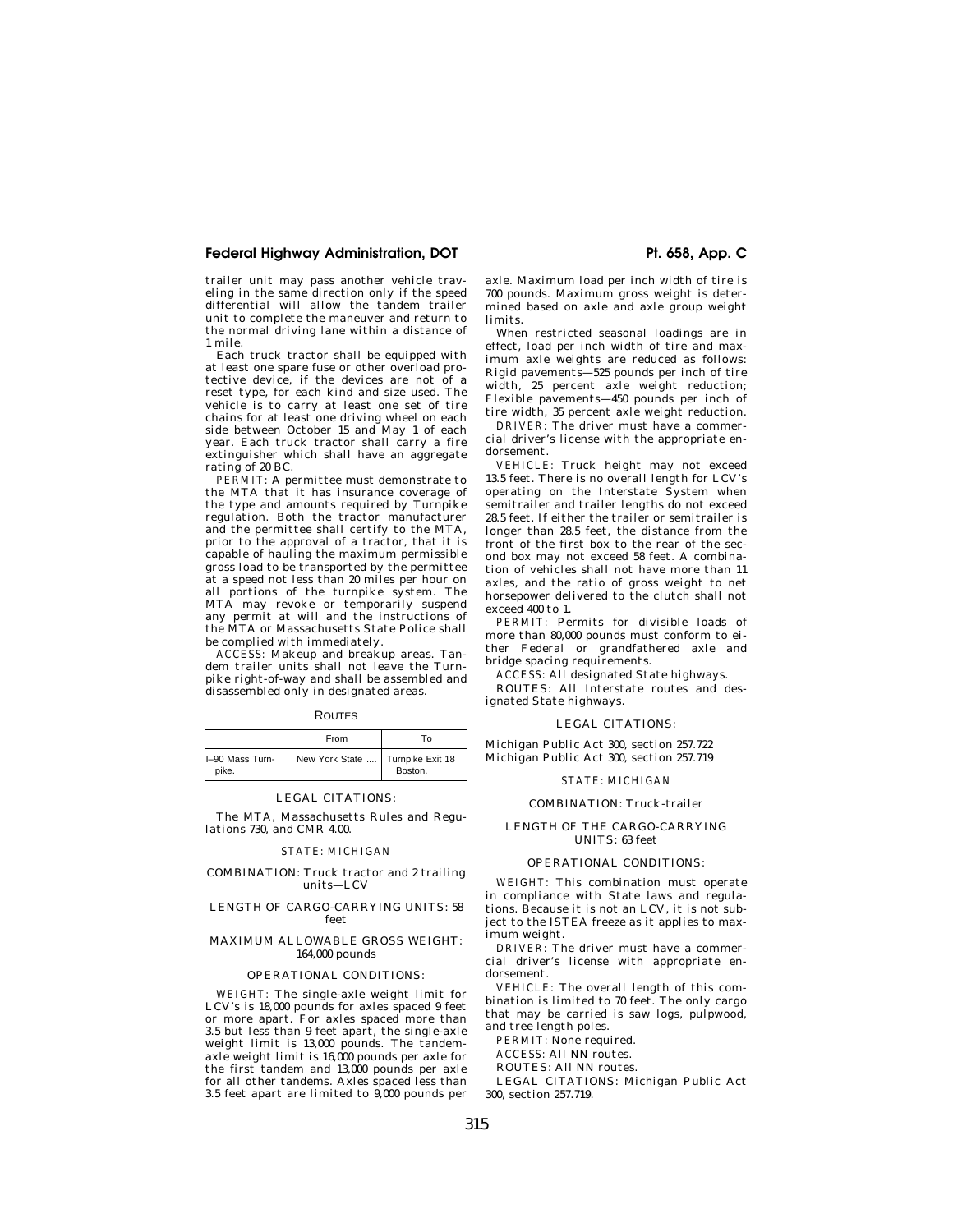# *STATE: MISSISSIPPI*

#### COMBINATION: Truck tractor and 2 trailing units

# LENGTH OF THE CARGO-CARRYING UNITS: 65 feet

# OPERATIONAL CONDITIONS:

*WEIGHT:* This combination must operate in compliance with State laws and regulations.

*DRIVER:* The driver must have a commercial driver's license with the appropriate endorsement.

*VEHICLE:* Each trailing unit may be a maximum of 30 feet long.

*PERMIT:* None required.

*ACCESS:* No restrictions, may operate Statewide.

ROUTES: All NN routes.

LEGAL CITATIONS: Section 63–5–19, Mississippi Code, Annotated, 1972.

#### *STATE: MISSOURI*

#### COMBINATION: Truck tractor and 2 trailing units—LCV

# LENGTH OF THE CARGO-CARRYING UNITS: 110 feet

MAXIMUM ALLOWABLE GROSS WEIGHT: 120,000 pounds when entering Missouri from Kansas; 95,000 pounds when entering from Nebraska; 90,000 pounds when entering from Oklahoma.

OPERATIONAL CONDITIONS: Missouri allows vehicles from neighboring States access to terminals in Missouri which are within 20 miles of the Missouri State Line. These vehicles must be legal in the State from which they are entering Missouri.

*WEIGHT, DRIVER, VEHICLE:* Same conditions which apply to a truck tractor and two trailing units legally operating in Kansas, Nebraska, or Oklahoma.

*PERMIT:* Annual blanket overdimension permits are issued to allow a truck tractor and two trailing units legally operating in Kansas, Nebraska, or Oklahoma to move to and from terminals in Missouri which are located within a 20-mile band of the State Line for these three States. There is a permit fee per power unit. The permits carry routine permit restrictions, but do not address driver qualifications or any other restrictions not included in the rules and regulations for all permitted movement.

*ACCESS:* Routes as necessary to reach terminals.

ROUTES: All NN routes within a 20-mile band from the Kansas, Nebraska, and Oklahoma borders.

LEGAL CITATIONS: §304.170 and §304.200 Revised Statutes of Missouri 1990.

# **Pt. 658, App. C 23 CFR Ch. I (4–1–07 Edition)**

# *STATE: MISSOURI*

#### COMBINATION: Truck tractor and 3 trailing units—LCV

# LENGTH OF THE CARGO-CARRYING UNITS: 109 feet

MAXIMUM ALLOWABLE GROSS WEIGHT: 120,000 pounds when entering Missouri from Kansas; 90,000 pounds when entering from Oklahoma.

OPERATIONAL CONDITIONS: Missouri allows vehicles from neighboring States access to terminals in Missouri which are within 20 miles of the Missouri State Line. These vehicles must be legal in the State from which they are entering Missouri. *WEIGHT, DRIVER, VEHICLE:* Same condi-

tions which apply to a truck tractor and three trailing units legally operating in Kansas or Oklahoma.

*PERMIT:* Annual blanket overdimension permits are issued to allow a truck tractor and three trailing units legally operating in Kansas or Oklahoma, to move to and from terminals in Missouri which are located within a 20-mile band of the State Line for these two States. There is a permit fee per power unit. The permits carry routine permit restrictions, but do not address driver qualifications or any other restrictions not included in the rules and regulations for all permitted movement.

*ACCESS:* Routes as necessary to reach terminals.

ROUTES: All NN routes within a 20-mile band from the Kansas and Oklahoma borders.

LEGAL CITATIONS: §304.170 & §304.200 Revised Statutes of Missouri 1990.

#### *STATE: MONTANA*

# COMBINATION: Truck tractor and 2 trailing units—LCV

#### LENGTH OF CARGO-CARRYING UNITS: 93 feet

MAXIMUM ALLOWABLE GROSS WEIGHT: 137,800 pounds for vehicles operating under the Montana/Alberta Memorandum of Understanding (MOU). For other MT-TT2 combinations, the maximum allowable gross weight is 131,060 pounds.

# OPERATIONAL CONDITIONS:

*WEIGHT: Except for vehicles operating under the MOU, any vehicle carrying a divisible load over 80,000 pounds must comply with the Federal Bridge Formula found in 23 U.S.C. 127.*  Maximum single-axle limit: 20,000 pounds Maximum tandem-axle limit: 34,000 pounds Maximum gross weight limit: 131,060 pounds Maximum weight allowed per inch of tire

width is 600 pounds. *WEIGHT, MONTANA/ALBERTA MOU:*  Maximum single-axle limit: 20,000 pounds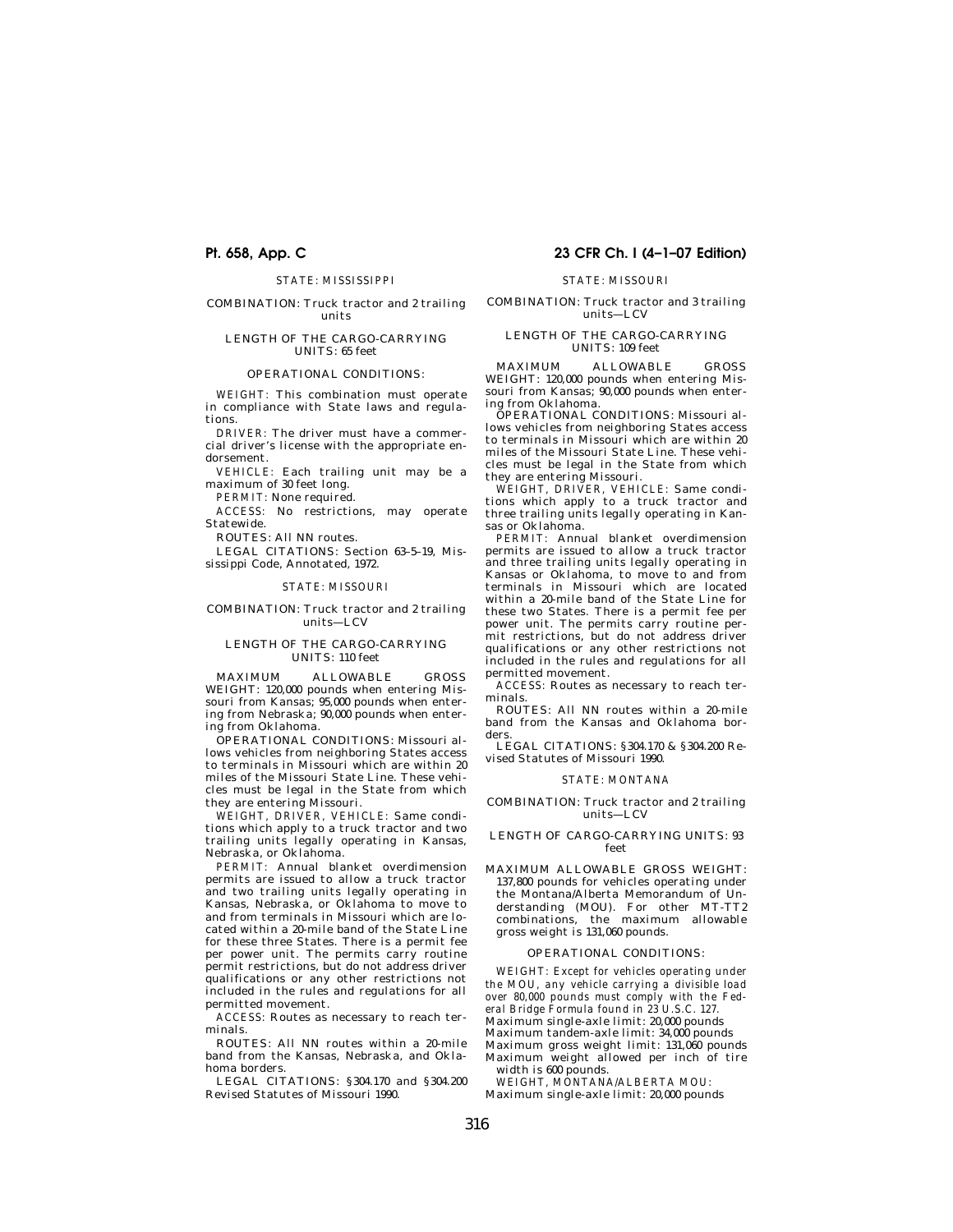# Federal Highway Administration, DOT **Pr. 658, App. C**

Maximum tandem-axle limit: 37,500 pounds Maximum tridem-axle limit:

Axles spaced from 94″ to less than 118″: 46,300 pounds

Axles spaced from 118″ to less than 141″: 50,700 pounds

Axles spaced from 141″ to 146″: 52,900 pounds Maximum gross weight:

A-Train: 118,000 pounds

B-Train (eight axle): 137,800 pounds

B-Train (seven axle): 124,600 pounds

The designation of ''A-Train'' or ''B-Train'' refers to the manner in which the two trailing units are connected.

*DRIVER:* The driver must have a commercial driver's license with the appropriate endorsement.

*VEHICLE:* No special requirements beyond compliance with Federal Motor Carrier Safety Regulations.

*PERMIT:* Special permit required for double trailer combinations if either trailer exceeds 28.5 feet. Permits are available on an annual or a trip basis and provide for continuous travel. Statutory reference: 61–10–124, MCA. For vehicles being operated under the Montana/Alberta MOU, operators must have paid gross vehicle weight fees for the total weight being carried. In addition, a term Restricted Route and Oversize Permit for which an annual fee is charged must be obtained. Finally, vehicle operators must secure a single-trip, overweight permit prior to each trip.

*ACCESS:* Access must be authorized by the Montana DOT. For vehicles operated under the Montana/Alberta MOU, access routes from I–15 into Shelby are authorized when permits are issued. For vehicles with a cargo-carrying length greater than 88 feet, but not more than 93 feet, a 2-mile access from the Interstate System is automatically granted to terminals and service areas. Access outside the 2-mile provision may be granted on a case-by-case basis by the Administrator of the Motor Carrier Services Division.

ROUTES: Combinations with a cargo-carrying length greater than 88 feet, but not more than 93 feet, are limited to the Interstate System. Combinations with a cargocarrying length of 88 feet or less can use all NN routes except U.S. 87 from milepost 79.3 to 82.5. For vehicles being operated under the Montana/Alberta MOU, the only route available is I–15 from the border with Canada to Shelby.

LEGAL CITATION:

61–10–124 MCA .. 61–10–104 MCA .. ARM 18.8.509(6) 61–10–107 (3) MCA. 61–10–121 MCA .. ARM 18.8.517, 518

Montana/Alberta Memorandum of Understanding

Administrative Rules of Montana

# *STATE: MONTANA*

# COMBINATION: Truck tractor and 3 trailing units—LCV

# LENGTH OF THE CARGO-CARRYING UNITS: 100 feet

# MAXIMUM ALLOWABLE GROSS WEIGHT: 131,060 pounds

#### OPERATIONAL CONDITIONS:

*WEIGHT:* Any vehicle carrying a divisible load over 80,000 pounds must comply with the Federal Bridge Formula found in 23 U.S.C. 127.

Maximum single-axle limit: 20,000 pounds Maximum tandem-axle limit: 34,000 pounds Maximum gross weight limit: 131,060 pounds Maximum weight allowed per inch of tire width is 600 pounds.

*DRIVER:* Drivers of three trailing unit combinations must be certified by the operating company. This certification includes an actual driving test and knowledge of Federal Motor Carrier Safety Regulations and State law pertaining to triple vehicle operations. Drivers are also required to have a commercial driver's license with the appropriate endorsement.

*VEHICLE:* The 100-foot cargo-carrying length is only with a conventional tractor within a 110-foot overall length limit. If a cabover tractor is used, the cargo length is 95 feet within a 105-foot overall length limit. Vehicles involved in three trailing unit operations must comply with the following regulations:

1. Shall maintain a minimum speed of 20 miles per hour on any grade;

2. Kingpins must be solid and permanently affixed;

3. Hitch connections must be no-slack type;

4. Drawbars shall be of minimum practical length;

5. Permanently affixed axles must be designed for the width of the trailer;

6. Anti-sail mudflaps or splash and spray suppression devices are required;

7. The heavier trailers shall be in front of lighter trailers;

8. A minimum distance of 100 feet per 10 miles per hour is required between other ve-

hicles except when passing; 9. Operating at speeds greater than 55 miles per hour is prohibited; and

10. Vehicle and driver are subject to Federal Motor Carrier Safety Regulations.

Reference: 18.8.517 Administrative Rules of Montana.

*PERMIT:* Special triple vehicle permits are required for the operation of these combinations. Permits are available on an annual or trip basis. Permits are good for travel on the Interstate System only and are subject to the following conditions: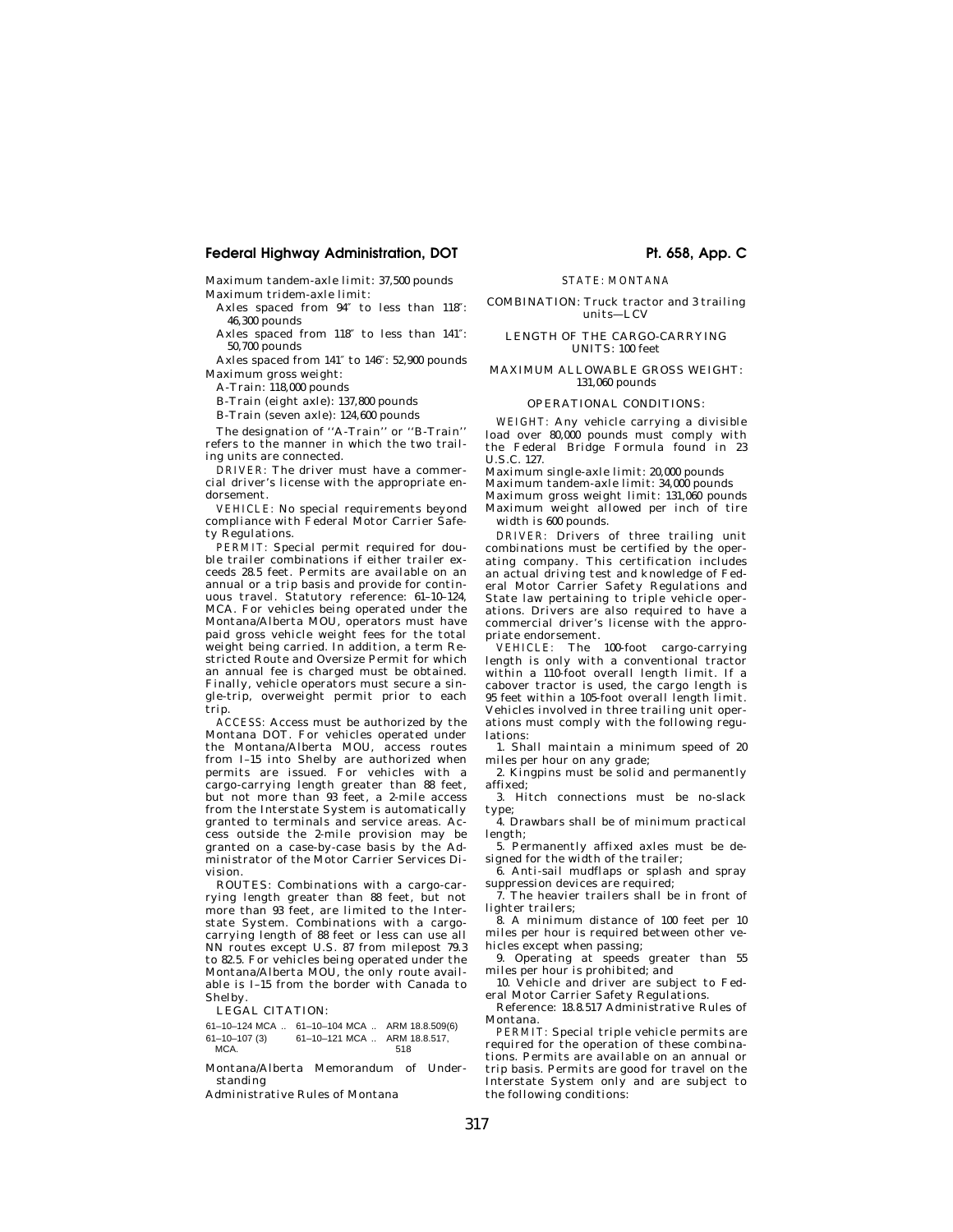1. Travel is prohibited during adverse weather conditions;

2. Transportation of Class A explosives is prohibited; and

3. Companies operating triple combinations must have an established safety program including driver certifications.

*ACCESS:* Access is for 2 miles beyond the Interstate System, or further if granted by the Administrator of the Motor Carrier Services Division.

ROUTES: Interstate System routes in the State.

LEGAL CITATION: 18.8.517 Administrative Rules of Montana.

#### *STATE: MONTANA*

# COMBINATION: Truck-Trailer

### LENGTH OF CARGO-CARRYING UNITS: 88 feet

# OPERATIONAL CONDITIONS:

*WEIGHT:* This combination must operate in compliance with State laws and regulations. Because it is not an LCV, it is not subject to the ISTEA freeze as it applies to maximum weight.

*DRIVER, and ACCESS:* Same as the MT-TT2 combination.

*VEHICLE:* Same as the MT-TT2 combination, except overall length limited to 95 feet.

*PERMIT:* Special permit required if overall length exceeds 75 feet. Special permits allow continuous travel and are available on an annual or trip basis.

ROUTES: Same as the MT-TT2 combination.

LEGAL CITATIONS: 61–10–121 and 61–10– 124, MCA.

# *STATE: MONTANA*

# COMBINATION: Truck-trailer-trailer

# LENGTH OF THE CARGO-CARRYING UNITS: 103 feet

*WEIGHT:* This combination must operate in compliance with State laws and regulations. Because it is not an LCV, it is not subject to the ISTEA freeze as it applies to maximum weight.

*DRIVER, PERMIT, and ACCESS:* Same as the MT-TT2 combination.

*VEHICLE:* The cargo-carrying unit length is 103 feet with a conventional truck within a 110-foot overall length limit, and 98 feet with a cab-over-engine truck within a 105 foot overall length limit. On two-lane highways the cargo-carrying unit length is 88 feet within a 95-foot overall length limit.

ROUTES: All NN routes except U.S. 87 between mileposts 79.3 and 82.5.

# LEGAL CITATIONS:

61–10–124 MCA

# **Pt. 658, App. C 23 CFR Ch. I (4–1–07 Edition)**

61–10–121 MCA

# ARM 18–8–509

# *STATE: NEBRASKA*

# COMBINATION: Truck tractor and 2 trailing units—LCV

LENGTH OF THE CARGO-CARRYING UNITS: 95 feet for combination units traveling empty. 65 feet for combination units carrying cargo, except those carrying seasonally harvested products from the field where they are harvested to storage, market, or stockpile in the field, or from stockpile to market, which may extend the length to 71.5 feet.

# OPERATIONAL CONDITIONS:

*WEIGHT:* 

Maximum weight:

Single  $axle = 20,000$  pounds

Tandem  $axle = 34,000$  pounds

Gross = Determined by Federal Bridge Formula B, but not to exceed 95,000 pounds.

Truck tractor and 2 trailing unit combinations with a length of cargo-carrying units of over 65 feet are required to travel empty.

*DRIVER:* The driver must have a commercial driver's license with the appropriate endorsement. There are no additional special qualifications where the cargo-carrying unit lengths are 65 feet or less. For cargo-carrying unit lengths over 65 feet, the driver must comply with all State and Federal requirements and must not have had any accidents while operating such vehicles.

*VEHICLE:* For combinations with a cargocarrying length over 65 feet, but not over feet, the semitrailer cannot exceed 48 feet in length and the full trailer cannot be less than 26 feet or more than 28 feet long. The shorter trailer must be placed to the rear. The wheel path of the trailer(s) cannot vary more than 3 inches from that of the towing vehicle.

For combinations with a cargo-carrying length greater than 85 feet, up to and including 95 feet, the trailers must be of approximately equal length.

*PERMIT:* A weight permit in accordance with Chapter 12 of the Nebraska Department of Roads (NDOR) Rules and Regulations is required for operating on the Interstate System with weight in excess of 80,000 pounds.

A length permit, in accordance with Chapters 8 or 11 of the NDOR Rules and Regulations, is required for two trailing unit combinations with a length of cargo-carrying units over 65 feet. Except for permits issued to carriers hauling seasonally harvested products in combinations with a cargo-carrying length greater than 65 feet but not more than 71.5 feet which may move as necessary to accommodate crop movement requirements, holders of length permits are subject to the following conditions.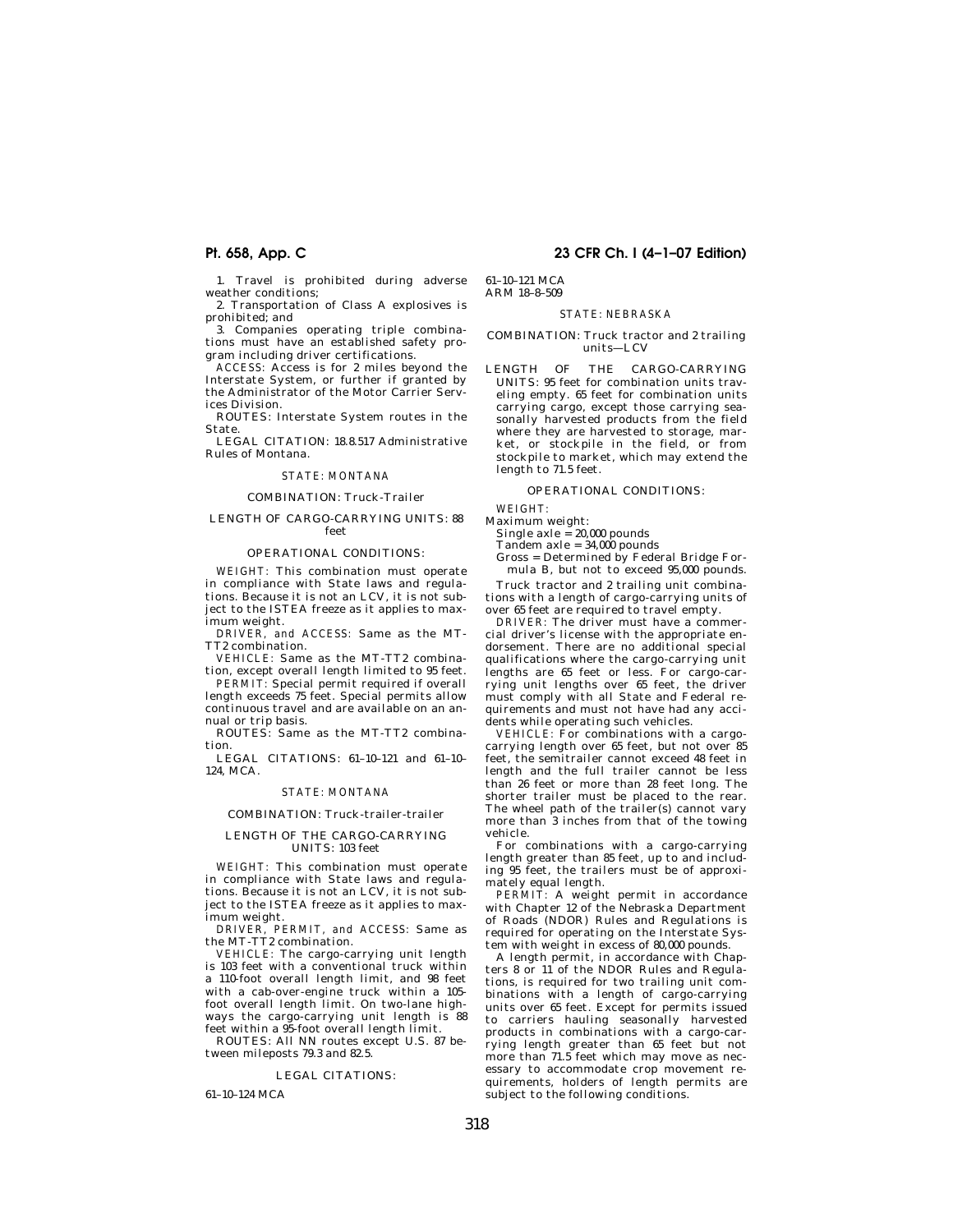# Federal Highway Administration, DOT **Pr. 658, App. C**

Movement is prohibited on Saturdays, Sundays, and holidays; when ground wind speed exceeds 25 miles per hour; when visibility is less than 800 feet; or when steady rain, snow, sleet, ice, or other conditions cause slippery pavement. Beginning November 15 until April 16 permission to move must be obtained from the NDOR Permit Office within 3 hours of movement. Beginning April 16 until November 15 permission to move must be obtained within 3 days of the movement.

Fees are charged for all permits. Length permits for combinations carrying seasonally harvested products are valid for 30 days and are renewable but may not authorize operation for more than 120 days per year.

All permits are subject to revocation if the terms are violated.

*ACCESS:* Access to NN routes is not restricted for two trailing unit combinations with a cargo-carrying length of 65 feet or less, or 71.5 feet or less if involved in carrying seasonally harvested products. For two trailing unit combinations with a cargo-carrying length greater than 65 feet and not involved in carrying seasonally harvested products, access to and from I–80 is limited to designated staging areas within six miles of the route between the Wyoming State Line and Exit 440 (Nebraska Highway 50); and except for weather, emergency, and repair, cannot reenter I–80 after exiting.

ROUTES: Except for length permits issued to carriers hauling seasonally harvested products in combinations with a cargo-carrying length greater than 65 feet but not more than 71.5 feet which may use all non-Interstate NN routes, vehicles requiring length permits are restricted to Interstate 80 between the Wyoming State Line and Exit 440 (Nebraska Highway 50). Combinations not requiring length permits may use all NN routes.

# LEGAL CITATIONS:

Nebraska Revised Statutes Reissued 1988

§39–6,179 (Double trailers under 65 feet)

§39–6,179.01 (Double trailers over 65 feet)

§39–6,180.01 (Authorized weight limits) §39–6,181 (Vehicles; size; weight; load; over-

- weight; special permits; etc.)
- Nebraska Department of Roads Rules and Regulations, Title 408, Chapter 1 (Double trailers over 65 feet)

# *STATE: NEBRASKA*

# COMBINATION: Truck tractor and 3 trailing units

# LENGTH OF THE CARGO-CARRYING UNITS: 95 feet

### OPERATIONAL CONDITIONS:

*WEIGHT:* A truck tractor and three trailing unit combination is required to travel empty.

*DRIVER:* Same as the NE-TT2 combination.

*PERMIT:* A length permit, in accordance with Chapter 11 of the NDOR Rules and Regulations is required for a three trailing unit combination. Conditions of the length permit prohibit movements on Saturdays, Sundays, and holidays; when ground wind speed exceeds 25 miles per hour; and when visibility is less than 800 feet. Movement is also prohibited during steady rain, snow, sleet, ice, or other conditions causing slippery pavement. Beginning November 15 until April 16 permission to move must be obtained from the NDOR Permit Office within 3 hours of movement. Beginning April 16 until November 15 permission to move must be obtained within<sup>3</sup> days of the movement. A fee is charged for the annual length permit. These permits can be revoked if the terms are violated.

*ACCESS:* Access to and from I–80 is limited to designated staging areas within 6 miles of the route between Wyoming State Line and Exit 440 (Nebraska Route 50). Except for weather, emergency, and repair, three trailing unit combinations cannot reenter the Interstate after having exited.

*VEHICLE:* A three trailing unit combination must have trailers of approximately equal length and the overall vehicle length cannot exceed 105 feet.

ROUTES: I–80 from Wyoming to Exit 440 (Nebraska Highway 50).

### LEGAL CITATIONS:

Neb. Rev. Stat. §39–6.179,01 (Reissue 1988) Nebraska Department of Roads Rules and Regulations, Title 408, Chapter 1

# *STATE: NEBRASKA*

# COMBINATION: Truck-trailer

#### LENGTH OF THE CARGO-CARRYING UNITS: 68 feet

# OPERATIONAL CONDITIONS:

*WEIGHT:* This combination must operate in compliance with State laws and regulations. Because it is not an LCV, it is not subject to the ISTEA freeze as it applies to maximum weight.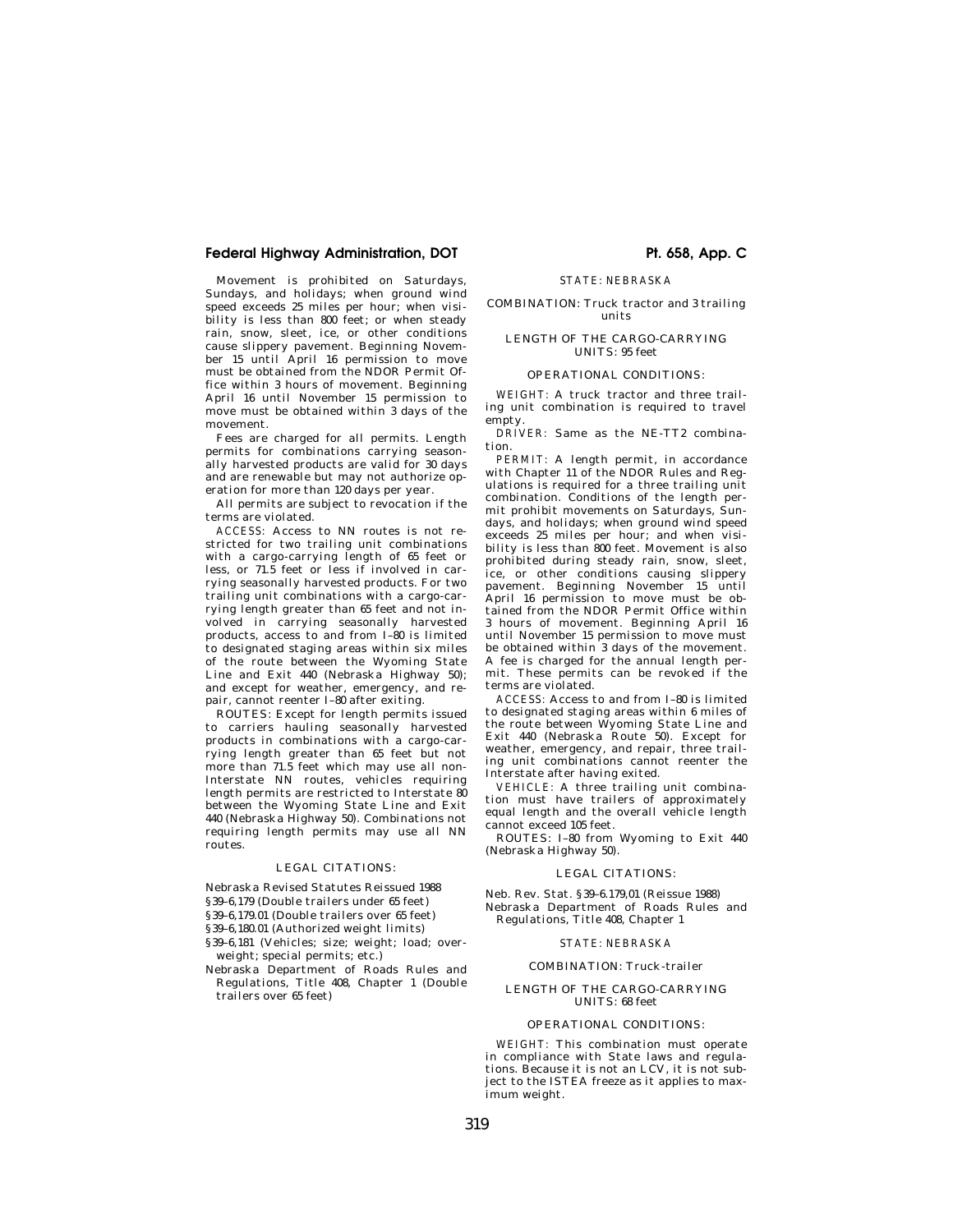*DRIVER:* The driver must have a commercial driver's license with the appropriate endorsement.

*VEHICLE:* The overall vehicle length, including load, cannot exceed 75 feet.

*PERMIT:* No permit is required.

*ACCESS:* Statewide during daylight hours only. ROUTES: All NN routes.

LEGAL CITATIONS: Neb. Rev. Stat. §39– 6,179.

# *STATE: NEVADA*

# COMBINATION: Truck tractor and 2 trailing units—LCV

#### LENGTH OF THE CARGO-CARRYING UNITS: 95 feet

# MAXIMUM ALLOWABLE GROSS WEIGHT: 129,000 pounds

# OPERATIONAL CONDITIONS:

*WEIGHT:* The single-axle weight limit is 20,000 pounds, the tandem-axle weight limit is 34,000 pounds, and the gross weight is subject to the Federal Bridge Formula limits, provided that two consecutive tandems with a distance of 36 feet or more between the first and last axle may carry 34,000 pounds on each tandem.

*DRIVER:* The driver must have a commercial driver's license with the appropriate endorsement, be at least 25 years old, and have had a medical exam within previous 24 months. Every operator must be covered by a liability insurance policy with personal in-jury and property damage limits meeting

State requirements. *VEHICLE:* No trailer may be longer than 48 feet. If one trailer is 48 feet long, the other trailer cannot exceed 42 feet. Towed vehicles must not shift or sway more than 3 inches to right or left and must track in a straight line on a level, smooth paved highway. Vehicles must be able to accelerate and operate on a level highway at speeds which are compatible with other traffic and with the speed limits and must be able to maintain a minimum of 20 miles per hour on any grade on which they may operate. All vehicles must have safety chains on converter dollies. Vehicles must carry snow chains for each drive wheel.

Vehicle operations may be suspended in adverse weather and high winds, as determined by police or the Nevada DOT.

The shortest trailer must be in the rear of a combination unless it is heavier than the longer trailer.

Brakes must comply with all State and Federal requirements for commercial vehicles including automatic braking for separation of vehicles, parking brakes, and working lights.

Vehicles must not exceed posted speed limits and cannot operate on any highway on

# **Pt. 658, App. C 23 CFR Ch. I (4–1–07 Edition)**

which they cannot at all times stay on the right side of the center line. All LCV's must keep a distance of at least 500 feet from each other.

Every full-sized truck or truck tractor used in a combination of vehicles must be equipped with at least the following emergency and safety equipment:

1. One fire extinguisher which meets ''Classification B'' of the National Fire Protection Association.

2. One spare light bulb for every electrical lighting device used on the rear of the last vehicle in a combination of vehicles.

3. One spare fuse for each different kind and size of fuse used in every vehicle in the combination of vehicles. If the electrical system of any vehicle in the combination contains any devices for protection of electrical circuits from overloading, other than fuses and circuit breakers which can be reset, one spare of each such device must be kept as emergency and safety equipment.

4. Any flares, reflectors or red electrical lanterns which meet State or Federal law or regulation.

Before operating a combination of vehicles on a highway of this State, the owner or operator of the combination shall certify to the Nevada DOT, on a form provided by it, that all vehicles and equipment in the combination meet the requirements of and will be operated in compliance with NAC 484.300 to 484.440, inclusive.

All axles except for steering axles and axles that weigh less than 10,000 pounds must have at least four tires unless the tire width of each tire on the axles is 14 inches or greater.

PERMIT: Permits are required and a fee is charged. They may be revoked for violation of any of the provisions of the legal regulations. The State may suspend operation on roads deemed unsafe or impracticable. Permits must be carried in the vehicle along with identification devices issued by the Nevada Department of Motor Vehicles.

*ACCESS:* As authorized by the Nevada DOT.

ROUTES: All NN routes, except US 93 from Nevada State route 500 to Arizona.

LEGAL CITATIONS: NRS 484.400, .405(4), .425, .430, .739, 408.100–4, .100–6(a), and 706.531. Also, ''Regulations for the Operation of 70 to 105 foot Combinations'' (1990).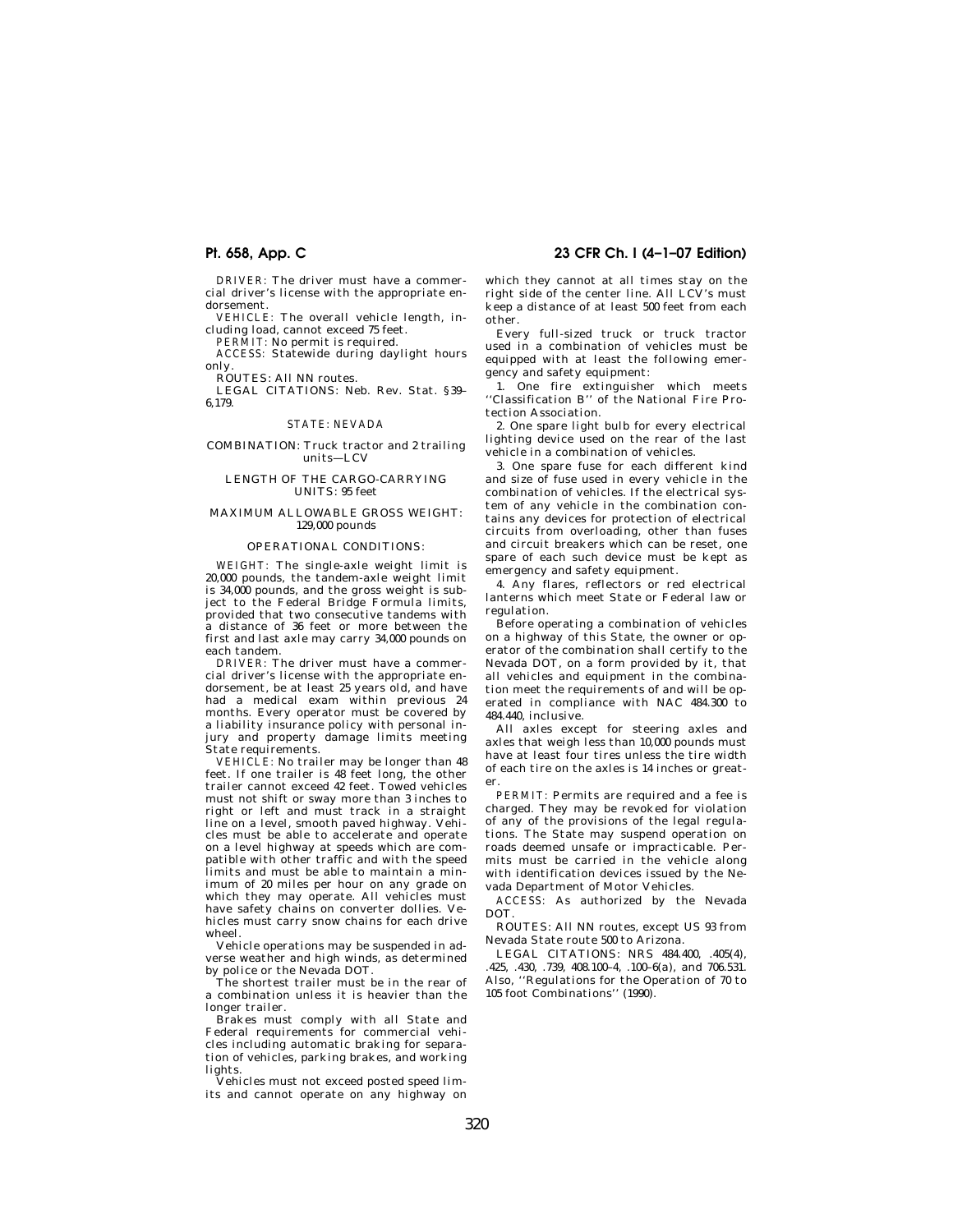# Federal Highway Administration, DOT **Philopheral Philosopheral Philosophera** Pt. 658, App. C

#### *STATE: NEVADA*

# COMBINATION: Truck tractor and 3 trailing units—LCV

# LENGTH OF THE CARGO-CARRYING UNITS: 95 feet

# MAXIMUM ALLOWABLE GROSS WEIGHT: 129,000 pounds

OPERATIONAL CONDITIONS: Same as the NV-TT2 combination.

ROUTES: Same as the NV-TT2 combination.

LEGAL CITATIONS: Same as the NV-TT2 combination.

# *STATE: NEVADA*

# COMBINATION: Truck-trailer, and Trucktrailer-trailer

# LENGTH OF THE CARGO-CARRYING UNITS: 98 feet

# OPERATIONAL CONDITIONS:

*WEIGHT:* This combination must operate in compliance with State laws and regulations. Because it is not an LCV, it is not subject to the ISTEA freeze as it applies to maximum weight.

*DRIVER, VEHICLE, and ACCESS:* Same as the NV-TT2 combination.

*PERMITS:* Same as the NV-TT2 combination, except permits for Truck-trailer, or Truck-trailer-trailer combinations are only required when the overall length is 70 feet or more.

ROUTES: Same as the NV-TT2 combination.

LEGAL CITATIONS: Same as the NV-TT2 combination.

# *STATE: NEW MEXICO*

COMBINATION: Truck tractor and 2 trailing units—LCV

# LENGTH OF THE CARGO-CARRYING UNITS: Not applicable

# MAXIMUM ALLOWABLE GROSS WEIGHT: 86,400 pounds

OPERATIONAL CONDITIONS: The cargocarrying length restriction does not apply to this combination. The length of each trailing unit is limited to 28.5 feet. This describes a two trailing unit vehicle whose operation is guaranteed by the STAA of 1982 regardless of inter-unit spacing. As long as each trailing unit is 28.5 feet long or less, cargo-carrying length is not restricted. This combination is listed as a LCV because it can exceed the 80,000-pound threshold established in the Congressional definition. The 86,400-pound gross weight limit is grandfathered for New Mexico.

*WEIGHT:* Single axle = 21,600 pounds. Tandem axle = 34,200 pounds. Load per inch of tire width = 600 pounds. The total gross weight with load imposed on the highway by any vehicle or combination of vehicles where the distance between the first and last axles is less than 19 feet shall not exceed that given for the respective distances in the following table:

| Distance in feet between first and last axles of<br>group | Allowed<br>load in<br>pounds<br>on<br>group of<br>axles |
|-----------------------------------------------------------|---------------------------------------------------------|
|                                                           | 34.320                                                  |
|                                                           | 35,100                                                  |
|                                                           | 35.880                                                  |
| 7                                                         | 36.660                                                  |
| 8                                                         | 37.440                                                  |
| 9                                                         | 38.220                                                  |
| 10                                                        | 39.000                                                  |
| 11                                                        | 39.780                                                  |
| 12                                                        | 40.560                                                  |
|                                                           | 41.340                                                  |
| 14                                                        | 42.120                                                  |
| 15                                                        | 42.900                                                  |
| 16                                                        | 43.680                                                  |
| 17                                                        | 44.460                                                  |
| 18                                                        | 45.240                                                  |
|                                                           |                                                         |

The total gross weight with load imposed on the highway by any vehicle or combination of vehicles where the distance between the first and last axles is 19 feet or more shall not exceed that given for the respective distances in the following table:

| Distance in feet between first and last axles of<br>group | Allowed<br>load in<br>pounds<br>on<br>group of<br>axles |
|-----------------------------------------------------------|---------------------------------------------------------|
|                                                           | 53,100                                                  |
|                                                           | 54,000                                                  |
| 21                                                        | 54.900                                                  |
|                                                           | 55.800                                                  |
|                                                           | 56.700                                                  |
|                                                           | 57.600                                                  |
|                                                           | 58,500                                                  |
|                                                           | 59.400                                                  |
| 27                                                        | 60.300                                                  |
|                                                           | 61.200                                                  |
| 29                                                        | 62,100                                                  |
| 30                                                        | 63,000                                                  |
| 31                                                        | 63.900                                                  |
|                                                           | 64.800                                                  |
|                                                           | 65.700                                                  |
|                                                           | 66,600                                                  |
|                                                           | 67,500                                                  |
|                                                           | 68.400                                                  |
|                                                           | 69,300                                                  |
|                                                           | 70,200                                                  |
|                                                           | 71,100                                                  |
| 40                                                        | 72,000                                                  |
| 41                                                        | 72.900                                                  |
|                                                           | 73,800                                                  |
|                                                           | 74.700                                                  |
|                                                           | 75,600                                                  |
|                                                           | 76,500                                                  |
|                                                           | 77.400                                                  |
|                                                           | 78.300                                                  |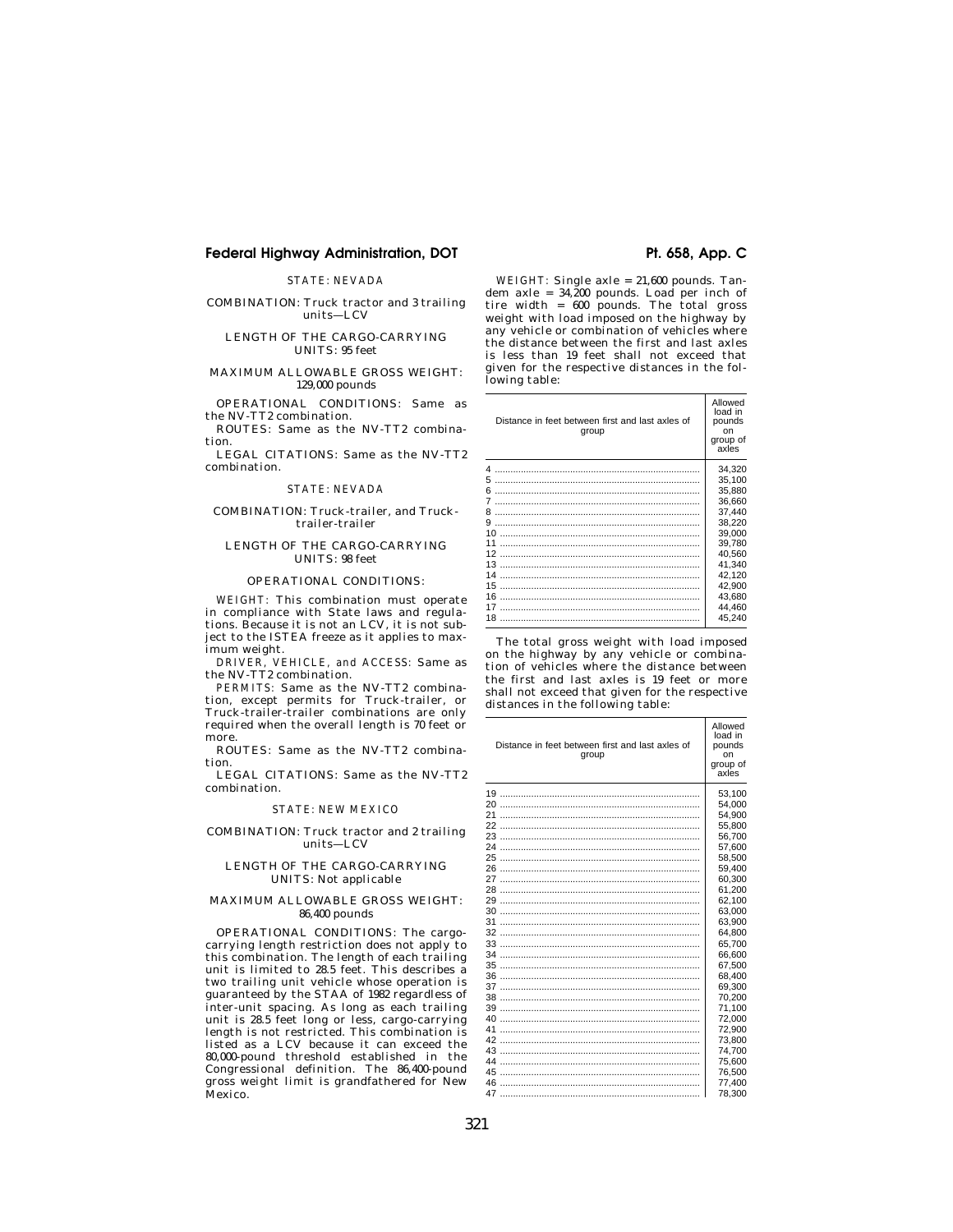| Distance in feet between first and last axles of<br>group | Allowed<br>load in<br>pounds<br>on<br>group of<br>axles |
|-----------------------------------------------------------|---------------------------------------------------------|
|                                                           | 79.200                                                  |
| 49                                                        | 80.100                                                  |
| 50                                                        | 81.000                                                  |
| 51                                                        | 81.900                                                  |
|                                                           | 82.800                                                  |
|                                                           | 83.700                                                  |
|                                                           | 84.600                                                  |
|                                                           | 85.500                                                  |
|                                                           | 86.400                                                  |
|                                                           |                                                         |

The distance between the centers of the axles shall be measured to the nearest even foot. When a fraction is exactly one-half the next larger whole number shall be used.

*DRIVER:* The driver must have a commercial driver's license with the appropriate endorsement.

*VEHICLE:* No special requirements beyond normal Federal Motor Carrier or State regulations. The maximum length of the trailing units is 28.5 feet.

*PERMIT:* None Required.

*ACCESS:* STAA vehicles must be allowed reasonable access in accordance with 23 CFR 658.19.

ROUTES: All Interstate highways.

LEGAL CITATIONS:

66–7–409 NMSA 1978

66–7–410 NMSA 1978

# *STATE: NEW YORK*

#### COMBINATION: Truck tractor and 2 trailing units—LCV

# LENGTH OF THE CARGO-CARRYING UNITS: 102 feet

#### MAXIMUM ALLOWABLE GROSS WEIGHT: 143,000 pounds

# OPERATIONAL CONDITIONS:

*WEIGHT:* The following information pertains to tandem trailer combinations with either trailer more than 28.5 feet long but not more than 48 feet long. A nine-axle combination vehicle may not exceed a total maximum gross weight of 143,000 pounds. An eight-axle combination vehicle may not exceed a total maximum gross weight of 138,400 pounds. The maximum gross weight that may be carried upon any combination of units is limited by the maximum gross weight that can be carried upon the axles as follows. For a nine-axle combination: Drive axles—36,000 pounds, axles four/five—36,000 pounds, axles six/seven—27,000 pounds, and axles eight/nine—36,000 pounds. A minimum 12-foot axle spacing between the fifth and sixth axles is also required on the nine-axle LCV. For an eight-axle combination: Drive axles—36,000 pounds, axles four/five—36,000

# **Pt. 658, App. C 23 CFR Ch. I (4–1–07 Edition)**

pounds, sixth axle—22,400 pounds, and axles seven/eight—36,000 pounds. The eight-axle LCV has no minimum axle-spacing requirements. For gross weights in excess of 138,400 pounds the combination must include a tandem-axle dolly to meet the nine-axle requirements. Maximum permissible gross weight for B-train combination is 127,000 pounds.

When the gross weight of the two trailers in a tandem combination vary more than 20 percent, the heaviest of the two must be placed in the lead position.

For tandem trailer combinations in which neither trailing unit exceeds 28.5 feet in length the following maximum allowable weights apply: for a single axle—28,000 pounds (except that steering axles may not  $\frac{1}{2}$ exceed 22,400 pounds), for a tandem axle-42,500 pounds, for a tri-axle—52,500 pounds. The gross weight may not exceed 100,000 pounds or the manufacturers gross weight rating, whichever is lower.

*DRIVER:* For operation on highways under the jurisdiction of the New York State Thruway Authority (NYSTA), except for the full length of I–84 and that portion of I–287 from Thruway exit 8 to I–95, the driver must have a commercial driver's license with the appropriate endorsement, and hold a Tandem Trailer Driver's Permit issued by the NYSTA. In order to obtain an NYSTA driver's permit, an applicant must (1) hold a valid commercial driver's license with multiple-trailer endorsement; (2) be over 26 years old, in good health, and have at least 5 years of provable experience driving tractor-trailer combinations; and (3) meet all other application requirements with regard to driving history established by the NYSTA. Qualified drivers receive a Tandem Trailer Driver's Permit for Tandem Vehicle Operation which is valid only for the operation of the certified equipment owned by the company to which the permit is issued.

For operation on highways under the jurisdiction of the New York State DOT, cities not wholly included in one county, the full length of I–84 and that portion of I–287 from Thruway exit 8 to I–95, the driver must have a commercial driver's license with the appropriate endorsement.

*VEHICLE:* All vehicles must meet the requirements of applicable Federal and State statutes, rules, and regulations. Vehicles operating on highways under the jurisdiction of the NYSTA, except for the full length of I– 84 and that portion of I–287 from Thruway exit 8 to I–95, must also meet the following additional requirements. The tractor manufacturer and the permittee shall certify to the NYSTA prior to the approval of the tractor that it is capable of hauling the maximum permissible gross load at a speed of not less than 20 miles per hour on all portions of the thruway system.

The brakes on any vehicle, dolly converter, or combination of vehicles shall comply with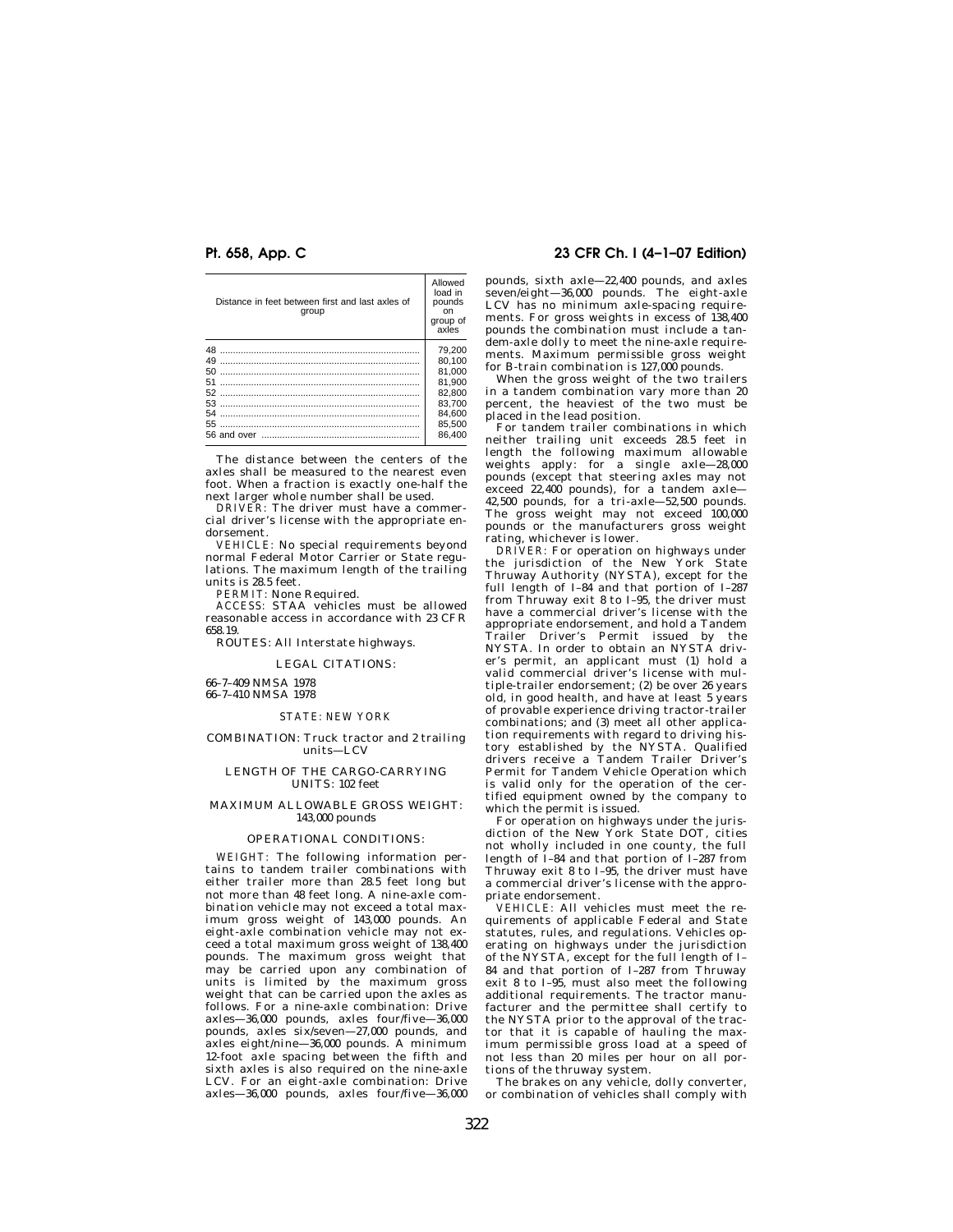# Federal Highway Administration, DOT **Pr. 658, App. C**

49 CFR part 393 and, in addition, any vehicle or dolly converter shall meet the provisions of the New York State Traffic Law.

Tandem trailer operations shall be equipped, at a minimum, with emergency equipment as required by 49 CFR part 393, subpart H, as amended, tire chains from October 15 to May 1 of each year, a fire extinguisher with an aggregate rating of 20BC, and each trailer with specific lamps and reflectors.

All tractors certified by the NYSTA for use with tandem trailers will be assigned an identification number by the NYSTA which must be placed on the vehicle. The number must be at least 3 inches in height and visible to a person standing at ground level opposite the driver's position in the cab.

Axle Type. Tractors to be used for hauling 110,000 pounds or more shall be equipped with tandem rear axles, both with driving power. Tractors to be used for hauling 110,000 pounds or less may have a single drive axle. Tandem combinations using single wheel tires commonly referred to as ''Super Singles'' are required to use triple-axle tractors, dual-axle trailers, and dual-axle dollies.

Dollies. Every converter dolly certified on and after June 1, 1968, used to convert a semitrailer to a full trailer may have either single or tandem axles at the option of the permittee. Single-axle dollies may not utilize low profile tires. Combination vehicles with a gross weight in excess of 138,400 pounds must have a tandem-axle dolly to meet the nine-axle requirement. If the distance between two semitrailers is 10 feet or more, the dolly shall be equipped with a device or the trailers connected along the sides with suitable material to indicate they are in effect one unit. The devices or connection shall be approved by the NYSTA prior to use on a tandem trailer combination. The NYSTA tandem-trailer provisions require that converter dollies shall be coupled with one or more safety chains or cables to the frame or an extension of the frame of the motor vehicle by which it is towed. Each dolly converter must also be equipped with mud flaps. Tandem combinations using a sliding fifth wheel attached to the lead trailer, known as a ''B-Train'' combination, will require a separate Thruway Engineer Service approval prior to the initial tandem run. Special provisions regarding B-Trains will be reviewed at the time of the application or request for use on the Thruway.

*PERMIT:* For operation on highways under the jurisdiction of the New York State DOT, cities not wholly included in one county, or the following highway sections under NYSTA jurisdiction; the full length of I–84 and that portion of I–287 from Thruway exit 8 to I–95, a permit to exceed the weight limits set forth in section 385(15) of the New York State Vehicle and Traffic Law must be obtained from the State DOT, city involved,

or the NYSTA. A fee is charged for the permit.

For operation on highways under the jurisdiction of the NYSTA, except for the full length of I–84 and that portion of I–287 from Thruway exit 8 to I–95, companies must file an application for a Tandem Trailer Permit with the NYSTA. Permits are issued to such companies upon meeting qualifications, including insurance, for tandem combinations over 65 feet in length. No permit fee is charged; however, Thruway tolls are charged for each use of the Thruway, and the equipment must be certified by the NYSTA annually. The annual re-certification of equipment is handled by: New York State Thruway Authority, Manager of Traffic Safety Services, P.O. Box 189, Albany, New York 12201–0189

Transportation of hazardous materials is subject to special restrictions plus 49 CFR part 397 of the Federal Motor Carrier Safety Regulations.

*ACCESS:* For tandem trailer combinations with either trailer more than 28.5 feet long but not more than 48 feet long, the following access is available to authorized operating routes.

- I–87 (New York Thruway) Access provided at Thruway Exit 21B to or from a point 1,500 feet north of the Thruway on US 9W.
- I–90 (NYSTA-Berkshire Section) access provided at:
	- (1) Thruway Exit B–1 to or from a point 0.8 mile north of the southern most access ramp on US 9.
- (2) Thruway Exit B–3 within a 2,000-foot radius of the Thruway ramps to NY 22.
- I–90 (New York Thruway) access provided at: (1) Thruway Exit 28 within a radius of 1,500 feet of the toll booth at Fultonville, New York.
	- (2) Thruway Exit 32 to or from a point 0.6 mile north of the Thruway along NY 233.
	- (3) Thruway Exit 44 to or from a point 0.8 mile from the Thruway along  $N\dot{Y}$  332 and Collett Road.

(4) Thruway Exit 52 to or from:

- (a) A point 1.7 miles west and south of the Thruway via Walden Avenue and NY 240 (Harlem Road);
- (b) A point 0.85 mile east and south of the Thruway via Walden Avenue and a road-<br>way purchased by the Town of way purchased by the Cheektowaga from Sorrento Cheese, Inc.
- (5) Thruway Exit 54 to or from a point approximately 2.5 miles east and north of the Thruway via routes NY 400 and NY 277.
- (6) Thruway Exit 56 to or from a point approximately 2 miles west and south of the Thruway via NY 179 and Old Mile Strip Road.
- I–190 (NYSTA—Niagara Section) access provided at:
	- (1) Thruway Exit N1 to or from: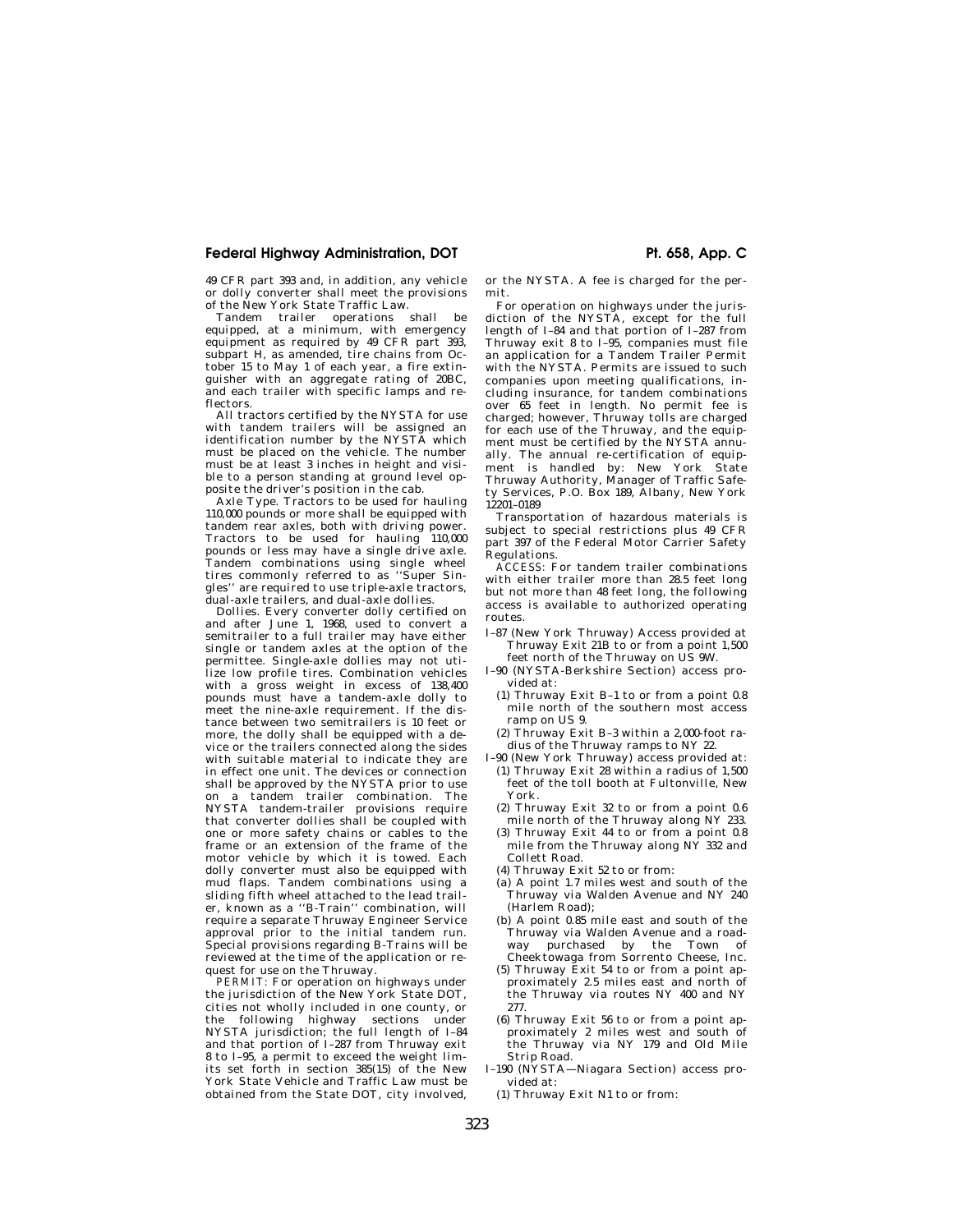(a) A point 0.8 mile west of the Thruway exit along Dingens Street.

- (b) A point 0.45 mile from the Thruway exit via Dingens Street and James E. Casey Drive.
- (2) Thruway Exit N5 to or from a point approximately 1.0 miles south of the Thruway via Louisiana Street and South Street.
- (3) Thruway Exit N15 to or from a point 0.5 mile southeast of the Thruway via NY 325 (Sheridan Drive) and Kenmore Avenue.
- (4) Thruway Exit N17 to or from:
- (a) A point 1.5 miles north of the Thruway on NY 266 (River Road).
- (b) A point approximately 0.4 mile south of the Thruway on NY 266 (River Road).
- Tandem trailer combinations in which neither trailing unit exceeds 28.5 feet in length are restricted to the Designated Qualifying and Access Highway System.

ROUTES: For tandem trailer combinations with either trailer more than 28.5 feet long, but not more than 48 feet long, the following routes are available:

|                                                                    | From                              | To                           |
|--------------------------------------------------------------------|-----------------------------------|------------------------------|
| I-87 (New York<br>Thruway).                                        | Bronx/Westchester<br>County Line. | Thruway Exit 24.             |
| I-90 (New York<br>Thruway).                                        | Pennsylvania.                     | Thruway Exit 24.             |
| I-90 (New York<br>Thruway Berk-<br>shire Section).                 | Thruway Exit B-1                  | Massachusetts.               |
| I-190 (New York<br>Thruway Niagara<br>Section).                    | Thruway Exit 53                   | Int'l Border with<br>Canada. |
| NY 912M (Berk-<br>shire Connection<br>of the New York<br>Thruway). | Thruway Exit 21A                  | Thruway Exit B-1.            |

Tandem trailer combinations in which neither trailing unit exceeds 28.5 feet in length may operate on all NN Highways.

# LEGAL CITATIONS:

- Public Authorities Law—Title 9, sec. 350, et. seq. (section 361 is most relevant)
- New York State Thruway Authority Rules & Regulations, sections 100.6, 100.8, and 103.13 New York State Vehicle & Traffic Law, sec-
- tions 385 and 1630

# **Pt. 658, App. C 23 CFR Ch. I (4–1–07 Edition)**

# *STATE: NORTH DAKOTA*

# COMBINATION: Truck tractor and 2 trailing units—LCV

# LENGTH OF THE CARGO-CARRYING UNITS: 103 feet

# MAXIMUM ALLOWABLE GROSS WEIGHT: 105,500 pounds

#### OPERATIONAL CONDITIONS:

*WEIGHT:* The Gross Vehicle Weight (GVW) of any vehicle or combination of vehicles is determined by the Federal Bridge Formula, including the exception for two sets of tandems spaced 36 feet apart.

No single axle shall carry a gross weight in excess of 20,000 pounds. Axles spaced 40 inches or less apart are considered one axle. Axles spaced 8 feet or more apart are considered as individual axles. The gross weight of two individual axles may be restricted by the weight formula. Spacing between axles shall be measured from axle center to axle center.

Axles spaced over 40 inches but less than 8 feet apart shall not carry a gross weight in excess of 17,000 pounds per axle. The gross weight of three or more axles in a grouping is determined by the measurement between the extreme axle centers. During the spring breakup season or on otherwise posted highways, reductions in the above axle weights may be specified.

The weight in pounds on any one wheel shall not exceed one-half the allowable axle weight. Dual tires are considered one wheel.

The weight per inch of tire width shall not exceed 550 pounds. The width of tire shall be the manufacturer's rating.

*DRIVER:* The driver must have a commercial driver's license with the appropriate endorsement.

*VEHICLE:* The cargo length of a two trailing unit combination may not exceed 100 feet (when the power unit is a truck tractor) or 103 feet (when the power unit is a truck) when traveling on the NN or local highways designated by local authorities.

All hitches must be of a load-bearing capacity capable of bearing the weight of the towed vehicles. The towing vehicle must have a hitch commonly described as a fifth wheel or gooseneck design, or one that is attached to the frame.

The hitch on the rear of the vehicle connected to the towing vehicle must be attached to the frame of the towed vehicle. All hitches, other than a fifth wheel or gooseneck, must be of a ball and socket type with a locking device or a pintle hook.

The drawn vehicles shall be equipped with brakes and safety chains adequate to control the movement of, and to stop and hold, such vehicles. When the drawn vehicle is of a fifth wheel or gooseneck design, safety chains are not required.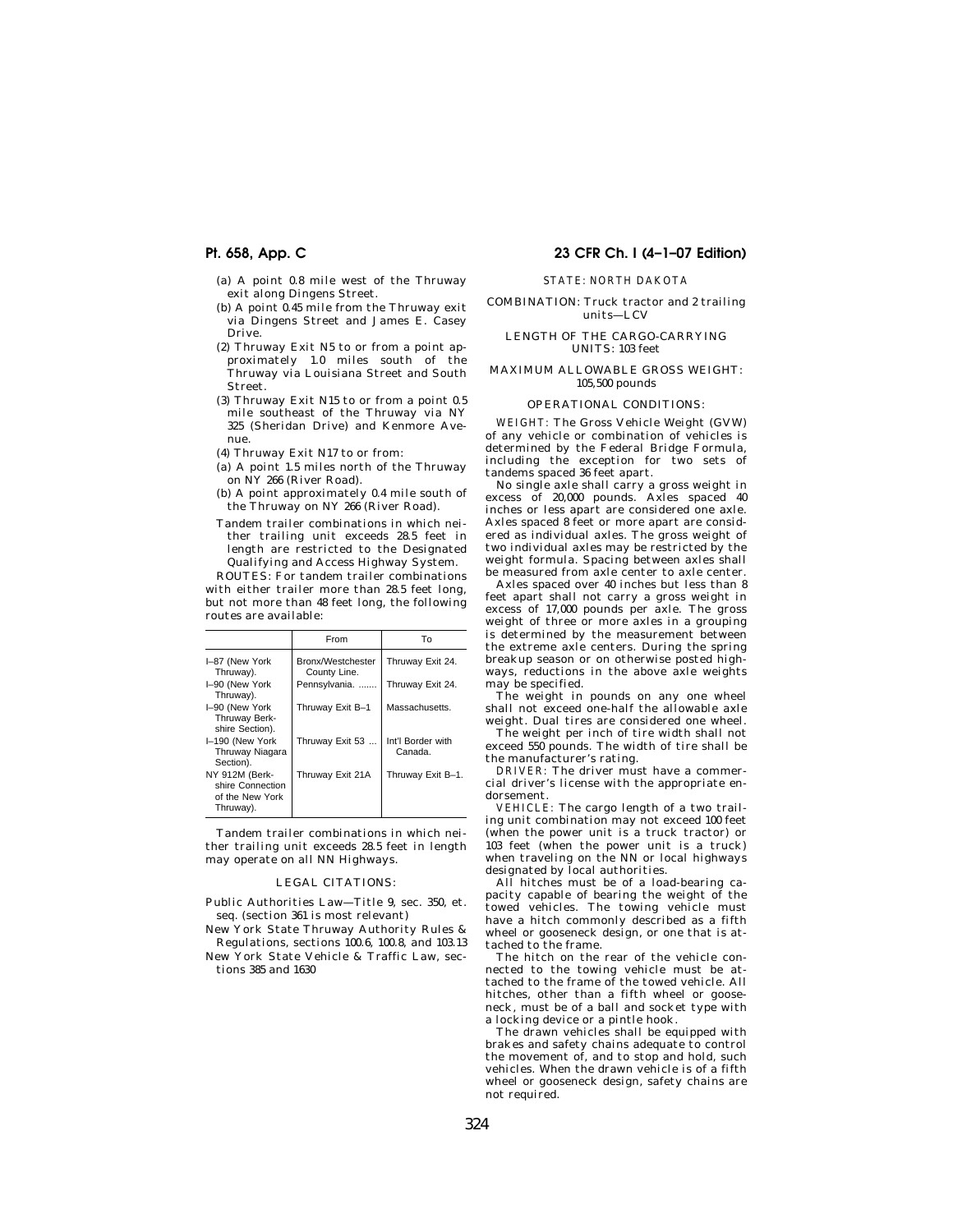# Federal Highway Administration, DOT **Pr. 658, App. C**

In any truck or truck tractor and two trailer combination, the lighter trailer must always be operated as the rear trailer, except when the gross weight differential with the other trailer does not exceed 5,000 pounds.

The power unit shall have adequate power and traction to maintain a minimum speed of 15 miles per hour on all grades.

*PERMIT:* No permits are required for GVW of 80,000 pounds or less. Single-trip permits<br>are required for GVW exceeding 80,000<br>pounds. Weather restrictions (37–06-04–06,<br>NDAC), weight distribution on trailers (37– 06–04, NDAC), and signing requirements (37– 06–04–05, NDAC) are applicable.

Movements of LCV's are prohibited when:

1. Road surfaces, due to ice, snow, slush, or frost present a slippery condition which may be hazardous to the operation of the unit or to other highway users;

2. Wind or other conditions may cause the unit or any part thereof to swerve, whip, sway, or fail to follow substantially in the path of the towing vehicle; or

3. Visibility is reduced due to snow, ice, sleet, fog, mist, rain, dust, or smoke.

The North Dakota Highway Patrol may restrict or prohibit operations during periods when in its judgment traffic, weather, or other safety conditions make travel unsafe.

The last trailer in any combination must have a ''LONG LOAD'' sign mounted on the rear. It must be a minimum of 12 inches in height and 60 inches in length. The lettering must be 8 inches in height with 1-inch brush strokes. The letters must be black on a yellow background.

Legal width—8 feet 6 inches on all highways.

Legal height—13 feet 6 inches.

*ACCESS:* Access for vehicles with cargocarrying length of 68 feet or more is 10 miles off the NN. Vehicles with a cargo-carrying length less than 68 feet may travel on all highways in North Dakota.

ROUTES: All NN routes.

LEGAL CITATIONS: North Dakota Century Code, section 38–12–04; North Dakota Administrative Code, article 37–06.

#### *STATE: NORTH DAKOTA*

#### COMBINATION: Truck tractor and 3 trailing units—LCV

# LENGTH OF THE CARGO-CARRYING UNITS: 100 feet

# MAXIMUM ALLOWABLE GROSS WEIGHT: 105,500 pounds

# OPERATIONAL CONDITIONS:

*WEIGHT, DRIVER, PERMIT, and ACCESS:*  Same as the ND-TT2 combination.

*VEHICLE:* Same as the ND-TT2 combination, and in addition, in any combination with three trailing units the lightest trailer must always be operated as the rear trailer.

For the first two trailing units the lighter trailer must always be second except when the gross weight differential with the other trailer does not exceed 5,000 pounds.

ROUTES: Same as the ND-TT2 combination.

LEGAL CITATIONS: Same as the ND-TT2 combination.

#### *STATE: NORTH DAKOTA*

COMBINATION: Truck-trailer, and Trucktrailer-trailer

#### LENGTH OF THE CARGO-CARRYING UNITS: 103 feet

# OPERATIONAL CONDITIONS:

*WEIGHT:* This combination must operate in compliance with State laws and regulations. Because it is not an LCV, it is not subject to the ISTEA freeze as it applies to maximum weight.

*DRIVER, VEHICLE, PERMIT, and ACCESS:*  Same as the ND-TT2 combination.

ROUTES: Same as the ND-TT2 combination.

### LEGAL CITATIONS: Same as the ND-TT2 combination.

#### *STATE: OHIO*

# COMBINATION: Truck tractor and 2 trailing units—LCV

# LENGTH OF THE CARGO-CARRYING UNITS: 102 feet

# MAXIMUM ALLOWABLE GROSS WEIGHT: 127,400 pounds

OPERATIONAL CONDITIONS: Long double combination vehicles are only allowed on that portion of Ohio's Interstate System which is under the jurisdiction of the Ohio Turnpike Commission (OTC). These same vehicles are not allowed on any portion of the Interstate System under the jurisdiction of the Ohio DOT.

*WEIGHT:* The OTC has established the following provisions for operation:

Maximum Weight: Single axle = 21,000 pounds; tandem axle spaced 4 feet or less  $apart = 24,000$  pounds; tandem axle spaced more than 4 feet but less than 8 feet apart = 34,000 pounds; gross weight for doubles 90 feet or less in length = 90,000 pounds; gross weight for doubles over 90 feet but less than 112 feet in length  $= 127,400$  pounds.

*DRIVER:* The driver must have a commercial driver's license with the appropriate endorsement, be over 26 years of age, in good health, and shall have not less than 5 years of experience driving tractor-trailer or tractor-short double trailer motor vehicles. Such driving experience shall include experience throughout the four seasons. Drivers must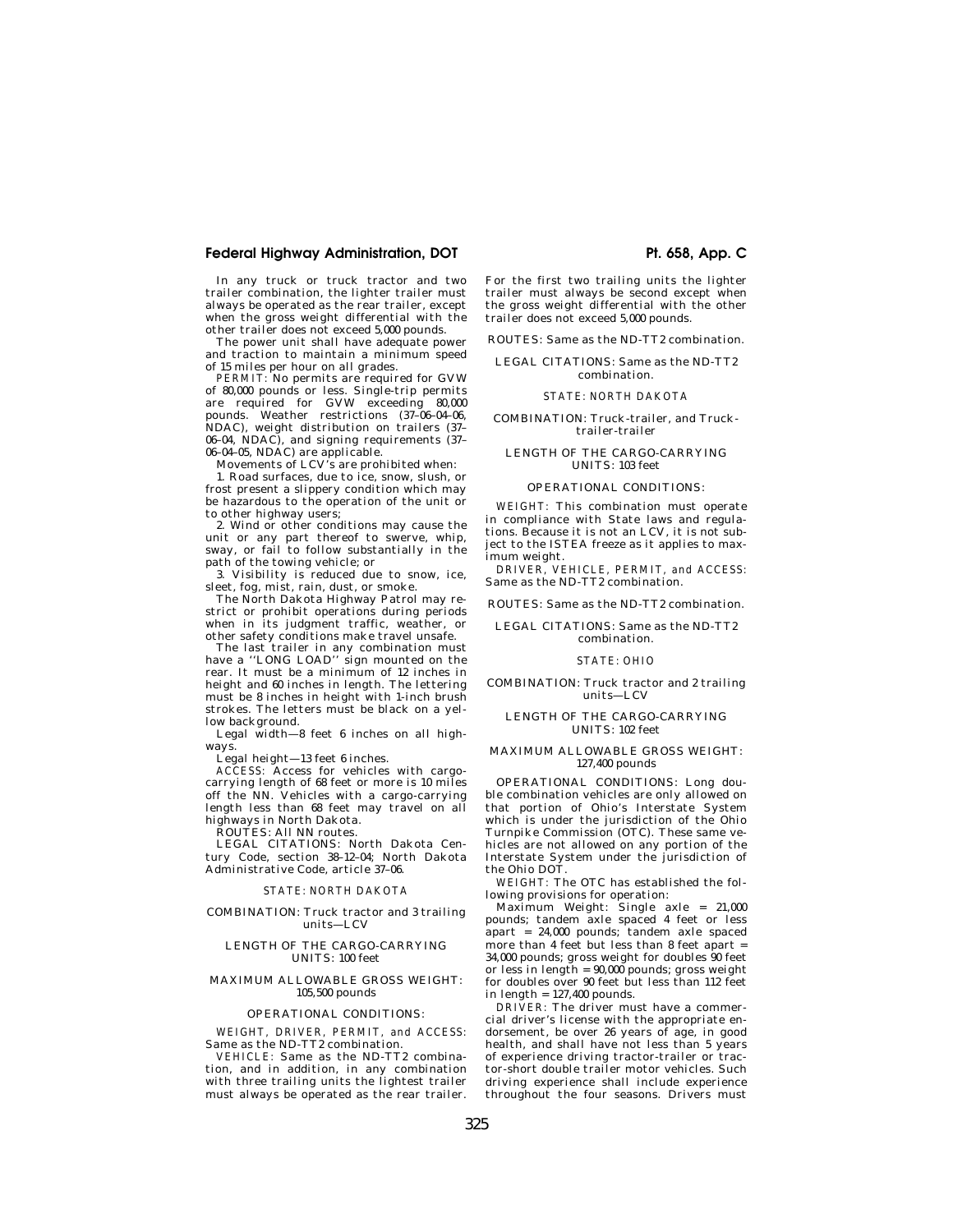comply with the applicable current requirements of the Federal Motor Carrier Safety Regulations, Federal Hazardous Materials Regulations, and the Economic and Safety regulations of the Ohio Public Utility Commission.

*VEHICLE:* Vehicles being operated under permit at night must be equipped with all lights and reflectors required by the Ohio Public Utilities Commission and the Federal Motor Carrier Safety Regulations, except that the trailer shall be equipped with two red tail lights and two red or amber stop lights mounted with one set on each side. Trailer and semitrailer length for doubles cannot exceed 48 feet, and mixed trailer length combinations are not allowed for combination vehicles over 90 feet in length. Combined cargo-carrying length, including the trailer hitch, cannot be less than 80 feet or more than 102 feet. The number of axles on a double shall be a minimum of five and a maximum of nine. A tractor used in the operation of a double shall be capable of hauling the maximum weight at a speed of not less than 40 miles per hour on all portions of the Turnpike.

*PERMIT:* A special permit is required if the vehicle is over 102 inches wide, 14 feet high, or 65 feet in length including overhang. Tractor-semitrailer-semitrailer combinations require a permit if over 75 feet in length, excluding an allowed 3-foot front overhang and a 4-foot rear overhang. For vehicles over 120 inches wide, 14 feet high, or 80 feet long or if any unit of the combination vehicle is over 60 feet in length, travel is restricted to daylight hours Monday through noon Saturday, except holidays and the day before and after holidays. Operators are restricted to daylight driving if the load overhang is more than 4 feet. A ''Long Double Trailer Permit'' issued by the OTC is required for operation of doubles in excess of 90 feet in length. Towing units and coupling devices shall have sufficient structural strength to ensure safe operation. Vehicles and coupling devices shall be so designed, constructed, and installed in a double as to ensure that any towed vehicles when traveling on a level, smooth paved surface will follow in the path of the towing vehicle without shifting or swerving more than 3 inches to either side of the path of the towing vehicle when the latter is moving in a straight line. Vehicle coupling devices and brakes shall meet the requirements of the Ohio Public Utilities Commission and Federal Motor Carrier Safety Regulations. The distance between the rearmost axle of a semitrailer and the front axle of the next semitrailer in a coupled double unit shall not exceed 12 feet 6 inches. In no event shall the distance between the semitrailers coupled in a double exceed 9 feet. Double and triple trailer combinations must be equipped with adequate, properly maintained spray-suppressant mud flaps on all axles except the

# **Pt. 658, App. C 23 CFR Ch. I (4–1–07 Edition)**

steering axle. In the event that the gross weights of the trailers vary by more than 20 percent, they shall be coupled according to their gross weights with the heavier trailer forward. A minimum distance of 500 feet shall be maintained between double units and/or triple units except when overtaking and passing another vehicle. A double shall remain in the right-hand, outside lane except when passing or when emergency or workzone conditions exist. When, in the opinion of the OTC, the weather conditions are such that operation of a double is inadvisable, the OTC will notify the permittee that travel is prohibited for a certain period of time.

Class A and B explosives; Class A poisons; and Class 1, 2, and 3 radioactive material cannot be transported in double trailer combinations. Other hazardous materials may be transported in one trailer of a double. The hazardous materials should be placed in the front trailer unless doing so will result in the second trailer weighing more than the first trailer.

*ACCESS:* Tandem trailer units shall not leave the Turnpike right-of-way and shall be assembled and disassembled only in designated areas located at Exits 4, 7, 10, 11, 13,  $14$ , and 16.

ROUTES

|       | From                                                                                                                                                                      | Т٥ |
|-------|---------------------------------------------------------------------------------------------------------------------------------------------------------------------------|----|
| pike. | l-76 Ohio Turnpike   Turnpike Exit 15    Pennsylvania.<br>I-80 Ohio Turnpike   Turnpike Exit 8A    Turnpike Exit 15.<br>I-80/90 Ohio Turn-   Indiana    Turnpike Exit 8A. |    |

LEGAL CITATIONS: Statutory authority, as contained in Chapter 5537 of the Ohio Revised Code, to regulate the dimensions and weights of vehicles using the Turnpike.

# *STATE: OHIO*

#### COMBINATION: Truck tractor and 3 trailing units—LCV

# LENGTH OF THE CARGO-CARRYING UNITS: 95 feet

#### MAXIMUM ALLOWABLE GROSS WEIGHT: 115,000 pounds

OPERATIONAL CONDITIONS: Same as the OH-TT2 combination, except as follows:

*WEIGHT:* Gross weight for triples with an overall length greater than 90 feet but not over 105 feet in length = 115,000 pounds.

*DRIVER:* The driver must have a commercial driver's license with the appropriate endorsement, be over 26 years of age, in good health, and shall have not less than 5 years of experience driving double trailer combination units. Such driving experience shall include experience throughout the four seasons. Each driver must have special training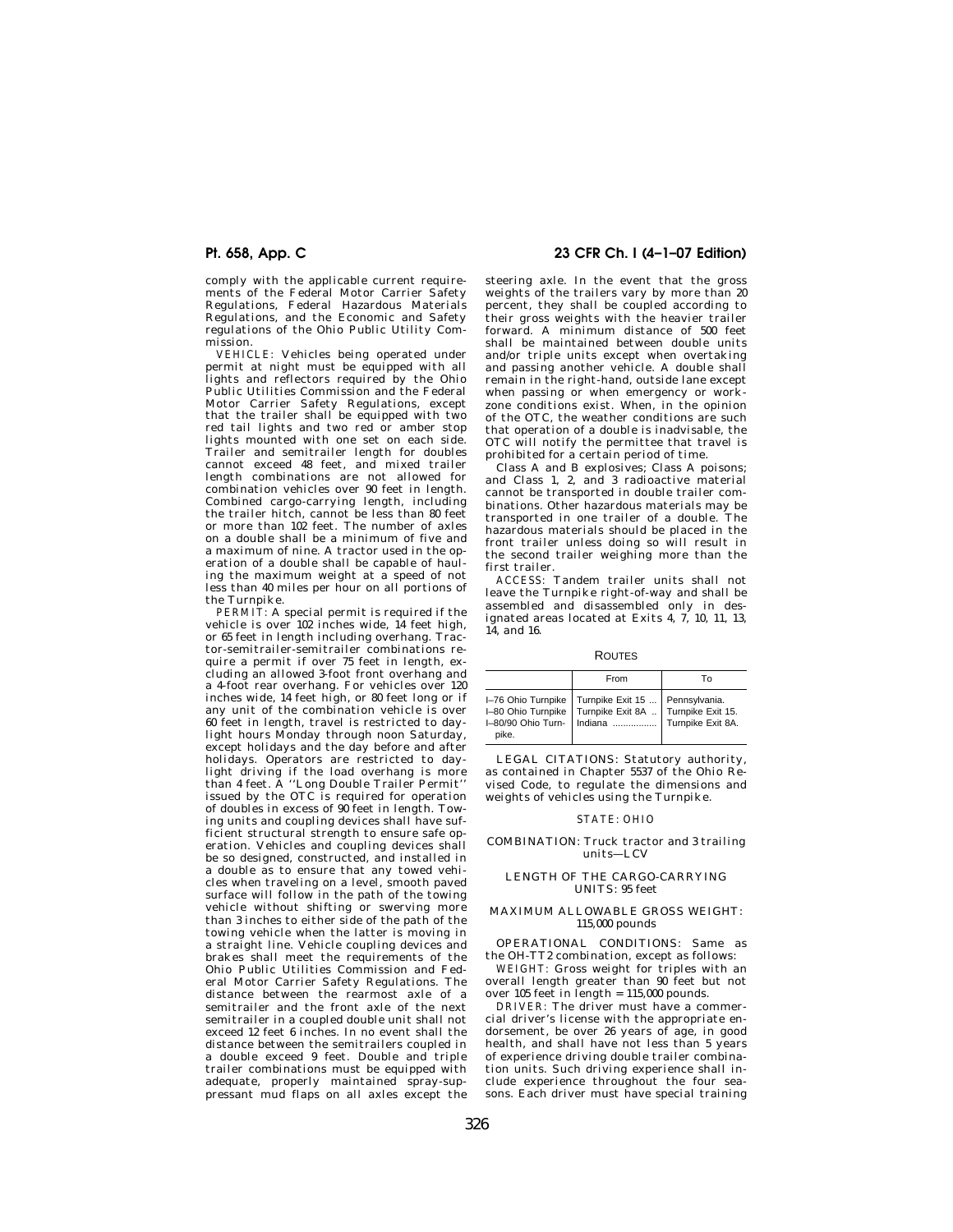# Federal Highway Administration, DOT **Philopheral Philosopheral Philosophera** Pt. 658, App. C

on triple combinations to be provided by the Permittee.

*VEHICLE:* Triple trailer combination vehicles are allowed to operate on the Turnpike provided the combination vehicle is at least 90 feet long but less than 105 feet long and each trailer is not more than 28.5 feet in length. The minimum number of axles on the triple shall be seven and the maximum is nine.

*PERMIT:* A triple trailer permit to operate on the Turnpike is required for triple trailer combinations in excess of 90 feet in length. There is an annual fee for the permit. Class A and B explosives; Class A poisons; and Class 1, 2, and 3 radioactive material cannot be transported in triple trailer combinations. Other hazardous materials may be transported in two trailers of a triple. The hazardous materials should be placed in the front two trailers unless doing so will result in the third trailer weighing more than either one of the lead trailers.

*ACCESS:* With two exceptions, triple trailer units shall not leave the Turnpike rightof-way and shall be assembled and disassembled only in designated areas located at Exits 4, 7, 10, 11, 13, 14, and 16. The first exception is that triple trailer combinations are allowed on State Route 21 from I–80 Exit 11 (Ohio Turnpike) to a terminal located approximately 500 feet to the north in the town of Richfield. The second exception is for a segment of State Route 7 from Ohio Turnpike Exit 16 to 1 mile south.

**ROUTES** 

|       | From                                                                                                                                                                      | Т٥    |
|-------|---------------------------------------------------------------------------------------------------------------------------------------------------------------------------|-------|
| pike. | l-76 Ohio Turnpike   Turnpike Exit 15    Pennsylvania.<br>I-80 Ohio Turnpike   Turnpike Exit 8A    Turnpike Exit 15.<br>I-80/90 Ohio Turn-   Indiana    Turnpike Exit 8A. |       |
|       | Turnpike Exit 16    Extending 1 mile                                                                                                                                      | south |

LEGAL CITATIONS: Same as the OH-TT2 combination.

# *STATE: OKLAHOMA*

# COMBINATION: Truck tractor and 2 trailing units—LCV

# LENGTH OF THE CARGO-CARRYING UNITS: 110 feet

# MAXIMUM ALLOWABLE GROSS WEIGHT: 90,000 pounds

#### OPERATIONAL CONDITIONS:

*WEIGHT:* Single axle = 20,000 pounds; tandem axle = 34,000 pounds; gross vehicle weight = 90,000 pounds. The total weight on any group of two or more consecutive axles shall not exceed the amounts shown in Table 1.

# TABLE 1—OKLAHOMA ALLOWABLE AXLE GROUP WEIGHT

|    | Axle Spac- |         | Maximum load (lbs) by axle group |         |         |         |
|----|------------|---------|----------------------------------|---------|---------|---------|
|    | ing (ft)   | 2 Axles | 3 Axles                          | 4 Axles | 5 Axles | 6 Axles |
| 4  | .          | 34,000  | .                                | .       | .       | .       |
| 5  | .          | 34,000  | .                                | .       | .       | .       |
| 6  | .          | 34,000  |                                  | .       |         | .       |
| 7  | .          | 34,000  | .                                | .       | .       | .       |
| 8  | .          | 34,000  | 42,000                           | .       | .       | .       |
| 9  |            | 39,000  | 42,500                           | .       | .       | .       |
| 10 | .          | 40,000  | 43,500                           | .       | .       | .       |
| 11 |            |         | 44,000                           | .       |         |         |
| 12 | .          | .       | 45,000                           | 50,000  |         | .       |
| 13 | .          | .       | 45,500                           | 50,500  | .       | .       |
|    | .          | .       |                                  |         | .       | .       |
| 14 | .          | .       | 46,500                           | 51,500  | .       | .       |
| 15 | .          | .       | 47,000                           | 52,000  | .       | .       |
| 16 | .          | .       | 48,000                           | 52,500  | 58,000  | .       |
| 17 |            | .       | 48,500                           | 53,500  | 58,500  | .       |
| 18 | .          | .       | 49,500                           | 54,000  | 59,000  | .       |
| 19 |            | .       | 50,000                           | 54,500  | 60,000  | .       |
| 20 | .          | .       | 51,000                           | 55,500  | 60,500  | 66,000  |
| 21 | .          | .       | 51,500                           | 56,000  | 61,000  | 66,500  |
| 22 | .          | .       | 52,500                           | 56,500  | 61,500  | 67,000  |
| 23 | .          | .       | 53,000                           | 57,500  | 62,500  | 68,000  |
| 24 |            | .       | 54,000                           | 58,000  | 63,000  | 68,500  |
| 25 |            | .       | 54,500                           | 58,500  | 63,500  | 69,000  |
| 26 |            | .       | 56,000                           | 59,500  | 64,000  | 69,500  |
| 27 |            |         | 57,500                           | 60,000  | 65,000  | 70,000  |
| 28 |            | .       | 59,000                           | 60,500  | 65,500  | 71,000  |
|    | .          | .       |                                  |         |         |         |
| 29 |            | .       | 60,500                           | 61,500  | 66,000  | 71,500  |
| 30 |            | .       | 62,000                           | 62,000  | 66,500  | 72,000  |
| 31 |            | .       | 63,500                           | 63,500  | 67,000  | 72,500  |
| 32 |            | .       | 64,000                           | 64,000  | 68,000  | 73,500  |
| 33 | .          | .       | .                                | 64,500  | 68,500  | 74,000  |
| 34 |            | .       | .                                | 65,000  | 69,000  | 74,500  |
| 35 | .          | .       | .                                | 66,000  | 70,000  | 75,000  |
| 36 |            | .       |                                  | 68,000  | 70,500  | 75,500  |
| 37 |            | .       |                                  | 68,000  | 71,000  | 76,000  |
| 38 |            | .       |                                  | 69,000  | 72,000  | 77,000  |
| 39 | .          | .       | .                                | 70,000  | 72,500  | 77,500  |
| 40 | .          | .       |                                  | 71,000  | 73,000  | 78,000  |
| 41 |            | .       |                                  | 72,000  | 73,500  | 78,500  |
| 42 | .          | .       |                                  | 73,000  | 74,000  | 79,000  |
| 43 | .          | .       |                                  | 73,280  | 75,000  | 80,000  |
| 44 | .          | .       | .                                | 73,280  | 75,500  | 80,500  |
| 45 |            |         |                                  | 73,280  | 76,000  | 81,000  |
| 46 |            |         |                                  | 73,280  | 76,500  | 81,500  |
| 47 |            | .       |                                  |         |         |         |
|    |            | .       |                                  | 73,500  | 77,500  | 82,000  |
| 48 |            | .       |                                  | 74,000  | 78,000  | 82,000  |
| 49 | .          | .       | .                                | 74,500  | 78,500  | 83,500  |
| 50 | .          | .       |                                  | 75,500  | 79,000  | 84,000  |
| 51 | .          | .       |                                  | 76,000  | 80,000  | 84,500  |
| 52 | .          | .       |                                  | 76,500  | 80,500  | 85,000  |
| 53 |            | .       |                                  | 77,500  | 81,000  | 86,000  |
| 54 |            | .       | .                                | 78,000  | 81,500  | 86,500  |
| 55 | .          | .       | .                                | 78,500  | 82,500  | 87,000  |
| 56 | .          | .       | .                                | 79,500  | 83,000  | 87,500  |
| 57 | .          | .       | .                                | 80,000  | 83,500  | 88,000  |
| 58 | .          | .       | .                                | .       | 84,000  | 89,000  |
| 59 | .          | .       | .                                | .       | 85,000  | 89,500  |
| 60 |            | .       | .                                | .       | 85,500  | 90,000  |
|    |            |         |                                  |         |         |         |

*DRIVER:* All drivers must have a commercial driver's license with the appropriate endorsement and must meet the requirements of the Federal Motor Carrier Safety Regulations (49 CFR parts 390–397). State requirements more stringent and not in conflict with Federal requirements take precedence.

*VEHICLE:* All vehicles must meet the requirements of applicable Federal and State statutes, rules, and regulations. Vehicles and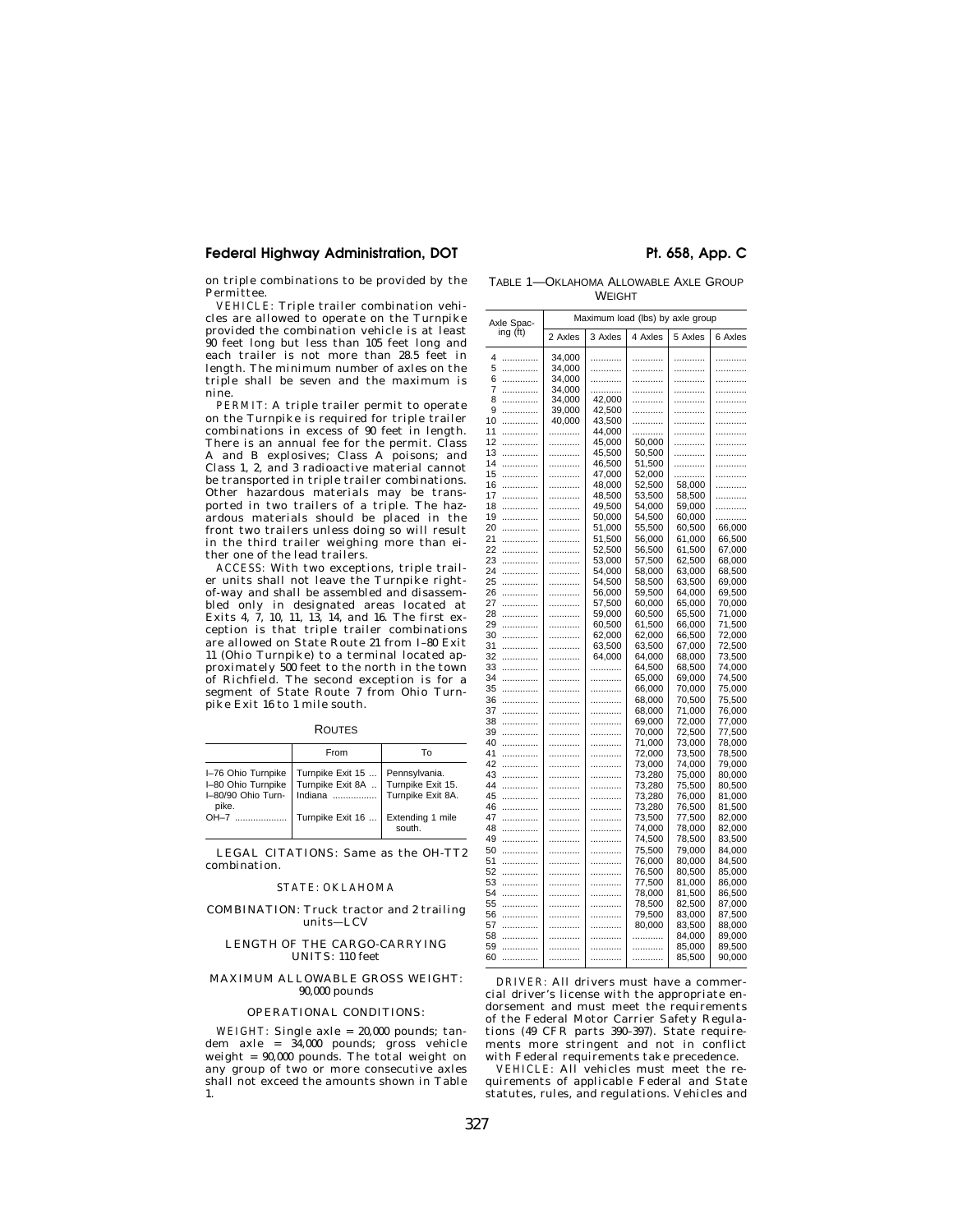load shall not exceed 102 inches in width on the Interstate System and four-lane divided highways. Maximum semitrailer length is 53 feet.

Multiple trailer combinations must be stable at all times during braking and normal operation. A multiple trailer combination when traveling on a level, smooth, paved surface must follow in the path of the towing vehicle without shifting or swerving more than 3 inches to either side when the towing vehicle is moving in a straight line. Heavier trailers are to be placed to the front in multiple trailer combinations.

*PERMIT:* An annual special authorization permit is required for tandem trailer vehicles operating on the Interstate System hav-

# **Pt. 658, App. C 23 CFR Ch. I (4–1–07 Edition)**

ing a gross weight of more than 80,000 pounds. A fee is charged for the special authorization permit.

*ACCESS:* Access is allowed from legally available routes (listed below) to service facilities and terminals within a 5-mile radius. Access is also authorized on two-lane roadways which connect multi-lane divided highways when such connection does not exceed 15 miles.

ROUTES: Doubles with 29-foot trailers may use any route on the NN. Doubles with at least one trailer or semitrailer over 29 feet in length are limited to the Interstate and other multi-lane divided highways listed below.

|                              | From                                             | To                                |
|------------------------------|--------------------------------------------------|-----------------------------------|
| $1 - 35$                     |                                                  | Kansas.                           |
| l-40 ……………………                |                                                  | Arkansas.                         |
| 1-44                         |                                                  | Missouri.                         |
| $1 - 235$                    | Entire length in Oklahoma City.                  |                                   |
| l-240                        | Entire length in Oklahoma City.                  |                                   |
| $1 - 244$                    | Entire length in Tulsa.                          |                                   |
| $I - 444$                    | Entire length in Tulsa.                          |                                   |
| I-40 Bus                     |                                                  | US 81 El Reno.                    |
| US 60                        |                                                  | US 177 Ponca City.                |
| US 62                        |                                                  | OK 80 Ft. Gibson.                 |
| US 62                        |                                                  | OK 115 Cache.                     |
| US 64                        |                                                  | I-244 Tulsa.                      |
| US 64                        |                                                  | US 77 Perry.                      |
| US 64                        |                                                  | Arkansas.                         |
| US 69                        |                                                  |                                   |
|                              |                                                  | I-44 (Will Rogers Tpk.) Exit 282. |
| US 70                        |                                                  | I-35 Exits 31A-B Ardmore.         |
| US 75                        |                                                  | I-244 Exit 2 Tulsa.               |
| US 75                        |                                                  | Dewey.                            |
| US 77                        |                                                  | 3.5 mi. W of I-35.                |
| US 81                        |                                                  | South Intersection OK 7 Duncan.   |
| US 81                        |                                                  | 11.5 mi. N of US 412.             |
| US 169                       |                                                  | OK 20 Collinsville.               |
| US 270                       |                                                  | US 69 McAlester.                  |
| US 270                       |                                                  | I-40 Exit 181.                    |
| US 271                       |                                                  | Indian Nation Tpk. Hugo.          |
| US 412                       |                                                  | US 69.                            |
| US 412                       |                                                  | I-35 Exits 194A-B.                |
| US 412                       |                                                  | OK 412 B.                         |
| OK 3                         |                                                  | Oklahoma/Canadian County Line.    |
| OK 3A                        |                                                  | I-44 Exit 125B Oklahoma City.     |
| OK 7                         |                                                  | OK 65 Pumpkin Center.             |
| OK 7                         |                                                  | US 177 Sulphur.                   |
| OK 7                         |                                                  | 7.5 mi. E of US 81.               |
| OK 9                         |                                                  | US 77 Norman.                     |
| OK 11                        |                                                  | US 177 Blackwell.                 |
| OK 11                        |                                                  | I-244 Exit 12B.                   |
| OK 33                        |                                                  | I-35 Exit 157 Guthrie.            |
| OK 51                        |                                                  | US 177 Stillwater.                |
| OK 51                        |                                                  | Muskogee Tpk. Broken Arrow.       |
| OK 165                       | Connecting two sections of the Muskogee Turnpike |                                   |
|                              | at Muskogee.                                     |                                   |
| OK 165                       |                                                  | Muskogee Tpk.                     |
| Cimarron Tpk                 |                                                  | US 64.                            |
| Cimarron Tpk Conn            |                                                  | Cimarron Tpk.                     |
| Indian Nation Turn-<br>pike. |                                                  | I-40 Exits 240A-B Henryetta.      |
| Muskogee Tpk                 |                                                  | US 62/OK 165 Muskogee.            |
| Muskogee Tpk                 |                                                  | I-40 Exit 286 Webber's Falls.     |
|                              |                                                  |                                   |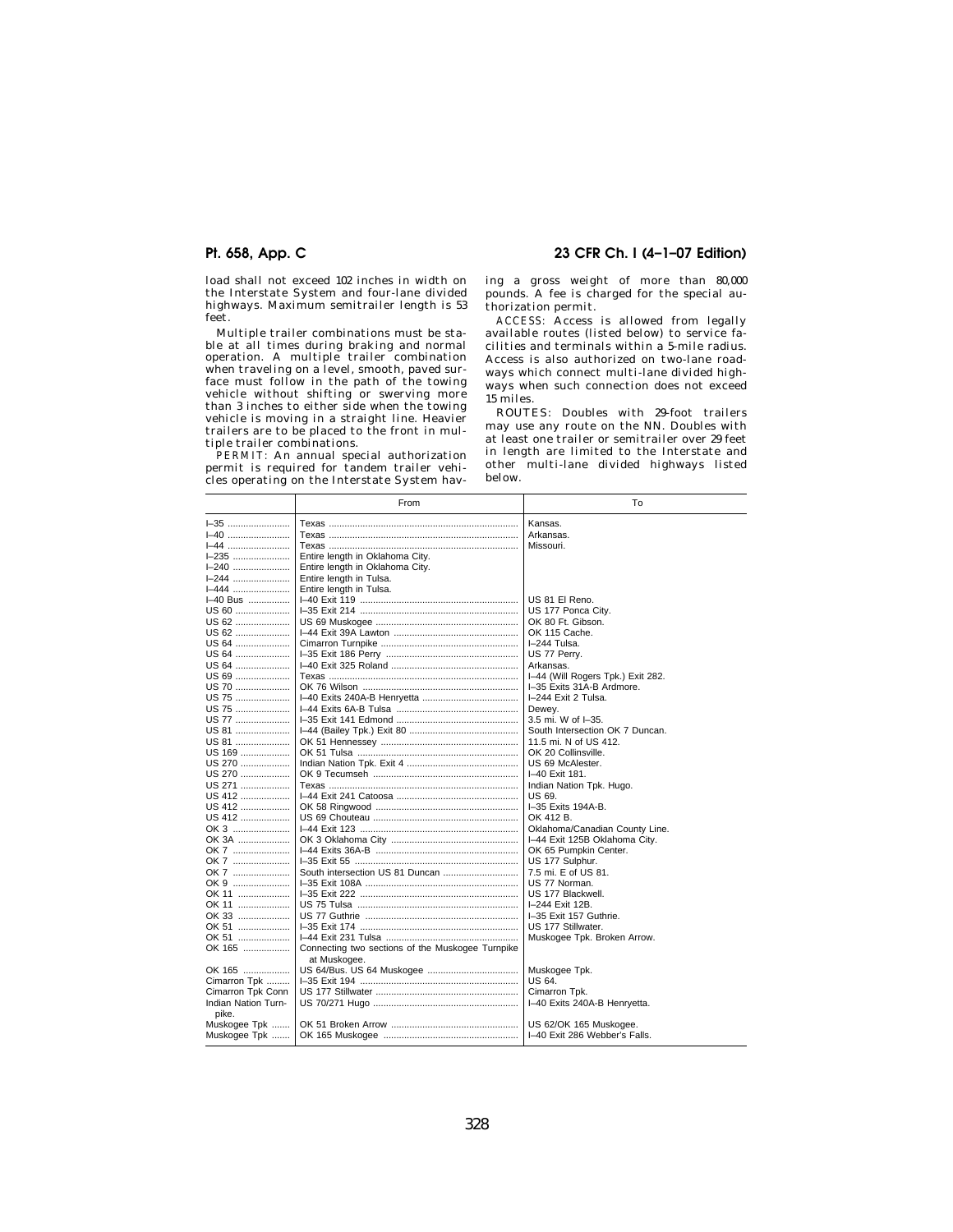# Federal Highway Administration, DOT **Pr. 658, App. C**

LEGAL CITATIONS:

Title 47 1981 O.S. 14–101 Title 47 1990 O.S. 14–103, –109, and –116

DPS Size and Weight Permit Manual 595:30.

# *STATE: OKLAHOMA*

# COMBINATION: Truck tractor and 3 trailing units—LCV

# LENGTH OF THE CARGO-CARRYING UNITS: 95 feet

# MAXIMUM ALLOWABLE GROSS WEIGHT: 90,000 pounds

# OPERATIONAL CONDITIONS:

*WEIGHT and ACCESS:* Same as the OK-TT2 combination.

*DRIVER:* Same as the OK-TT2 combination except that in addition, a driver of a three trailing unit combination must have had at least 2 years of experience driving tractortrailer combinations.

*VEHICLE:* All vehicles must meet the requirements of applicable Federal and State statutes, rules, and regulations. Vehicle and load shall not exceed 102 inches in width on the Interstate System and other four-lane divided highways. Maximum unit length of triple trailers is 29 feet. Truck tractors pulling triple trailers must have sufficient horsepower to maintain a minimum speed of 40 miles per hour on the level and 20 miles per hour on grades under normal operation conditions. Heavy-duty fifth wheels, pick-up plates equal in strength to the fifth wheel, solid kingpins, no-slack hitch connections, mud flaps and splash guards, and full-width axles are required on triple trailer combinations. All braking systems must comply with State and Federal requirements.

Multiple trailer combinations must be stable at all times during braking and normal operation. A multiple trailer combination when traveling on a level, smooth paved surface must follow in the path of the towing vehicle without shifting or swerving more than 3 inches to either side when the towing vehicle is moving in a straight line. Heavier trailers are to be placed to the front in multiple trailer combinations.

*PERMIT:* An annual special combination permit is required for the operation of tripletrailer combinations on the Interstate System and other four-lane divided primary highways. This permit also authorizes such combinations to exceed 80,000 pounds on the Interstate System.

The permit holder must certify that the driver of a triple-trailer combination is qualified. Operators of triple-trailer combinations must maintain a 500-foot following distance and must drive in the right lane, except when passing or in an emergency.

Speed shall be reduced and extreme caution exercised when operating triple-trailer

combinations under hazardous conditions, such as those caused by snow, wind, ice, sleet, fog, mist, rain, dust, or smoke. When conditions become sufficiently dangerous, as determined by the company or driver, operations shall be discontinued and shall not resume until the vehicle can be safely operated. The State may restrict or prohibit operations during periods when, in the State's judgment, traffic, weather, or other safety conditions make such operations unsafe or inadvisable.

Class A and B explosives; Class A poisons; Class 1, 2, and 3 radioactive material; and any other material deemed to be unduly hazardous by the U.S. Department of Transportation cannot be transported in triple-trailer combinations.

A fee is charged for the annual special authorization permit.

ROUTES: Same as the OK-TT2 combination.

#### LEGAL CITATIONS:

Title 47 1981 O.S. 14–101

Title 47 1990 O.S. 14–109, –116, –121

DPS Size and Weight Permit Manual 595:30.

# *STATE: OREGON*

### COMBINATION: Truck tractor and 2 trailing units—LCV

# LENGTH OF THE CARGO-CARRYING UNITS: 68 feet

# MAXIMUM ALLOWABLE GROSS WEIGHT: 105,500 pounds

#### OPERATIONAL CONDITIONS:

*WEIGHT:* Maximum allowable weights are as follows: single wheel—10,000 pounds, single axle—20,000 pounds, tandem axle—34,000 pounds. Gross vehicle weights over 80,000 pounds must follow the Oregon extended weight table, with a maximum of 105,500 pounds. Weight is also limited to 600 pounds per inch of tire width.

# EXTENDED WEIGHT TABLE

Gross weights over 80,000 pounds are authorized only when operating under the authority of a Special Transportation Permit.

# MAXIMUM ALLOWABLE WEIGHTS

1. The maximum allowable weights for single axles and tandem axles shall not exceed those specified under ORS 818.010.

2. The maximum allowable weight for groups of axles spaced at 46 feet or less apart shall not exceed those specified under ORS 818.010.

3. The maximum weights for groups of axles spaced at 47 feet or more and the gross combined weight for any combination of vehicles shall not exceed those set forth in the following table: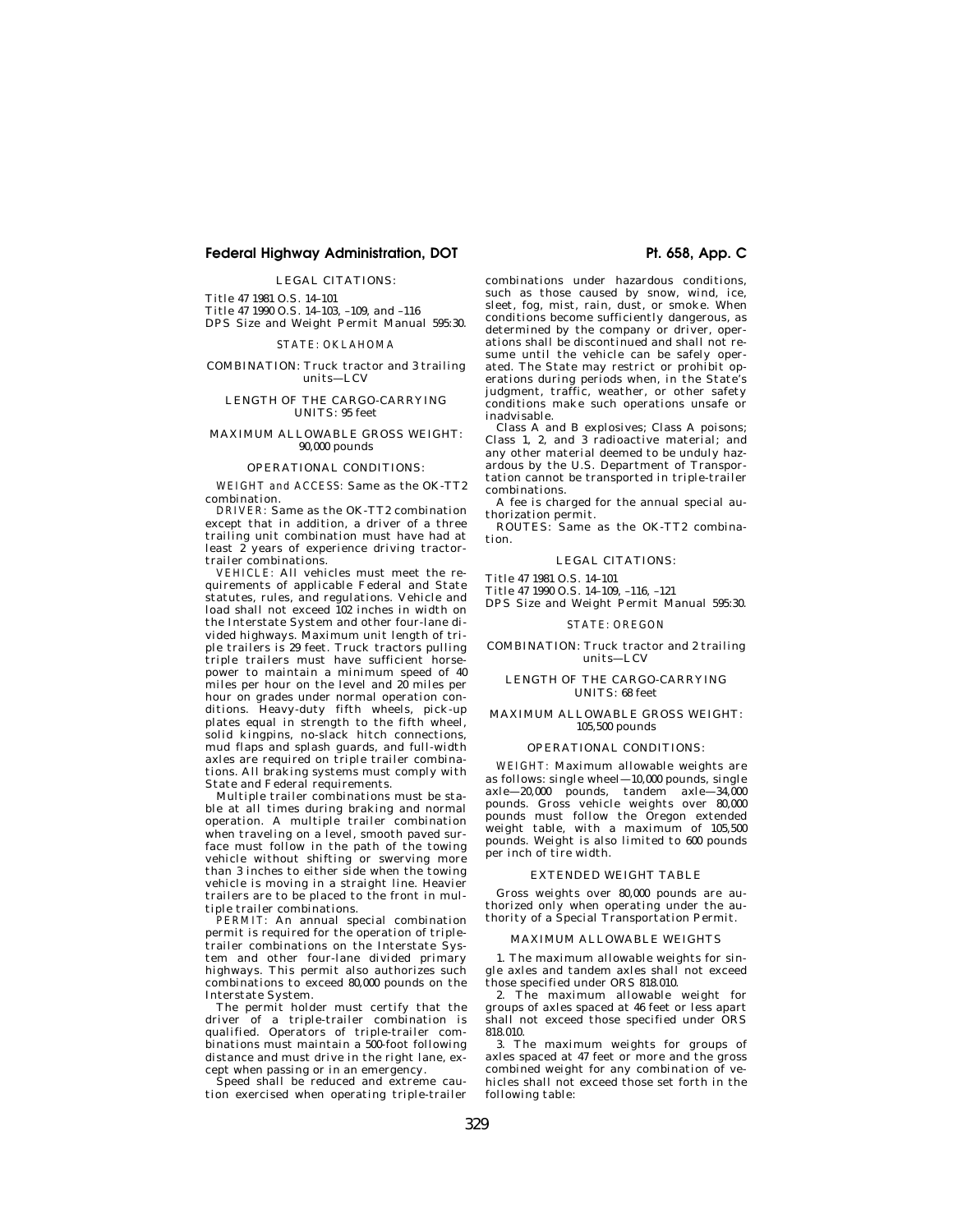|                         | Maximum gross weight in pounds on |         |         |                       |
|-------------------------|-----------------------------------|---------|---------|-----------------------|
| Axle spacing in<br>feet | 5 Axles                           | 6 Axles | 7 Axles | 8 or<br>More<br>axles |
| 47                      | 77,500                            | 81,000  | 81,000  | 81,000                |
| 48                      | 78,000                            | 82,000  | 82,000  | 82,000                |
| 49                      | 78,500                            | 83,000  | 83,000  | 83,000                |
| 50                      | 79,000                            | 84,000  | 84,000  | 84.000                |
| 51<br>                  | 80,000                            | 84,500  | 85,000  | 85,000                |
| 52                      | 80,500                            | 85.000  | 86.000  | 86.000                |
| 53                      | 81,000                            | 86,000  | 87,000  | 87,000                |
| 54                      | 81,500                            | 86,500  | 88,000  | 91,000                |
| 55                      | 82.500                            | 87.000  | 89.000  | 92.000                |
| 56                      | 83,000                            | 87,500  | 90,000  | 93,000                |
| 57                      | 83,500                            | 88.000  | 91,000  | 94.000                |
| 58                      | 84.000                            | 89.000  | 92.000  | 95.000                |
| 59                      | 85,000                            | 89,500  | 93,000  | 96,000                |
| 60                      | 85.500                            | 90.000  | 94.000  | 97.000                |
| 61<br>                  | 86,000                            | 90,500  | 95,000  | 98,000                |
| 62                      | 87,000                            | 91,000  | 96,000  | 99,000                |
| 63                      | 87,500                            | 92,000  | 97,000  | 100,000               |
| 64                      | 88,000                            | 92,500  | 97,500  | 101,000               |
| 65                      | 88,500                            | 93,000  | 98,000  | 102,000               |
| 66                      | 89,000                            | 93,500  | 98,500  | 103,000               |
| 67                      | 90,000                            | 94,000  | 99,000  | 104,000               |
| 68<br>                  | 90,000                            | 95,000  | 99,500  | 105.000               |
| 69                      | 90,000                            | 95,500  | 100,000 | 105,500               |
| 70                      | 90.000                            | 96.000  | 101.000 | 105.500               |
| 71                      | 90,000                            | 96,500  | 101,500 | 105,000               |
| 72                      | 90,000                            | 96,500  | 102,000 | 105,500               |
| 73                      | 90,000                            | 96,500  | 102,500 | 105,500               |
| 74                      | 90,000                            | 96,500  | 103,000 | 105,500               |
| 75                      | 90,000                            | 96,500  | 104,000 | 105,500               |
| 76                      | 90,000                            | 96,500  | 104,500 | 105,500               |
| 77                      | 90.000                            | 96,500  | 105.000 | 105,500               |
| 78                      | 90,000                            | 96,500  | 105,500 | 105,500               |

Distance measured to nearest foot; when exactly one-half foot, take next larger number.

*DRIVER:* The driver must have a commercial driver's license with the appropriate endorsement.

*VEHICLE:* For a combination which includes a truck tractor and two trailing units, the lead trailing unit (semitrailer) may be up to 40 feet long. The second trailing unit may be up to 35 feet long. However, the primary control is the total cargo-carrying distance which has a maximum length of 68 feet. Any towed vehicles in a combination must be equipped with safety chains or cables to prevent the towbar from dropping to the ground in the event the coupling fails. The chains or cables must have sufficient strength to control the towed vehicle in the event the coupling device fails and must be attached with no more slack than necessary to permit proper turning. However, this requirement does not apply to a fifth-wheel coupling if the upper and lower halves of the fifth wheel must be manually released before they can be separated.

*PERMIT:* A permit is required for operation if the gross combination weight exceeds 80,000 pounds. A fee is charged. Permitted movements must have the lighter trailing unit placed to the rear, and use splash and spray devices when operating in rainy weather. Movement is not allowed

# **Pt. 658, App. C 23 CFR Ch. I (4–1–07 Edition)**

when road surfaces are hazardous due to ice or snow, or when other atmospheric conditions make travel unsafe.

*ACCESS:* As allowed by the Oregon DOT.

ROUTES: All NN routes. LEGAL CITATIONS: ORS 810.010, ORS

810.030 through 810.060, and ORS 818.010 through 818.235.

# *STATE: OREGON*

COMBINATION: Truck tractor and 3 trailing units—LCV

LENGTH OF THE CARGO-CARRYING UNITS: 96 feet

# MAXIMUM ALLOWABLE GROSS WEIGHT: 105,500 pounds

# OPERATIONAL CONDITIONS:

*WEIGHT, DRIVER, PERMIT, and ACCESS:*  Same as the OR-TT2 combination.

*VEHICLE:* Trailing units must be of equal length. The overall length of the combination is limited to 105 feet. Any towed vehicles in a combination must be equipped with safety chains or cables to prevent the towbar from dropping to the ground in the event the coupling fails. The chains or cables must have sufficient strength to control the towed vehicle in the event the coupling device fails and must be attached with no more slack than necessary to permit proper turning. However, this requirement does not apply to a fifth-wheel coupling if the upper and lower halves of the fifth wheel must be manually released before they can be separated.

ROUTES: The following NN routes are also open to truck tractor and three trailing unit combinations.

|                        | From                                                                | Tο                            |
|------------------------|---------------------------------------------------------------------|-------------------------------|
| 1-5<br>$I - 105$       | California<br>Entire length in the<br>Eugene-Spring-<br>field area. | Washington.                   |
| $1 - 205$<br>$I - 405$ | Jct. I-5<br>Entire length in<br>Portland                            | Washington.                   |
| l-82                   | Washington                                                          | $Jct. I - 84.$                |
| I-84                   | Jct. I-5                                                            | Idaho.                        |
| US 20                  | Jct OR 22/OR 126<br>Santiam Junc-<br>tion.                          | US 26 Vale.                   |
| US 20                  | East Jct OR 99E<br>Albany.                                          | I-5 Exit 233.                 |
| US 26                  | US 101 Cannon<br>Beach Junction.                                    | OR 126 Prineville.            |
| US 20/26               | Vale                                                                | Idaho.                        |
| US 30                  | US 101 Astoria                                                      | I-405 Exit 3 Port-<br>land.   |
| $US.95$                | Nevada                                                              | Idaho.                        |
| SPUR US 95             | OR 201                                                              | Idaho.                        |
| US 97                  | California                                                          | Washington.                   |
| US 101                 | US 30 Astoria                                                       | US 26 Cannon<br>Beach Jct.    |
| US 101                 | OR 18 Otis                                                          | US 20 Newport.                |
| US 101                 | Bandon                                                              | North city limit<br>Coos Bay. |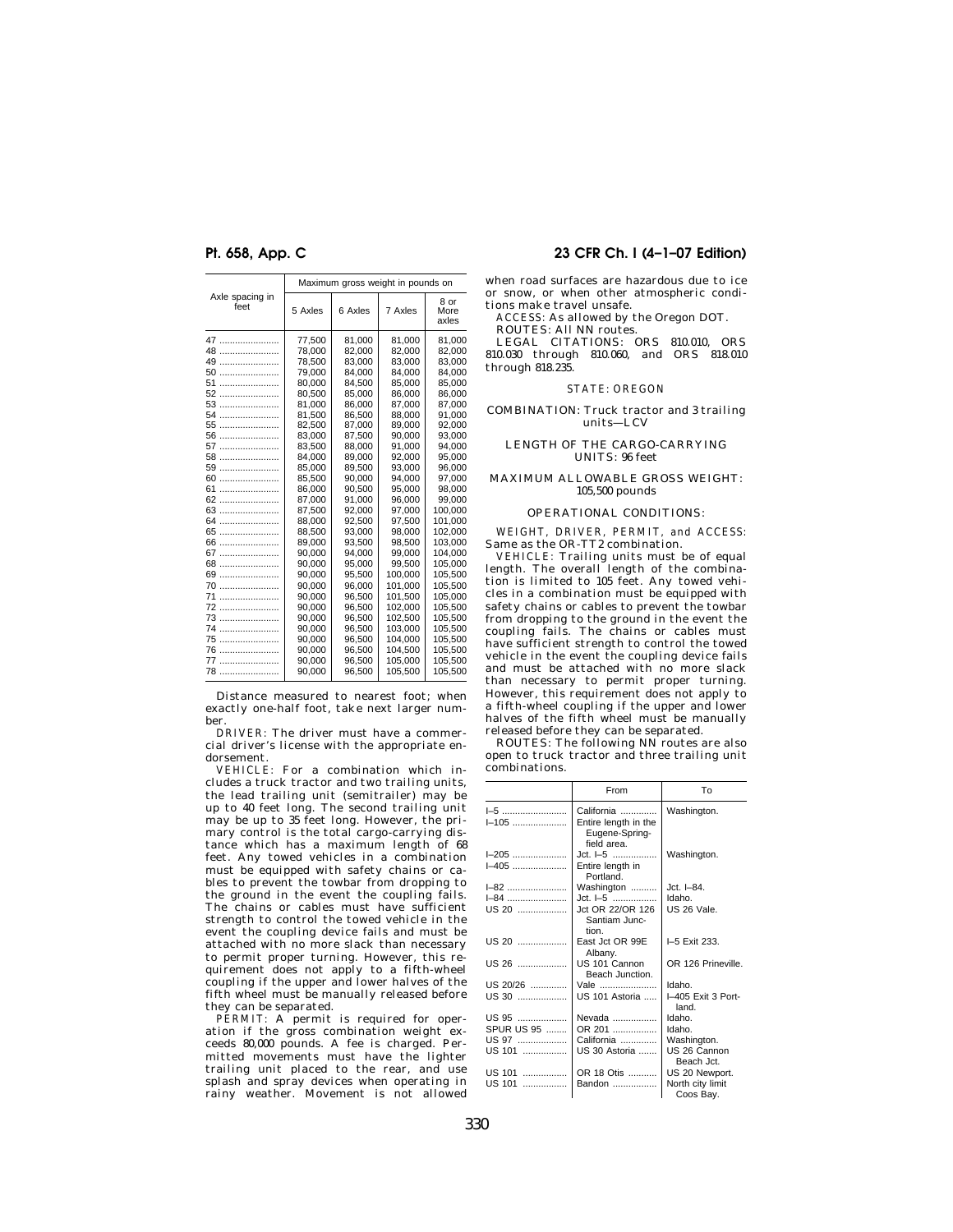# Federal Highway Administration, DOT **PH. 658, App. C**

|                  | From                                    | To                                       |
|------------------|-----------------------------------------|------------------------------------------|
| US 197           | I-84 Exit 87 The<br>Dalles.             | Washington.                              |
| US 395           | I-82 Exit 1<br>Umatilla.                | I-84 Exit 188<br>Stanfield.              |
| US 395           | US 26 John Day                          | OR 140 Lakeview.                         |
| US 730           | I-84 Exit 168                           | Washington.                              |
| OR 6             | US 101 Tillamook                        | US 26 near Banks.                        |
| OR 8             | OR 47 Forest<br>Grove.                  | OR 217 Bea-<br>verton.                   |
| OR 11            | Washington                              | <b>Mission Cutoff</b><br>near Pendleton. |
| OR 18            | US 101 Otis                             | OR 99W Dayton.                           |
| OR 19            | I-84 Exit 137                           | South 2.5 miles.                         |
| OR 22            | OR 18 near                              | OR 99E Salem.                            |
|                  | Willamena.                              |                                          |
| OR 22            | I-5 Exit 253                            | Jct US 20/OR 126<br>Santiam Jct.         |
| OR 31            | US 97 La Pine                           | US 395 Valley<br>Falls.                  |
| OR 34            | Jct US 20/OR<br>99W Corvallis.          | I-5 Exit 228.                            |
| OR 35            | I-84 Exit 64                            | Mt. Hood Hood<br>River.                  |
| OR 39            | OR 140 East of<br>Klamath Falls.        | California.                              |
| OR 58            | I-5 Exit 188 Go-<br>shen.               | US 97 near<br>Chemult.                   |
| OR 62            | OR 99 Medford                           | OR 140 White<br>City.                    |
| OR 78            | Jct US 20/ US 395<br>Burns.             | US 95 Burns Junc-<br>tion.               |
| OR 99            | I-5 Exit 58 Grants<br>Pass.             | I-5 Exit 48 Rogue<br>River.              |
| OR 99            | I-5 Exit 192 Eu-<br>gene.               | Jct OR 99E/ OR<br>99W Junction<br>City.  |
| OR 99E           | I-5 Exit 307 Port-<br>land.             | I-205 Exit 9 Or-<br>egon City.           |
| OR 99E           | I-5 Exit 233 AI-<br>bany.               | Tangent.                                 |
| OR 99E           | OR 228 Halsey                           | Harrisburg.                              |
| OR 99W           | Jct US 20/OR 34<br>Corvallis.           | I-5 Exit 294 Port-<br>land.              |
| OR 126           | US 20 Sisters                           | US 26 Prineville.                        |
| OR 138           | I-5 Exit 136<br>Sutherlin.              | East 2 miles.                            |
| OR 140           | OR 62 White City                        | Jct US 97/OR 66<br>Klamath Falls.        |
| OR 201           | Jct US 20/US 26                         | SPUR US 95<br>Cairo Junction.            |
| OR 207           | I-84 Exit 182                           | OR 74 Lexington.                         |
| OR 207/OR 74     | Jct OR 207/OR 74                        | Jct OR 207/ OR                           |
|                  | Lexington.                              | 74/OR 206                                |
|                  |                                         | Heppner.                                 |
| OR 212           | I-205 Exit 12                           | US 26 Boring.                            |
| OR 214           | I-5 Exit 271                            | <b>OR 99E</b>                            |
|                  | Woodburn.                               | Woodburn.                                |
| OR 217<br>OR 224 | I-5 Exit 292 Tigard<br>OR 99E Milwaukie | US 26 Beaverton.<br>I-205 Exit 13.       |

LEGAL CITATIONS: Same as the OR-TT2 combination.

# *STATE: OREGON*

# COMBINATION: Truck-trailer

# LENGTH OF CARGO-CARRYING UNITS: 70 feet, 5 inches.

WEIGHT: This combination must operate in compliance with State laws and regulations. Because it is not an LCV, it is not subject to the ISTEA freeze as it applies to maximum weight.

DRIVER, ACCESS, ROUTES, AND LEGAL CITATIONS: Same as OR-TT2 combination.

*VEHICLE:* The truck or trailer may be up to 40 feet long not to exceed 75 feet overall. The truck may have a built-in hoist to load cargo. Any towed vehicle in a combination must be equipped with safety chains or cables to prevent the towbar from dropping to the ground in the event the coupling fails. The chains or cables must have sufficient strength to control the towed vehicle in the event the coupling device fails and must be attached with no more slack than necessary to permit proper turning. However, this requirement does not apply to a fifth-wheel coupling if the upper and lower halves of the fifth wheel must be manually released before they can be separated.

# PERMIT: No overlength permit required.

*STATE: SOUTH DAKOTA* 

#### COMBINATION: Truck tractor and 2 trailing  $units$ —LCV

#### LENGTH OF CARGO-CARRYING UNITS: 100 feet

# MAXIMUM ALLOWABLE GROSS WEIGHT: 129,000 pounds

# OPERATIONAL CONDITIONS:

*WEIGHT:* For all combinations, the maximum gross weight on two or more consecutive axles is limited by the Federal Bridge Formula but cannot exceed 129,000 pounds. The weight on single axles or tandem axles spaced 40 inches or less apart may not exceed 20,000 pounds. Tandem axles spaced more than 40 inches but 96 inches or less may not exceed 34,000 pounds. Two consecutive sets of tandem axles may carry a gross load of 34,000 pounds each, provided the overall distance between the first and last axles of the tandems is 36 feet or more. The weight on the steering axle may not exceed 600 pounds per inch of tire width.

For combinations with a cargo-carrying length greater than 81.5 feet the following additional regulations also apply. The weight on all axles (other than the steering axle) may not exceed 500 pounds per inch of tire width. Lift axles and belly axles are not considered load-carrying axles and will not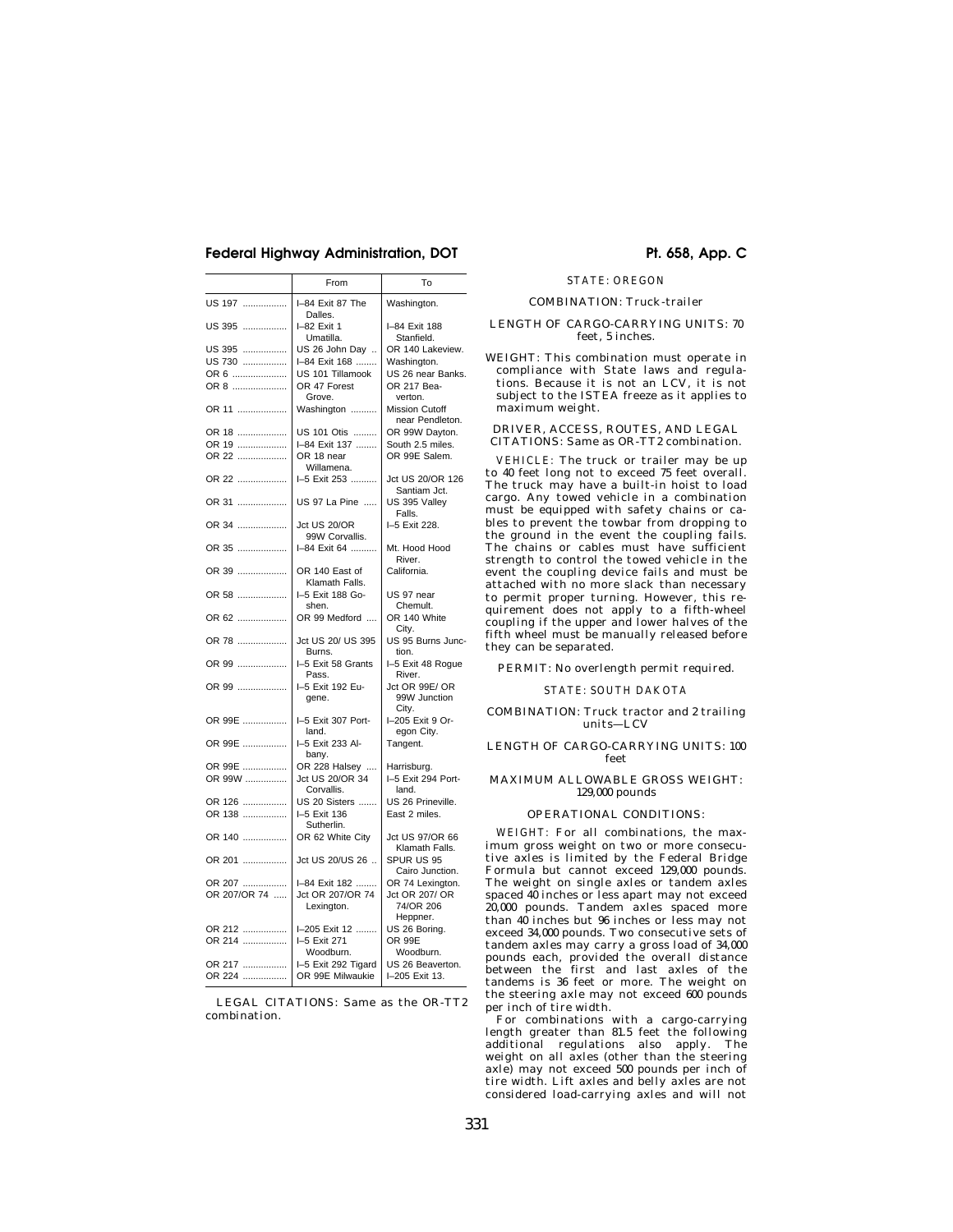**Pt. 658, App. C 23 CFR Ch. I (4–1–07 Edition)** 

count when determining allowable vehicle weight.

*DRIVER:* The driver must have a commercial driver's license with the appropriate endorsement.

*VEHICLE:* For all combinations, semitrailer or trailer may neither be longer than nor weigh 3,000 pounds more than the trailer located immediately in front of it. Towbars longer than 19 feet must be flagged during daylight hours and lighted at night.

For combinations with a cargo-carrying length of 81.5 feet or less, neither trailer may exceed 45 feet, including load overhang. Vehicles may be 12 feet wide when hauling baled feed during daylight hours.

For combinations with a cargo-carrying length over 81.5 feet long, neither trailer may exceed 48 feet, including load overhang. Loading the rear of the trailer heavier than the front is not allowed. All axles except the steering axle require dual tires. Axles spaced 8 feet or less apart must weigh within 500 pounds of each other. The trailer hitch offset may not exceed 6 feet. The maximum effective rear trailer overhang may not exceed 35 percent of the trailer's wheelbase. The power unit must have sufficient power to maintain 40 miles per hour. A ''LONG LOAD'' sign measuring 18 inches high by 7 feet long with black on yellow lettering 10 inches high is required on the rear. Offtracking is limited to 8.75 feet for a turning radius of 161 feet.

Offtracking Formula = 
$$
161 - [161^2 - (L_1^2 + L_2^2 + L_3^2 + L_4^2 + L_5^2 + L_6^2 + L_7^2 + L_8^2)]^{1/2}
$$

NOTE:  $L_1$  through  $L_8$  are measurements between points of articulation or vehicle pivot points. Squared dimensions to stinger steer points of articulation are negative. For two trailing unit combinations where at least one trailer is 45 feet long or longer, all the dimensions used to calculate offtracking must be written in the ''Permit Restriction'' area of the permit along with the offtracking value derived from the calculation.

*PERMIT:* For combinations with a cargocarrying length of 81.5 feet or less, a singletrip permit is required for movement on the Interstate System if the gross vehicle weight exceeds 80,000 pounds. An annual or singletrip permit is required for hauling baled feed over 102 inches wide.

For combinations with a cargo-carrying length greater than 81.5 feet, a single-trip permit is required for all movements. Operations must be discontinued when roads are slippery due to moisture, visibility must be good, and wind conditions must not cause trailer whip or sway.

For all combinations, a fee is charged for any permit.

*ACCESS:* For combinations with a cargocarrying length of 81.5 feet or less, access is Statewide off the NN unless restricted by the South Dakota DOT.

For combinations with a cargo-carrying length greater than 81.5 feet, access to operating routes must be approved by the South Dakota DOT.

ROUTES: Combinations with a cargo-carrying length of 81.5 feet or less may use all NN routes. Combinations with a cargo-carrying length over 81.5 feet, are restricted to the Interstate System and:

|                 | From                                                    | To                                                |
|-----------------|---------------------------------------------------------|---------------------------------------------------|
| US 14           | W. Jct. US 14 By-<br>pass and US 14<br>Brookings.       | So. Jct. US 14 and<br>US 281.                     |
| Bypass US 14    | I-29 Exit 133<br>Brookings.                             | W. Jct. US 14 By-<br>pass and US 14<br>Brookings. |
| US 85           | I-90 Exit 10<br>Spearfish.                              | North Dakota.                                     |
| US 281          | I-90 Exit 310.                                          | So. Jct. US 14 and<br>US 281.                     |
| US 281<br>SD 50 | 8th Ave. Aberdeen<br><b>Burleigh Street</b><br>Yankton. | North Dakota.<br>I-29 Exit 26.                    |

LEGAL CITATIONS: SDCL 32–22–8.1, –38, –39, –41, –42, and –52; and Administrative Rules 70:03:01:37, :47, :48, and :60 through :70.

# *STATE: SOUTH DAKOTA*

#### COMBINATION: Truck tractor and 3 trailing units—LCV

# LENGTH OF CARGO-CARRYING UNITS: 100 feet

# MAXIMUM ALLOWABLE GROSS WEIGHT: 129,000 pounds

### OPERATIONAL CONDITIONS:

*WEIGHT, DRIVER, PERMIT, and ACCESS:*  Same as the SD-TT2 combination.

*VEHICLE:* Same as the SD-TT2 combination, except trailer lengths are limited to 28.5 feet, including load overhang, and the overall length cannot exceed 110 feet, including load overhang.

ROUTES: Same as the SD-TT2 combination with a cargo-carrying length over 81.5 feet.

LEGAL CITATIONS: SDCL 32–22–14.14, –38, –39, –42, and –52; and Administrative Rules 70:03:01:60 through :70.

#### *STATE: SOUTH DAKOTA*

# COMBINATION: Truck-Trailer

# LENGTH OF CARGO-CARRYING UNITS: 73 feet

# OPERATIONAL CONDITIONS:

*WEIGHT:* This combination must operate in compliance with State laws and regulations. Because it is not an LCV, it is not subject to the ISTEA freeze as it applies to maximum weight.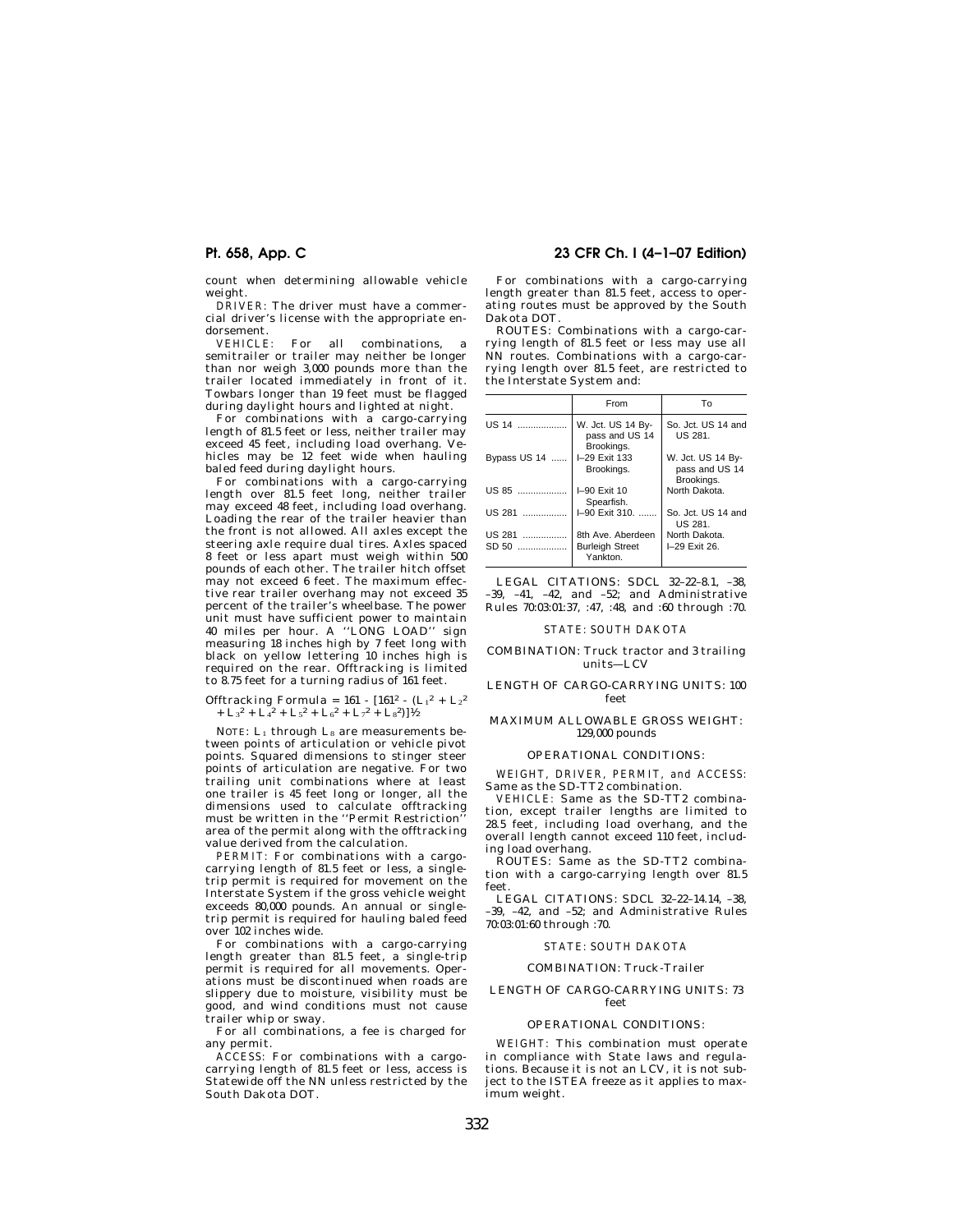# Federal Highway Administration, DOT **Pr. 658, App. C**

*DRIVER, and PERMIT:* Same as the SD-TT2 combination.

*VEHICLE:* Same as the SD-TT2 combination except that in addition, the overall length including load overhang is limited to 80 feet. Trailer length is not limited.

*ACCESS:* Same as the access provisions for the SD-TT2 combination with a cargo-car-

rying length of 81.5 feet or less. ROUTES: Same as the route provisions for the SD-TT2 combination with a cargo-carrying length of 81.5 feet or less.

LEGAL CITATIONS: SDCL 32–22–8.1, –38, –39, –41, –42, and –52; and Administrative Rules 70:03:01:37, :47, and :48.

#### *STATE: SOUTH DAKOTA*

# COMBINATION: Truck-Trailer

#### LENGTH OF CARGO-CARRYING UNITS: 78 feet

# OPERATIONAL CONDITIONS:

*WEIGHT:* This combination must operate in compliance with State laws and regulations. Because it is not an LCV, it is not subject to the ISTEA freeze as it applies to maximum weight.

*DRIVER, and PERMIT:* Same as the SD-TT2 combination.

*VEHICLE:* Same as the SD-TT2 combination with a cargo-carrying length over 81.5 feet, except that in addition, the overall length is limited to 85 feet.

*ACCESS:* Same as the access provisions for the SD-TT2 combination with a cargo-carrying length greater than 81.5 feet.

ROUTES: Same as the route provisions for the SD-TT2 combination with a cargo-car-

rying length greater than 81.5 feet. LEGAL CITATIONS: SDCL 32–22–38, –39, –42, and –52; and Administrative Rules 70:03:01:60 through :70.

#### *STATE: UTAH*

COMBINATION: Truck tractor and 2 trailing units—LCV

# LENGTH OF THE CARGO-CARRYING UNITS: 95 feet

# MAXIMUM ALLOWABLE GROSS WEIGHT: 129,000 pounds

# OPERATIONAL CONDITIONS:

*WEIGHT:* Weight limits are as follows:

Single axle: 20,000 pounds

Tandem axle: 34,000 pounds

Gross weight: 129,000 pounds

Vehicles must comply with the Federal Bridge Formula

Tire loading on vehicles requiring an overweight or oversize permit shall not exceed 500 pounds per inch of tire width for tires 11 inches wide and greater, and 450 pounds per inch of tire width for tires less than 11 inches wide as designated by the tire manufacturer on the side wall of the tire. Tire loading on vehicles not requiring an overweight or oversize permit shall not exceed 600 pounds per inch of tire width as designated by the tire manufacturer on the sidewall.

*DRIVER:* The driver must have a commercial driver's license with the appropriate endorsement. Carriers must certify that their drivers have a safe driving record and have passed a road test administered by a qualified safety supervisor.

*VEHICLE:* While in transit, no trailer shall be positioned ahead of another trailer which carries an appreciably heavier load. An empty trailer shall not precede a loaded trailer. Vehicles shall be powered to operate on level terrain at speeds compatible with other traffic. They must be able to maintain a minimum speed of 20 miles per hour under normal operating conditions on any grade of 5 percent or less over which the combination is operated and be able to resume a speed of 20 miles per hour after stopping on any such grade, except in extreme weather conditions. Oversize signs are required on vehicles in

excess of 75 feet in length on two-lane highways.

A heavy-duty fifth wheel is required. All fifth wheels must be clean and lubricated with a light-duty grease prior to each trip. The fifth wheel must be located in a position which provides adequate stability. Pick-up plates must be of equal strength to the fifth wheel. The kingpin must be of a solid type and permanently fastened. Screw-out or folding-type kingpins are prohibited.

All hitch connections must be of a no-slack type, preferably a power-actuated ram. Airactuated hitches which are isolated from the primary air transmission system are recommended.

The drawbar length should be the practical minimum consistent with the clearances required between trailers for turning and backing maneuvers.

Axles must be those designed for the width of the body.

All braking systems must comply with State and Federal requirements. In addition, fast air transmission and release valves must be provided on all semitrailer and converterdolly axles. A brake force limiting valve, sometimes called a ''slippery road'' valve, may be provided on the steering axle. Antisail type mud flaps are recommended.

The use of single tires on any combination vehicle requiring an overweight or oversize permit shall not be allowed on single axles. A single axle is defined as one having more than 8 feet between it and the nearest axle or group of axles on the vehicle.

When traveling on a level, smooth paved surface, the trailing units must follow in the path of the towing vehicle without shifting or swerving more than 3 inches to either side when the towing vehicle is moving in a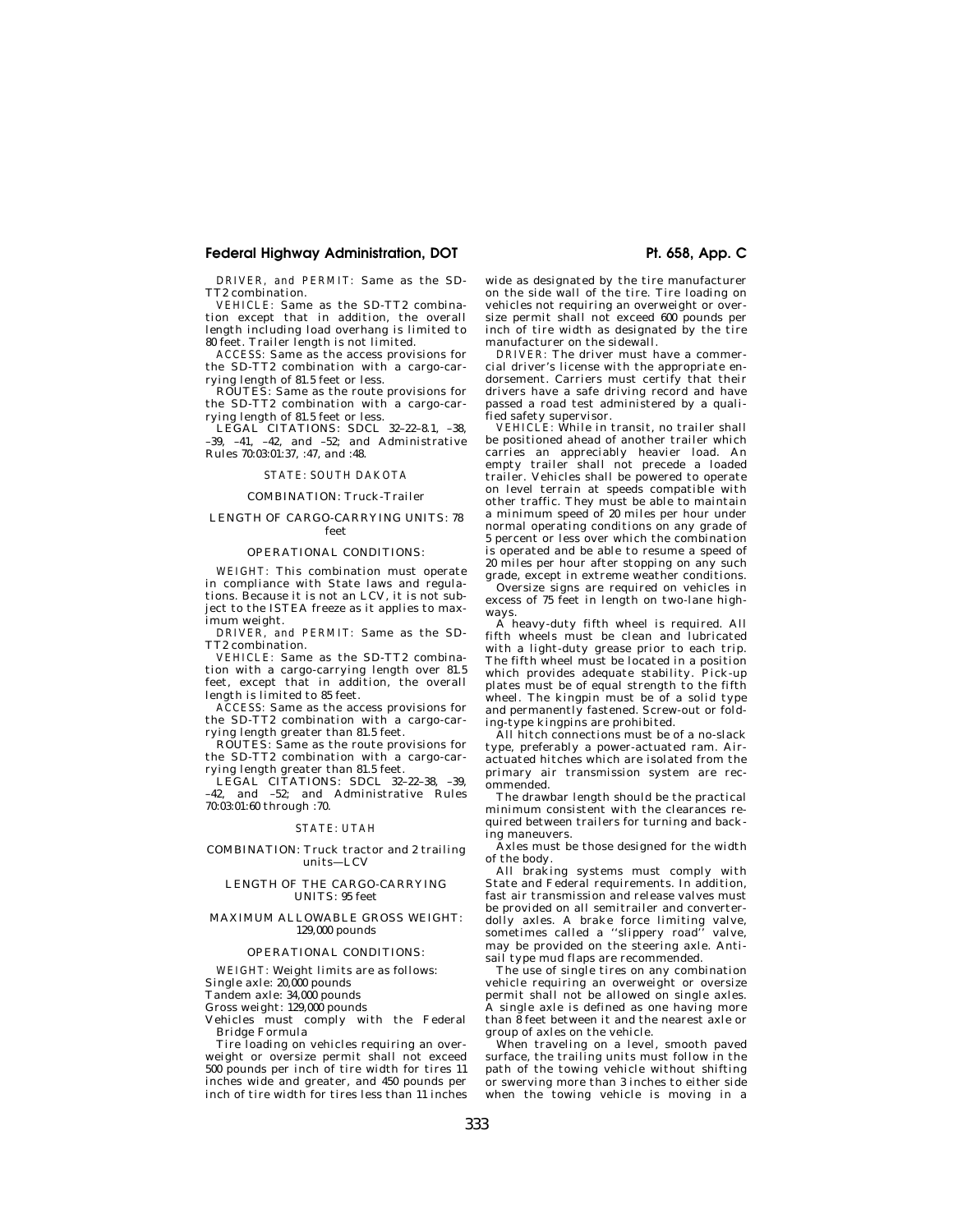straight line. Each combination shall maintain a minimum distance of 500 feet from another commercial vehicle traveling in the same direction on the same highway. Loads shall be securely fastened to the transporter with material and devices of sufficient strength to prevent the load from becoming loose, detached, dangerously displaced, or in any manner a hazard to other highway users. The components of the load shall be reinforced or bound securely in advance of travel to prevent debris from being blown off the unit and endangering the safety of the traveling public. Any debris from the special permit vehicle deposited on the highway shall be removed by the permittee.

Bodily injury and property damage insurance is required before a special Transportation Permit will be issued.

In the event any claim arises against the State of Utah, Utah Department of Transportation, Utah Highway Patrol, or their employees from the operation granted under the permit, the permittee shall agree to indemnify and hold harmless each of them from such claim.

*PERMIT:* Permits must be purchased. The Utah DOT Motor Carrier Safety Division will, on submission of an LCV permit request, assign an investigator to perform an audit on the carrier, which must have an established safety program that is in compliance with the Federal Motor Carrier Safety Regulations (49 CFR parts 387–399), the Federal Hazardous Materials Regulations (49 CFR parts 171–178), and a ''Satisfactory'' safety rating. The request must show a travel plan for the operation of the vehicles. Permits are subject to Highway Patrol supervision and permitted vehicles may be subject to temporary delays or removed from the highways when necessary during hazardous road, weather, or traffic conditions. The permit will be cancelled without refund if violated. Expiration dates cannot be extended except for reasons beyond the control of the permittee, including adverse weather. Permits are void if defaced, modified, or obliterated. Lost or destroyed permits cannot be duplicated and are not transferable.

*ACCESS:* Routes approved by the Utah DOT plus local delivery destination travel on twolane roads.

ROUTES: For combinations with a cargocarrying length of 85 feet or less, all NN routes. Combinations with a cargo-carrying length over 85 feet are restricted to the following NN routes:

| From                                                                                                                                         | Т٥ |
|----------------------------------------------------------------------------------------------------------------------------------------------|----|
| I-15    Arizona    Idaho.<br>I-70  Jct. I-15  Colorado.<br>I-80    Nevada    Wyoming.<br>I-215  Entire length in the Salt<br>Lake City area. |    |

# **Pt. 658, App. C 23 CFR Ch. I (4–1–07 Edition)**

| From                                       | Т٥                                  |
|--------------------------------------------|-------------------------------------|
| UT-201    I-80 Exit 102 Lake Point<br>Jct. | 300 West Street,<br>Salt Lake City. |

# LEGAL CITATIONS:

Utah Code 27–12–154 and –155; Utah Administrative Code, Section R–909–1.

# *STATE: UTAH*

COMBINATION: Truck tractor and 3 trailing units—LCV

#### LENGTH OF THE CARGO-CARRYING UNITS: 95 feet

#### MAXIMUM ALLOWABLE GROSS WEIGHT: 129,000 pounds

OPERATIONAL CONDITIONS: Same as the UT-TT2 combination.

ROUTES: Same as the UT-TT2 combination with a cargo-carrying length greater than 85 feet.

LEGAL CITATIONS: Same as the UT-TT2 combination.

#### *STATE: UTAH*

COMBINATION: Truck-trailer

#### LENGTH OF THE CARGO-CARRYING UNITS: 88 feet

# OPERATIONAL CONDITIONS:

*WEIGHT:* This combination must operate in compliance with State laws and regulations. Because it is not an LCV, it is not subject to the ISTEA freeze as it applies to maximum weight.

*DRIVER, VEHICLE, PERMIT, and ACCESS:*  Same as the UT-TT2 combination. *ROUTES:* 

1. Truck-trailer combinations hauling bulk gasoline or LP gas: cargo-carrying length less than or equal to 78 feet, all NN routes; cargo-carrying lengths over 78 feet up to and including 88 feet, same as UT-TT2 with cargo-carrying length over 85 feet.

2. All other truck-trailer combinations: cargo-carrying length less than or equal to 70 feet, all NN routes; cargo-carrying lengths over 70 feet up to and including 78 feet, same as UT-TT2 with cargo-carrying length over 85 feet.

LEGAL CITATIONS: Same as the UT-TT2 combination.

# *STATE: UTAH*

# COMBINATION: Truck-trailer-trailer

# LENGTH OF THE CARGO-CARRYING UNITS: 88 feet

OPERATIONAL CONDITIONS: Same as the Utah truck-trailer combination.

ROUTES: Same as the UT-TT2.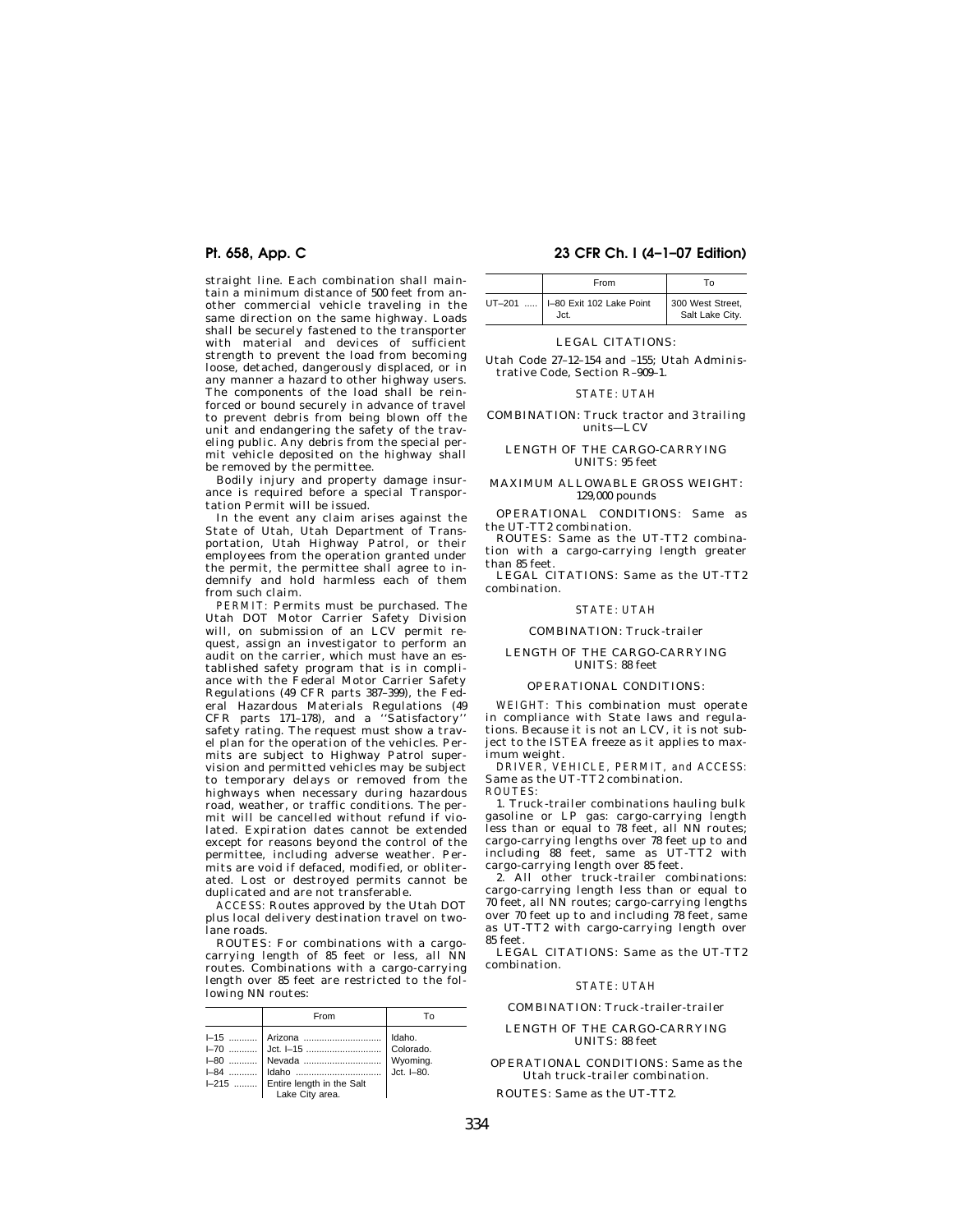# Federal Highway Administration, DOT **Philopheral Prime Pt. 658, App. C**

LEGAL CITATIONS: Same as the UT-TT2 combination.

# *STATE: UTAH*

# COMBINATION: Automobile transporter

# LENGTH OF THE CARGO-CARRYING UNITS: 105 feet

#### OPERATIONAL CONDITIONS:

*WEIGHT, DRIVER, PERMIT, and ACCESS:*  Same as the Utah truck-trailer combination.

*VEHICLE:* The cargo-carrying length of automobile transporters that carry vehicles on the power unit is the same as the overall length.

ROUTES: For automobile transporters with a cargo-carrying length of 92 feet or less, all NN routes. Automobile transporters with a cargo-carrying length over 92 feet up to and including 105 feet, same as UT-TT2 with cargo-carrying length over 85 feet.

LEGAL CITATIONS: Same as the UT-TT2 combination.

# *STATE: WASHINGTON*

#### COMBINATION: Truck tractor and 2 trailing units—LCV

# LENGTH OF THE CARGO-CARRYING UNITS: 68 feet

# MAXIMUM ALLOWABLE GROSS WEIGHT: 105,500 pounds

# OPERATIONAL CONDITIONS:

*WEIGHT:* Single axle limit=20,000 pounds; tandem axle limit=34,000 pounds; gross weight must comply with the Federal Bridge Formula.

*DRIVER:* The driver must have a commercial driver's license with the appropriate endorsement.

*VEHICLE:* Operating conditions are the same for permitted doubles as for STAA of 1982 doubles.

*PERMIT:* Combinations with a cargo-carrying length over 60 feet in length but not exceeding 68 feet must obtain an annual overlength permit to operate. A fee is charged.

*ACCESS:* All State routes except SR 410 and SR 123 in or adjacent to Mt. Rainier National Park. In addition, restrictions may be imposed by local governments having maintenance responsibilities for local highways.

ROUTES: All NN routes except SR 410 and SR 123 in the vicinity of Mt. Rainier National Park.

LEGAL CITATIONS:

RCW 46.37, 46.44.030, .037(3), .041, and .0941.

# *STATE: WASHINGTON*

# COMBINATION: Truck-trailer

# LENGTH OF THE CARGO-CARRYING UNITS: 68 feet

# OPERATIONAL CONDITIONS:

*WEIGHT:* This combination must operate in compliance with State laws and regulations. Because it is not an LCV, it is not subject to the ISTEA freeze as it applies to maximum weight.

*DRIVER, PERMIT, and ACCESS:* Same as the WA-TT2 combination.

*VEHICLE:* Overall length limited to 75 feet. ROUTES: Same as the WA-TT2 combination.

LEGAL CITATIONS: Same as the WA-TT2 combination.

#### *STATE: WYOMING*

COMBINATION: Truck tractor and 2 trailing units—LCV

#### LENGTH OF THE CARGO-CARRYING UNITS: 81 feet

# MAXIMUM ALLOWABLE GROSS WEIGHT: 117,000 pounds

# OPERATIONAL CONDITIONS:

*WEIGHT:* No single axle shall carry a load in excess of 20,000 pounds. No tandem axle shall carry a load in excess of 36,000 pounds. No triple axle, consisting of three consecutive load-bearing axles that articulate from an attachment to the vehicle including a connecting mechanism to equalize the load between axles having a spacing between the first and third axle of at least 96 inches and not more than 108 inches, shall carry a load in excess of 42,500 pounds. No vehicles operated on the Interstate System shall exceed the maximum weight allowed by application of Federal Bridge Weight Formula B.

No wheel shall carry a load in excess of 10,000 pounds. No tire on a steering axle shall carry a load in excess of 750 pounds per inch of tire width and no other tire on a vehicle shall carry a load in excess of 600 pounds per inch of tire width. ''Tire width'' means the width stamped on the tire by the manufacturer.

Dummy axles may not be considered in the determination of allowable weights.

*DRIVER:* The driver must have a commercial driver's license with the appropriate endorsement.

*VEHICLE:* The lead semitrailer can be up to 48 feet long with the trailing unit up to  $40$ feet long. In a truck tractor-semitrailertrailer combination, the heavier towed vehicle shall be directly behind the truck-tractor and the lighter towed vehicle shall be last if the weight difference between consecutive towed vehicles exceeds 5,000 pounds.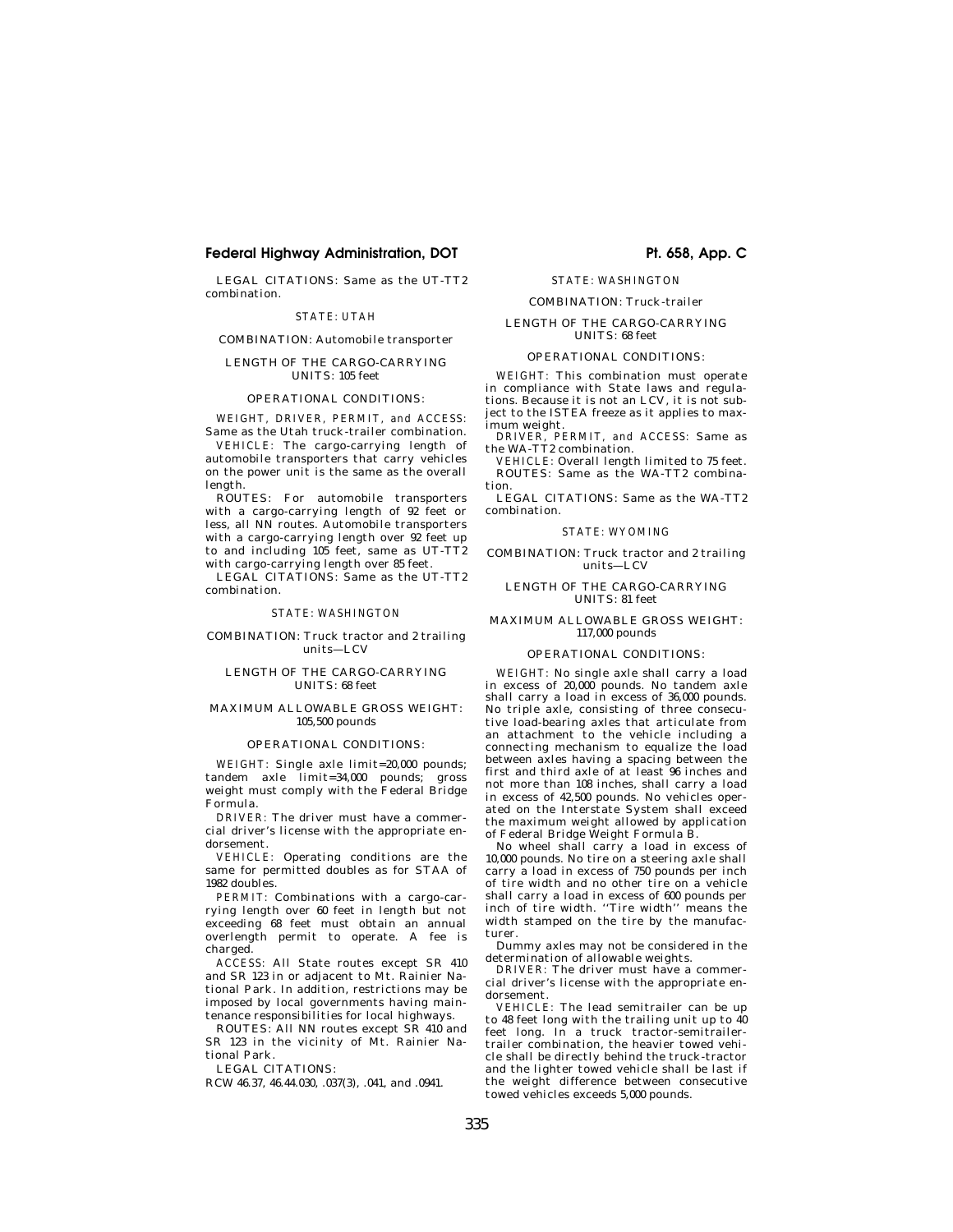*PERMITS:* No permits required. *ACCESS:* Unlimited access off the NN to

terminals.

ROUTES: All NN routes.

LEGAL CITATIONS:

WS 31–5–1001, –1002, –1004, –1008, and WS 31–17– 1–1 through 31–17–117.

# *STATE: WYOMING*

# COMBINATION: Truck-trailer

# LENGTH OF THE CARGO-CARRYING UNITS: 78 feet

#### OPERATIONAL CONDITIONS:

*WEIGHT:* This combination must operate in compliance with State laws and regulations. Because it is not an LCV, it is not subject to the ISTEA freeze as it applies to maximum weight.

*DRIVER, PERMIT, and ACCESS:* Same as the WY-TT2 combination.

*VEHICLE:* No single vehicle shall exceed 60 feet in length within an overall limit of 85 feet.

ROUTES: Same as the WY-TT2 combination.

LEGAL CITATIONS: WS 31–5–1002

# *STATE: WYOMING*

### COMBINATION: Automobile/Boat Transporter

#### LENGTH OF CARGO CARRYING UNITS: 85 feet

# OPERATIONAL CONDITIONS:

*WEIGHT:* This combination must operate in compliance with State laws and regulations. Because it is not an LCV, it is not subject to the ISTEA freeze as it applies to maximum weight.

*DRIVER, PERMIT, and ACCESS:* Same as the WY-TT2 combination.

*VEHICLE:* The cargo-carrying length of automobile transporters that carry vehicles on the power unit is the same as the overall length. No single vehicle shall exceed 60 feet in length within an overall limit of 85 feet.

ROUTES: Same as the WY-TT2 combination.

LEGAL CITATIONS: Same as the WY-TT2 combination.

# *STATE: WYOMING*

COMBINATION: Saddlemount Combination

#### LENGTH OF CARGO CARRYING UNITS: 85 feet

*WEIGHT:* This combination must operate in compliance with State laws and regulations. Because it is not an LCV, it is not subject to the ISTEA freeze as it applies to maximum weight.

# **Pt. 658, App. D 23 CFR Ch. I (4–1–07 Edition)**

*DRIVER, PERMIT, and ACCESS:* Same as the WY-TT2 combination.

*VEHICLE:* The cargo-carrying length of saddlemount combinations that carry vehicles on the power unit is the same as the overall length. No single vehicle shall exceed 60 feet in length within an overall limit of 85 feet.

No more than three saddlemounts may be used in any combination, except additional vehicles may be transported when safely loaded upon the frame of a vehicle in a properly assembled saddlemount combination.

Towed vehicles in a triple saddlemount combination shall have brakes acting on all wheels which are in contact with the roadway

All applicable State and Federal rules on coupling devices shall be observed and complied with.

ROUTES: Same as the WY-TT2 combination.

LEGAL CITATIONS: Same as the WY-TT2 combination.

[59 FR 30422, June 13, 1994, as amended at 60 FR 15215, Mar. 22, 1995; 60 FR 16571, Mar. 31, 1995; 62 FR 10181, Mar. 5, 1997; 63 FR 70653, Dec. 22, 1998; 67 FR 15110, Mar. 29, 2002]

# APPENDIX D TO PART 658—DEVICES THAT ARE EXCLUDED FROM MEAS-UREMENT OF THE LENGTH OR WIDTH OF A COMMERCIAL MOTOR VEHICLE

The following devices are excluded from measurement of the length or width of a commercial motor vehicle, as long as they do not carry property and do not exceed the dimensional limitations included in §658.16. This list is not exhaustive.

1. All devices at the front of a semitrailer or trailer including, but not limited to, the following:

(a) A device at the front of a trailer chassis to secure containers and prevent movement in transit;

(b) A front coupler device on a semitrailer or trailer used in road and rail intermodal operations;

(c) Aerodynamic devices, air deflector;

(d) Air compressor;

(e) Certificate holder (manifest box);

(f) Door vent hardware;

(g) Electrical connector; (h) Gladhand;

(i) Handhold;

(j) Hazardous materials placards and holders;

(k) Heater;

(l) Ladder;

(m) Non-load carrying tie-down devices on automobile transporters;

(n) Pickup plate lip;

(o) Pump offline on tank trailer;

(p) Refrigeration unit;

(q) Removable bulkhead;